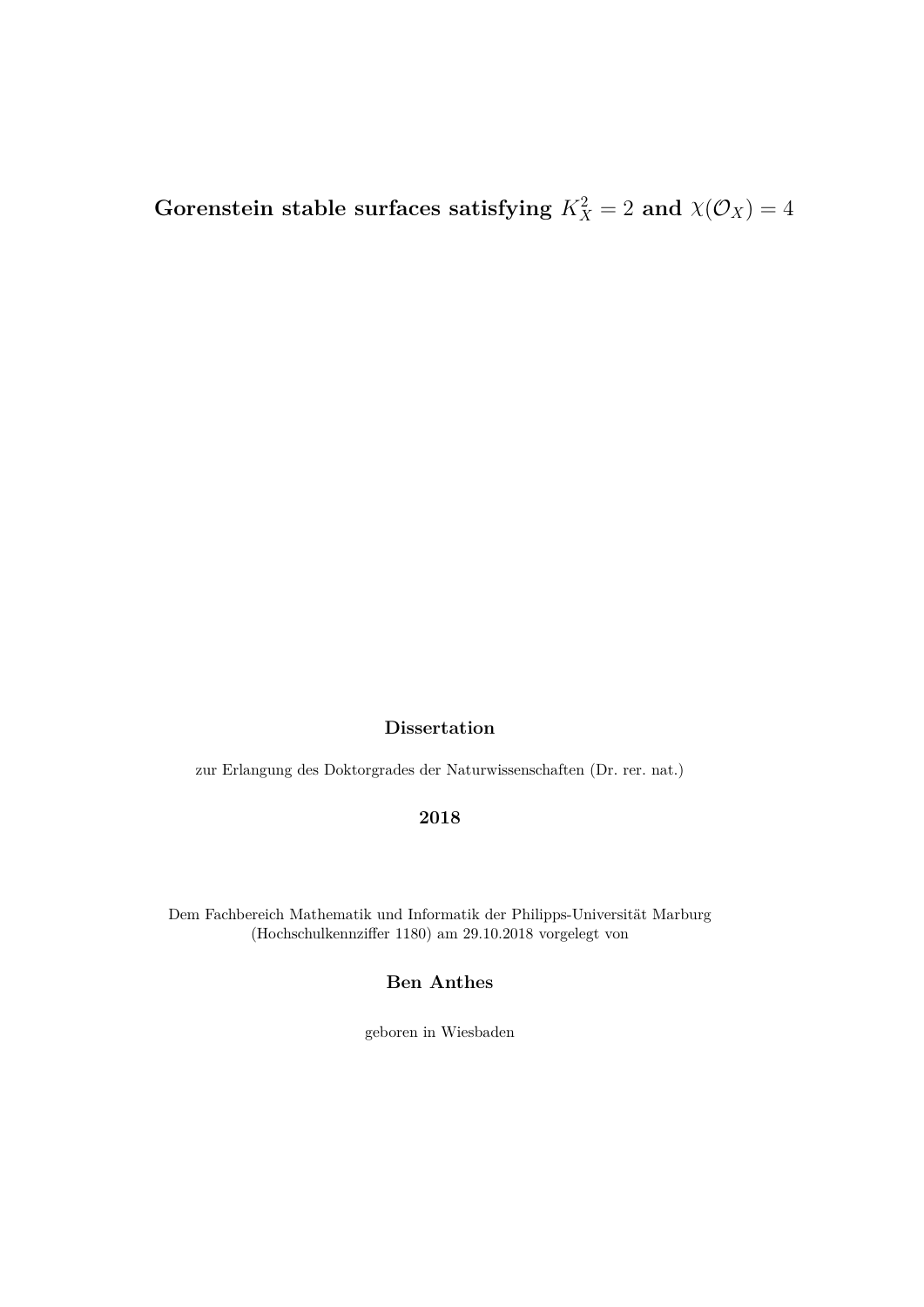1. Gutachter Prof. Dr. Sönke Rollenske 2. Gutachter Prof. Dott. Marco Franciosi Zulassung zum Prüfungsverfahren 31.10.2018 Tag der Disputation 10.12.2018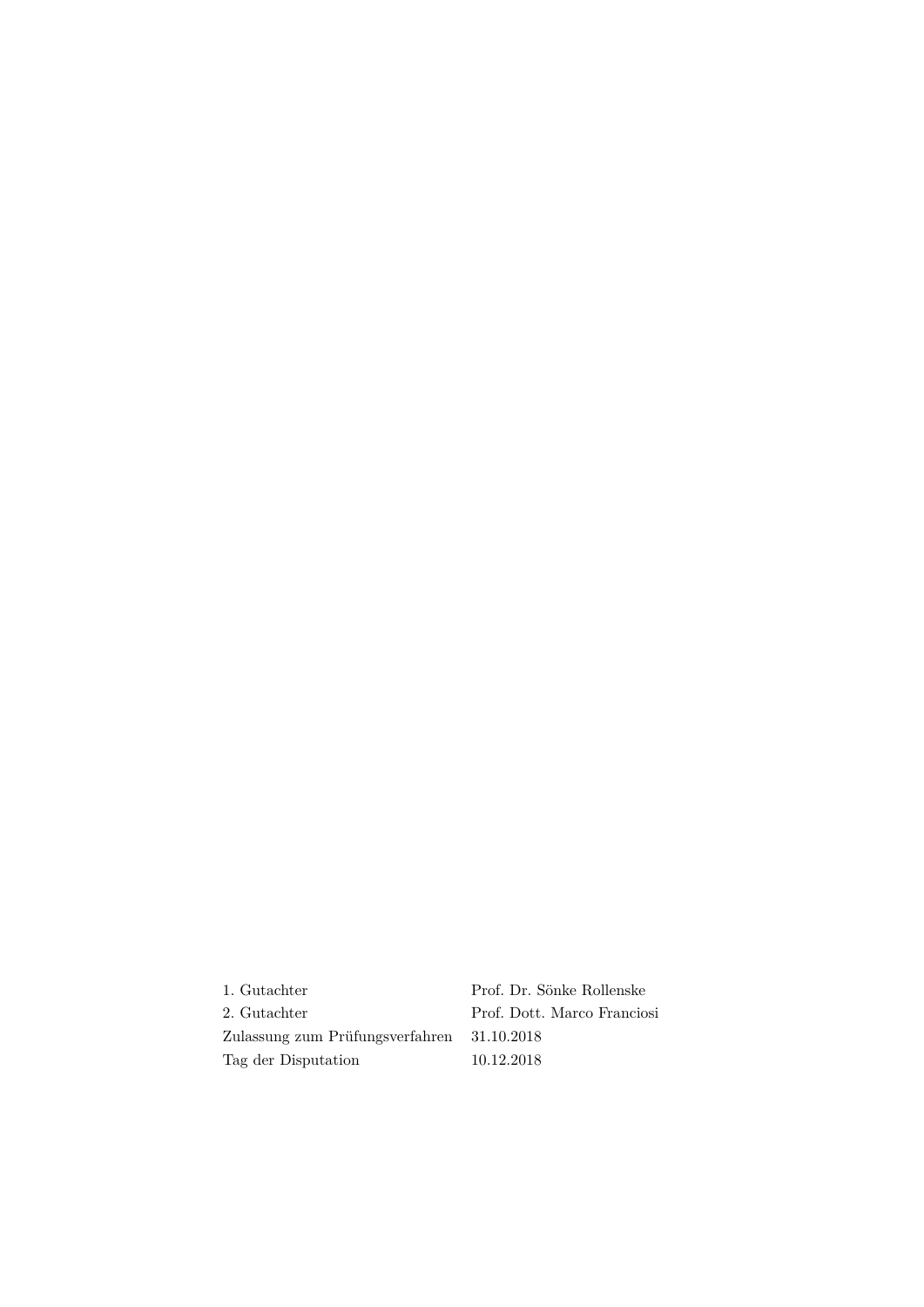*Meinen Eltern und Großeltern gewidmet*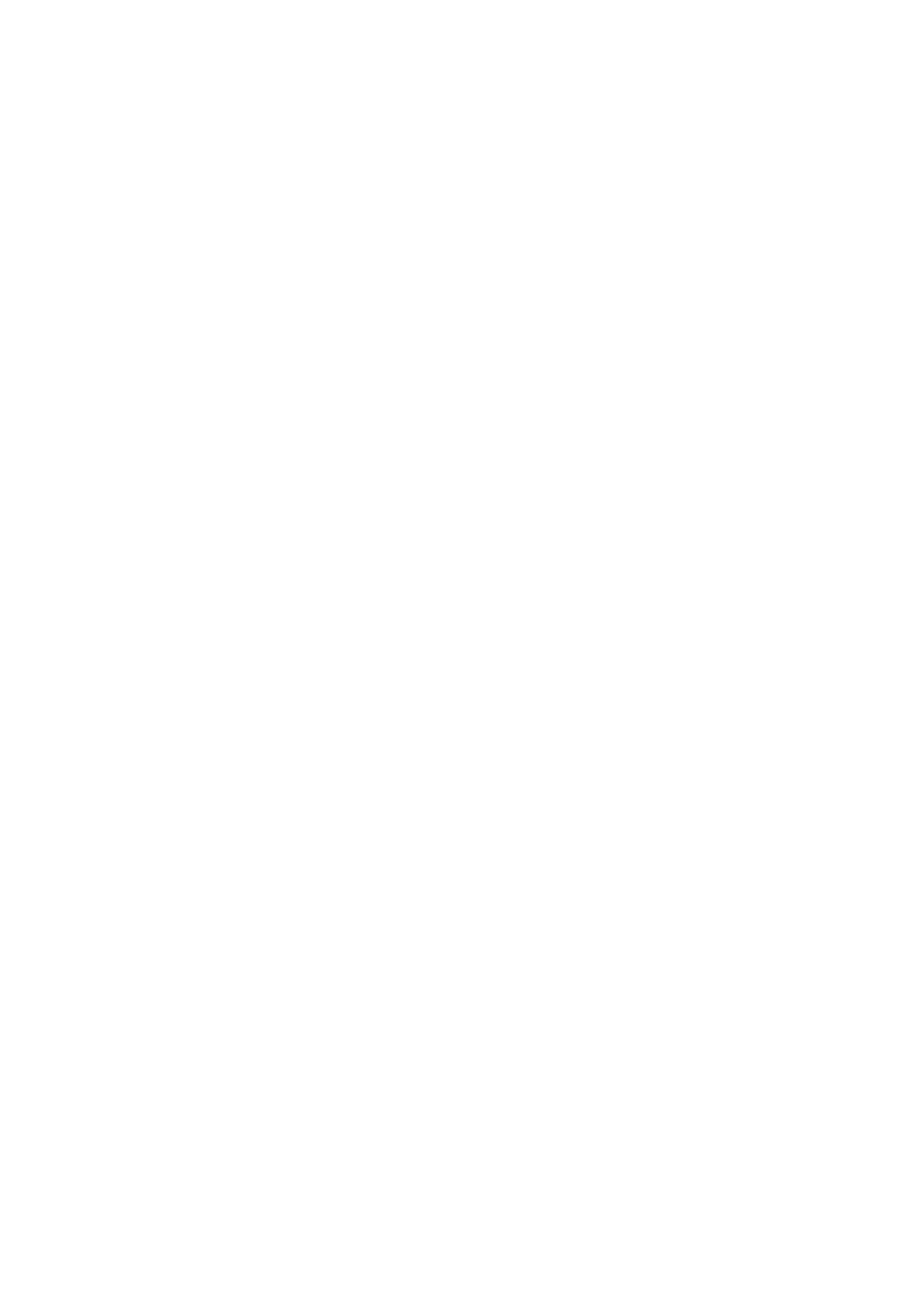### **Abstract**

We define and study a concrete stratification of the moduli space of Gorenstein stable surfaces *X* satisfying  $K_X^2 = 2$  and  $\chi(\mathcal{O}_X) = 4$ , by first establishing an isomorphism with the moduli space of plane octics with certain singularities, which is then easier to handle concretely. In total, there are 47 inhabited strata with altogether 78 components.

### **Kurzzusammenfassung**

Wir definieren und untersuchen eine Stratifizierung des Modulraums der Gorensteinschen stablien Flächen *X* mit den numerischen Invarianten  $K_X^2 = 2$  und  $\chi(\mathcal{O}_X) = 4$ . Dazu zeigen wir, dass dieser Modulraum zu einem Modulraum gewisser ebener Kurven vom Grad acht isomorph ist, was eine konkrete Untersuchung ermöglicht. Letztendlich zerlegen wir den Modulraum in 47 Straten mit insgesamt 78 Komponenten.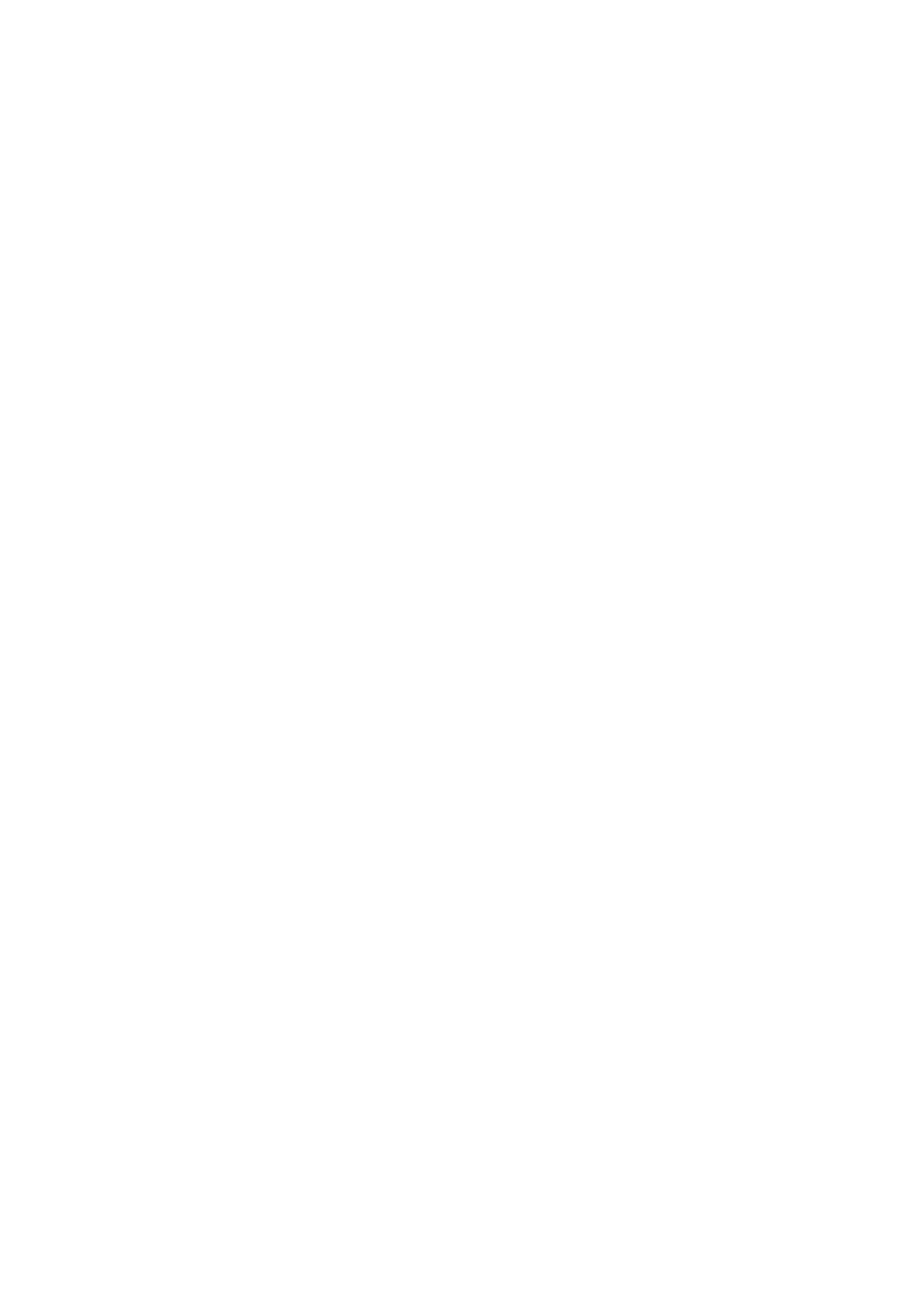## CONTENTS

| 3<br>Introduction / Einleitung |         |                                                                                   |     |
|--------------------------------|---------|-----------------------------------------------------------------------------------|-----|
|                                |         |                                                                                   | 7   |
| $\mathbf{1}$                   |         | The geometry of the surfaces                                                      | 9   |
|                                |         |                                                                                   | - 9 |
|                                | 1.2     | The normalisation and the minimal resolution $\ldots \ldots \ldots \ldots \ldots$ | 13  |
|                                | $1.3\,$ |                                                                                   | 16  |
|                                |         | 1.4 The mixed Hodge structure on $H^2(X)$                                         | 17  |
| $\bf{2}$                       |         | Remarks about the moduli space                                                    | 19  |
| 3                              |         | A Stratification of the moduli space                                              | 21  |
|                                | 3.1     |                                                                                   | 22  |
|                                |         |                                                                                   | 28  |
| $\boldsymbol{4}$               |         | Further remarks and questions                                                     | 33  |
|                                |         | 4.1 Comparison with known compact moduli spaces of curves $\dots \dots$           | 33  |
|                                |         |                                                                                   | 34  |
| $\mathbf{A}$                   |         | Half-log-canonical plane curves of small degree                                   | 35  |
| в                              |         | The Macaulay2-code                                                                | 43  |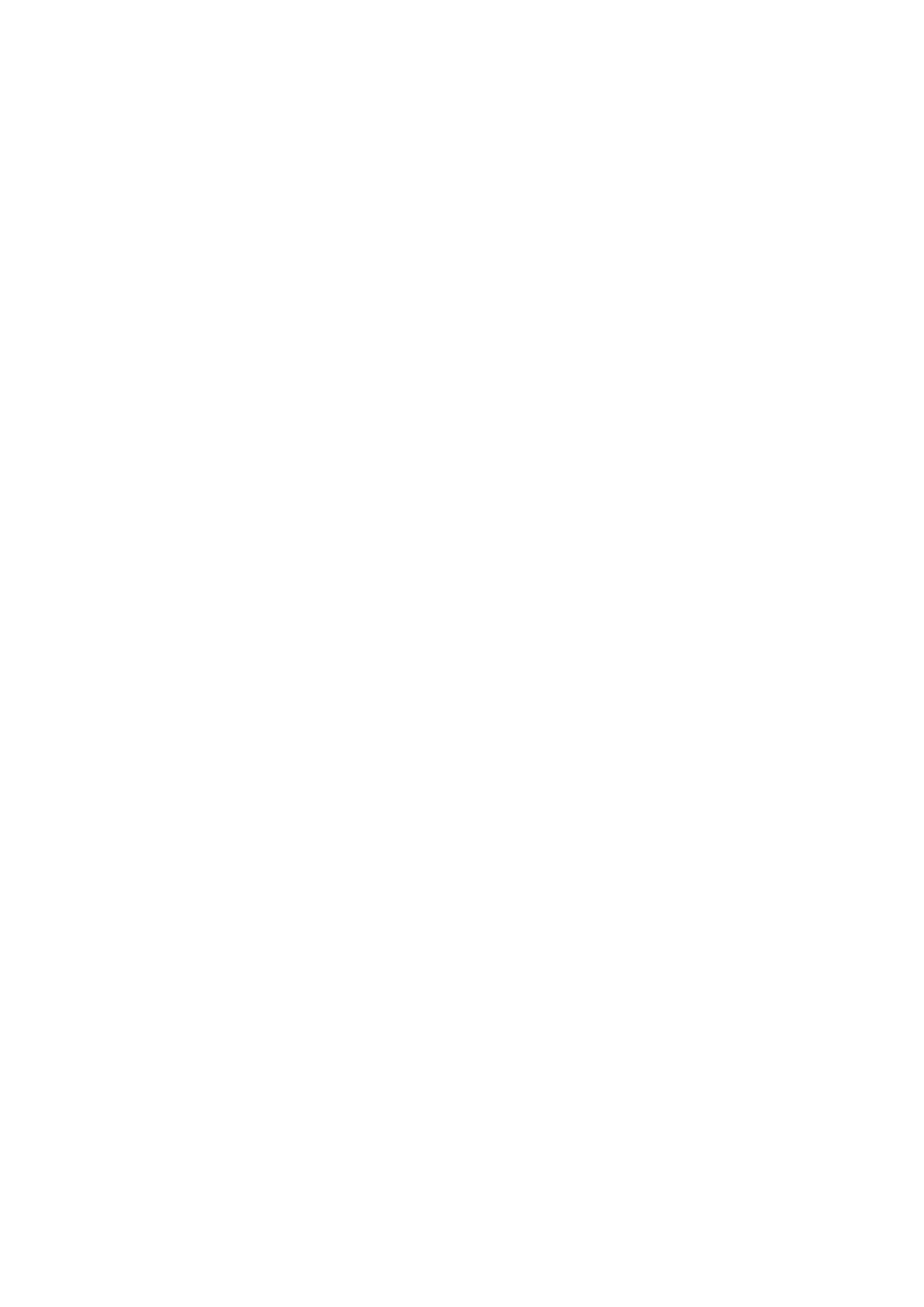#### <span id="page-8-0"></span>**Introduction**

One of the most important bounds on the geography of surfaces of general type is Noether's inequality  $2\chi(\mathcal{O}_X) \leq K_X^2 + 6$ . A minimal surface of general type satisfying equality here is said to be on the Noether line. Since they have been studied intensively by Horikawa [[27\]](#page-97-0), they are also called *Horikawa surfaces*. The smallest possible invariants on the Noether line are  $K_X^2 = 2$  and  $\chi(\mathcal{O}_X) = 4$  and it is a classical fact that (the canonical model of) the corresponding surfaces are double-covers of  $\mathbb{P}^2$ , branched over an octic curve with at worst simple singularities, via the morphism defined by the canonical linear system  $|K_X|$ . Conversely, a double-cover of the plane branched over an octic with at worst simple singularities gives an example of such a surface. Therefore, the Gieseker-moduli space  $\mathfrak{M}_{2,4}$  of canonical models X of surfaces of general type with invariants  $K_X^2 = 2$  and  $\chi(\mathcal{O}_X) = 4$  is in bijection with (in fact, isomorphic to) the moduli space of plane curves of degree 8 with at worst simple singularities.

The subject of this thesis is the study of the modular compactification  $\overline{\mathfrak{M}}_{2,4}$  of  $\mathfrak{M}_{2,4}$  parametrising stable surfaces X with the same numerical invariants  $K_X^2 = 2$  and  $\chi(\mathcal{O}_X) = 4$ . We refer to this as the *KSBA-compactification*, for Kollár and Shepherd-Barron [\[32](#page-98-0)] and Alexeev [[1\]](#page-96-0). We thereby continue the series of works by Franciosi, Pardini and Rollenske [**?**, [16–](#page-97-1)[18\]](#page-97-2) who investigated the moduli spaces parametrising Gorenstein stable surfaces *X* with  $K_X^2 = 1$  using similar methods.

We can only handle the *Gorenstein* stable surfaces since this allows us to consider the canonical map. As in the classical case, the canonical linear system  $|K_X|$  defines a double-cover of the plane, branched over an octic curve; this is the content of Corollary [1.7.](#page-17-0) Conversely, if  $B \subset \mathbb{P}^2$  is a curve of degree 8 such that the pair  $(\mathbb{P}, \frac{1}{2}B)$ is log-canonical, then the double-cover *X* of  $\mathbb{P}^2$  branched over *B*, which is essentially unique since Pic( $\mathbb{P}^2$ ) is torsion-free, is a Gorenstein stable surface satisfying  $K_X^2 = 2$ and  $\chi(\mathcal{O}_X) = 4$ . This way, we obtain an isomorphism between the moduli spaces of those plane octics and the moduli space  $\overline{\mathfrak{M}}_{2,4}^{\text{Gor}} \subset \overline{\mathfrak{M}}_{2,4}$  of Gorenstein stable surfaces *X* satisfying  $K_X^2 = 2$  and  $\chi(\mathcal{O}_X) = 4$ ; see Theorem [2.3](#page-25-0). This allows us to use the rich theory of plane curves and the computer algebra system Macaulay2 [\[19](#page-97-3)] to get some understanding of the boundary components of  $\mathfrak{M}_{2,4}$  in  $\overline{\mathfrak{M}}_{2,4}^{\rm Gor}$ .

More precisely, we will define a stratification of  $\overline{\mathfrak{M}}_{2,4}^{\rm Gor}$  by means of three indicators: the degree of non-normality, the number and degrees of isolated irrational singularities and whether the irrational singularities are simply elliptic or cusps. The interest in the third indicator, even though not necessary to understand the birational isomorphism type of the surface, comes from the relation with another stratification induced by the degeneration of mixed Hodge structures on  $H^2(X)$  as defined by Green, Griffiths, Kerr, Laza and Robles [[20,](#page-97-4) [21,](#page-97-5) [30,](#page-97-6) [45,](#page-98-1) [46\]](#page-98-2).

We will see that all inhabited strata are of the expected dimension, but many of the numerically characterised strata decompose further into disjoint components; this is mostly reflected by the birational types of the minimal resolutions. On the level of curves, the different components correspond to special configurations of the non-simple singularities.

Moreover, we will define a *Hodge type* of our surfaces under investigation (Definition [1.18\)](#page-23-0). For the stratification of the locus parametrising normal surfaces, the Hodge type is constant on the strata, as shown in Proposition [3.12.](#page-32-0) For the locus of non-normal surfaces, however, this is much more complicated, as we will indicate in Example [3.17](#page-37-0) and Example [3.18](#page-38-2). This is why on the locus of non-normal surfaces,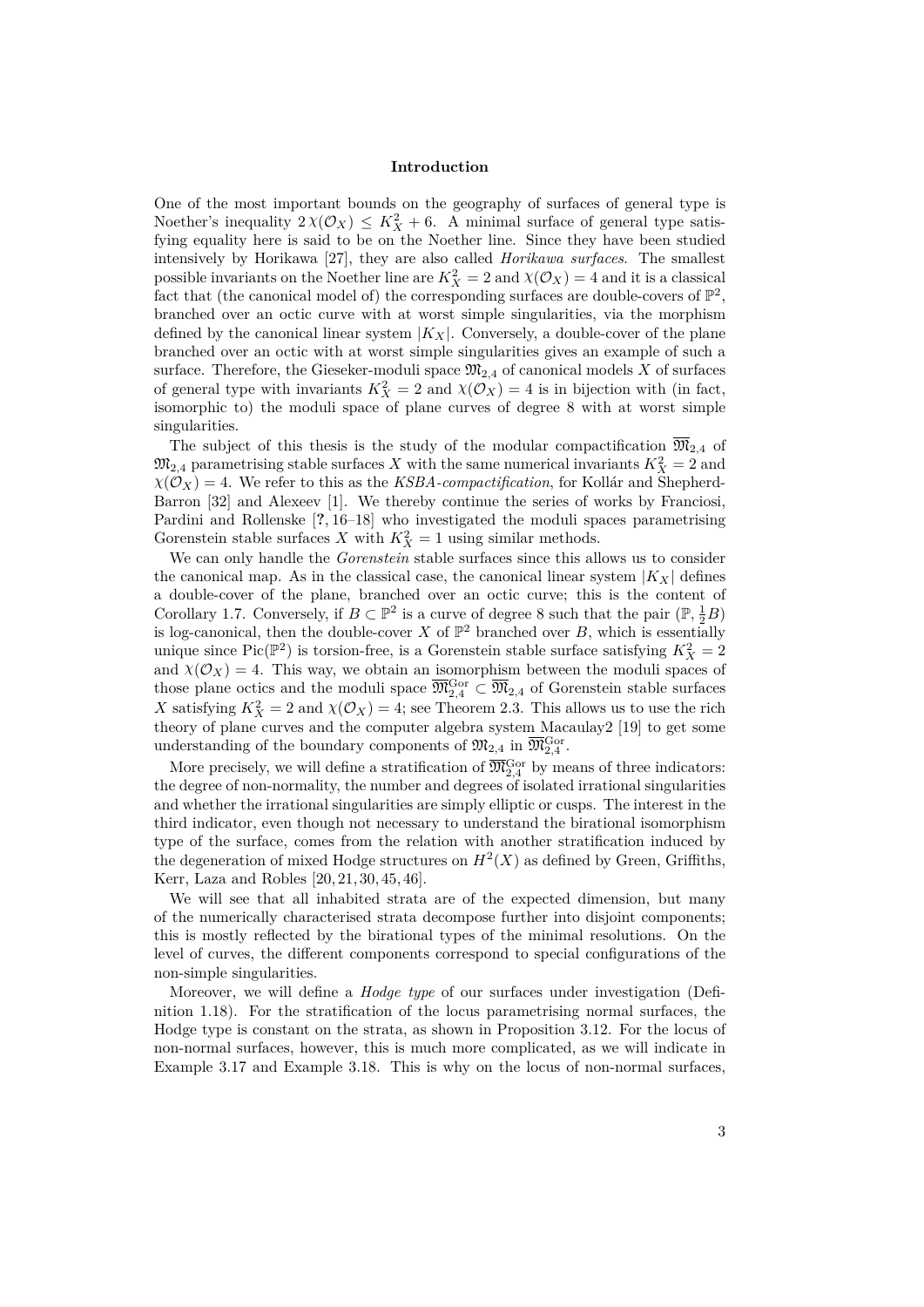the stratification will not be fine enough to control the Hodge type.

The thesis is organised follows: In Chapter [1,](#page-14-0) we investigate the geometry of the surfaces of interest, i.e., we prove that they are canonically double-covers of the plane, discuss the singularities they may have, prove some constraints on the possible birational isomorphism types and we study the mixed Hodge structure on second cohomology.

Going back and forth between curves and branched double-covers defines an isomorphism between our moduli space of interest  $\overline{\mathfrak{M}}_{2,4}^{\rm Gor}$  and the moduli space of certain plane curves; this will be the subject of Chapter [2](#page-24-0). This moduli space has at least one more notable compactification, due to Hacking [\[22](#page-97-7)]; in Chapter [4](#page-38-0), we will present a few remarks and questions in this direction.

Before that, in Chapter [3,](#page-26-0) we will define and study the stratification; first, for the locus parametrising normal surfaces and then for the remaining part. The full degeneration diagram would be incomprehensible, which is why we restrict the presentation to two fragments which give a sufficiently good idea of the situation.

To ease the flow of presentation, we have two appendices, one about the possible configurations of certain singularities on curves of degree 8 or 6, [Appendix A,](#page-40-0) and the explanation and listing of the Macaulay2-code, [Appendix B](#page-48-0). Together they constitute most of the proof of the main theorem about which strata are inhabited and how they decompose into different components.

**Acknowledgements.** I would like to express my gratitude to everyone who supported me during the last couple of years in one way or the other. I am deeply grateful in particular to my parents, my grandmother, Caro and my close Friends — thank you for the constant support under every circumstance. Also to Sönke Rollenske I owe deep gratitude and appreciation — thank you for your generous support and guidance and the friendship that has developed during my time under your supervision. To my dear colleagues in Bielefeld and Marburg, the group's members Giovanni, Andreas and Anh in particular, thank you for the pleasant working atmosphere, the coffeebreaks and the interesting seminars. I will be missing the discussions with you and my mathematicial friends around the world. In particular, I appreciate the conversations with Sönke Rollenske, Marco Franciosi, Andreas Krug, Colleen Robles and Michael Lönne, from which this thesis has benefited a lot. Moreover, I want to thank Paul Hacking for the support during my visit at the University of Massachusetts Amherst.

Finally, I am thankful for the funding which we have received from the Deutsche Forschungsgemeinschaft (DFG) through my supervisor's Emmy Noether-program *Modulräume und Klassifikation von algebraischen Flächen und Nilmannigfaltigkeiten mit linksinvarianter komplexer Struktur*.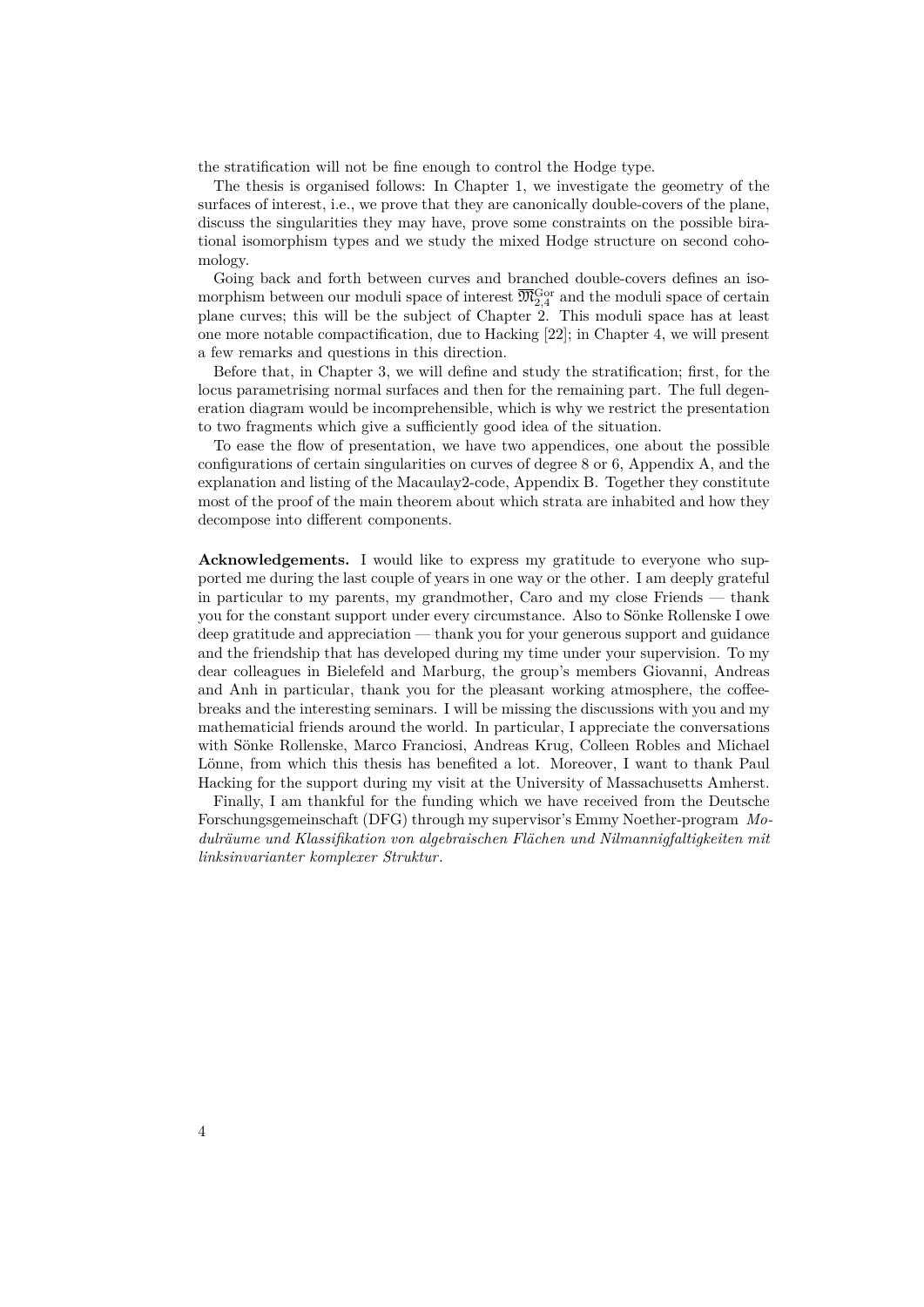#### **Einleitung**

Die Geographie der algebraischen Flächen vom allgemeinen Typ wird unter anderem von der Noetherschen Ungleichung  $2\chi(\mathcal{O}_X) \leq K_X^2 + 6$  beschränkt. Wir sagen über eine minimale Fläche vom allgemeinen Typ *X*, sie liege auf der *Noether-Gerade*, wenn hier Gleichheit gilt. Die Flächen auf der Noether-Geraden wurden insbesondere von Horikawa untersucht [[27\]](#page-97-0), weshalb man sie auch *Horikawa-Flächen* nennt. Die kleinstmöglichen Invarianten  $K_X^2$  und  $\chi(\mathcal{O}_X)$  auf der Noether-Geraden, die sich tatsächlich durch Flächen vom allgemeinen Typ realisieren lassen, sind  $K_X^2 = 2$  und  $\chi(\mathcal{O}_X) = 4$ . Jene Flächen *X* (genauer, ihre kanonischen Modelle,) sind allesamt kanonische verzweigte doppelte Überlagerungen der projektiven Ebene $\mathbb{P}^2.$  Die Verzweigungskurve in der Ebene ist dabei vom Grad 8 und hat höchstens einfache Singularitäten. Bildet man umgekehrt die doppelte Überlagerung von  $\mathbb{P}^2$  verzweigt über einer solchen Oktik, so erhält man eine minimale Fläche vom allgemeinen Typ. Folglich ist der Gisekersche Modulraum M2*,*<sup>4</sup> der kanonischen Modelle von Flächen vom allgemeinen Typ *X* mit  $K_X^2 = 2$  und  $\chi(\mathcal{O}_X) = 4$  isomorph zum Modulraum der ebenen Kurven vom Grad 8 mit höchstens einfachen Singularitäten.

Hauptgegenstand der vorliegenden Dissertation ist die Untersuchung der modularen Kompaktifizierung M2*,*<sup>4</sup> *⊃* M2*,*4, welche die sogenannten *stabilen Flächen X* mit numerischen Invarianten  $K_X^2 = 2$  und  $\chi(\mathcal{O}_X) = 4$  parametrisiert. Wir nennen  $\overline{\mathfrak{M}}_{2,4}$  die *KSBA-Kompaktifizierung*, nach Kollár, Shepherd-Barron [[32\]](#page-98-0) und Alexeev [\[1](#page-96-0)]. Hiermit setzen wir die Arbeiten von Marco Franciosi, Rita Pardini und Sönke Rollenske [**?**, [15](#page-97-8)[–18](#page-97-2)] über die Gorensteinschen stablien Flächen *X* mit  $K_X^2 = 1$  fort.

Die angewandte Methode zwingt uns ebenfalls dazu, uns auf die Gorensteinschen Flächen MGor <sup>2</sup>*,*<sup>4</sup> *⊂* M2*,*<sup>4</sup> zu beschränken. Wie im klassischen Fall können wir nämlich dann die jeweiligen Flächen *X* mittels des kanonischen Linearsystems *|KX|* als doppelte Überlagerungen der Ebene realisieren (Korollar [1.7\)](#page-17-0). Wieder sind die Verzweigungskurven vom Grad 8, jedoch mit komplizierteren Singularitäten. Genauer sind es die Kurven  $B \subset \mathbb{P}^2$  vom Grad 8 mit der Eigenschaft, dass das Paar ( $\mathbb{P}^2$ ,  $\frac{1}{2}B$ ) logkanonisch ist. Wir werden zeigen, dass der Modulraum  $\overline{\mathfrak{M}}_{2,4}^{\rm Gor}$  zum Modulraum jener ebener Kurven isomorph ist (Satz [2.3\)](#page-25-0), was es uns schließlich ermöglicht, die Geometrie der ebenen Kurven, die Singularitätentheorie und letztlich das Computeralgebra-System Macaulay2 [\[19](#page-97-3)] zu benutzen, um die Randkomponenten von  $\overline{\mathfrak{M}}_{2,4}$  in  $\overline{\mathfrak{M}}_{2,4}^{\rm Gor}$ besser zu verstehen.

Dazu definieren wir eine Stratifizierung von  $\overline{\mathfrak{M}}_{2,4}^{\rm Gor}$  gemäß folgender Anhaltspunkte: Der Grad der Nichtnormalität, die Anzahl und der Grad elliptischer Singularitäten, sowie ob es sich dabei um einfach-elliptische, oder kuspidale elliptische Singularitäten handelt. Während der Grad der Nichtnormalität und die Anzahl und der Grad der elliptischen Singularitäten ausreicht, um den birationalen Typ der jeweiligen Flächen zu identifizieren, interessieren wir uns zudem für den Unterschied zwischen einfach-ellitpischen und kuspidalen Singularitäten, weil dies im engen Zusammenhang mit einer anderen, Hodge-theoretischen Stratifizierung steht, wie sie aus (teilweise in Bearbeitung befindlichen) Arbeiten von Green, Griffiths, Kerr, Laza und Robles [[20,](#page-97-4) [21,](#page-97-5) [30](#page-97-6), [45](#page-98-1), [46](#page-98-2)] hervorgeht. Zu diesem Zweck werden wir für die betrachteten Flächen das Konzept von *Hodge Typen* einführen (Definition [1.18\)](#page-23-0). Aus unseren Untersuchungen ergibt sich, dass der Hodge Typ konstant auf den Straten im Ort der normalen Flächen ist (Proposition [3.12](#page-32-0)). Dies trifft allerdings nicht auf die Straten zu, die nicht-normale Flächen parametrisieren, wie die Beispiele [3.17](#page-37-0) und [3.18](#page-38-2) zeigen.

Als Hauptresultat lässt sich zusammenfassen, dass alle nicht-leeren Straten die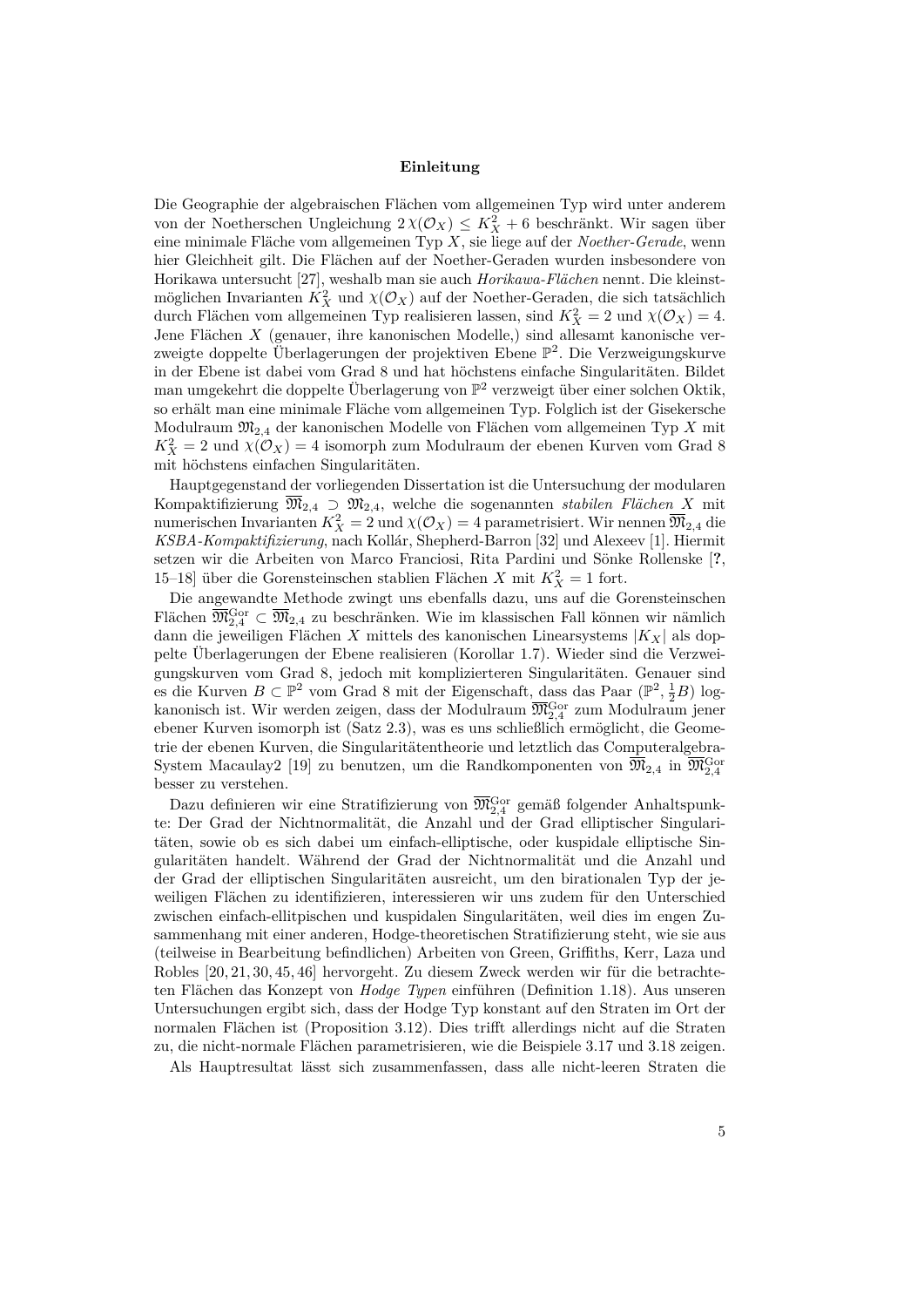erwartete Dimension haben und dass ihre Komponenten paarweise disjunkt sind (Satz [3.8\)](#page-28-0). Zudem können wir wie bereits angedeutet den birationalen Typ einer stabilen Gorensteinschen Fläche $X$ mit  $K_X^2 = 2$  und  $\chi(\mathcal{O}_X) = 4$  an der zugehörigen Komponente der Stratifizierung ablesen (Satz [3.11](#page-30-0) und Proposition [3.15\)](#page-34-0).

Diese Dissertation ist wie folgt strukturiert. In Kapitel [1](#page-14-0) untersuchen wir die Geometrie der Gorensteinschen Flächen mit den oben genannden numerischen Invarianten und zeigen, dass sie allesamt als doppelte Überlagerungen der Ebene, verzweigt über einer Oktik, entstehen. Zudem diskutieren wir die möglichen Singularitäten und gehen erste Schritte hin zur Berechnung der gemischten Hodgestruktur auf der zweiten Kohomologie.

Dass die Zuweisung, welche einer Gorensteinschen stabilen Fläche mit den genannten Invarianten die Verzweigungskurve der kanonischen doppelten Überlagerung zuordnet, ein Isomorphismus ist, ist Hauptgegenstand des [2.](#page-24-0) Kapitels. Umgekehrt bedeutet dies, dass M2*,*<sup>4</sup> eine Kompaktifizierung des Modulraums der glatten ebenen Kurven vom Grad 8 definiert; dazu präsentieren wir in Kapitel [4](#page-38-0) einige Bemerkungen und Fragen.

Zuvor, in Kapitel [3,](#page-26-0) definieren und untersuchen wir die Stratifizierung, zunächst für den Ort der normalen Flächen, danach für den Ort der übrigen Flächen. Hier befinden sich die Hauptresultate der vorliegenden Arbeit. Ein Diagramm, welches alle Komponenten, oder auch nur alle Straten, gemeinsam mit den möglichen Degenerationen, abbilden würde, wäre zu kompliziert. Jedoch vermitteln zwei spezielle Fragmente einen hinreichend guten Eindruck von der Gesamtsituation.

Diverse Resultate über die möglichen Konfigurationen von Singularitäten auf Oktiken und Sextiken, sowie der Macaulay2-Code, welche den Hauptanteil der Beweise der Hauptresultate bilden, sind in die Anhänge [A](#page-40-0) und [B](#page-48-0) ausgelagert.

**Danksagungen.** Mein Dank gilt allen, die mich während der Promotion in irgendeiner Weise unterstützt haben. Besonders hervorzuheben sind hierbei meine Eltern, meine Oma, Caro und meine engen Freunde. Für die ständige Unterstützung in allen Belangen und Lebenslagen danke ich euch! Ebenso gebührt Sönke Rollenske großer Dank. Ohne dich wäre diese Arbeit nicht zustande gekommen; vielen Dank dafür und für die Chancen und Freiheiten, die du mir gegeben hast, sowie die freundschaftliche Beziehung, die sich in den letzten Jahren entwickelt hat. Den lieben übrigen Kollegen in Bielefeld und Marburg, insbesondere den Arbeitsgruppenmitgliedern Giovanni, Andreas und Anh, danke ich für das angenehme Arbeitsklima, die interessanten Seminare und die Kaffeepausen. Die vielen Diskussionen mit euch und meinen mathematischen Freunden aus aller Welt werden mir fehlen. Insbesondere für die anregenden Gespräche zum Gegenstand dieser Arbeit bin ich dankbar. Hauptsächlich der Austausch mit Sönke Rollenske, Marco Franciosi, Andreas Krug, Colleen Robles und Michael Lönne haben bedeutend zu der jetzigen Form des vorliegenden Dokuments beigetragen. Schließlich danke ich Paul Hacking für die Unterstützung bei meinem Aufenthalt an der University of Massachusetts Amherst.

Mein Promotionsvorhaben wurde dankenswerterweise in weiten Teilen von der Deutschen Forschungsgemeinschaft (DFG) über das Emmy Noether-Programm *Modulräume und Klassifikation von algebraischen Flächen und Nilmannigfaltigkeiten mit linksinvarianter komplexer Struktur* meines Betreuers, Sönke Rollenske, finanziert.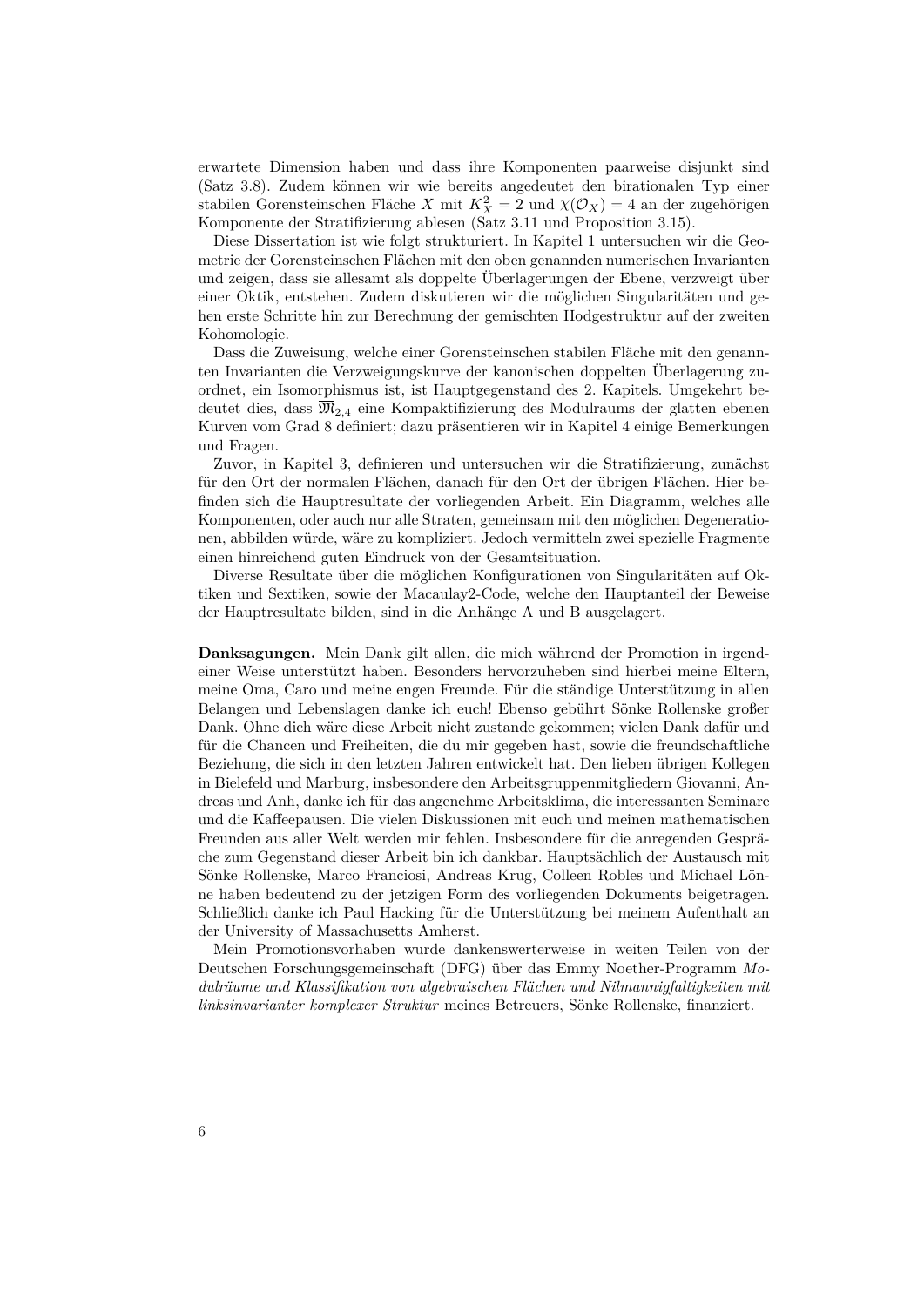<span id="page-12-0"></span>**0.1 Notations and conventions.** We work with schemes over the complex numbers C. *Varieties* are reduced and proper schemes of finite type over C and a *surface* is a purely two-dimensional variety in this sense. A *curve* is a possibly non-reduced projective scheme, purely of dimension 1. In some places, points (of schemes) are implicitly understood as C-rational points, but this is always clear from the context.

*0.1.1 Notation.* Let *X* be a proper complex scheme of pure dimension *n*.

- $p_g(X) = h^n(\mathcal{O}_X).$
- $p_a(X) = (-1)^n(\chi(\mathcal{O}_X) 1).$
- If *n* = 1, then deg(*L*) = *χ*(*L*) *− χ*(*OX*) for all *L ∈* Pic(*X*).
- $q(X) = h^{1}(\mathcal{O}_{X}).$
- To avoid confusion between topological and holomorphic Euler characteristics, we use  $\chi(-)$  only for coherent  $\mathcal{O}_X$ -modules and  $\chi_{\text{top}}(X)$  for the topological Euler characteristic of the analytification *X*an .
- $-$  To ease notation, we use  $H^*(X; \mathbb{C}) := H^*(X^{\text{an}}; \mathbb{C})$  for the singular cohomology of the analytification.

*0.1.2 Semi-log-canonical varieties and pairs.* We briefly recall the definition of a semi-log-canonical pair (from Kollár's exposition [[34,](#page-98-3) Chapter 5], see there for more details). If a finite type scheme  $X$  over  $\mathbb C$  satisfies the following two conditions, it is called *demi-normal*.

1. *X* satisfies Serre's condition  $(S_2)$ , i.e., for every  $x \in X$  we have

$$
depth_{\mathcal{O}_{X,x}}(\mathcal{O}_{X,x}) \geq \min\{2, \dim(\mathcal{O}_{X,x})\}.
$$

2. *X* is regular or double normal crossing in codimension 1, i.e., if  $x \in X$  is the generic point of a sub-variety of codimension one, then either  $\mathcal{O}_{X,x}$  is regular, or its completion  $\mathcal{O}_{X,x}^{\wedge}$  with respect to the maximal ideal is isomorphic to the complete local ring  $\mathbb{C}[[x,y]]/(xy)$ .

For a demi-normal scheme *X*, with normalisation  $\pi \colon \overline{X} \to X$ , the *conductor locus*  $F := \text{supp}(\pi_* \mathcal{O}_{\overline{X}}/\mathcal{O}_X) \subset X$  is purely one-codimensional, reduced and  $\pi$  is generically a double-cover over *F*, as explained by Kollár [[34,](#page-98-3) Section 5.1]. The ideal sheaf defining  $F$ , ann $_{\mathcal{O}_X}(\pi_*\mathcal{O}_{\overline{X}}/\mathcal{O}_X) = \mathcal{H}om_{\mathcal{O}_X}(\pi_*\mathcal{O}_{\overline{X}}, \mathcal{O}_X)$ , is also an ideal in  $\pi_*\mathcal{O}_{\overline{X}}$  which defines the conductor locus  $\overline{F} \subset \overline{X}$  in the normalisation. It is the reduced pre-image of *F*.

Note that a demi-normal scheme satisfies Serre's condition (*S*2) and is Gorenstein at all points of codimension one, i.e., satisfies  $(G_1)$ . Therefore, there is a canonical sheaf  $\omega_X$  and it is a divisorial sheaf which is locally free in codimension one. In particular, we can choose a canonical Weil-divisor *K<sup>X</sup>* which is Cartier in codimension one.

A pair (*X, D*) of a variety *X* and an effective Q-divisor *D* on *X* is *semi-log-canonical* if *X* is demi-normal, *F* and the support of *D* have no component in common, the divisor $K_X + D$  is Q-Cartier and the pair  $(\overline{X}, \pi_*^{-1}D + \overline{F})$  is log-canonical (cf. Kollár [[34,](#page-98-3) Definition 2.8]).

A variety *X* is *semi-log-canonical* if the pair (*X,* 0) is semi-log-canonical. In particular, the canonical divisor  $K_X$  is  $\mathbb{Q}$ -Cartier then, i.e., X is  $\mathbb{Q}$ -Gorenstein. A *stable surface* is a projective, connected, semi-log-canonical surface *X* whose canonical divisor *K<sup>X</sup>* is ample. More generally, a *stable log-surface* is a semi-log-canonical pair  $(X, \Delta)$  where *X* is a connected and projective surface and such that  $K_X + \Delta$  is ample.

We will also need the notion of Du Bois-singularities; see Kollár [\[34](#page-98-3), Chapter 6] for a concise introduction. Since we will ultimately be concerned with Gorenstein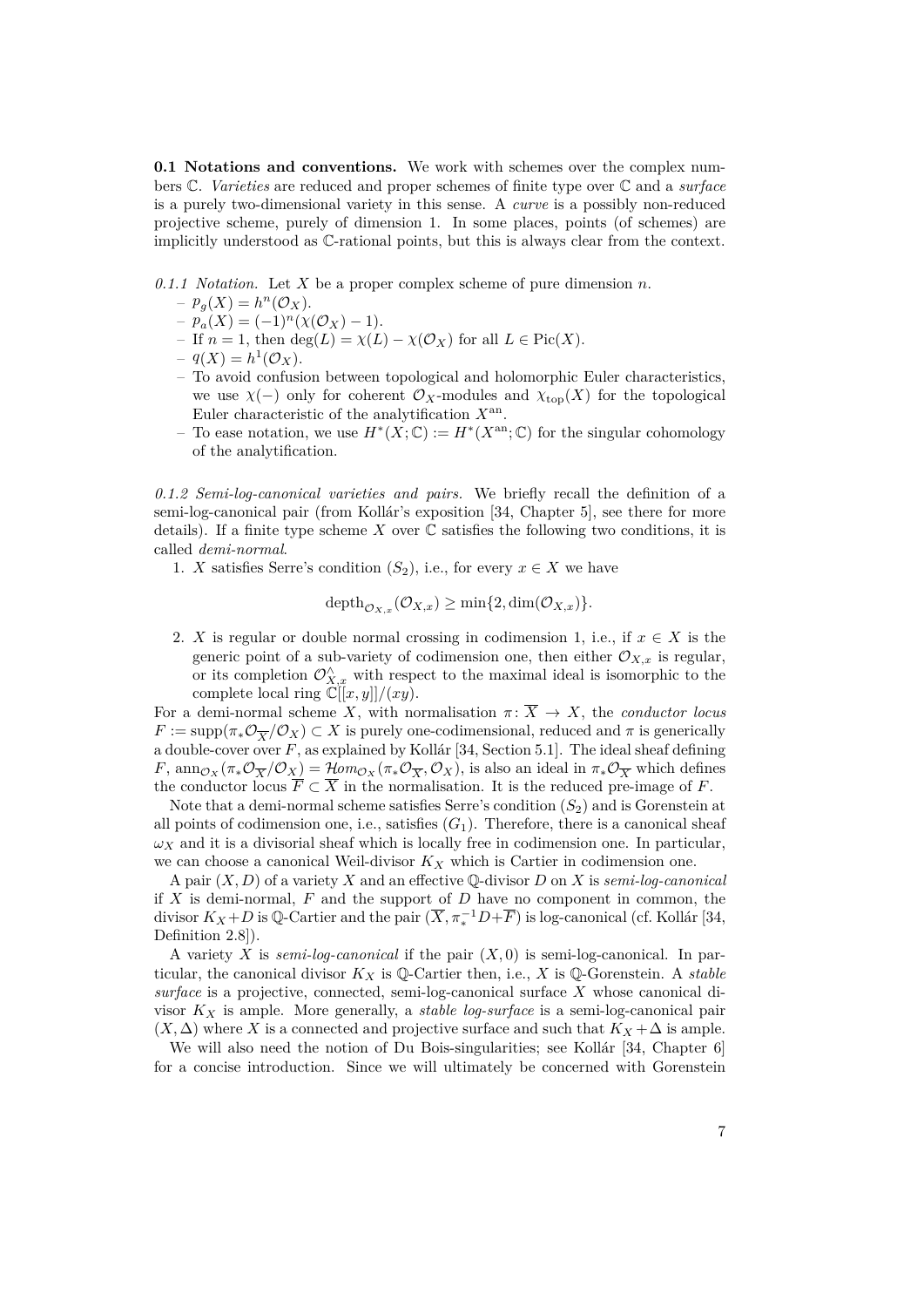stable surfaces, for our purposes, it is enough to note the following two facts. For one, semi-log-canonical singularities are Du Bois, see Kollár [[34,](#page-98-3) Corollary 6.32] or Kovács, Schwede, Smith [\[37](#page-98-4), Theorem 4.16]. Conversely, Du Bois-singularities which are demi-normal and Gorenstein are semi-log-canonical by Doherty [\[12](#page-96-1), Theorem 4.2].

*0.1.3 Stable surfaces and their normalisations—Kollár's glueing.* Let *X* be a stable surface with normalisation  $\pi \colon \overline{X} \to X$  and conductor loci  $F \subset X$  and  $\overline{F} \subset \overline{X}$ . Then  $K_{\overline{X}} + \overline{F}$  is an ample Q-Cartier divisor. Moreover, the restriction of  $\pi$  to  $\overline{F} \to F$ is generically a double-cover and after passing to normalisations  $\overline{F}^{\nu} \to F^{\nu}$ , it is the quotient of a Galois involution  $\tau: \overline{F}^{\nu} \to \overline{F}^{\nu}$ . The surface X can then be recovered from these data as the following diagram is a composition of push-outs:

$$
\overline{F}^{\nu} \xrightarrow{\nu} \overline{F} \longrightarrow \overline{X}
$$
\n
$$
\downarrow/\tau \qquad \downarrow \pi \qquad \downarrow \pi
$$
\n
$$
F^{\nu} \xrightarrow{\nu} F \longrightarrow X
$$

This follows from Kollár's Glueing Theorem [[34,](#page-98-3) Theorem 5.13] and its proof there. More precisely, this theorem captures when exactly the data  $(\overline{X}, \overline{F}, \tau)$  arise from a stable surface *X* (or a stable log-surface  $(X, \Delta)$  in the presence of a boundary divisor  $\overline{\Delta}$ ). Moreover, in this correspondence, *X* is Gorenstein if and only if the involution *τ* on  $\overline{F}$ <sup>*ν*</sup> induces a fixed-point free involution on the pre-images of the nodes of  $\overline{F}$ , as shown by Franciosi, Pardini and Rollenske [[17,](#page-97-9) Addendum to Theorem 3.2].

0.1.4 Divisors on demi-normal varieties. A  $(\mathbb{Q}_{\mathbb{Z}})$  *Weil divisor* D on X is a  $\mathbb{Z}_{\mathbb{Z}}$  (respectively Q-)linear combination of integral sub-varieties of codimension one in *X*. Its *support* is the reduced union of all sub-varieties with non-trivial coefficient. If *X* is demi-normal, a divisor *D* on *X* is said to be *well-behaved* if its support and the conductor locus *F ⊂ X* do not share a common component. An effective *Cartier divisor* is a sub-scheme *D*  $\subset$  *X* whose ideal sheaf  $\mathcal{O}_X(-D)$  is invertible and *D* is said to be *almost-Cartier* (cf. Hartshorne [[24,](#page-97-10)[25\]](#page-97-11)), if the ideal sheaf is invertible at all points of codimension one, i.e., outside a closed sub-scheme of codimension at least two.

An effective almost-Cartier divisor  $D \subset X$  gives rise to an effective Weil divisor through  $\sum_{C \subset X}$  length $(\mathcal{O}_{D, \eta_C})$ , where the sum runs through the integral closed subschemes  $C \subset X$  and  $\eta_C \in C$  is the generic point, the length being computed as  $\mathcal{O}_{C,\eta_C}$ -module. We will, by abuse of language, call a Weil divisor *almost-Cartier*, if it is the difference of two effective divisors arising from almost-Cartier divisors; furthermore, it is called Cartier if the corresponding almost-Cartier generalised divisor is Cartier. As usual, a  $(\mathbb{Q}-)$ Weil divisor is called  $\mathbb{Q}-$ Cartier if it has an integral multiple which is Cartier. For example, if L is a divisorial sheaf on a demi-normal scheme, a regular section  $s \in H^0(X, L)$  gives rise to an effective almost-Cartier divisor  $Z(s)$ with corresponding ideal sheaf  $\text{im}(s^{\vee} : L^{\vee} \to \mathcal{O}_X)$ .

*0.1.5 Numerical connectedness.* Recall that a Gorenstein curve *C* is said to be *numerically m-connected* if for every generically Gorenstein strict sub-curve  $B \subset C$ ,  $\deg_B(\omega_C|_B) - (2p_a(B) - 2) \geq m$  (cf. Catanese, Hulek, Franciosi, Reid [[9\]](#page-96-2)). This is a very useful generalisation of the classical notion numerical connectedness of curves on smooth surfaces.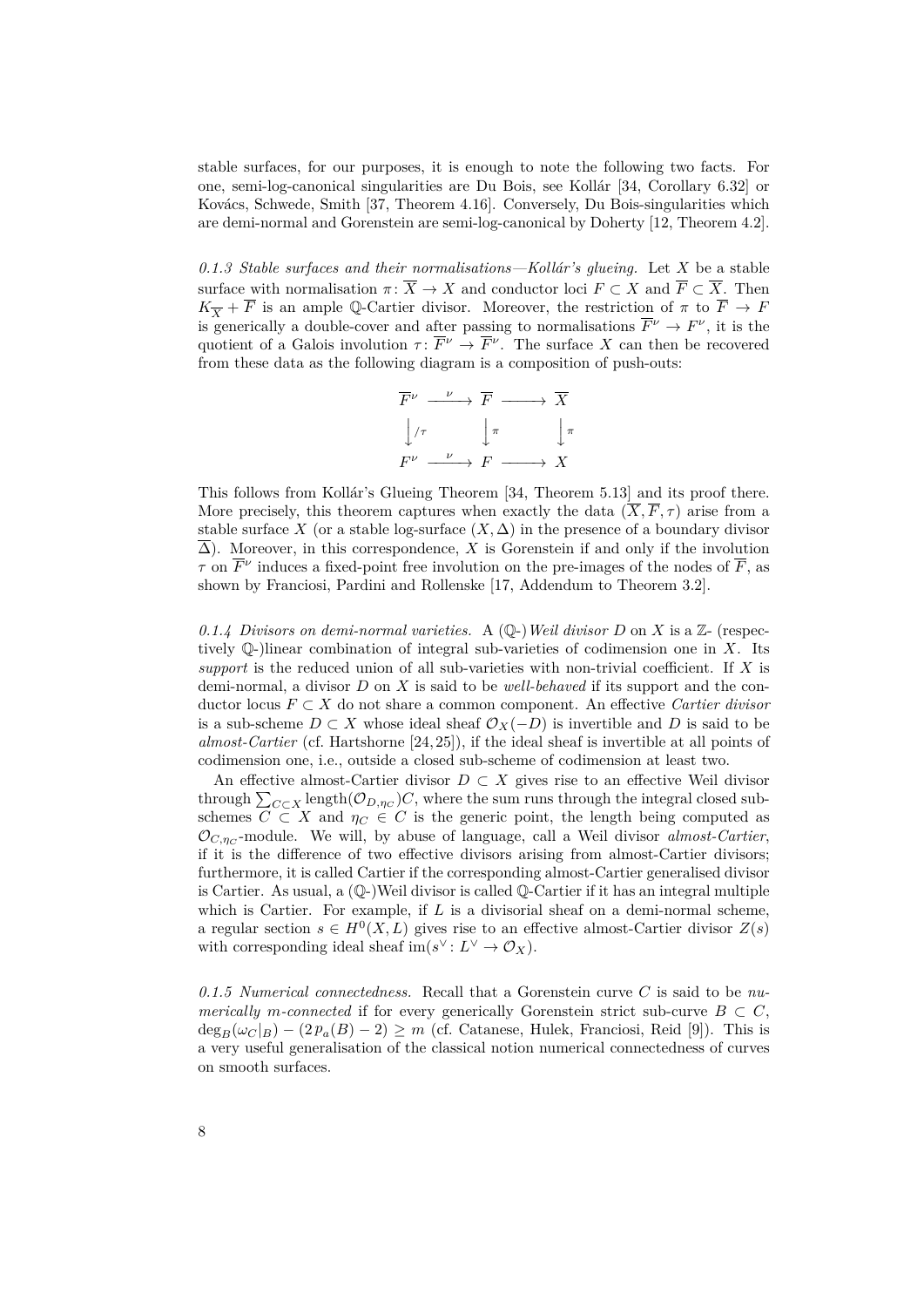#### **1. The geometry of the surfaces**

<span id="page-14-0"></span>In this first chapter we investigate the geometry of Gorenstein stable surfaces *X* with  $K_X^2 = 2$  and  $\chi(\mathcal{O}_X) = 4$ . At first, we show that they all arise as doublecovers of the plane, branched over some curve of degree 8. Then we identify the birational isomorphism types of the minimal resolutions, give characterisations of the singularities and we conclude with some results about the mixed Hodge structures on their second cohomology.

<span id="page-14-3"></span>*Remark* 1.1. Let *X* be a Gorenstein stable surface with  $K_X^2 = 2$ . If  $\chi(\mathcal{O}_X) \geq 4$ , then the stable Noether inequality due to Liu and Rollenske [\[40](#page-98-5)] implies  $p_g(X) < K_X^2 + 2$ . Thus, from

$$
4 \le \chi(\mathcal{O}_X) = 1 - q(X) + p_g(X) \le 4 - q(X) \le 4
$$

we conclude  $\chi(\mathcal{O}_X) = 4$ ,  $q(X) = 0$  and  $p_g(X) = 3$ . Conversely, if  $K_X^2 = 2$  and  $p_g(X) = 3$ , then  $q(X) = 0$  and so  $\chi(\mathcal{O}_X) = 4$ . This will be shown in a manuscript in preparation by Franciosi, Pardini and Rollenske [[15\]](#page-97-8).

<span id="page-14-1"></span>**1.1 The canonical linear system.** The aim of this section is to show that the canonical map of a Gorenstein stable surface *X* satisfying  $K_X^2 = 2$  and  $\chi(\mathcal{O}_X) = 4$  is a double-cover of  $\mathbb{P}^2$  branched over an octic.

If *X* is a reducible Gorenstein stable surface, it may happen that some non-trivial section of the canonical bundle is not regular; that is, it could vanish on a component. In the case under consideration, however, this does not happen:

<span id="page-14-2"></span>**Lemma 1.2** — *Assume X is a Gorenstein stable surface with*  $K_X^2 = 2$ *. Then X has at most two components and every non-trivial section of ω<sup>X</sup> is regular. If, in addition,*  $p_q(X) \geq 2$ , then  $|\omega_X|$  has no fixed part and a general effective canonical *divisor is well-behaved and reduced.*

*Proof.* We consider the decomposition  $X = \bigcup_{i=1}^{s} X_i$  into irreducible components and assume that  $s \geq 2$ . Then there is a corresponding decomposition of the normalisation into disjoint components  $\overline{X} = \coprod_{i=1}^{s} \overline{X}_i$  where  $\overline{X}_i$  is the component over  $X_i$ . The conductor locus  $\overline{F} \subset \overline{X}$  accordingly decomposes as  $\overline{F} = \bigcup_{i=1}^{s} \overline{F}_i$ ,  $\overline{F}_i \subset \overline{X}_i$ .

Since  $\omega_X$  is ample,  $2 = \omega_X^2 = \sum_{i=1}^s (\omega_X | X_i)^2$  is a sum of *s* positive integers, so that we have to have  $s = 2$  and  $\omega_X |_{X_1}^2 = \omega_X |_{X_2}^2 = 1$ . In particular, the invertible sheaves  $\pi^*\omega_X|_{\overline{X}_i} \cong \omega_{\overline{X}_i}(\overline{F}_i)$ ,  $i = 1, 2$ , are ample with  $(\pi^*\omega_X|_{\overline{X}_i})^2 = 1$ . This furthermore implies that every member of  $|\omega_{\overline{X}_i}(\overline{F}_i)|$  is reduced and irreducible.

We now show that every non-trivial section of  $\omega_X$  is regular, i.e., that the natural  $\text{maps } p_i: H^0(X, \omega_X) \to H^0(\overline{X}_i, \omega_{\overline{X}_i}(\overline{F}_i)), i = 1, 2$ , given by pull-back and restriction, are injective. Since  $\ker(p_1)$  and  $\ker(p_2)$  only have the trivial element in common, it suffices to show that they agree. To this end, note that the restriction of  $p_1$ , to ker( $p_2$ ) factors through the inclusion  $H^0(\overline{X}_1, \omega_{\overline{X}_1}) \to H^0(\overline{X}_1, \omega_{\overline{X}_1}(\overline{F}_1))$  (and likewise for  $p_2$ in place of  $p_1$ ). Thus, it suffices to prove  $H^0(\overline{X}_i, \omega_{\overline{X}_i}) = 0$  for both,  $i = 1, 2$ . But  $(\overline{X}_i, \overline{F}_i)$  is a stable log-pair with  $\omega_{\overline{X}_i}(\overline{F}_i)^2 = 1$  and these are classified by Franciosi, Pardini and Rollenske [\[17](#page-97-9), Theorem 1.1]. From this result it follows that  $p_g(\overline{X}_i) = 0$ , as claimed. Alternatively, it can be shown that a non-trivial section of  $\omega_X$  had to be nowhere vanishing, hence  $\overline{F}_i^2 = \omega_{\overline{X}_i}(\overline{F}_i)^2 = 1$ , in contradiction with Riemann-Roch.

It remains to show that if  $p_q(X) \geq 2$ , then  $|\omega_X|$  has no fixed part and a general member is reduced and well-behaved. The generic fibre of a morphism with reduced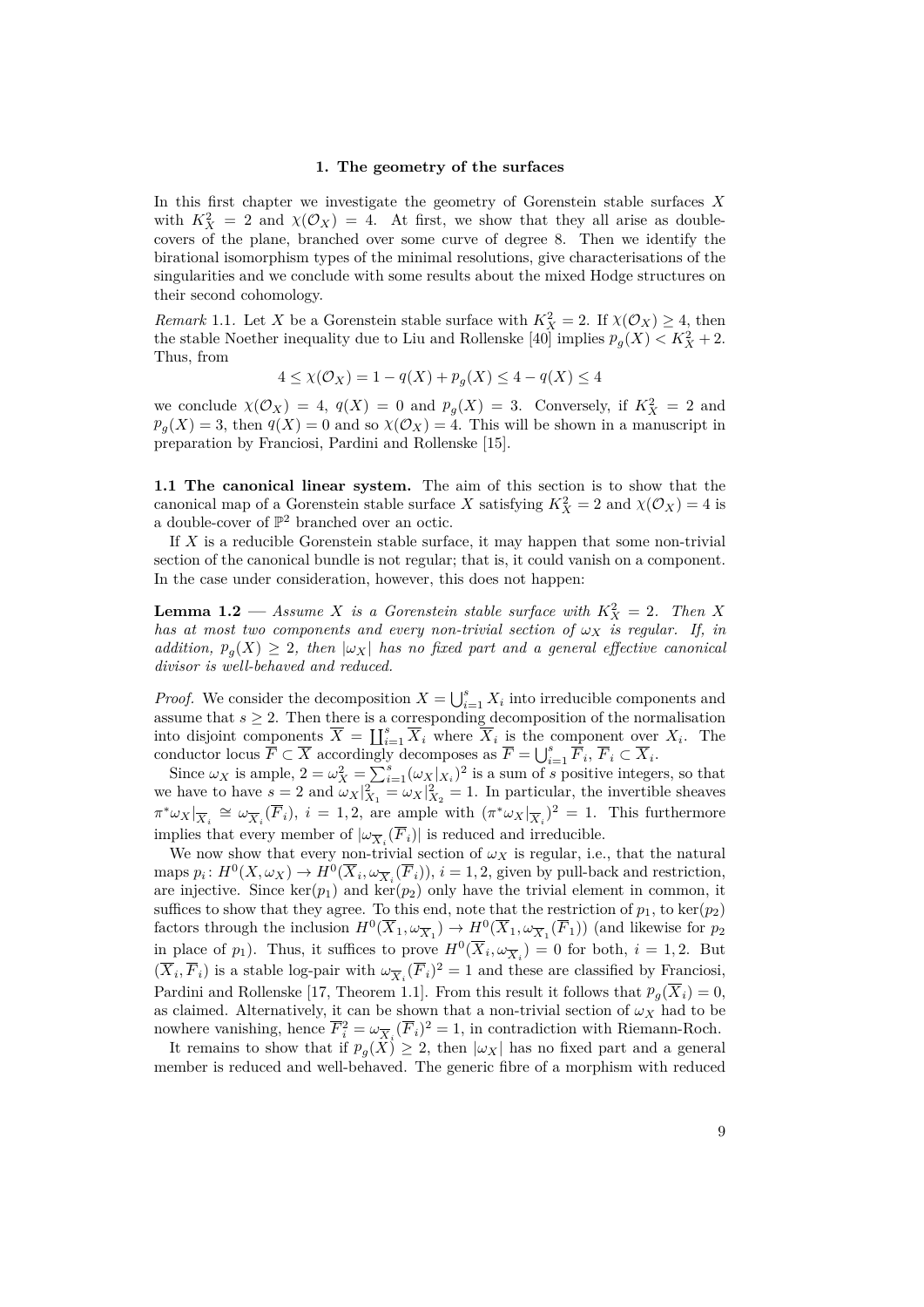source is reduced (see the Stacks Project [\[49](#page-99-0), [Tag 054Z](https://stacks.math.columbia.edu/tag/054Z)]). Thus, if  $p_q(X) \geq 2$ , a general member of  $|\omega_X|$  is generically reduced, hence reduced. Moreover, an effective and reduced member of the canonical linear system is well-behaved since a section of an invertible sheaf vanishes along the conductor with even multiplicity.

Since every member of  $|\omega_X|_{X_i}$  is irreducible, if the linear system  $|\omega_X|$  would fix a curve  $C \subset X_i$ , then the restriction map  $|\omega_X| \to |\omega_X|_{X_i}|$  could only be constant, mapping everything to *C*. But assuming dim( $|\omega_X|$ ) =  $p_q(X) - 1 \ge 1$ , the injective map  $|\omega_X| \to |\omega_X|_{X_i}$  is not constant. Thus,  $|\omega_X|$  cannot fix a curve. This completes the proof.  $\Box$ 

The following examples show that a special canonical curve could very well be non-reduced or non-well-behaved.

*Examples* 1.3*.*

- 1. *(A canonical curve in the conductor)* When we obtain *X* as a union of two copies of  $\mathbb{P}^2$  along a quartic  $\overline{F} \in |O_{\mathbb{P}^2}(4)|$  with at worst nodal singularities, then *X* is a Gorenstein stable surface with  $K_X^2 = 2$  and  $\chi(\mathcal{O}_X) = 4$  and the members of the canonical linear system are the unions of compatible lines in either plane. Therefore, if  $\overline{F}$  is a union of a general line and a smooth cubic, then the corresponding line in the conductor is a member of the canonical linear system.
- 2. *(A well-behaved, non-reduced canonical curve)* Let  $f: X \to \mathbb{P}^2$  be a double-cover branched along the union of a smooth septic and a general line (that is, meeting the septic transversely). Then  $X$  is a normal Gorenstein stable surface with  $K_X^2 = 2$  and  $\chi(\mathcal{O}_X) = 4$  and the (non-reduced) pre-image of the line occurs as a member of the canonical linear system on *X*.

In the following result we collect the most basic numerical properties of an arbitrary member of the canonical linear system.

<span id="page-15-0"></span>**Lemma 1.4** — *Assume that X is a Gorenstein stable surface satisfying*  $K_X^2 = 2$  *and*  $\chi(\mathcal{O}_X) = 4$ *. Let*  $C \in |\omega_X|$  *be a canonical curve. Then the following holds.* 

- *a) The curve C is Gorenstein and has at most two components.*
- *b*) *The identities*  $h^0(\mathcal{O}_C) = 1$  *and*  $\chi(\mathcal{O}_C) = -2$  *hold. In particular, C is connected and*  $h^0(\omega_C) = p_a(C) = 3$ *.*
- *c) The invertible sheaf*  $L := \omega_X |_{C} \in \text{Pic}(C)$  *is a square root of*  $\omega_C$ , *i.e.*,  $L^2 \cong \omega_C$ , *and we have*  $\chi(L) = 0$  *and*  $\deg(L) = h^0(L) = 2$ .
- *Proof.* a) Since *X* is Gorenstein, every canonical curve *C* on *X* is Gorenstein. Furthermore,  $K_X C = 2$  and  $K_X$  has positive degree on each component of *C*, so that there can be at most two such.
- b) By adjunction,  $\omega_C$  is isomorphic to the cokernel of the inclusion  $\omega_X^2(-C) \to \omega_X^2$ . The relevant fragment of the associated exact cohomology sequence, together with the Kodaira Vanishing Theorem for semi-log-canonical surfaces (Liu and Rollenske [[39,](#page-98-6) Proposition 3.1]) shows  $h^1(\omega_C) = h^2(\omega_X)$ . Serre duality implies  $h^0(\mathcal{O}_C) = h^0(\mathcal{O}_X) = 1$  and applying the Riemann-Roch Formula for Cartier divisors on semi-log-canonical surfaces due to Liu and Rollenske [\[40](#page-98-5), Theorem 3.1] gives  $-\chi(\mathcal{O}_C) = \chi(\mathcal{O}_X(-C)) - \chi(\mathcal{O}_X) = \frac{1}{2}(-C)(-C - K_X) = K_X^2 = 2.$ Therefore,  $\chi(\mathcal{O}_C) = -2$  and  $p_a(C) = 1 - \chi(\mathcal{O}_C) = 3$ . Finally, from  $h^0(\mathcal{O}_C) = 1$ and Serre duality we conclude  $p_a(C) = h^1(\mathcal{O}_C) = h^0(\omega_C)$ .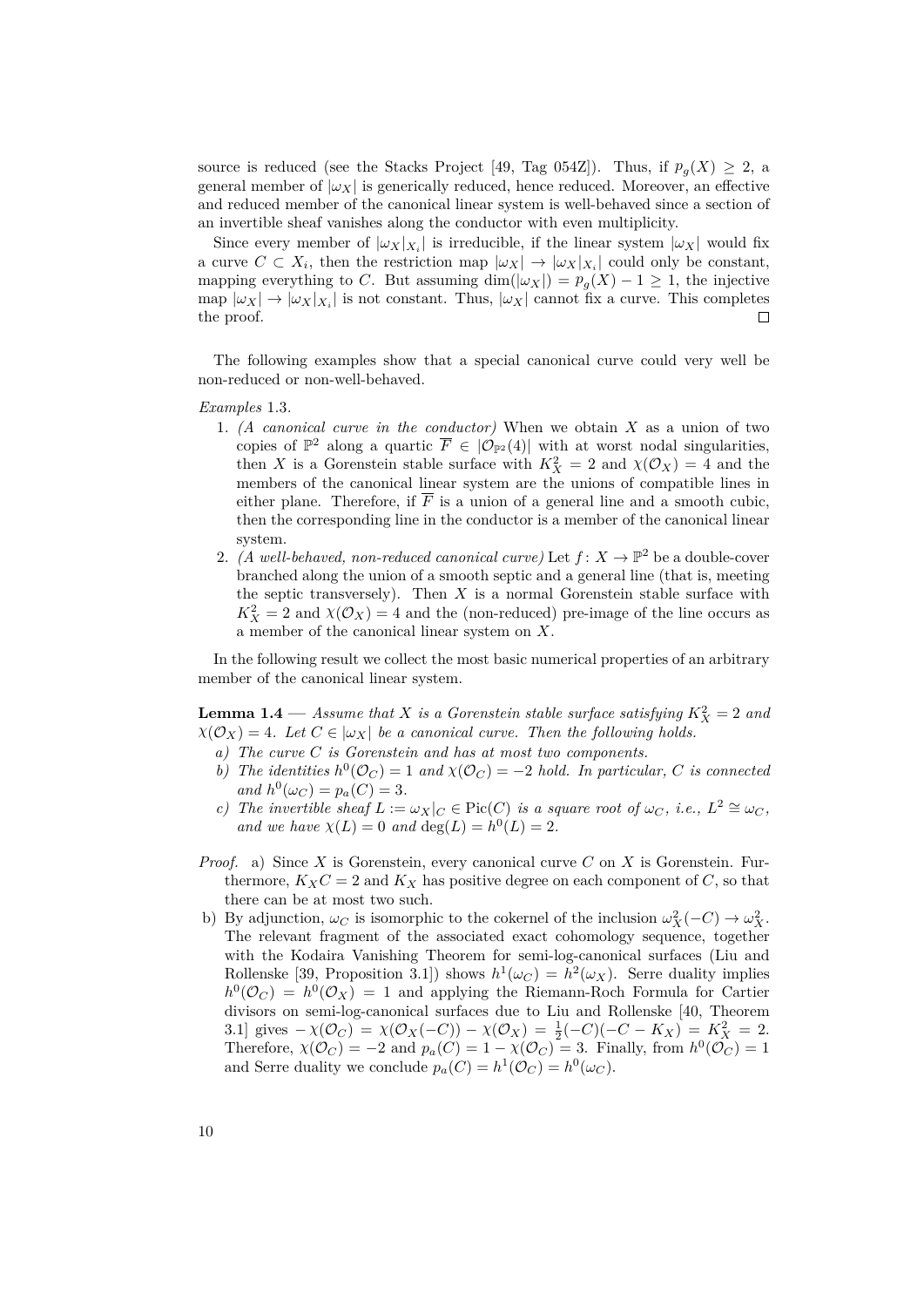c) That *L* is a square-root of  $\omega_C$  follows from adjunction. Since *L* is the cokernel of the inclusion  $\mathcal{O}_X \cong \omega_X(-C) \to \omega_X$  we get  $\chi(L) = \chi(\omega_X) - \chi(\mathcal{O}_X) = 0$  by Serre duality. This readily implies deg( $L$ ) =  $p_a(C) - 1 = 2$ . This completes the proof.  $\Box$ 

We aim to show:

<span id="page-16-0"></span>**Proposition 1.5 —** *Let C be a general, i.e., well-behaved and reduced, canonical curve on a Gorenstein stable surface X satisfying*  $K_X^2 = 2$  *and*  $\chi(\mathcal{O}_X) = 4$ *. Then C is numerically* 4-connected and honestly hyperelliptic, the double-cover  $C \to \mathbb{P}^1$  being *defined by the sections of*  $\omega_X|_C$ . Moreover, if C is reducible, then its two components *are smooth rational curves.*

In the proof, we will use the following result, which is well known in the smooth case. In the present version, it is presumably also well known to some experts. It follows from Rosenlicht's version of the Clifford Inequality for singular surfaces; see Rosenlicht [[47,](#page-98-7) Theorem 16] for the original proof or Kleiman and Martins [[31,](#page-97-12) Theorem 3.1] for a modern account and further references.

<span id="page-16-1"></span>**Lemma 1.6 —** *Let C be a reduced and irreducible Cohen-Macaulay curve. An invertible sheaf*  $L \in Pic(C)$  *of degree one has at most two linearly independent global sections and if there are in fact two such, then L is globally generated and the associated morphism*  $\varphi_{|L|}: C \to \mathbb{P}^1$  *is an isomorphism.* 

*Proof.* Any *L* with  $h^0(L) \geq 2$  and  $\deg(L) = 1$  violates Clifford's inequality for singular curves  $2(h^0(L)-1) \leq deg(L)$ ; thus, anything but  $h^1(L) = 0$  would lead to a contradiction. But then  $\chi(L) = h^0(L) \geq 2$  and so  $p_a(C) = 1 - \chi(\mathcal{O}_C) = 1 + \deg(L) - \chi(L) \leq 0$ . Hence,  $C \cong \mathbb{P}^1$  and  $h^0(L) = 2$ .  $\Box$ 

*Proof of Proposition [1.5.](#page-16-0)* Recall from the earlier Lemmas [1.2](#page-14-2) and [1.4](#page-15-0) that a general member  $C \in |K_X|$  is Gorenstein, reduced, well-behaved and has  $p_a(C) = 3$ . We showed, furthermore, that  $L := \omega_X|_C$  is a square-root of  $\omega_C$  with  $\deg(L) = h^0(L) = 2$ .

If *C* is irreducible, then it is clearly numerically 4-connected and if *L* were not globally generated, say at  $x \in C$ , then  $L(-x)$  were of degree one with two linearly independent sections and so we had to have  $C \cong \mathbb{P}^1$  by Lemma [1.6](#page-16-1), in contradiction with  $p_a(C) = 3$ . Thus, if *C* is irreducible,  $\varphi_{|L|}: C \to \mathbb{P}^1$  is a morphism of degree two, as claimed.

If *C* is reducible, then  $C = C_1 \cup C_2$  with  $\deg(L|_{C_1}) = \deg(L|_{C_2}) = 1$ . Below, we will show that  $h^0(L|_{C_1}), h^0(L|_{C_2}) \geq 2$ . Assuming this for the moment, it follows that  $(C_i, L|_{C_i}) \cong (\mathbb{P}^1, \mathcal{O}_{\mathbb{P}^1}(1))$  for both  $i = 1, 2$ , by Lemma [1.6](#page-16-1). In particular,  $\deg(\omega_C|_{C_i})$  $(2 p_a(C_i)-2) = 4$  for both  $i=1,2$ . Thus, *C* is numerically 4-connected and the Curve Embedding Theorem due to Catanese, Franciosi, Hulek and Reid [\[9](#page-96-2), Theorem 1.1] implies that *L* is globally generated.

It remains to show that  $h^0(L|_{C_1}), h^0(L|_{C_2}) \geq 2$ . Since  $|K_X|$  has no fixed part, every component admits a non-trivial section of *L*; thus,  $h^0(L|_{C_1}), h^0(L|_{C_2}) \geq 1$ . If we had  $h^0(L|_{C_1}) = 1$ , then we had to have a non-trivial section of *L* vanishing on all of  $C_1$ . But then the restriction of this section to  $H^0(L|_{C_2})$  were non-trivial and vanishing on the separating conductor<sup>[1](#page-16-2)</sup>, which had to have length  $\deg(L|_{C_2}) = 1$  then,

<span id="page-16-2"></span><sup>&</sup>lt;sup>1</sup>The *separating conductor* is the conductor locus of the partial normalisation  $C_1 \amalg C_2 \rightarrow C$ . Actually, in this particular case, where we know a-posteriori that  $C_1 \cong C_2 \cong \mathbb{P}^1$ , this partial normalisation is already the full normalisation and so we are talking about the usual conductor locus.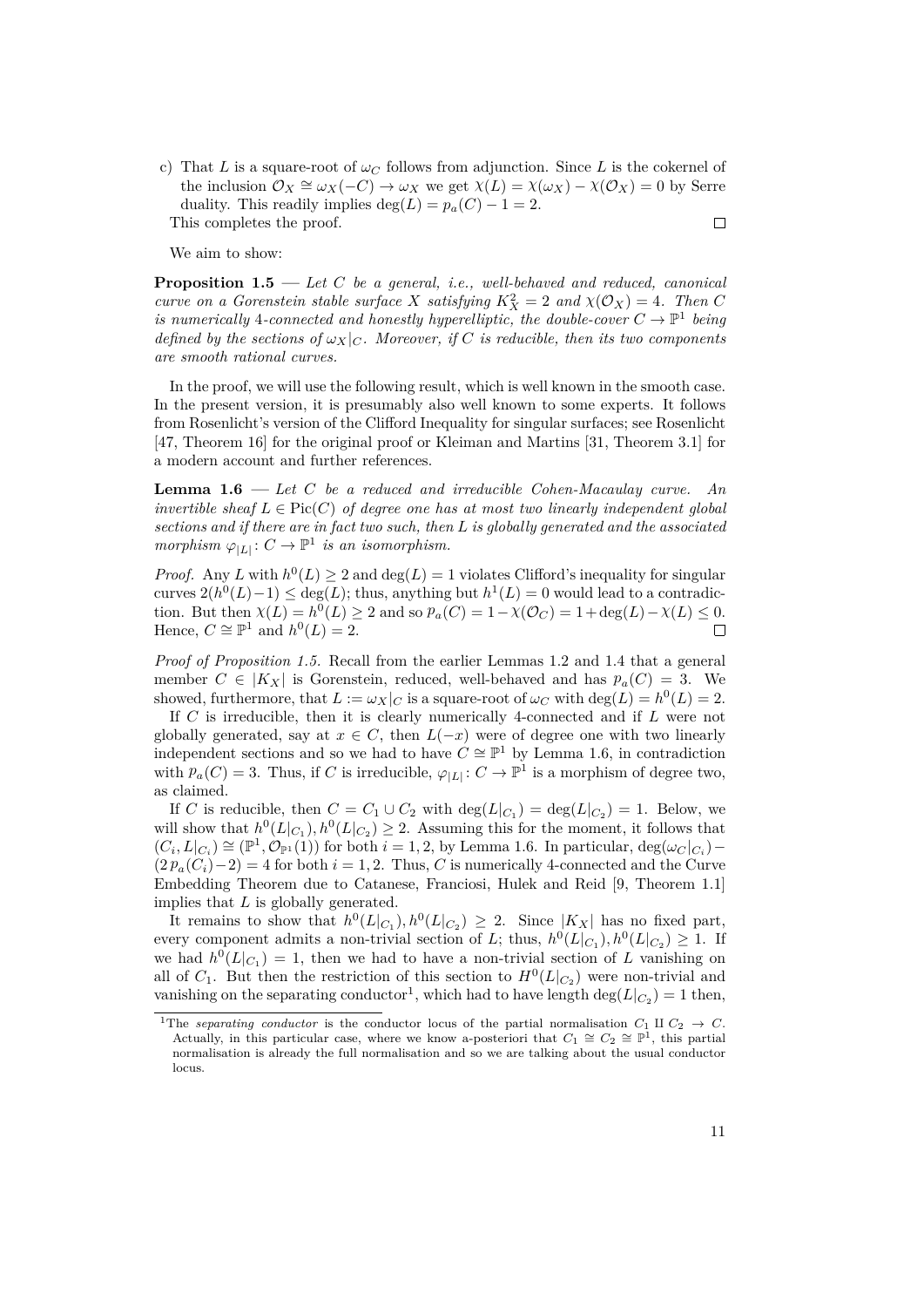in contradiction with the fact that in our case the separating conductor has to have even length: Since *C* is Gorenstein, the length of the separating conductor on *C<sup>i</sup>* is precisely  $\deg(\omega_C|_{C_i}) - (2p_a(C_i) - 2) = 2 - (2p_a(C_i) - 2)$ , an even number. Hence,  $h^0(L|_{C_1}) \geq 2$  and by the same argument for  $C_2$  we also get  $h^0(L|_{C_2}) \geq 2$ . This finishes the proof.  $\Box$ 

<span id="page-17-0"></span>**Corollary 1.7** — *If X is a Gorenstein stable surface satisfying*  $K_X^2 = 2$  *and*  $\chi(\mathcal{O}_X) =$ 4*, then the canonical linear system on X is base-point free and realises X as a doublecover of* P <sup>2</sup> *which is branched over an octic.*

*Proof.* For a general canonical curve  $C \in |K_X|$ , the restriction  $\omega_X|_C$  is base-point free by Proposition [1.5.](#page-16-0) Since  $h^1(\mathcal{O}_X) = q(X) = 0$  by assumption (cf. Remark [1.1](#page-14-3)), the restriction map  $H^0(\omega_X) \to H^0(\omega_X|_C)$  is surjective; hence, so is the evaluation map  $H^0(\omega_X) \to H^0(\omega_X|_p)$  for every  $p \in C$ . This implies that  $|K_X|$  is base-point free. Since  $K_X$  is ample, the canonical map  $\varphi := \varphi_{|K_X|}: X \to \mathbb{P}^2$  is finite and of degree  $K_X^2 = 2$ . Finally, if  $d \in \mathbb{N}$  is such that the branch divisor is of degree 2*d*, then we have to have  $\varphi_* \omega_X = \varphi_* \varphi^* (\omega_{\mathbb{P}^2}(d)) = \omega_{\mathbb{P}^2}(d) \oplus \omega_{\mathbb{P}^2}$ . Thus,  $3 = p_g(X) =$  $h^0(\omega_{\mathbb{P}^2}(d) \oplus \omega_{\mathbb{P}^2}) = h^0(\mathcal{O}_{\mathbb{P}^2}(d-3))$ , which is possible only if  $d = 4$ ; hence, the branch divisor is an octic.  $\Box$ 

The following corollary is equivalent to the former; we present a separate proof, though, because it shows how to compute the canonical ring from the canonical ring of a general canonical curve.

**Corollary 1.8** — *The canonical ring*  $R(X, \omega_X)$  *of a Gorenstein stable surface* X *with*  $\chi(\mathcal{O}_X) = 4$  *and*  $K_X^2 = 2$  *is isomorphic to*  $\mathbb{C}[x_0, x_1, x_2, z]/(z^2 - f_8)$ *, where*  $x_0, x_1$ *and*  $x_2$  *are of degree* 1 *and z is of degree* 4 *and where*  $f_8 \in \mathbb{C}[x_0, x_1, x_2]$  *is a non-trivial homogeneous polynomial of degree* 8*.*

*Proof.* Let  $x_0 \in H^0(\omega_X)$  be a general section, such that its associated canonical divisor  $C = (x_0)_0 \in |K_X|$  is an honestly hyperelliptic curve of genus 3, as granted by Proposition [1.5.](#page-16-0) Then the section ring of the invertible sheaf  $L = \omega_X|_C$  is isomorphic to  $\mathbb{C}[y_1, y_2, z]/(z^2 - g_8)$  for some homogeneous  $g_8 \in \mathbb{C}[x_1, x_2]$  of degree 8, where  $deg(y_1) = deg(y_2) = 1$  and  $deg(z) = 4$ , as shown by Catanese, Franciosi, Hulek and Reid [[9,](#page-96-2) Lemma 3.5]. By Kodaira vanishing and since  $q(X) = 0$ , the restriction map  $R(X, \omega_X) \to R(C, L)$  is surjective and the kernel is generated by  $x_0$ . This is easily seen to imply that the associated map  $\mathbb{C}[x_0, x_1, x_2, z] \to R(X, \omega_X)$  is surjective with kernel generated by  $z^2 - f_8$  for some homogeneous  $f_8 \in \mathbb{C}[x_0, x_1, x_2]$  of degree 8 which lifts  $q_8 \in \mathbb{C}[x_1, x_2]$ .  $\Box$ 

We conclude with the remark that conversely, a sufficiently nice plane octic gives rise to a Gorenstein stable surface with the desired invariants. Precisely, a doublecover  $X \to \mathbb{P}^2$  branched over a divisor *B* is semi-log-canonical if and only of the pair  $(\mathbb{P}^2, \frac{1}{2}B)$  is log-canonical, by Alexeev and Pardini [\[3](#page-96-3), Lemma 2.3]. For later reference, we deal not just with a single curve, but with a family of such.

<span id="page-17-1"></span>**Proposition 1.9** — *If*  $B \subset \mathbb{P}_{S}^2$  *is a flat family of octics, it is in particular a relative Cartier divisor.* Thus, we can form the double-cover  $\mathscr{X} \to \mathbb{P}_S$  branched over *B*. *Assume that every fibre*  $B_s$ ,  $s \in S(\mathbb{C})$ , *is such that the pair*  $(\mathbb{P}^2, \frac{1}{2}B_s)$  *is log-canonical. Then the composition*  $f: \mathcal{X} \to \mathbb{P}_{S}^{2} \to S$  *is a flat family of Gorenstein stable surfaces*  $\mathscr{X}_s$ ,  $s \in S(\mathbb{C})$ , such that  $K^2_{\mathscr{X}_s} = 2$  and  $\chi(\mathcal{O}_{\mathscr{X}_s}) = 4$ . Furthermore,  $f_*\omega_{\mathscr{X}/S}$  is free and  $B \subset \mathbb{P}^2_S$  *can be recovered up to isomorphism as the branch divisor of the double-cover*  $\mathscr{X} \to \mathbb{P}_S(f_*\omega_{\mathscr{X}/S}).$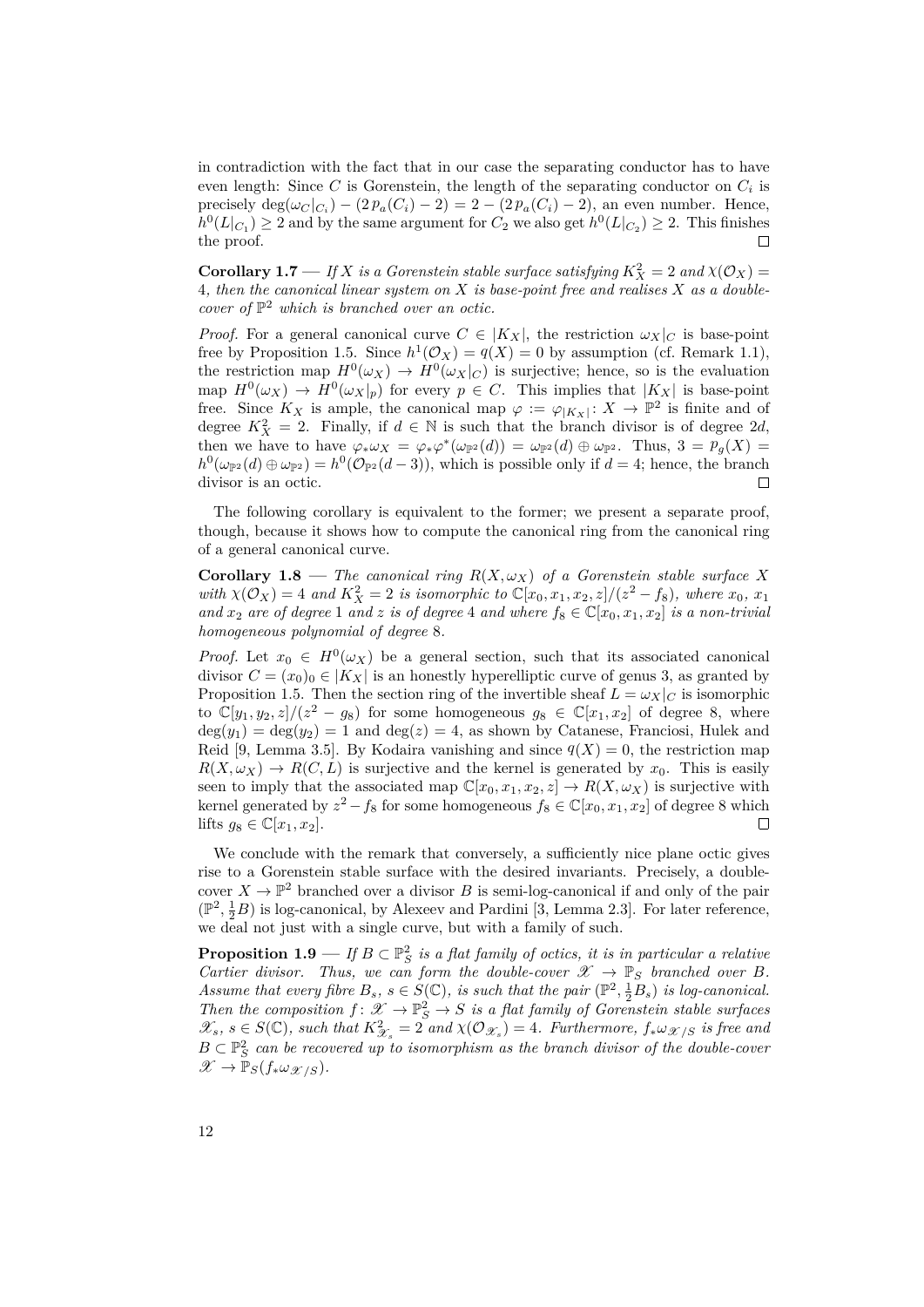*Proof.* At first, suppose that we are dealing with a single double-cover  $\varphi \colon X \to \mathbb{P}^2$ , branched over an octic  $B \in |\mathcal{O}_{\mathbb{P}^2}(8)|$  such that the pair  $(\mathbb{P}^2, \frac{1}{2}B)$  is log-canonical, so that *X* is semi-log-canonical, as discussed above. Note that since  $\varphi$  is finite and  $\omega_X = \varphi^* \omega_{\mathbb{P}^2}(4) = \varphi^* \mathcal{O}_{\mathbb{P}^2}(1)$ , the canonical divisor on *X* is Cartier and ample, i.e., *X* is Gorenstein and stable. The invariants  $K_X^2 = 2$  and  $\chi(\mathcal{O}_X) = 4$  are computed as follows:  $K_X$  defines a double-cover onto  $\mathbb{P}^2$ , hence,  $K_X^2 = 2$  and  $\chi(\mathcal{O}_X) = \chi(\varphi_* \mathcal{O}_X) =$  $\chi(\omega_{\mathbb{P}^2} \oplus \omega_{\mathbb{P}^2}(4)) = 1 + 3 = 4.$ 

Now let *S* be a scheme of finite type over  $\mathbb{C}$  and let  $B \subset \mathbb{P}_{S}^{2}$  be a relative Cartier divisor of degree 8. Let  $\mathcal{X} \to \mathbb{P}^2_S$  be the double-cover branched over *B*; more precisely, the cover taking the square-root of the section of  $\mathcal{O}_{\mathbb{P}^2_S/S}(8)$  defining *B*. Since  $\varphi_*\mathcal{O}_\mathscr{X} =$  $\mathcal{O}_{\mathbb{P}_S^2} \oplus \mathcal{O}_{\mathbb{P}_S^2}(-4)$  is locally free, the double-cover morphism is flat; thus,  $f: \mathscr{X} \to S$  is flat.

For every  $s \in S(\mathbb{C})$ , the fibre  $\mathscr{X}_s$  naturally identifies with the double-cover of  $\mathbb{P}^2$ branched over  $B_s$ . Thus,  $\mathscr{X}_s$  is a Gorenstein stable surface if and only if  $(\mathbb{P}^2, \frac{1}{2}B_s)$  is log-canonical. Let us suppose that this is indeed the case for all  $s \in S(\mathbb{C})$ . Then all fibres  $(f_*\omega_{\mathscr{X}/S})(s) = H^0(\mathscr{X}_s, \omega_{\mathscr{X}_s}), s \in S(\mathbb{C})$ , are 3-dimensional and by naturality we observe  $\mathscr{X}$  as another double-cover  $g: \mathscr{X} \to \mathbb{P}_S(f_* \omega_{\mathscr{X}/S})$ . On the other hand,  $f_*\omega_{\mathscr{X}/S}$  is the direct image of  $\varphi_*\omega_{\mathscr{X}/S} = \omega_{\mathbb{P}^2_S/S} \oplus \omega_{\mathbb{P}^2_S/S}(4) = \mathcal{O}_{\mathbb{P}^2_S/S}(-3) \oplus \mathcal{O}_{\mathbb{P}^2_S/S}(1)$ along the projection  $\mathbb{P}_{S}^{2} \to S$ ; thus,  $f_{*}\omega_{\mathscr{X}/S} \cong \mathcal{O}_{S} \otimes H^{0}(\mathbb{P}^{2}, \mathcal{O}_{\mathbb{P}^{2}}(1)) \cong \mathcal{O}_{S}^{3}$ . Tracing through the sequence of morphisms involved shows that the induced isomorphism  $\mathbb{P}_{S}^{2} \cong \mathbb{P}_{S}(f_{*}\omega_{\mathscr{X}/S})$  identifies the double-covers *f* and *g*. This proves the claim.

Recall that the *log-canonical threshold* of an effective divisor  $D \subset X$  on a variety *X* is the number lcth $(X, D) = \sup\{t \geq 0 \mid (X, tD) \text{ is log-canonical}\}\)$ , see Kollár [[34,](#page-98-3) Section 8.2]. Thus, the a pair  $(\mathbb{P}^2, \frac{1}{2}B)$  is log-canonical if and only if the log-canonical threshold of *B* (in  $\mathbb{P}^2$ ) is at least  $\frac{1}{2}$ . For brevity, we introduce a term for the plane curves with this property.

**Definition 1.10** — *A* plane curve  $C \subset \mathbb{P}^2$  is said to be half-log-canonical *if the pair*  $(\mathbb{P}^2, \frac{1}{2}C)$  *is log-canonical; equivalently, if* lcth $(\mathbb{P}^2, C) \geq \frac{1}{2}$ *.* 

This definition is independent of the embedding since the condition on the singularities is (analytically) local.

<span id="page-18-0"></span>**1.2 The normalisation and the minimal resolution.** As we have shown above, every Gorenstein stable surface *X* with  $K_X^2 = 2$  and  $\chi(\mathcal{O}_X) = 4$  arises as a doublecover of the plane, branched over an octic curve  $B \in |{\mathcal{O}}_{{\mathbb{P}}^2}(8)|$  such that the pair  $(\mathbb{P}^2, \frac{1}{2}B)$  is log-canonical. For such an octic, the ceiling  $\lceil \frac{1}{2}B \rceil$  is supposed to be reduced, by definition. That is, all integral components of *B* have to appear with coefficient  $\leq$  2. In particular, every admissible *B* decomposes as a sum  $B = B' + 2B''$ of (possibly trivial) reduced effective divisors. Moreover, *B′′* can have at worst nodes and is smooth at the points of intersection with *B′* ; a proof can be found in Kollár [[34,](#page-98-3) Corollary 2.32], but this also follows from the classification of semi-log-canonical hypersurface singularities discussed in Proposition [1.15](#page-21-1) below.

If  $\pi: \overline{X} \to X$  denotes the normalisation, then by a result of Pardini [[43,](#page-98-8) Proposition 3.2], the composition  $\overline{\varphi} = \varphi \circ \pi \colon \overline{X} \to \mathbb{P}^2$  is the double-cover branched over *B'* and the conductor loci  $F \subset X$  and  $\overline{F} \subset \overline{X}$  are the reduced pre-images of  $B''$  under  $\varphi$ and  $\overline{\varphi}$ , respectively.

<span id="page-18-1"></span>This proves most of the following statement which we state for later reference.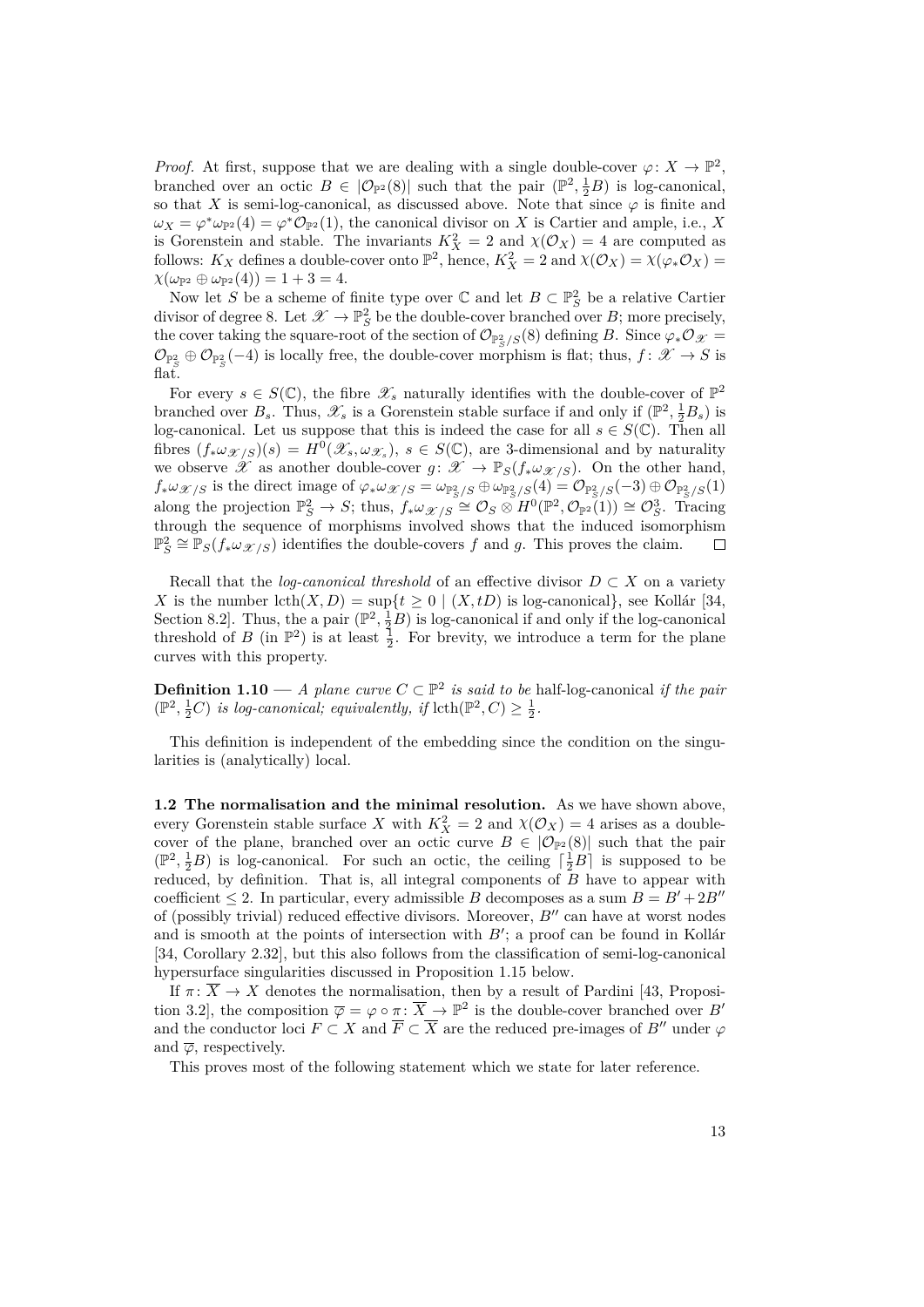**Proposition 1.11 —** *Let X be a Gorenstein stable surface with numerical invariants*  $K_X^2 = 2$  *and*  $\chi(\mathcal{O}_X) = 4$ *, let*  $\varphi: X \to \mathbb{P}^2$  *be the canonical double-cover and let*  $B \subset \mathbb{P}^2$ *be the branch divisor. Then the following holds:*

- <span id="page-19-0"></span>*a*) *The pair*  $(\mathbb{P}^2, \frac{1}{2}B)$  *is log-canonical; in particular, there is a unique decomposition*  $B = B' + 2B''$  *with*  $B'$ ,  $B''$  *effective and reduced;*  $B''$  *is nodal.*
- <span id="page-19-1"></span>*b*) *The composition of*  $\varphi: X \to \mathbb{P}^2$  *with the normalisation*  $\pi: \overline{X} \to X$  *is the doublecover branched over*  $B'$  *and the reduced pre-images of*  $B''$  *in*  $\overline{X}$  *and*  $X$  *are the conductor loci*  $\overline{F} \subset \overline{X}$  *and*  $F \subset X$ *, respectively.*
- <span id="page-19-2"></span>*c)* The morphism  $(\varphi \circ \pi)|_{\overline{F}} : \overline{F} \to B''$  is a double-cover branched over the Cartier *divisor*  $B'|_{B''}$  *and it factors through the isomorphism*  $\varphi|_F: F \to B''$ .

*Proof.* We have discussed *[a\)](#page-19-0)* and *[b\)](#page-19-1)* right above the statement of the proposition.

Regarding *c*): That  $(\varphi \circ \pi)|_{\overline{F}}: \overline{F} \to B''$  is a double-cover branched over the Cartier divisor  $B'|_{B''}$  follows from [b\).](#page-19-1) It also follows that  $\varphi|_F: F \to B''$  is of degree one, hence, generically an isomorphism. It remains to show that it is an isomorphism everywhere. Since *B*<sup>*''*</sup> has only nodes and  $\varphi|_F$  is finite, it suffices to observe that  $\varphi|_F$ is bijective, which holds by construction.  $\Box$ 

*1.2.1 The birational geometry of the minimal resolutions.* The birational geometry of the surfaces under investigation strongly depends on the number and degrees of the irrational singularities. Recall that an isolated surface singularity  $(X, x)$  is called *irrational* if it is not rational; i.e., if the exceptional divisor *E* in the minimal resolution  $(Y, E) \rightarrow (X, x)$  has strictly positive arithmetic genus. Its *degree* is the negative of the self-intersection number *−E*<sup>2</sup> . From the classification of semi-log-canonical hypersurface singularities in dimension two, it follows that if  $(X, x)$  is irrational and semi-log-canonical, then  $p_a(E) = 1$  (see Proposition [1.15](#page-21-1) below), i.e.,  $(X, x)$  is *elliptic*. It also follows that the only elliptic semi-log-canonical singularities occurring on double-covers of a smooth surface have to have degree 1 or 2. We distinguish two cases: If *E* is a smooth elliptic curve,  $(X, x)$  is said to be *simply elliptic* and otherwise *cuspidal* (or *a cusp*). The latter may happen if *E* is a cycle of rational curves.

<span id="page-19-3"></span>The holomorphic Euler characteristic of the resolution is easy to compute:

**Lemma 1.12 —** *Let X be a log-canonical surface with k irrational singularities. For any resolution of singularities Y of X, we have*  $\chi(\mathcal{O}_Y) = \chi(\mathcal{O}_X) - k$ *.* 

*Proof.* Since the holomorphic Euler characteristic is a birational invariant of smooth surfaces, we can suppose that  $f: Y \to X$  is the minimal resolution. Then f has connected fibres since *X* is normal,  $\chi(R^1 f_* \mathcal{O}_Y) = h^0(R^1 f_* \mathcal{O}_Y) = k$  by Liu, Rollenske [\[39](#page-98-6), Lemma A.6] and  $R^i f_* \mathcal{O}_Y = 0$  for all  $i \geq 2$  for dimension reasons. Thus,  $\chi(\mathcal{O}_Y) = \chi(f_* \mathcal{O}_Y) - \chi(R^1 f_* \mathcal{O}_Y) = \chi(\mathcal{O}_X) - k$ , as claimed.  $\chi(f_*\mathcal{O}_Y) - \chi(R^1f_*\mathcal{O}_Y) = \chi(\mathcal{O}_X) - k$ , as claimed.

The following two results are part of a manuscript in preparation by Franciosi, Pardini and Rollenske [\[15](#page-97-8)]. For simplicity, we restrict both to the relevant case.

<span id="page-19-4"></span>**Proposition 1.13 (Franciosi, Pardini, Rollenske) —** *Assume that X is a normal Gorenstein stable surface satisfying*  $K_X^2 = 2$  *and*  $\chi(\mathcal{O}_X) = 4$ *. Let k be the number of elliptic singularities of X and suppose that the minimal resolution Y of X satisfies*  $\kappa(Y) = -\infty$ . Then either *Y* is rational with  $\chi(\mathcal{O}_Y) = 1$  and  $k = 3$ , or  $\chi(\mathcal{O}_Y) = 0$ and  $k = 4$ ; in the latter case, the four elliptic singularities are simple.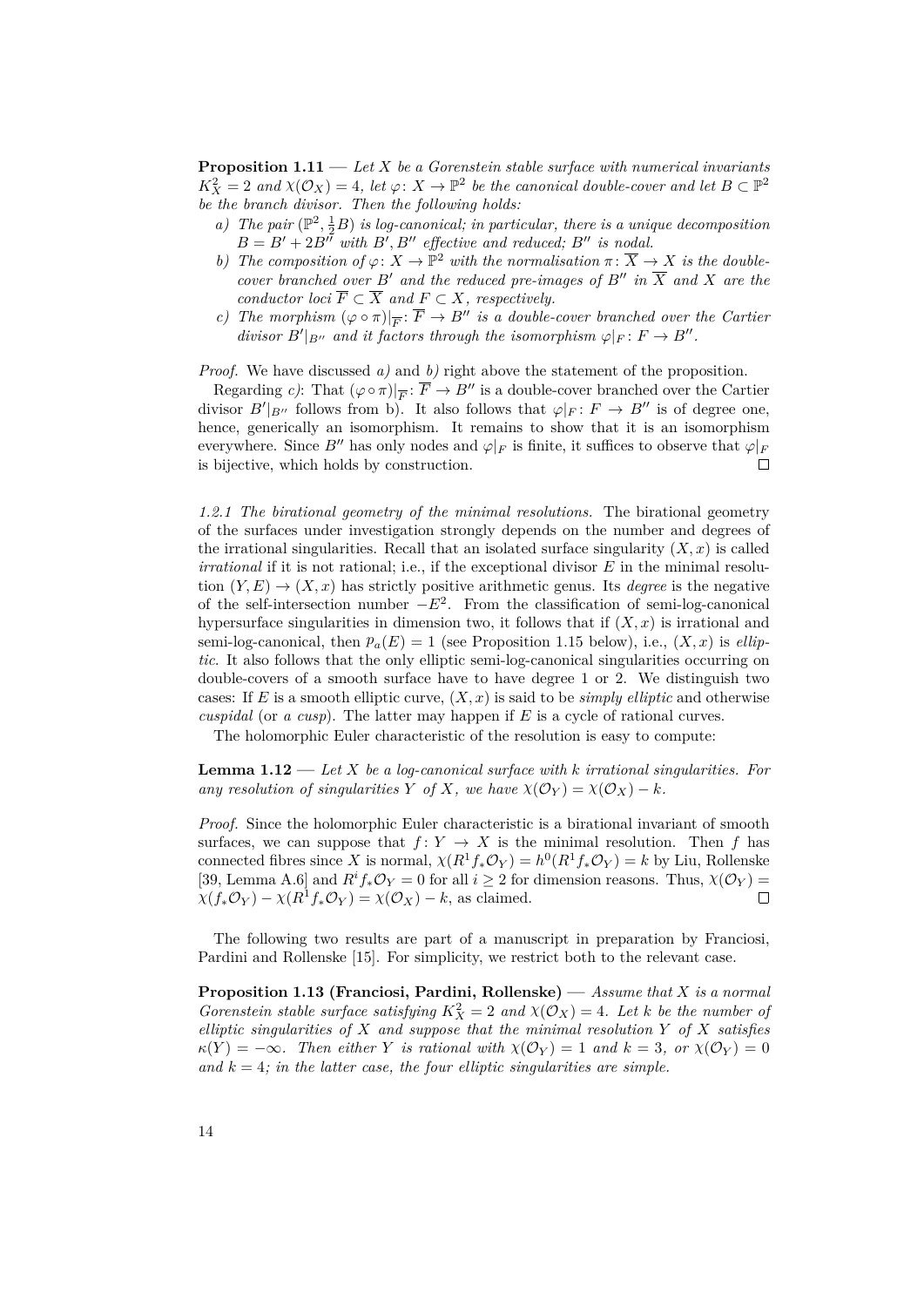*Proof after Franciosi, Pardini and Rollenske [\[15\]](#page-97-8).* With the same proof as in Fran-ciosi, Pardini, Rollenske [[17,](#page-97-9) Lemma 4.5] we get that either *Y* is rational  $(\chi(\mathcal{O}_Y) = 1)$ , or  $Y_{\text{min}}$  is ruled of genus 1 ( $\chi(\mathcal{O}_Y) = 0$ ) and that in the latter case all elliptic singu-larities are simple. Application of Lemma [1.12](#page-19-3) yields  $\chi(\mathcal{O}_Y) = 4 - k$ , which completes the proof.  $\Box$ 

<span id="page-20-5"></span>**Theorem 1.14 (Franciosi, Pardini, Rollenske) —** *Let X be a normal Gorenstein stable surface satisfying*  $K_X^2 = 2$ . Denote by  $f: Y \to X$  *its minimal resolution and by*  $\sigma: Y \to Y_{\text{min}}$  *a minimal model of Y*. Furthermore, let *d* be the sum of the degrees of *the elliptic singularities. If*  $\kappa(Y) \geq 0$ *, then there are only the following possibilities:* 

- <span id="page-20-0"></span>*i*)  $Y = Y_{\text{min}}$  *is of general type,*  $K_Y^2 = 2$  *and X is its canonical model*  $(d = 0)$ .
- <span id="page-20-2"></span>*ii)*  $Y_{\text{min}}$  *is of general type with*  $K_{Y_{\text{min}}}^2 = 1$ ,  $\sigma: Y \to Y_{\text{min}}$  *is the blow up in one point* and *X* has a unique elliptic singularity of degree 1  $(d = 1)$ .
- <span id="page-20-3"></span>*iii*)  $Y = Y_{\text{min}}$  *is properly elliptic*  $(\kappa(Y) = 1)$ *; in this case,*  $d = 2$ *.*
- <span id="page-20-4"></span>*iv*)  $\kappa(Y) = 0$  *or* 1*,*  $\sigma: Y \to Y_{\text{min}}$  *is a blow-up in one point and*  $d = 3$ *.*
- <span id="page-20-1"></span> $\nu$ *)*  $\kappa(Y) = 0$ ,  $\sigma: Y \to Y_{\text{min}}$  *is a sequence of two blow-ups and*  $d = 4$ *.*

*Proof after Franciosi, Pardini and Rollenske* [\[15\]](#page-97-8)*.* Let  $E_i \subset Y$ ,  $i = 1, \ldots, n$ , be the exceptional curves over the elliptic singularities and let  $G = \sum_{i=1}^{m} G_i \subset Y$  be the exceptional divisor contracted by  $\sigma: Y \to Y_{\min}$ . Then the canonical divisor can be written in two different ways as  $K_Y = f^*K_X - \sum_{i=1}^n E_i$  and  $K_Y = \sigma^*K_{Y_{\min}} + G$ . The sum of degrees can be written as  $d = K_Y \sum_{i=1}^n E_i = -\sum_{i=1}^n E_i^2 \geq n$ . We have  $G_i f^* K_X \geq 1$  for each component  $G_i \subset G$  since  $K_X$  is ample and since no component of *G* is contracted by *f*. Moreover, every  $(-1)$ -curve  $G_i \subset G$  satisfies  $G_i E \geq 2$ , for  $-1 = G_i K_Y = G_i f^* K_X - G_i E \ge 1 - G_i E$ . In particular,  $GE > m$  unless  $m = 0$ . We introduce the two central (in-)equalities:

$$
d = K_Y E = K_Y(f^* K_Y - K_Y) = f^* K_X^2 - K_Y^2 = 2 - K_{Y_{\min}}^2 + m
$$
  

$$
2 = K_Y f^* K_X = \sigma^* K_{Y_{\min}} f^* K_X + G f^* K_X \ge \sigma^* K_{Y_{\min}} f^* K_X + m \ge m
$$

Using  $K_{Y_{\min}}^2 \geq 0$  (from  $\kappa(Y) \geq 0$ ), they yield  $d \leq m+2 \leq 4$ . The cases [i\)–](#page-20-0)[v\)](#page-20-1) correspond to the possible values for  $d = 0, \ldots, 5$ , respectively:

Let  $d = 0$ . Then  $K_Y = f^*K_X$  is big and nef; this is case [i\)](#page-20-0).

Let  $d = 1$ . Then  $K_{Y_{\min}}^2 = 1 + m \ge 1$ , so that  $K_{Y_{\min}}$  is minimal of general type. Moreover,  $1 = d = GE > m$ ; thus,  $m = 0$ . This is case [ii\).](#page-20-2)

Let  $d = 2$ . Then  $K_{Y_{\text{min}}}^2 = m$ . But  $m \ge 1$  is impossible, for  $1 = d = K_Y E =$  $GE + \sigma^* K_{Y_{\text{min}}} E > m$ . Hence, we have to have  $Y = Y_{\text{min}}$  and  $K_Y^2 = m = 0$ . On the other hand,  $\kappa(Y) \neq 0$ , since  $K_Y f^* K_X = 2 > 0$ ; thus,  $\kappa(Y) = 1$ , as in case [iii\)](#page-20-3).

Let  $d = 3$ . Then  $K_{Y_{\min}}^2 = m - 1$ , hence  $m \ge 1$ . In fact,  $m = 1$ : If we had  $m \ge 2$ , then  $Y_{\text{min}}$  would be minimal of general type and by  $3 = K_Y E = K_{Y_{\text{min}}}\sigma_* E + GE$ and  $GE > m \geq 2$  would imply  $K_{Y_{\min}} \sigma_* E = 0$ . In particular, we would have to have  $K_{Y_{\min}} \sigma_* E_i = 0$  for each component  $E_i$  of  $E$ . But since  $Y_{\min}$  had to be minimal of general type, the components  $E_i$  had to be rational then, which is impossible. Therefore,  $m = 1$  and  $K_{Y_{\min}}^2 = 0$ , corresponding to case [iv\).](#page-20-4)

Finally, let  $d = 4$ . Then  $m = 2$  and  $K_{Y_{\text{min}}}^2 = 0$ , for  $0 \le K_{Y_{\text{min}}}^2 = m-2$  and  $m \le 2$ . To complete the proof, it is left to show that  $\kappa(Y) = 0$ . Indeed, for  $2 = \sigma^* K_{Y_{\text{min}}} f^* K_X + m$ to hold, we have to have  $\sigma^* K_{Y_{\min}} f^* K_X = 0$ ; together with  $K^2_{Y_{\min}} = 0$  this implies that  $\kappa(Y) = 0$  and we arrive at case [v\).](#page-20-1)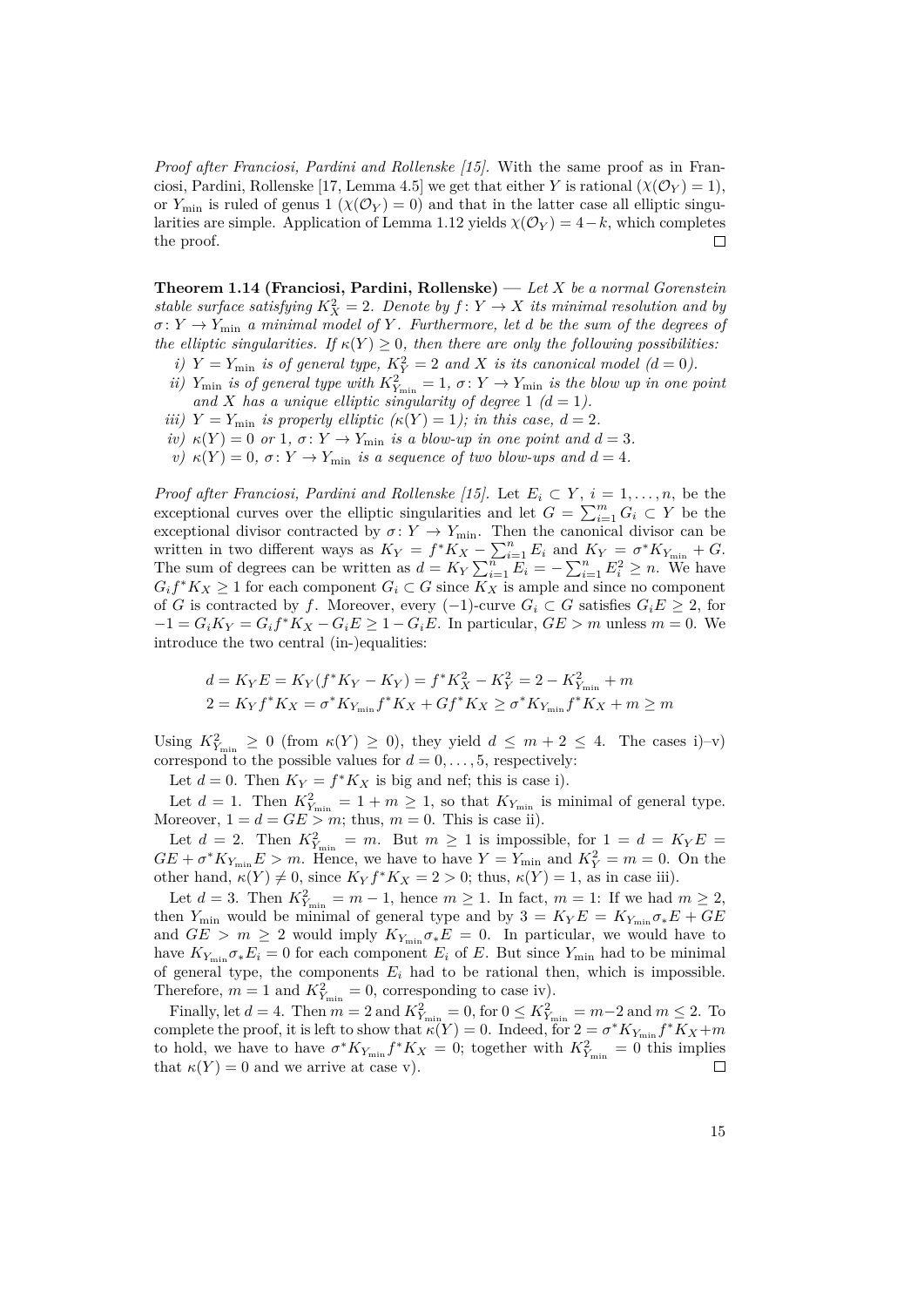The birational classification in the non-normal case will be established as needed later. It will turn out that the only reducible normalisation is  $\mathbb{P}^2 \amalg \mathbb{P}^2$  and the possible irreducible normalisations are K3-surfaces, rational, or ruled over a curve of genus 1.

<span id="page-21-0"></span>**1.3 The singularities.** Since double-covers of smooth varieties branched over Cartier divisors are sub-varieties of the total space of a line bundle, defined by a single regular equation, the surfaces under investigation have to have hypersurface singularities, if any. Therefore, the classification of semi-log-canonical hypersurface singularities (see Liu, Rollenske [\[38](#page-98-9)]) gives a complete list of analytic germs of singular points we might get. Since we are dealing with double-cover singularities, we only need to consider those of multiplicity two. For simplicity, we restrict our attention to the singularities of the branch curves.

| Symbol                    | Conditions<br>Equation in $\mathbb{C}[x,y]$ |                          | $\mu$            |
|---------------------------|---------------------------------------------|--------------------------|------------------|
| $A_n$                     | $x^2 + y^{n+1}$                             | $n\geq 1$                | $\boldsymbol{n}$ |
| $D_n$                     | $y(x^2+y^{n-2})$                            | $n\geq 4$                | $\boldsymbol{n}$ |
| $E_6$                     | $x^3 + y^4$                                 |                          | 6                |
| $E_7$                     | $x^3 + xy^3$                                |                          | 7                |
| $E_8$                     | $x^3 + y^5$                                 |                          | 8                |
| $X_9$                     | $x^4 + \lambda(xy)^2 + y^4$                 | $\lambda^2 \neq 4$       | 9                |
| $J_{10}$                  | $x^3 + \lambda(xy)^2 + y^6$                 | $4\lambda^3 + 27 \neq 0$ | 10               |
| $X_p = T_{2,4,p-5}$       | $x^4 + (xy)^2 + y^{4+p-9}$                  | $p \geq 10$              | $\boldsymbol{p}$ |
| $Y_{r,s} = T_{2,4+r,4+s}$ | $x^{4+r} + (xy)^2 + y^{4+s}$                | $r, s \geq 1$            | $9+r+s$          |
| $J_{2,p} = T_{2,3,p+6}$   | $x^3 + (xy)^2 + y^{6+p}$                    | $p \geq 1$               | $10 + p$         |
| $A_{\infty}$              | $x^2$                                       |                          | $\overline{0}$   |
| $D_\infty$                | $x^2y$                                      |                          | 1                |
| $J_{2,\infty}$            | $x^3 + (xy)^2$                              |                          | 4                |
| $X_{\infty}$              | $x^4 + (xy)^2$                              |                          | 5                |
| $Y_{r,\infty}$            | $x^{r+4} + (xy)^2$                          | $r\geq 1$                | $r+5$            |
| $Y_{\infty,\infty}$       | $(xy)^2$                                    |                          | 4                |

<span id="page-21-2"></span>Table 1: The classification of half-log-canonical curve singularities. We refer to Arnold, Gusein-Zade, Varchenko [\[5,](#page-96-4) Chapter 15] for the notation.

<span id="page-21-1"></span>**Proposition 1.15** — *Let*  $C \subset \mathbb{P}^2$  *be a plane curve of degree* 8*. Then the double-cover of* P 2 *branched over C is a Gorenstein stable surface X if and only if the analytic germs of the singular points of C are among those listed in [Table 1.](#page-21-2)*

*Proof.* This is just the relevant part (multiplicity 2) of the list given by Liu and Rollenske [\[38](#page-98-9)] after appropriate transformations where necessary and with the refinement of the series  $T_{2,\bullet,\bullet}$  into  $X_{\bullet}, J_{2,\bullet}$  and  $Y_{\bullet,\bullet}$ .  $\Box$ 

*Remark* 1.16*.* Of course, du Val-singularities *A•*, *D•*, *E•* on the branch curve correspond to canonical singularities on the surface. [Table 2](#page-22-1) provides a correspondence for the remaining types of singularities.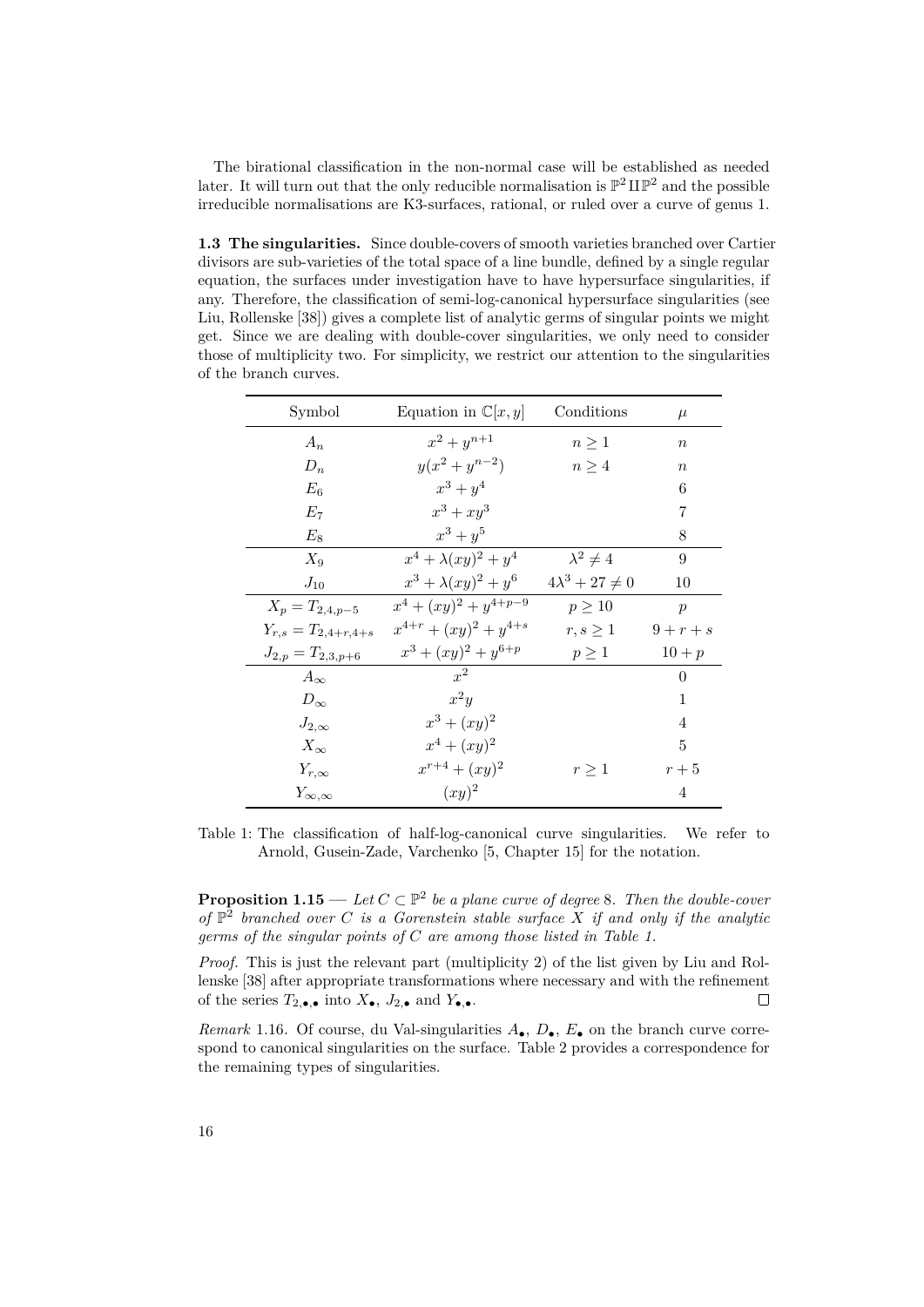| Symbol                           | Branch curve singularity          | Double-cover singularity      |  |
|----------------------------------|-----------------------------------|-------------------------------|--|
| $X_9$                            | ordinary quadruple-point          | simply elliptic of degree 2   |  |
| $X_{\bullet}$                    | degenerate quadruple-point        | cuspidal elliptic of degree 2 |  |
| $Y_{\bullet,\bullet}$            |                                   |                               |  |
| $J_{10}$                         | non-degenerate $[3;3]$ -point     | simply elliptic of degree 1   |  |
| $J_{2,\bullet}$                  | degenerate $[3;3]$ -point         | cuspidal elliptic of degree 1 |  |
| $A_{\infty}$                     | double-line                       | double normal crossing        |  |
| $D_{\infty}$                     | $double-line + transversal line$  | pinch point                   |  |
| $J_{2,\infty}$                   | $double-line + tangential line$   |                               |  |
| $X_{\infty}, Y_{\bullet,\infty}$ | $double-line + double-point$      | degenerate cusps              |  |
| $Y_{\infty,\infty}$              | transversely meeting double-lines |                               |  |

<span id="page-22-1"></span>Table 2: Dictionary: branch curve singularities  $\leftrightarrow$  surface singularities

*Remark* 1.17. If a Gorenstein stable surface *X* with  $K_X^2 = 2$  and  $\chi(\mathcal{O}_X) = 4$  has an  $A_n$ - or  $D_n$ -singularity, then  $n \leq 48$ , since the maximal Milnor number of a singular point of the branch curve of the canonical double-cover, which has degree 8, does not exceed 49 and this maximal number is attained only by the union of eight concurrent lines (cf. Lemma [A.5](#page-42-0)), which is of course neither  $A_n$  nor  $D_n$ . (Similar bounds exist for the other families listed above.) However, also the upper bound  $n \leq 48$  is most probably not sharp and determining the maximal  $n$  such that there exists a plane curve C of fixed degree with an  $A_n$ -singularity, e.g., is a hard question<sup>[2](#page-22-2)</sup>. For example, the maximal  $A_n$ -singularity on a quintic is for  $n = 12$ , e.g., by Wall [[52\]](#page-99-1), and on a sextic, the maximal  $A_n$  is for  $n = 19$ , which follows from Yang's classification [\[54](#page-99-2)]. This seems to be about everything that is known in this direction, at least according to a related discussion on MathOverflow answered by user JNS [[51\]](#page-99-3).

<span id="page-22-0"></span>**1.4 The mixed Hodge structure on**  $H^2(X)$ **.** The stratification we will define and study later is motivated by recent work (partially in progress) of Green, Griffiths, Kerr, Laza and Robles [\[20](#page-97-4), [21,](#page-97-5) [30](#page-97-6), [45](#page-98-1), [46\]](#page-98-2) about degenerations of Hodge structures. Roughly, there should be a stratification of the moduli space of our surfaces under investigation, according to the type of polarised mixed Hodge structure on  $H^2(X)$ . It should be noted that the details about this Hodge-theoretic stratification are subject to work in progress. Therefore, we can only give an informal description. We refer to Robles' exposition [\[46](#page-98-2)] and the references therein for more details; for the basic theory of mixed Hodge structures see Durfee's short introduction [[14\]](#page-96-5) and the comprehensive account by Peters and Steenbrink [\[44](#page-98-10)].

Given a flat Gorenstein degeneration  $\mathscr{X} \to S$ ,  $\mathscr{X}_s$  smooth projective, we can associate a *limiting polarised mixed Hodge structure* with the family of Hodge structures  $H^2(\mathscr{X}_s;\mathbb{C})$ . The Deligne splitting gives an R-split polarised mixed Hodge structure. Furthermore, representation theory gives rise to a relation among these Hodge diamonds, called the *polarised relations*. They reflect which Hodge structures are more degenerate than others.

<span id="page-22-2"></span><sup>2</sup>This was pointed out to the author by Michael Lönne.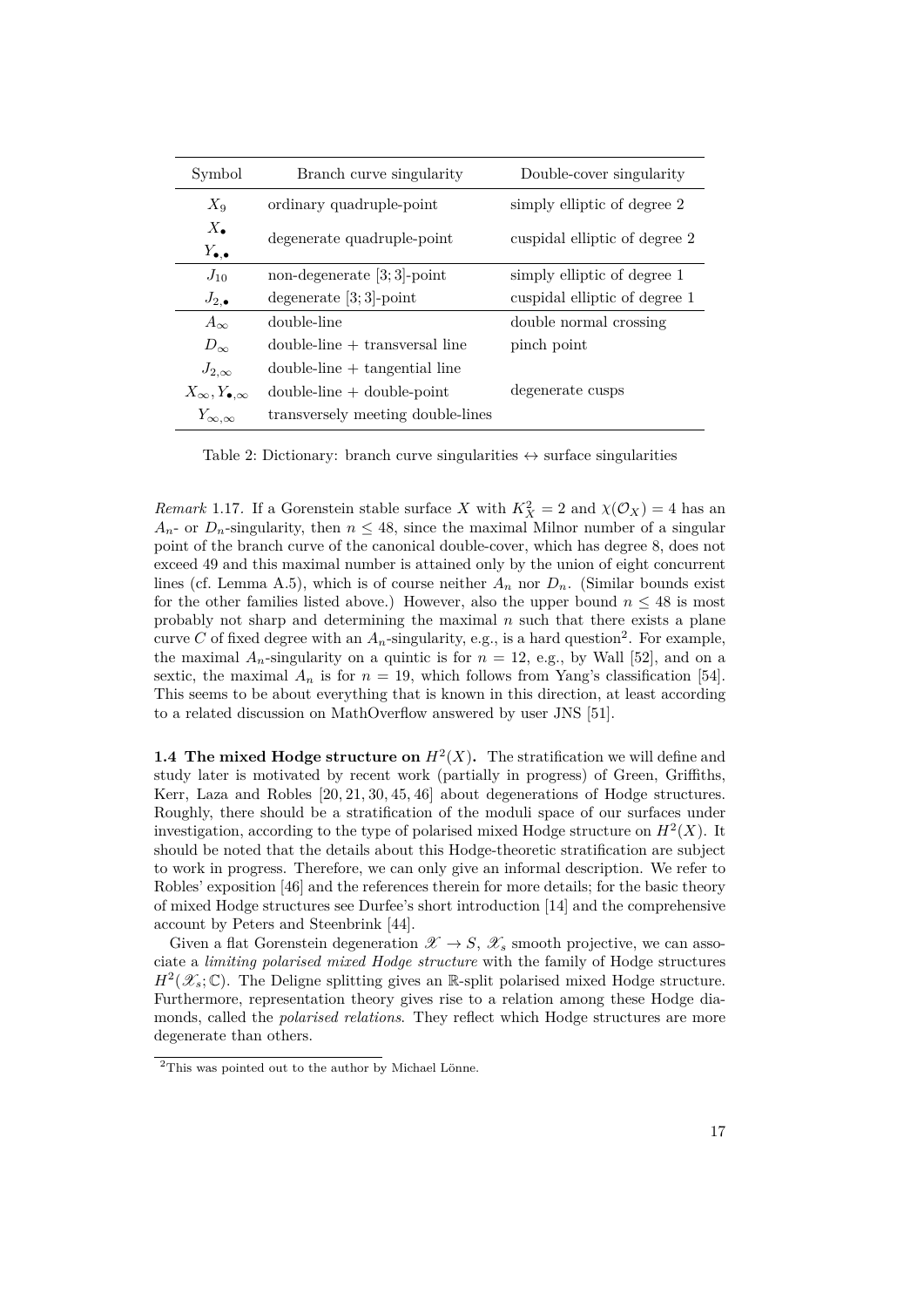Since  $h^{2,0}(X) = h^{0,2}(X) = p_g(X) = 3$  for a smooth surface X of general type satisfying  $K_X^2 = 2$  and  $\chi(\mathcal{O}_X) = 4$ , our case of interest corresponds to the Hodge numbers  $h = (3, h^{1,1}, 3)$ . That is, the Deligne splitting  $H^2(X; \mathbb{C}) = \bigoplus_{p,q} I^{p,q}$  of the mixed Hodge structures has a Hodge diamond (indicating dim $(I^{p,q})$ ) of the form



where  $r, s \geq 0, r + s \leq 3$  and  $r + 2s \leq h^{1,1}$ . With this diamond denoted by  $\Diamond_{r,s}$ , the polarised relation is defined as  $\Diamond_{r,s} \leq \Diamond_{t,u}$  if and only if  $r \leq t$  and  $r + s \leq t + u$ , cf. Robles [[46,](#page-98-2) Example 4.22]. This is illustrated in the degeneration diagram [Figure 1](#page-23-1). We will ignore  $h^{1,1}$ , just as we will ignore canonical surface singularities.



<span id="page-23-1"></span>Figure 1: Degeneration diagram for the Hodge types.

Dolgachev [\[13](#page-96-6)] has introduced the notion of *cohomologically insignificant degenerations*: If  $\mathscr{X} \to \Delta$  is a flat and projective family of varieties, where  $\Delta \subset \mathbb{C}$  is the unit disc and where all fibres  $\mathscr{X}_s$ ,  $s \in \Delta^* = \Delta - 0$  are smooth, we can compare Deligne's natural mixed Hodge structure on the cohomology of the special fibre  $H^n(\mathscr{X}_0;\mathbb{R})$  and the limiting mixed Hodge structure on  $H^n(\mathscr{X}_s; \mathbb{R}), s \neq 0$ , via the specialisation map. The variety  $\mathscr{X}_0$  is said to be *cohomologically n-insignificant* if these mixed Hodge structures on  $H^n$  agree on  $(p, q)$ -components where  $pq = 0$  for all such families with  $\mathscr{X}_0$  as special fibre. By a result of Steenbrink [\[48](#page-98-11), Theorem 2], a projective variety with at worst du Bois singularities is cohomologically insignificant, that is, cohomologically *n*-insignificant for all *n*. This applies in particular to semi-log-canonical surfaces since they are Du Bois (cf. Kollár [[34,](#page-98-3) Corollary 6.32] or Kovács, Schwede, Smith [[37,](#page-98-4) Theorem 4.16]). For our purposes, it is therefore enough to work with Deligne's mixed Hodge structure.

<span id="page-23-0"></span>**Definition 1.18** — Let X be a Gorenstein stable surface satisfying  $K_X^2 = 2$  and  $\chi(\mathcal{O}_X) = 4$ . Then *X* is said to be of Hodge type  $\Diamond_{r,s}$  if  $r = \dim(H^2(X;\mathbb{C}))^{(0,0)}$  and  $s = \dim(H^2(X;\mathbb{C}))^{(1,0)}$ , where  $(H^2(X;\mathbb{C}))^{(p,q)}$  is the  $(p,q)$ -component of Deligne's *mixed Hodge structure on*  $H^2(X; \mathbb{C})$ *.* 

It can be shown that the moduli space under investigation in the forthcoming sections is stratified according to the Hodge type; in fact, the irrationality stratification defined below gives a refinement of this stratification, as follows from Proposition [3.12](#page-32-0).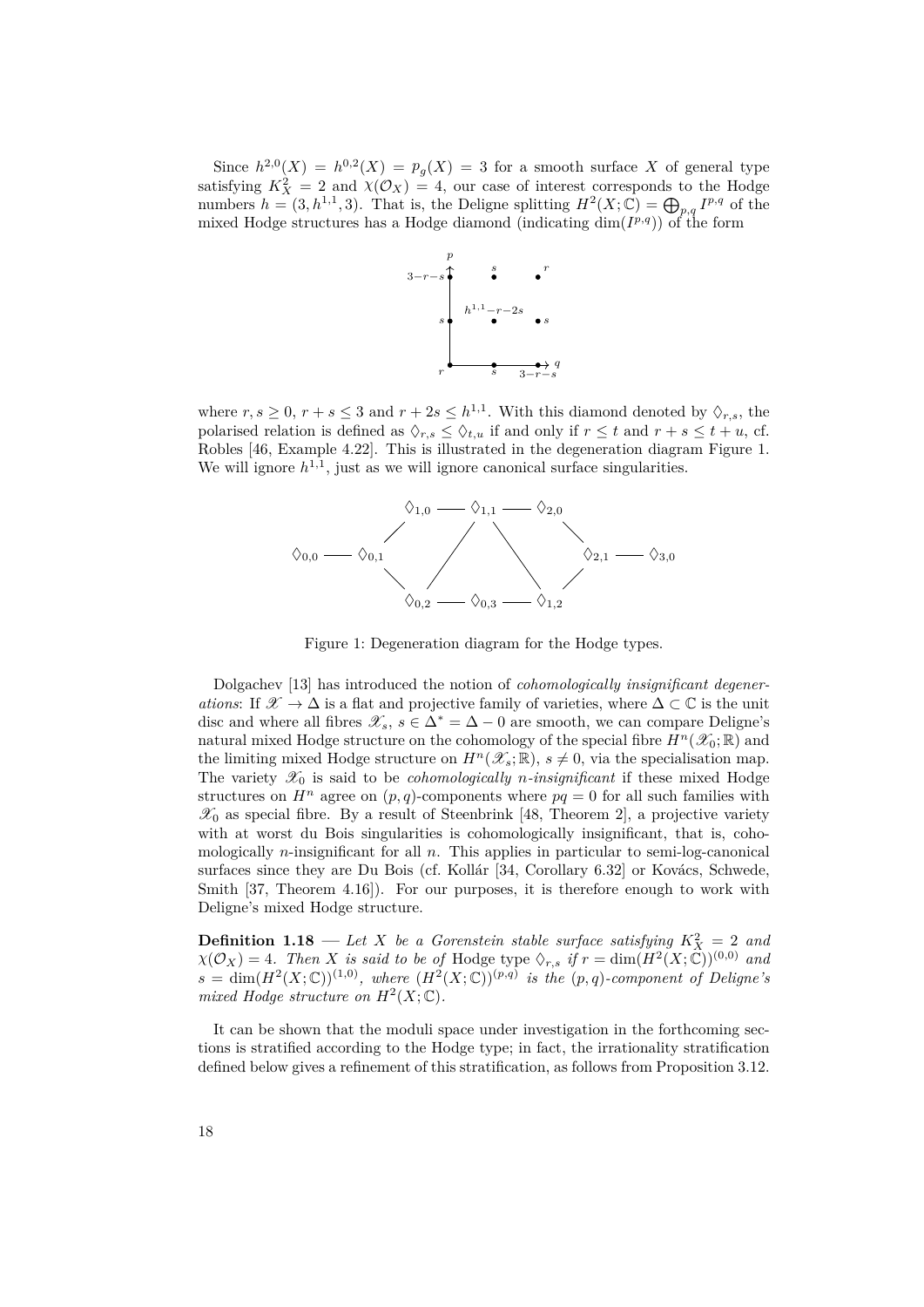For the computations of Hodge types of a Gorenstein stable surface *X*, we have to know the Hodge structure on its minimal resolution. We will do the computation for our surfaces of interest as soon as we know their minimal resolutions. To get an idea of how this is done, we show how to read off the number of cuspidal elliptic singularities from the Hodge type.

Let *X* be a normal Gorenstein stable surface satisfying  $p_q(X) = 3$  and with irrational singularities  $p_1, \ldots, p_n$ , of which precisely  $0 \leq m \leq n$  are cusps. Let  $f: Y \to X$ be the resolution at the  $p_i$ , so that  $Y$  has only rational singularities. We denote the exceptional curve over  $p_i$  by  $E_i$  and their disjoint unions by  $D = \coprod_{i=1}^n \{p_i\}$  and  $E = \coprod_{i=1}^{n} E_i$ . Moreover, we let  $i: D^{\text{an}} \to X^{\text{an}}$  and  $j: E^{\text{an}} \to Y^{\text{an}}$  denote the inclusion maps. Then we get a Mayer–Vietoris exact sequence of mixed Hodge structures, by Peters and Steenbrink [[44,](#page-98-10) Corollary-Definition 5.37]

$$
H^k(X; \mathbb{C}) \xrightarrow{(f^*, i^*)} H^k(Y; \mathbb{C}) \oplus H^k(D; \mathbb{C}) \xrightarrow{j^*-f|_{E}^*} H^k(E; \mathbb{C}) \to H^{k+1}(X; \mathbb{C}).
$$

Focussing on  $H^2(X; \mathbb{C})$  and using that  $H^1(D) = H^2(D) = 0$  for dimension reasons, we get the following exact sequence:

$$
H^1(Y; \mathbb{C}) \to \bigoplus_{i=1}^n H^1(E_i; \mathbb{C}) \to H^2(X; \mathbb{C}) \to H^2(Y; \mathbb{C}).
$$

If  $p_i$  is simply elliptic, then  $E_i$  is an elliptic curve and  $H^1(E_i)$  carries a pure Hodge structure of weight 1 with  $h^{1,0}(E_i) = 1$ . If  $p_i$  is a cusp, so that  $E_i$  is a cycle of rational curves, then  $H^1(E_i)$  is one-dimensional and its mixed Hodge structure is concentrated in weight 0. Concerning the mixed Hodge structure on  $H^2(Y)$ , since we are only interested in the  $(p, 0)$ -components, we can pretend that  $Y$  is regular since the rational singularities do not contribute.

Since  $(H^1(Y))^{(0,0)} = (H^2(Y))^{(0,0)} = 0$ , we conclude that  $(H^2(X))^{(0,0)}$  is isomorphic to the  $(0,0)$ -component of  $\bigoplus_{i=1}^{n} H^{1}(E_{i})$ . That is,  $\dim(I^{(0,0)}) = m$ , the number of cusps. Likewise, since  $H^2(Y)$  has no part of weight 1, the part of weight 1 in  $H^2(X)$  entirely comes from  $\bigoplus_{i=1}^{n'} H^1(E_i)$ , so that  $\dim(I^{(1,0)}) \leq n-m$  is at most the number of simply elliptic singularities. To actually compute the dimension of the  $(1,0)$ -component, we have to know more about the map  $H^1(Y) \to \bigoplus_{i=1}^n H^1(E_i)$ . So far, this discussion shows:

<span id="page-24-1"></span>**Lemma 1.19** — Let *X* be a normal Gorenstein stable surface with  $p_g(X) = 3$  having *exactly r cuspidal elliptic singularities. Then X is of Hodge type*  $\Diamond$ *r,s for a certain*  $0 \leq s \leq 3 - r$ . In this case the number of simply elliptic singularities is at least *s*.

#### **2. Remarks about the moduli space**

<span id="page-24-0"></span>Our moduli space of interest is the KSBA-compactification of the Gieseker moduli space  $\mathfrak{M}_{2,4}$  of canonical models of surfaces of general type with invariants  $K_X^2 = 2$  and  $\chi(\mathcal{O}_X) = 4$ . For our techniques to apply, we restrict to the open locus of Gorenstein surfaces  $\overline{\mathfrak{M}}_{2,4}^{\text{Gor}} \subset \overline{\mathfrak{M}}_{2,4}$ . Since this extra condition happens to simplify the definition of the moduli problem, we recall the details only for the space of Gorenstein stable surfaces.

Let  $\mathcal{M}_{2,4}^{\text{Gor}}$  be the category whose objects are pairs  $(T, f: \mathscr{X} \to T)$  consisting of a scheme  $\hat{T}$  of finite type over  $\mathbb C$  and a flat family  $f: \mathscr X \to T$  of Gorenstein stable surfaces  $\mathscr{X}_t$ ,  $t \in T(\mathbb{C})$ , all satisfying  $K^2_{\mathscr{X}_t} = 2$  and  $\chi(\mathcal{O}_{\mathscr{X}_t}) = 4$ . The morphisms are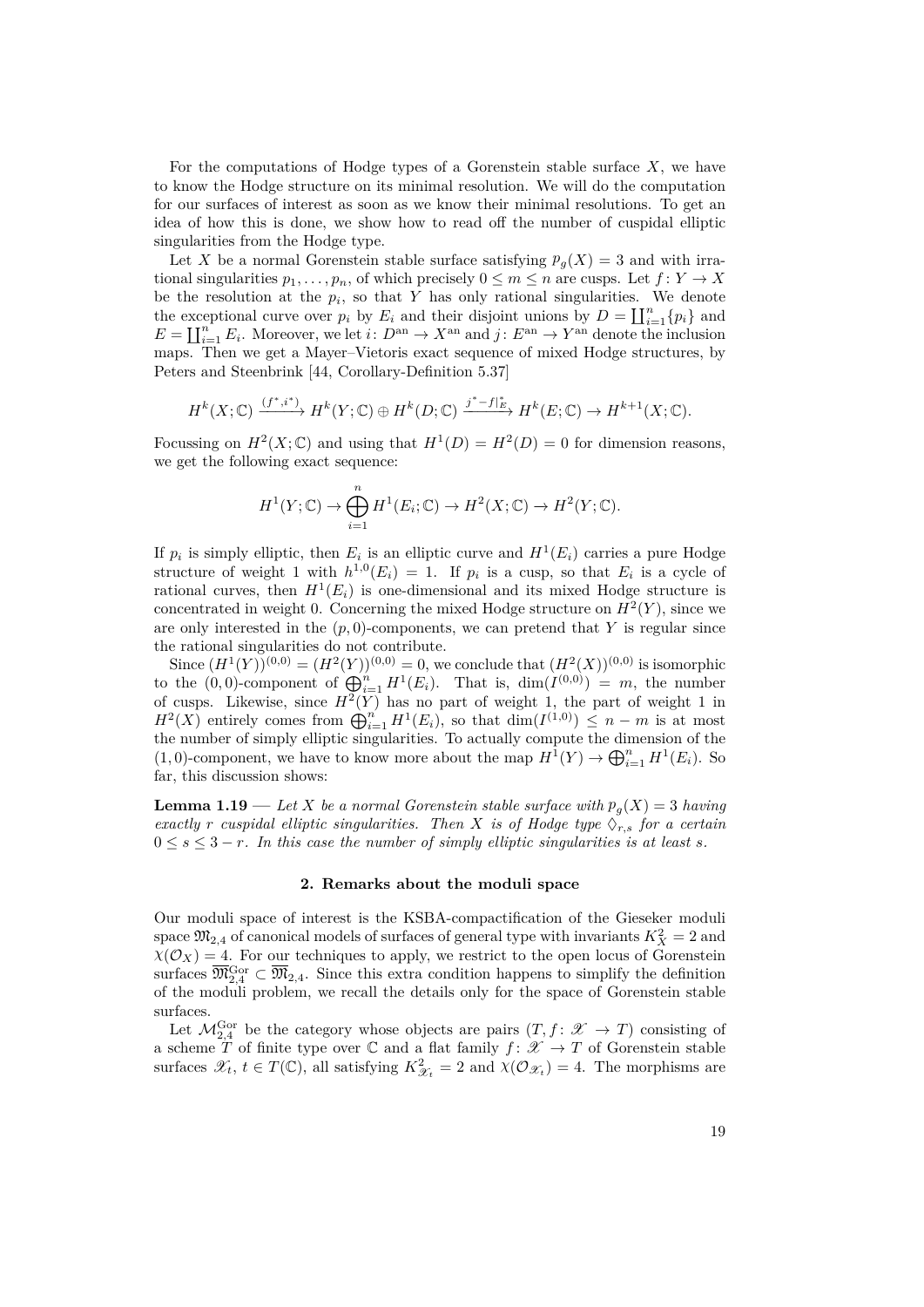fibre squares, as usual, so that the codomain fibration exhibits  $\mathcal{M}_{2,4}^{\text{Gor}}$  as a category fibred in groupoids over the category of complex schemes of finite type. According to the seminal works of Kollár, Shepherd-Barron [\[32](#page-98-0), [33\]](#page-98-12) and Alexeev [\[1](#page-96-0), [2\]](#page-96-7),  $\mathcal{M}_{2,4}^{\text{Gor}}$  is a separated Deligne–Mumford stack (in the étale topology), coarsely represented by a quasi-projective scheme  $\overline{\mathfrak{M}}_{2,4}^{\text{Gor}}$ .

*Remark* 2.1. If we consider only smoothable surfaces in  $\overline{\mathfrak{M}}_{2,4}$ , then  $\overline{\mathfrak{M}}_{2,4}^{\text{Gor}}$  is dense, since every Gorenstein stable surface *X* with  $K_X^2 = 2$  and  $\chi(\mathcal{O}_X) = 4$  is smoothable by Proposition [1.7.](#page-17-0)

We will now explain how the results of the previous chapter relate  $\overline{\mathfrak{M}}_{2,4}^{\rm Gor}$  to the following moduli space of polarised curves. The linear system of plane octic curves  $H := |\mathcal{O}_{\mathbb{P}^2}(8)| (= \text{Hilb}^{8n-20}(\mathbb{P}^2))$  comes with its universal family  $\mathscr{B} \subset H \times \mathbb{P}^2$ , which is a relative Cartier divisor with respect to the projection  $p_1: H \times \mathbb{P}^2 \to H$ . Performing the relative double-cover branched over  $\mathscr{B}$  yields a flat, projective family  $\pi \colon \mathscr{X} \to H$ of two-dimensional schemes. The locus  $U \subset H$  parametrising curves  $B$  such that the fibre  $\mathscr{X}_B \subset \mathscr{X}$  is semi-log-canonical is precisely the locus of half-log-canonical curves.

**Lemma 2.2** — *In the notation of the preceding paragraph, the locus*  $U \subset H$  *parametrising curves*  $B \subset \mathbb{P}^2$  *such that the fibre*  $\mathscr{X}_B$  *is semi-log-canonical is open.* 

*Proof.* We will use a proof strategy outlined by Kovács [\[35](#page-98-13)]. By construction, every fibre  $\mathscr{X}_B$  of  $\pi: \mathscr{X} \to H$  is a double-cover of the plane, hence Gorenstein. A Gorenstein singularity is semi-log-canonical if and only if it is Du Bois; thus, the locus  $U \subset H$ with semi-log-canonical fibres equals the locus with Du Bois-fibres. Since *H* is smooth, the Du Bois-locus is open, by Kovács' and Schwede's inversion of adjunction for Du Bois pairs [[36,](#page-98-14) Theorem A; Lemma 4.5].  $\Box$ 

Restricting the family  $\mathscr{X}$  to *U* defines a morphism  $U \to \overline{\mathfrak{M}}_{2,4}^{\text{Gor}}, B \mapsto [\mathscr{X}_B]$ , which is surjective by Corollary [1.7.](#page-17-0) Moreover, it induces an isomorphism of stacks:

<span id="page-25-0"></span>**Theorem 2.3** — *As above, let*  $U \subset |\mathcal{O}_{\mathbb{P}^2}(8)|$  *be the space of half-log-canonical plane curves of degree* 8*. Taking the double-cover branched over the curves induces an isomorphism of algebraic stacks*

$$
[U/\operatorname{PGL}(3,\mathbb{C})] \to \mathcal{M}_{2,4}^{\operatorname{Gor}}.
$$

*In particular,*  $\mathcal{M}_{2,4}^{\text{Gor}}$  *is smooth.* 

*Proof.* Using the notations introduced above, we will construct the inverse morphism and show that it is an isomorphism. By Proposition [1.9,](#page-17-1) any  $(f: \mathscr{X} \to T) \in (\mathcal{M}_{2,4}^{\text{Gor}})$ is a relative double-cover of a projective bundle  $\mathbb{P}_T(f_*\omega_{\mathscr{X}/T})$  with a relative branch divisor  $\mathscr{B} \subset \mathbb{P}_T(f_*\omega_{\mathscr{X}/T})$ . Thus, the associated  $PGL(3,\mathbb{C}) = Aut(\mathbb{P}^2)$ -torsor *P* comes with an induced  $\text{PGL}(3,\mathbb{C})$ -equivariant morphism  $P \to U$  corresponding to the family of octics. This defines an element of  $[U/PGL(3,\mathbb{C})]_T$ . It is straightforward to check that this assignment is functorial for pull-backs along morphisms  $T' \to T$ , thus defining a morphism  $\mathcal{M}_{2,4}^{\text{Gor}} \to [U/\operatorname{PGL}(3,\mathbb{C})]$ . It is fully faithful and its essential image consists of those objects whose underlying PGL(3*,* C)-torsors are locally trivial in the Zariski topology, yet again by Proposition [1.9.](#page-17-1) Thus, it suffices to show that this is the case for all  $PGL(3,\mathbb{C})$ -torsors *P* with a  $PGL(3,\mathbb{C})$ -equivariant morphism  $P \to U$ . In other words, what we have to show is that if  $\mathbb{P} \to T$  is an étale-locally trivial  $\mathbb{P}^2$ -bundle with a relative divisor  $\mathscr{B} \subset \mathbb{P}$  which is fibre-wise an octic, then  $\mathbb P$  is locally trivial in the Zariski topology. But since  $\mathcal{O}_{\mathbb{P}}(-3K_{\mathbb{P}/T} - \mathscr{B})$  restricts to  $\mathcal{O}_{\mathbb{P}^2}(1)$  on the geometric fibres, this is indeed the case. □ on the geometric fibres, this is indeed the case.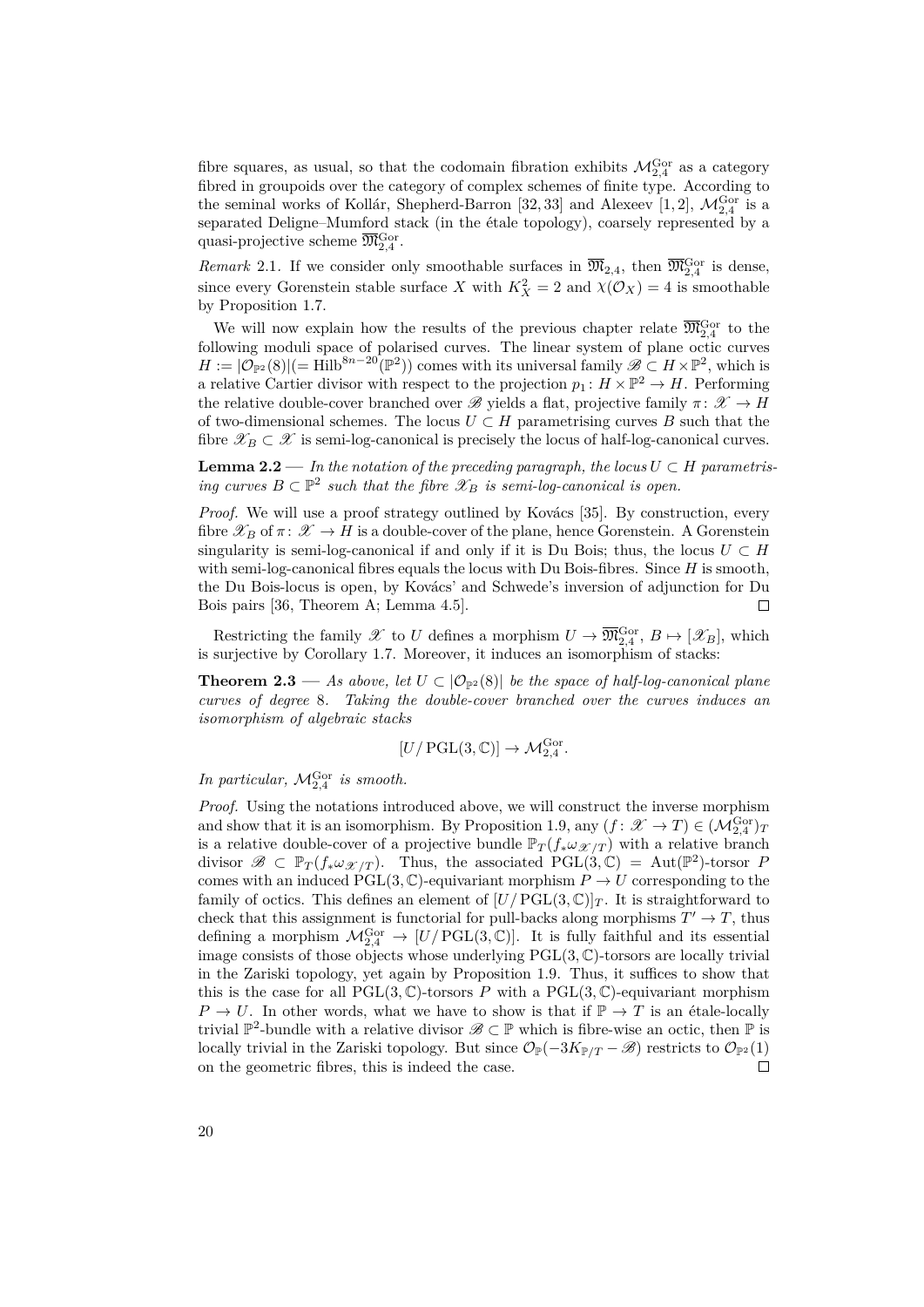For later reference, we observe that the classifying morphism  $U \to \overline{\mathfrak{M}}_{2,4}^{\rm Gor}$  maps PGL(3,  $\mathbb{C}$ )-invariant locally closed sets to locally closed sets, hence, also PGL(3,  $\mathbb{C}$ )invariant stratifications to stratifications. For this, it is enough to show that it is a geometric quotient in the sense of Mumford [\[42](#page-98-15), Definition 0.6], for then  $\overline{\mathfrak{M}}_{2,4}^{\rm Gor} \cong U/G$ carries the quotient topology.

<span id="page-26-1"></span> $Corollary 2.4$  — *The coarse moduli space*  $U/$   $PGL(3,\mathbb{C}) \cong \overline{\mathfrak{M}}_{2,4}^{\rm Gor}$  *is a quasi-projective scheme and the classifying morphism*  $U \to U/PGL(3,\mathbb{C})$  *is a geometric quotient. In particular, it maps* PGL(3*,* C)*-invariant locally closed sets to locally closed sets.*

*Proof.* Since  $M_{2,4}^{\text{Gor}}$  has a quasi-projective moduli space  $\overline{\mathfrak{M}}_{2,4}^{\text{Gor}}$  by the works of Kollár, Shepherd-Barron [[32\]](#page-98-0) and Alexeev [\[1](#page-96-0)], we conclude that so does  $[U/PGL(3,\mathbb{C})]$ . This space,  $U/PGL(3,\mathbb{C})$ , is then the categorical quotient in the category of schemes. On the other hand, since half-log-canonical plane octics can be shown to be GIT-stable, cf. Remark [4.2,](#page-39-1) the classifying map  $U \rightarrow U/PGL(3,\mathbb{C})$  equivariantly factors throughthe GIT-quotient  $H^s \to H^s//\mathrm{PGL}(3,\mathbb{C})$ , which is geometric by Mumford [[42,](#page-98-15) Theorem 1.10, cf. Chapter 1 §4. (Here,  $H^s \subset |\mathcal{O}_{\mathbb{P}^2}(8)|$  is the locus of GIT-stable points with respect to the PGL(3, C)-action.) But then the classifying morphism  $U \rightarrow U/G$  has to be geometric as well, as claimed.  $U \rightarrow U/G$  has to be geometric as well, as claimed.

*Remark* 2.5*.* The moduli space under consideration is thus birationally equivalent to the moduli space of plane curves of degree 8, for which, according to Böhning, Graf von Bothmer and Kröker [[7,](#page-96-8) p. 506], it is not known whether it is rational or not.

*Question* 2.6. It is tempting to call  $U/PGL(3,\mathbb{C})$  the moduli space of half-logcanonical octics, but it is not obvious whether  $U/PGL(3,\mathbb{C})$  is really a moduli space of curves, or one of polarised curves. *Are there pairs of abstractly, but not projectively isomorphic half-log-canonical plane octics?* Note that by Hassett [\[26](#page-97-13), Proposition 2.1], two abstractly isomorphic nodal plane octics are indeed projectively isomorphic.

For further questions and comparisons between  $\mathcal{M}_{2,4}^{\text{Gor}}$  and different moduli spaces of curves, see Chapter [4.](#page-38-0)

## **3. A Stratification of the moduli space**

<span id="page-26-0"></span>As is well known, normalising usually does not work well in flat families. For the moduli space at hand, we can get hands on this quite explicitly, in that we can cover it by strata on which the normalisation can be performed in families. Recall from Proposition [1.11](#page-18-1) that if  $f: X \to \mathbb{P}^2$  is the canonical double-cover with branch curve *B*, then  $B = B' + 2B''$  for reduced effective divisors  $B', B''$  and the composition  $\overline{f} = f \circ \pi \colon \overline{X} \to \mathbb{P}^2$  is the double-cover branched over  $B'$ ; furthermore, the conductor on  $\overline{X}$  is the pull-back of *B<sup>''</sup>*. In other words, the non-reduced part of the branch curve controls the non-normal locus of *X*. This motivates the first approximation to a stratification.

**Definition 3.1 (The (non-)normality stratification) —** *For a non-negative in* $teger\ 0 \le a \le 4$  *we let*  $\mathfrak{M}^{(a)} \subset \overline{\mathfrak{M}}_{2,4}^{\text{Gor}}$  *be the locus of those surfaces whose branch divisor*  $B = B' + 2B'' \subset \mathbb{P}^2$  *for the canonical double-cover is such that*  $B'' = \lfloor \frac{1}{2}B \rfloor$  *is of degree a. The open and dense subset consisting of the normal surfaces is denoted*  $by \mathfrak{N} := \mathfrak{M}^{(0)}$ .

<span id="page-26-2"></span>Since the degree of the branch divisors *B* is eight, we clearly only need to consider  $a = 0, \ldots, 4$  to cover  $\overline{\mathfrak{M}}_{2,4}^{\text{Gor}}$  as  $\bigcup_{a=0}^{4} \mathfrak{M}^{(a)}$ .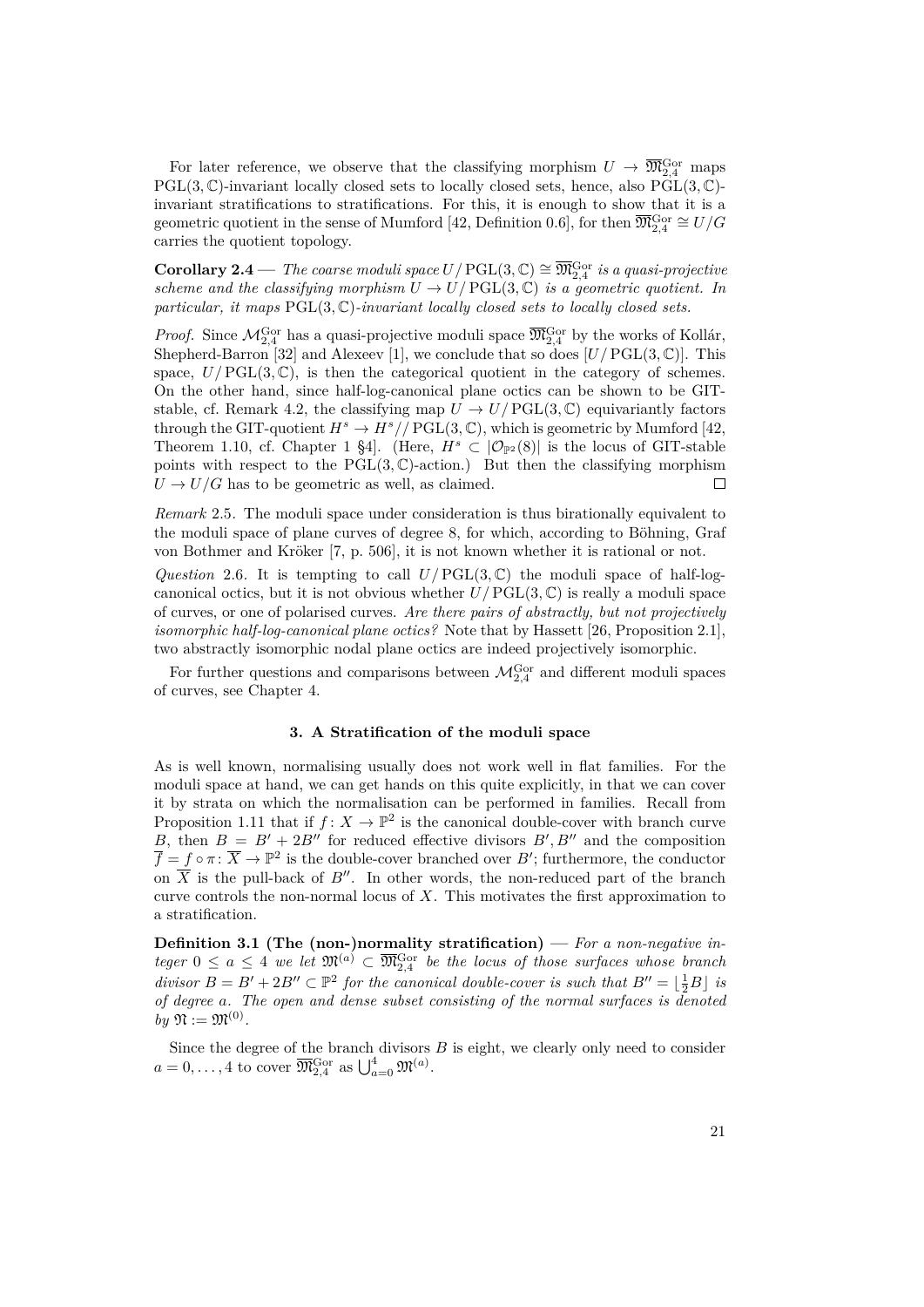**Proposition 3.2** — *For each*  $a = 0, \ldots, 4$ , the subset  $\mathfrak{M}^{(a)} \subset \overline{\mathfrak{M}}_{2,4}^{\text{Gor}}$  is locally closed *and its closure in*  $\overline{\mathfrak{M}}_{2,4}^{\text{Gor}}$  *is*  $\overline{\mathfrak{M}}^{(a)} = \bigcup_{a \leq b \leq 4} \mathfrak{M}^{(b)}$ *.* 

*Proof.* As before, we let  $U \subset |\mathcal{O}_{\mathbb{P}^2}(8)|$  be the open sub-scheme parametrising halflog-canonical plane octic curves and let  $f: U \to \overline{\mathfrak{M}}_{2,4}^{\text{Gor}}$  be the classifying map. By Corollary [2.4,](#page-26-1) it suffices to show that the pre-images  $f^{-1}(\mathfrak{M}^{(a)})$  define such a stratification of *U*. The locus  $U_a \subset U$  of half-log-canonical curves  $B = B' + 2B''$  with  $deg(B'') \ge a$  may alternatively be characterised as the locus of  $B \in U$  such that  $deg(B_{red})$  < 8 − *a*.

Note that quite generally, the space  $V_n \subset |O_{\mathbb{P}^2}(8)|$  consisting of the divisors *B* such that  $deg(B_{red}) \leq n$  is closed, being a union of closed sub-spaces

$$
V_n = \bigcup_{\substack{\sum_i a_i n_i = 8, \\ \sum_i n_i \le n}} \sum_i a_i |\mathcal{O}_{\mathbb{P}^2}(n_i)|,
$$

where  $\sum_i a_i | \mathcal{O}_{\mathbb{P}^2}(n_i) |$  is shorthand notation for the image of the morphism

$$
\prod_i |\mathcal{O}_{\mathbb{P}^2}(n_i)| \to |\mathcal{O}_{\mathbb{P}^2}(8)|, (B_i)_i \mapsto \sum_i a_i B_i.
$$

Therefore,  $U_a = U \cap V_{8-a}$  is closed,  $f^{-1}(\mathfrak{M}^{(a)}) = U_a \setminus U_{a+1}$  is locally closed and from the above presentation it easily follows that  $\overline{f^{-1}(\mathfrak{M}^{(a)})} = U_a$ . This completes the proof.  $\Box$ 

<span id="page-27-0"></span>This very rough stratification will be refined in the following sections.

**3.1 The locus of normal surfaces.** We now turn to the stratification of the moduli space  $\mathfrak{N} = \mathfrak{M}^{(0)}$  of normal Gorenstein stable surfaces with  $K_X^2 = 2$  and  $\chi(\mathcal{O}_X) = 4$ . We stratify  $\mathfrak N$  according to the number of irrational singularities, their degree and whether they are simply elliptic or cusps.

**Definition 3.3 (The irrationality stratification) —** *Given non-negative integers*  $a, b, c$  and  $d$  satisfying  $a + b + c + d \leq 4$  we define the subset  $\mathfrak{N}_{1^a \overline{1}^b 2^{c} \overline{2}^d}$  of the stratum *of normal surfaces* N *consisting of those surfaces having precisely a simply elliptic singularities of degree* 1*, b cusps of degree* 1*, c simply elliptic singularities of degree* 2 *and d cusps of degree* 2*. To ease notation, indices with exponent* 0 *are omitted, an exponent of* 1 *will be omitted and so on, e.g.,*  $2^1 = 2$ ,  $1^2 = 11$ *, etc.* 

For example, an  $X \in \mathfrak{N}_{122\overline{2}} = \mathfrak{N}_{11\overline{1}^0 2^2\overline{2}^1}$  has exactly one simply elliptic singularity of degree one, two simply elliptic singularities of degree two and one cusps of degree two. The empty list of degrees corresponds to the stable surfaces with only canonical singularities, i.e.,  $\mathfrak{N}_{\emptyset} = \mathfrak{N}_{1^0}$ <sup>7</sup><sup>0</sup><sub>2</sub><sup>0</sup><sup>7</sup><sup>0</sup><sub>2</sub><sup>0</sup><sup>7</sup><sup>0</sup><sub>2</sub><sup>*A*</sup> is the dense open of canonical surfaces.

*Remark* 3.4. By definition, the loci  $\mathfrak{N}_{1^a \overline{1}^i 2^b \overline{2}^j} \subset \mathfrak{N}$  are pair-wise disjoint and since the normal surfaces under investigation have at most four irrational singularities (Theorem [1.14](#page-20-5) and Proposition [1.13\)](#page-19-4),  $\mathfrak{N}$  is indeed covered by the loci  $\mathfrak{N}_{1^a\overline{1}^i2^b\overline{2}^j}$ , as  $a + b + i + j \leq 4.$ 

*Remark* 3.5*.* Local singularity theory, most notably Brieskorn's result [\[8](#page-96-9)], implies that that a singularity of type  $X_p$  may degenerate to a singularity of type  $X_q$  with  $q \geq p$  or certain singularities of type *Y•,•*, but none of them can degenerate to a triple-point or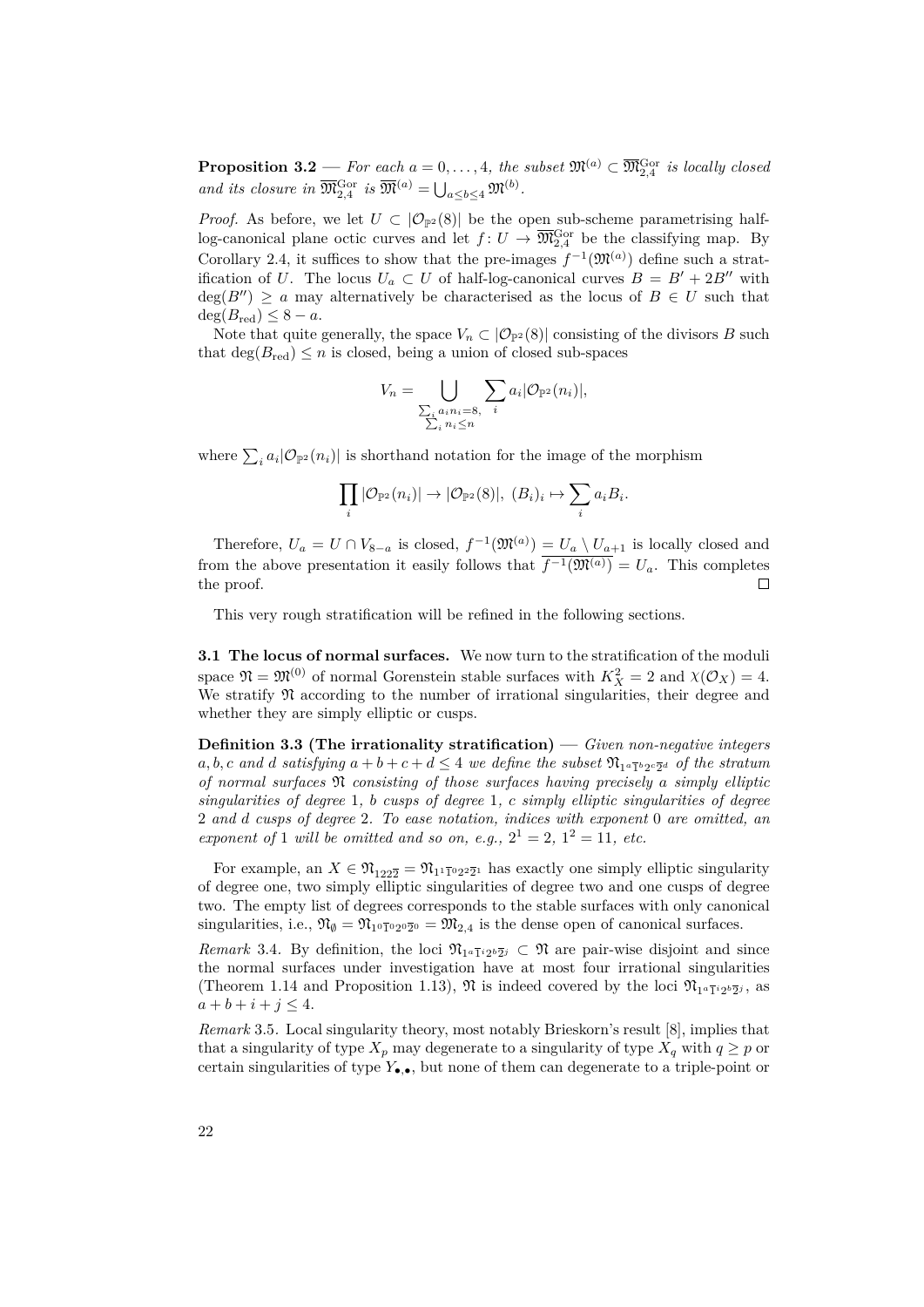to a milder quadruple-point. Similarly, a [3; 3]-point may degenerate more and more, or it may even degenerate to a quadruple-point, but none of the series *X•* or *Y•,•*. This prevents certain strata to appear at the boundary of other strata. For example, the boundary of  $\mathfrak{N}_2$  is covered by all strata parametrising surfaces with at least one (possibly degenerate) quadruple-point. More generally, the closure of  $\mathfrak{N}_{1^a\overline{1}^b2^c\overline{2}^d}$  in  $\mathfrak{N}$ is contained in the union of the strata  $\mathfrak{N}_{1^{a'}\overline{1}^{b'}2^{c'}\overline{2}^{d'}}$  where  $a'+b'\geq a+b$  and  $b'\geq b$ , as well as  $c' + d' \ge c + d$  and  $d' \ge d$ .

<span id="page-28-2"></span>**Proposition 3.6** — *The strata*  $\mathfrak{N}_{1^a \overline{1}^b 2^c \overline{2}^d} \subset \mathfrak{N}$  *are locally closed and the closure of a stratum is contained in a union of strata.*

*Proof.* Let  $U \subset |O_{\mathbb{P}^2}|$  be the locus parametrising half-log-canonical plane octics and let  $V \subset U$  be the open sub-space parametrising reduced curves. Then the preimages of the strata under the classifying morphism  $V \to \mathfrak{N} \subset \overline{\mathfrak{M}}_{2,4}^{\text{Gor}}$  are disjoint and  $PGL(3,\mathbb{C})$ -invariant by construction. By Corollary [2.4](#page-26-1), it suffices to show that these pre-images are locally closed. This can be shown for each case separately by elementary plane curve geometry. We omit the details and conclude the proof.  $\Box$ 

*Remark* 3.7*.* The motivation to consider not just the stratification according the number and degree of irrational singularities, which is usually enough to get control over the birational geometry of the minimal resolution, but to also distinguish between simply elliptic and cuspidal singularities, comes from the relevance to the mixed Hodge structure discussed in Section [1.4](#page-22-0).

*3.1.1 The strata of the irrationality stratification.* We are ready to state and prove the main results about the irrationality stratification.



<span id="page-28-1"></span>Figure 2: The degeneration diagram showing the components of the strata parametrising surfaces with only simply elliptic singularities

<span id="page-28-0"></span>**Theorem 3.8** — All strata  $\mathfrak{N}_{1^a \overline{1}^b 2^c \overline{2}^d}$  with  $a + b + c + d \leq 3$  and the two strata  $\mathfrak{N}_{1^3 2}$ *and*  $\mathfrak{N}_{2^4}$  *are equidimensional of expected dimension*  $36 - 9a - 10b - 8c - 9d$ *. The remaining strata are empty. Furthermore, the irreducible components of the strata are pair-wise disjoint.*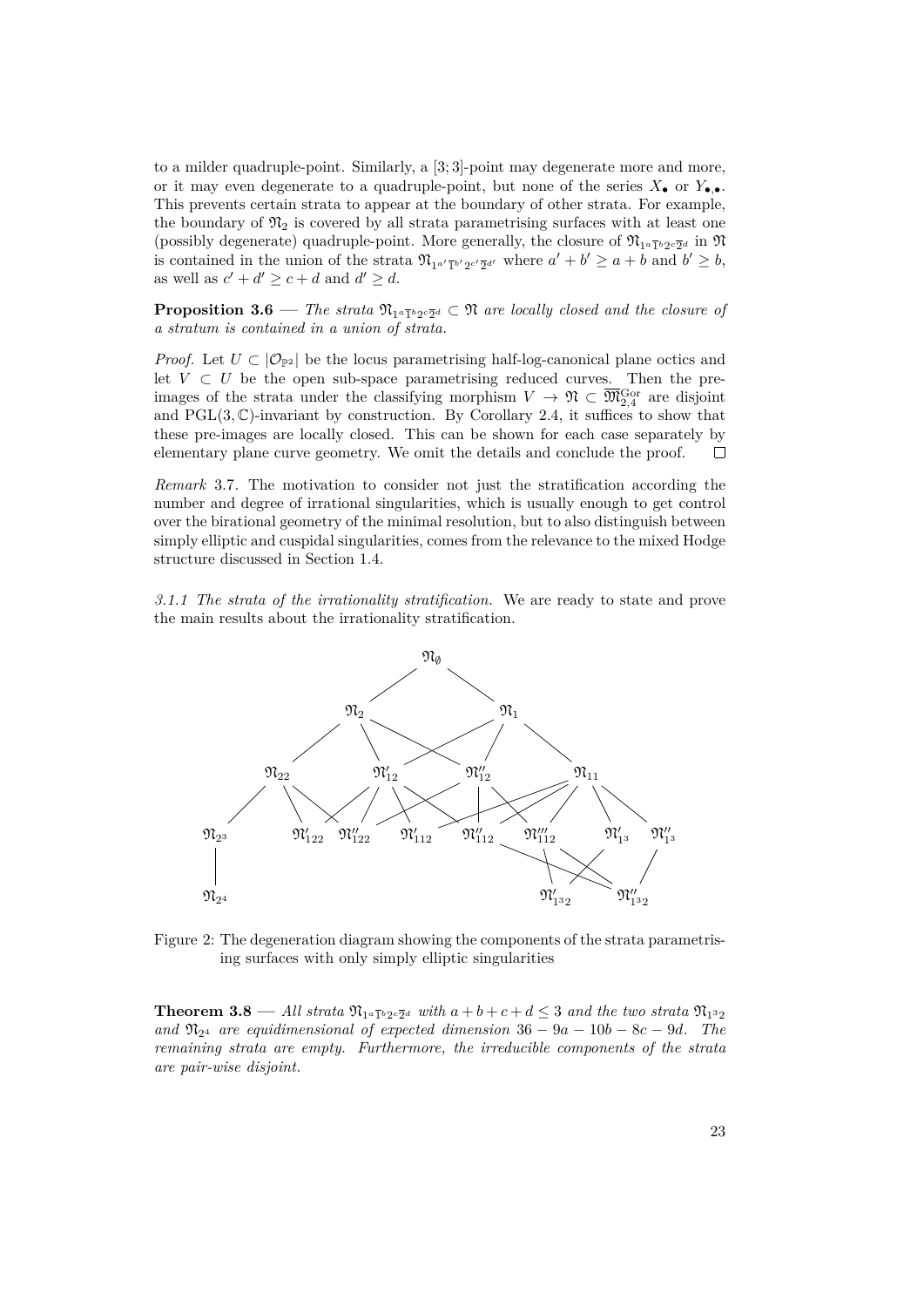| Script reference                                                                                                      |           | Script reference                                                      |         |
|-----------------------------------------------------------------------------------------------------------------------|-----------|-----------------------------------------------------------------------|---------|
| Strata/Components Section                                                                                             |           | Strata/Components                                                     | Section |
| Listing 4                                                                                                             |           | Listing 10                                                            |         |
| $\mathfrak{N}_{2}, \mathfrak{N}_{22}, \mathfrak{N}_{23}, \mathfrak{N}_{24}$                                           | T         | $\mathfrak{N}_{122}^{\prime},\mathfrak{N}_{122}^{\prime}$             | I.1     |
| $\mathfrak{N}_1, \mathfrak{N}_{11}$                                                                                   | H         | $\mathfrak{N}_{122}^{\prime}, \mathfrak{N}_{122}^{\prime}$            | I.2     |
| $\mathfrak{N}_{12}, \mathfrak{N}_{122}, \mathfrak{N}_{112}(^*)$                                                       | Ш         | $\mathfrak{N}'_{122}$                                                 | 1.3     |
| Listing 5                                                                                                             |           | $\mathfrak{N}_{122}'$ , $\mathfrak{N}_{122}''$                        | II.1    |
| $\mathfrak{N}_{\overline{1}}, \mathfrak{N}_{1\overline{1}}, \mathfrak{N}_{\overline{1}\overline{1}}$                  | T         | $\mathfrak{N}_{122}''$ , $\mathfrak{N}_{122}''$                       | II.2    |
| $\mathfrak{N}_{\overline{2}}, \mathfrak{N}_{2\overline{2}}, \mathfrak{N}_{\overline{22}}$                             | H         | $\mathfrak{N}_{122}''$                                                | II.3    |
| $\mathfrak{N}_{12},\mathfrak{N}_{1\overline{2}},\mathfrak{N}_{\overline{1}2},\mathfrak{N}_{\overline{1}\overline{2}}$ | Ш         | Listing 11                                                            |         |
| Listing 6                                                                                                             |           | $\mathfrak{N}_{112}^{\prime}, \mathfrak{N}_{112}^{\prime}$            | I.1     |
| $\mathfrak{N}_{122}$                                                                                                  | T         | $\mathfrak{N}_{1\overline{12}}'$ , $\mathfrak{N}_{1\overline{12}}'$   | 1.2     |
| $\mathfrak{N}_{112}$                                                                                                  | H         | $\mathfrak{N}'_{112}$                                                 | 1.3     |
| $\mathfrak{N}_{13}$                                                                                                   | Ħ         | $\mathfrak{N}_{112}'$ , $\mathfrak{N}_{112}'$                         | $\Pi.1$ |
| Listing 7                                                                                                             |           | $\mathfrak{N}_{112}'$ , $\mathfrak{N}_{112}''$                        | II.2    |
| $\mathfrak{N}_{1^32}$                                                                                                 | I, II     | $\mathfrak{N}_{112}''$                                                | II.3    |
| Listing 8                                                                                                             |           | $\mathfrak{N}_{11\overline{2}}''$ , $\mathfrak{N}_{11\overline{2}}''$ | III.1   |
| $\mathfrak{N}_{22\overline{2}},\mathfrak{N}_{2\overline{22}},\mathfrak{N}_{\overline{2}^3}$                           |           | $\mathfrak{N}_{112}''$ , $\mathfrak{N}_{112}'''$                      | III.2   |
| Listing 9                                                                                                             |           | $\mathfrak{N}_{112}'''$                                               | III.3   |
| $\mathfrak{N}'_{11\overline{1}}, \mathfrak{N}'_{1\overline{11}}, \mathfrak{N}'_{\overline{1}3}$                       | I.1–I.3   | Listing 12                                                            |         |
| $\mathfrak{N}_{11\overline{1}}''$ , $\mathfrak{N}_{1\overline{1}\overline{1}}''$ , $\mathfrak{N}_{\overline{1}3}''$   | II.1–II.3 | $\mathfrak{N}_{14}=\emptyset$                                         |         |

<span id="page-29-0"></span>(\*) In [Listing 4](#page-50-0) III.1 & III.2, only the dimensions are computed; the rest about  $\mathfrak{N}_{12}$  is in [Listing 5](#page-53-0) III.1 and for  $\mathfrak{N}_{122}$  and  $\mathfrak{N}_{112}$  see [Listing 6](#page-59-0) I and II.

<span id="page-29-1"></span>

*Proof.* It follows from Proposition [1.13](#page-19-4) and Theorem [1.14](#page-20-5) that  $a + b + c + d \leq 4$  and if  $a + b + c + d = 4$ , then  $b = d = 0$ . Moreover, Proposition [A.10](#page-45-0) shows that  $\mathfrak{N}_{1122}$ and  $\mathfrak{N}_{12^3}$  are empty, as is  $\mathfrak{N}_{1^4}$ , by Proposition [A.6.](#page-43-0) It remains to show that all other strata are equidimensional, with all components pair-wise disjoint and of expected dimension. Since we have translated the problem into plane curve geometry, we can systematically use the computer algebra system Macaulay2 [[19\]](#page-97-3) to

- 1. check which strata are inhabited (by producing elements explicitly),
- 2. find all irreducible components and
- 3. compute their dimension.

The scripts and explanations about how they work are the content of [Appendix B](#page-48-0). Which stratum is dealt with where is listed in [Table 3.](#page-29-1)  $\Box$ 

*Remark* 3.9. If a stratum  $\mathfrak{N}_{1^a\bar{1}^b2^c\bar{2}^d}$  decomposes into the union of multiple components, we mostly use the following ad-hoc notation: we decorate the components with primes, i.e.,

$$
\mathfrak{N}_{1^a\overline{1}^b2^c\overline{2}^d}=\mathfrak{N}'_{1^a\overline{1}^b2^c\overline{2}^d}\cup\mathfrak{N}''_{1^a\overline{1}^b2^c\overline{2}^d}\left(\cup\mathfrak{N}'''_{1^a\overline{1}^b2^c\overline{2}^d}\right).
$$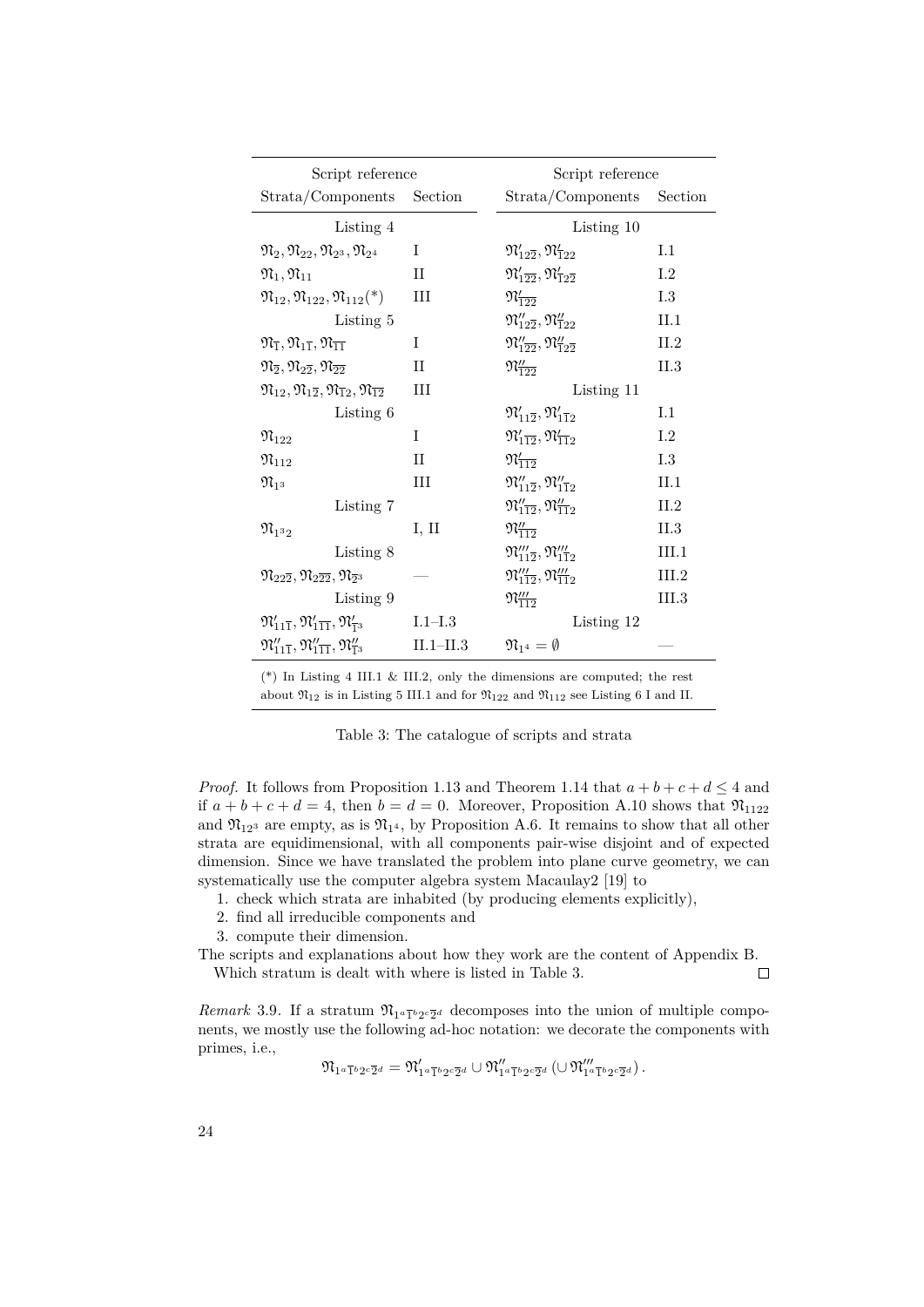There are four exceptions,  $\mathfrak{N}_{112}$ ,  $\mathfrak{N}_{112}$ ,  $\mathfrak{N}_{122}$  and  $\mathfrak{N}_{122}$ , where a refined notation is explained (and used only) in the Macaulay2-code. The choices for the order are somewhat arbitrary. As a rule of thumb, more primes indicate that the configuration of singularities of the branch curve is more special. We give a few examples; see Definition [A.1](#page-40-1) for the notions:

If  $X \in \mathfrak{N}_{12} = \mathfrak{N}'_{12} \cup \mathfrak{N}''_{12}$ , then the branch curve of the canonical double cover  $X \to \mathbb{P}^2$  has exactly one (non-degenerate) [3; 3]-point and one (ordinary) quadruplepoint and up to automorphisms, there are two possibilities. Namely, either the distinguished tangent line of the [3; 3]-point misses the quadruple-point  $(X \in \mathfrak{N}'_{12})$ , or it passes through it  $(X \in \mathfrak{N}'_{12})$ . That this indeed splits  $\mathfrak{N}_{12}$  into two components is non-trivial but follows from the Macaulay2-code [Listing 5](#page-53-0) III.1. Likewise,  $\mathfrak{N}_{122}$  has two components, but no more since there can be only one quadruple-point on the distinguished tangent line of the [3; 3]-point (Lemma [A.8](#page-44-0)).

In a different flavour,  $\mathfrak{N}_{111} = \mathfrak{N}'_{111} \cup \mathfrak{N}''_{111}$  where the [3;3]-points of the branch curve of  $X \in \mathfrak{N}''_{111}$  are with tangents along a conic.

The decomposition  $\mathfrak{N}_{1^32} = \mathfrak{N}'_{1^32} \cup \mathfrak{N}''_{1^32}$  comes from the two cases described in Proposition [A.11](#page-45-1).

*Remark* 3.10. In total,  $\mathfrak N$  is covered by two strata with four components, six strata with three components, 13 strata with two components and 16 irreducible strata. Hence, the number of inhabited strata of the irrationality stratification on  $\mathfrak{N}$  is 37 and there are 68 pair-wise disjoint components. The degeneration diagram for the components of all strata parametrising surfaces with simply elliptic singularities is shown in [Figure 2.](#page-28-1) The complete degeneration diagram showing all strata of  $\mathfrak N$  would be incomprehensibly complicated.

## <span id="page-30-0"></span>**Theorem 3.11 —** *[Table 4](#page-32-1) lists the components of the strata of the irrationality stratification and the birational isomorphism type of their members.*

*Proof.* Let *X* be a normal Gorenstein stable surface with  $K_X^2 = 2$  and  $\chi(\mathcal{O}_X) = 4$ , let  $f: Y \to X$  be the minimal resolution and let  $\sigma: Y \to Y_{\text{min}}$  be a minimal model. By Lemma [1.12](#page-19-3),  $\chi(\mathcal{O}_{Y_{\min}}) = \chi(\mathcal{O}_Y) = 4 - k$ , where *k* is the number of elliptic singularities of *X*. Furthermore, Theorem [1.14](#page-20-5) and Proposition [1.13](#page-19-4) constrain the possible Kodaira dimensions  $\kappa(Y_{\min}) = \kappa(Y)$  in such a way that from the Enriques– Kodaira classification of algebraic surfaces (cf. Barth, Hulek, Peters, Van de Ven [\[6](#page-96-10), VI Theorem 1.1]), the claim follows for  $\mathfrak{N}_\emptyset$ ,  $\mathfrak{N}_1$ ,  $\mathfrak{N}_2$ ,  $\mathfrak{N}_{11}$ ,  $\mathfrak{N}_{22}$ ,  $\mathfrak{N}_{122}$ ,  $\mathfrak{N}_{132}$  and  $\mathfrak{N}_{24}$ and the cuspidal versions  $\mathfrak{N}_{1}$ ,  $\mathfrak{N}_{2}$  etc. In other words, the only strata which need extra care are  $\mathfrak{N}_{12}$ ,  $\mathfrak{N}_{13}$  and  $\mathfrak{N}_{112}$  and their versions with cusps.

Before we deal with these cases, we introduce some more notation. Since the rational singularities of *X* admit a crepant resolution,  $K_Y = f^*K_X - E$ , where  $E \subset Y$ is the sum of the exceptional curves  $E_i \subset Y$  over the elliptic singularities  $p_i \in X$ ,  $i = 1, \ldots, k$ . Likewise, let  $G \subset Y$  be the divisor such that  $K_Y = \sigma^* K_{Y_{\min}} + G$ .

If *X* has two elliptic singularities, one of degree one and one of degree two, then *σ* is a single blow-up in a smooth point and either  $κ(Y) = 0$  or  $κ(Y) = 1$ , again by Theorem [1.14](#page-20-5). Since  $\chi(\mathcal{O}_{Y_{\rm min}}) = 2$  and by the classification of algebraic surfaces,  $\kappa(Y) = 0$  if and only if  $Y_{\text{min}}$  is a K3 surface. In the above notation, this is the case if and only if  $K_Y = G$ , where *G* is the  $(-1)$ -curve contracted by  $\sigma$ . But  $K_Y = f^*K_X - E$ , where *E* is the sum of two disjoint curves  $E_i$ ,  $i = 1, 2$ , with  $p_a(E_i) = 1$  and  $E_i^2 = -i$ . Therefore,  $\kappa(Y) = 0$  if and only if  $f^*K_X = E + G$ . But then  $K_X = f_*f^*K_X = f_*G$ has to be a rational curve passing through the two irrational singularities. On the other hand,  $K_X = \varphi^* \mathcal{O}_{\mathbb{P}^2}(1)$ , so that  $\varphi_* G$  has to be the line joining the quadruple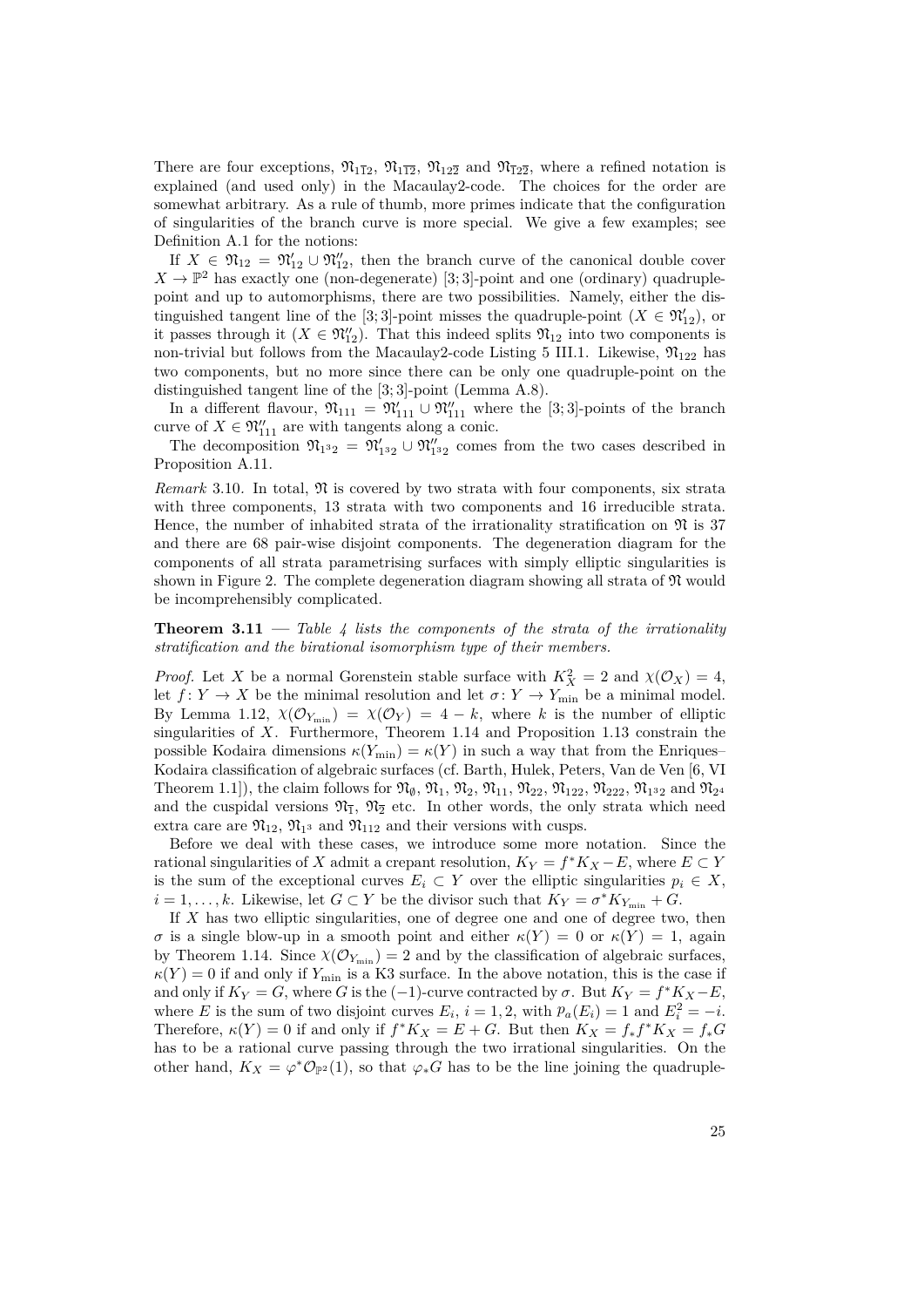and the [3; 3]-point of the branch curve, passing through the [3; 3]-point in special tangent direction. Thus, if  $\kappa(Y) = 0$ , then *X* is a member of either  $\mathfrak{N}'_{12}$ ,  $\mathfrak{N}''_{12}$ ,  $\mathfrak{N}''_{12}$  or  $\mathfrak{N}_{12}^{\prime\prime}$ . Conversely, if *X* is a member of any of those components, then the distinguished tangent line of the [3; 3]-point is contained in the branch curve (Lemma [A.8](#page-44-0)), hence gives rise to a rational canonical curve on *X* passing through the elliptic singularities in such a way that  $f^*K_X = E + G$  for a  $(-1)$ -curve *G*. Hence, *X* is a member of either  $\mathfrak{N}''_{12}$ ,  $\mathfrak{N}''_{12}$ ,  $\mathfrak{N}''_{12}$  or  $\mathfrak{N}''_{12}$  if and only if  $Y_{\min}$  is a K3 surface.

For  $X \in \mathfrak{N}_{1^3}$ ,  $\chi(\mathcal{O}_Y) = 1$  and we have two possibilities, namely, either  $Y_{\text{min}}$  is Enriques (Theorem [1.14](#page-20-5)) or rational (Proposition [1.13\)](#page-19-4). In any case,  $q(Y) = 0$ , as we will show below. Therefore, Castelnuovo's Rationality Criterion implies that *Y* is rational if and only if  $P_2(Y) = 0$ . The branch curve  $B \subset \mathbb{P}^2$  of the canonical double cover has three [3; 3]-points and from Corollary [A.4,](#page-42-1) it follows that the they are not collinear and that none of them lies on a distinguished tangent line of another [3; 3] point of *B*. Thus, they either align along a smooth conic, which has to be contained in the octic then, or they do not. But the sections of  $\omega_Y^2$  correspond exactly to the conics passing through all three points in distinguished tangent directions, so that  $P_2(Y) \neq 0$  if and only if  $X \in \mathfrak{N}''_{13}$ . In other words, if  $X \in \mathfrak{N}''_{13}$ , then  $Y_{\min}$  is an Enriques surface and if  $X \in \mathfrak{N}'_{1^3}$ , then *Y* is rational. The same argument applies to the cuspidal versions  $\mathfrak{N}_{11\overline{1}}$ ,  $\mathfrak{N}_{11\overline{1}}$  and  $\mathfrak{N}_{\overline{1}^3}$ .

The last case we have to consider is that *X* has two elliptic singularities of degree one and one of degree two. Since X has exactly three elliptic singularities,  $\chi(\mathcal{O}_Y) = 1$  and from Theorem [1.14](#page-20-5) and Proposition [1.13](#page-19-4) we conclude that either  $Y_{\text{min}}$  is an Enriques surface and  $\sigma: Y \to Y_{\text{min}}$  is a blow up in two points (possibly infinitely close), or *Y* is rational. If  $X \in \mathfrak{N}_{112}''$  or any of the cuspidal versions, i.e., if the branch curve of the canonical double-cover  $X \to \mathbb{P}^2$  contains the two distinguished tangents, which meet in the quadruple-point, then the union of those lines defines a trivialisation of  $2K_{Y_{\text{min}}}$ ; more precisely, the corresponding section of  $\mathcal{O}_{\mathbb{P}^2}(2)$  lifts to a section of  $2K_X - 2E$  with vanishing locus twice the disjoint union of two disjoint (*−*1)-curves, which constitute the exceptional locus of  $\sigma: Y \to Y_{\text{min}}$ . If X is a member of either  $\mathfrak{N}'_{112}$  or  $\mathfrak{N}''_{112}$ , however, this does not work and *X* is rational. An alternative way to see this is as follows. Let  $B \subset \mathbb{P}^2$  be the branch curve of the canonical double-cover. Let  $p_1, p_2 \in B$ be the [3; 3]-points and let  $p_3 \in \mathbb{P}^2$  be the quadruple-point. Consider the Cremonatransformation  $\varphi: \mathbb{P}^2 \dashrightarrow \mathbb{P}^2$  with centres  $p_1, p_2, p_3$ . Let  $B' \subset \mathbb{P}^2$  be the reduced curve supported on the pull-back  $(\varphi^{-1})^*B$ , but neglecting the components with even multiplicity. Then the double-covers  $X$  and  $X'$  branched over  $B$  and  $B'$ , respectively, are birational. In fact, the double cover branched over *B′* is the normalisation of the double-cover branched over  $(\varphi^{-1})^*B$ , which is birational to *X*. If  $X \in \mathfrak{N}'_{112}$ , then  $X' \in \mathfrak{N}''_{222}$ , which is rational and if  $X \in \mathfrak{N}''_{112}$ , then  $X' \in \mathfrak{N}''_{122}$ , which is rational as well. Furthermore, as the [3; 3]- or quadruple-points of *X* degenerate, those of *X′* degenerate as well, but again this does not affect the birational isomorphism type.

Finally, we compute  $p_q(Y)$  and  $q(Y)$ . If X has a single elliptic singularity, then the canonical linear system  $|K_Y|$  is one-dimensional, corresponding to the pencil of lines through the non-simple singularity of the branch curve. Hence,  $p_q(Y) = 2$  and  $q(Y) = 0$ . If *X* has two elliptic singularities, then  $|K_Y|$  is a single point, corresponding to the line joining the two non-simple singularities of the branch curve. If *X* has at least three elliptic singularities, then there is no line through all the corresponding singularities of the branch curve, by Lemma [A.3](#page-41-0). Thus,  $p_g(Y) = 0$ . Since  $4 - \chi(\mathcal{O}_Y)$ is the number of elliptic singularities, this implies  $q(Y) = 0$  if X has at most three, and  $q(Y) = 1$  if X has four elliptic singularities.  $\Box$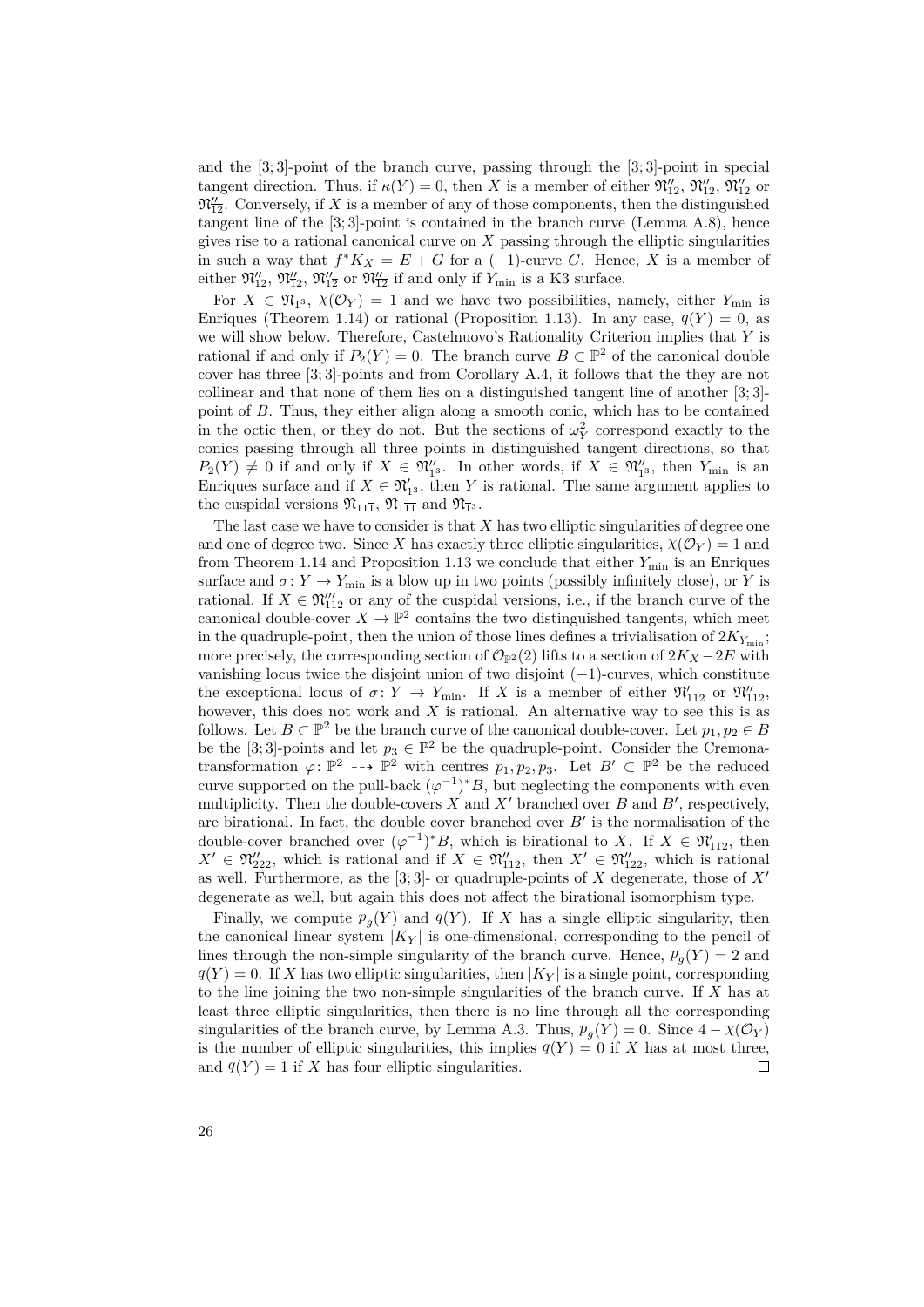| Components                                                                                                                       | Minimal model of the resolution $Y_{\min}$                                  |
|----------------------------------------------------------------------------------------------------------------------------------|-----------------------------------------------------------------------------|
| $\mathfrak{N}_\emptyset$                                                                                                         | General type, $K_{Y_{\min}}^2 = 2$ , $\chi(\mathcal{O}_{Y_{\min}}) = 4$     |
| $\mathfrak{N}_1, \mathfrak{N}_{\overline{1}}$                                                                                    | General type, $K_{Y_{\min}}^2 = 1$ , $\chi(\mathcal{O}_{Y_{\min}}) = 3$     |
| $\mathfrak{N}_2, \mathfrak{N}_{\overline{2}}$                                                                                    | Properly elliptic, $\chi(\mathcal{O}_{Y_{\min}}) = 3$ , $p_a(Y_{\min}) = 2$ |
| $\mathfrak{N}_{11}, \mathfrak{N}_{11}, \mathfrak{N}_{11}$                                                                        | Properly elliptic, $\chi(\mathcal{O}_{Y_{\min}}) = 2$ , $p_q(Y_{\min}) = 1$ |
| $\mathfrak{N}'_{12}, \mathfrak{N}'_{12}, \mathfrak{N}'_{12}, \mathfrak{N}'_{12}$                                                 | Properly elliptic, $\chi(\mathcal{O}_{Y_{\min}}) = 2$ , $p_q(Y_{\min}) = 1$ |
| $\mathfrak{N}_{12}'$ , $\mathfrak{N}_{12}'$ , $\mathfrak{N}_{12}''$ , $\mathfrak{N}_{12}''$                                      | KЗ                                                                          |
| $\mathfrak{N}_{22}, \mathfrak{N}_{2\overline{2}}, \mathfrak{N}_{\overline{22}}$                                                  | K3                                                                          |
| $\mathfrak{N}'_{13}, \mathfrak{N}'_{111}, \mathfrak{N}'_{111}, \mathfrak{N}'_{13}$                                               | Rational                                                                    |
| $\mathfrak{N}_{13}''$ , $\mathfrak{N}_{11\overline{1}}''$ , $\mathfrak{N}_{11\overline{1}}''$ , $\mathfrak{N}_{\overline{1}3}''$ | Enriques                                                                    |
| $\mathfrak{N}'_{112}, \mathfrak{N}'_{112}, \ldots, \mathfrak{N}'_{112}$                                                          | Rational                                                                    |
| $\mathfrak{N}_{112}'$ , $\mathfrak{N}_{112}'$ , , $\mathfrak{N}_{112}''$                                                         | Rational                                                                    |
| $\mathfrak{N}_{112}'''$ , $\mathfrak{N}_{112}'''$ , , $\mathfrak{N}_{112}'''$                                                    | Enriques                                                                    |
| $\mathfrak{N}'_{122}, \mathfrak{N}'_{122}, \ldots, \mathfrak{N}'_{122}$                                                          | Rational                                                                    |
| $\mathfrak{N}_{122}'$ , $\mathfrak{N}_{122}'$ , , $\mathfrak{N}_{122}'$                                                          | Rational                                                                    |
| $\mathfrak{N}_{23}, \mathfrak{N}_{22\overline{2}}, \mathfrak{N}_{2\overline{22}}, \mathfrak{N}_{\overline{23}}$                  | Rational                                                                    |
| $\mathfrak{N}'_{132}, \mathfrak{N}''_{132}$                                                                                      | Ruled of genus 1                                                            |
| $\mathfrak{N}_{24}$                                                                                                              | Ruled of genus 1                                                            |

<span id="page-32-1"></span>Table 4: The birational types of the normalisations.

The Hodge type  $\Diamond_{r,s}$  of  $X \in \mathfrak{N}$  roughly behaves as follows: As we introduce a simply elliptic singularity, *s* increases by one and as a simply elliptic singularity degenerates to a cusp, *s* decreases by one and *r* increases by one. In fact, this only fails in the case where it is numerically impossible since there are four elliptic singularities. In this case, the (1*,* 0)-classes become linearly dependent.

<span id="page-32-0"></span>**Proposition 3.12 —** *The Hodge type is constant on every stratum of the irrationality stratification of* N *and they are given as in [Figure 3.](#page-33-1)*

*Proof.* Recall from Lemma [1.19](#page-24-1) that if *X* has exactly *r* cusps, then it is of Hodge type  $\diamondsuit_{r,s}$  for some 0 ≤ *s* ≤ 3 − *r*. It remains to compute *s* in each possible case. Recall the set-up in which we proved the lemma. We let  $Y \to X$  be the resolution of the elliptic singularities, with exceptional arithmetically elliptic curves  $E_i$ ,  $i = 1, \ldots, n$ , and considered the Mayer–Vietoris exact sequence

$$
H^{1}(Y) \to \bigoplus_{i=1}^{n} H^{1}(E_{i}) \to H^{2}(X) \to H^{2}(Y).
$$

In this set-up, renumbering if necessary, we can suppose that the curves  $E_1, \ldots, E_k$ are smooth elliptic and that the remaining ones,  $E_{k+1}, \ldots, E_n$ , are cycles of rational curves. Then the induced exact sequence of (1*,* 0)-parts becomes:

$$
H^{1,0}(Y) \to \bigoplus_{i=1}^k H^1(E_i)^{1,0} \to (H^2(X))^{1,0} \to 0.
$$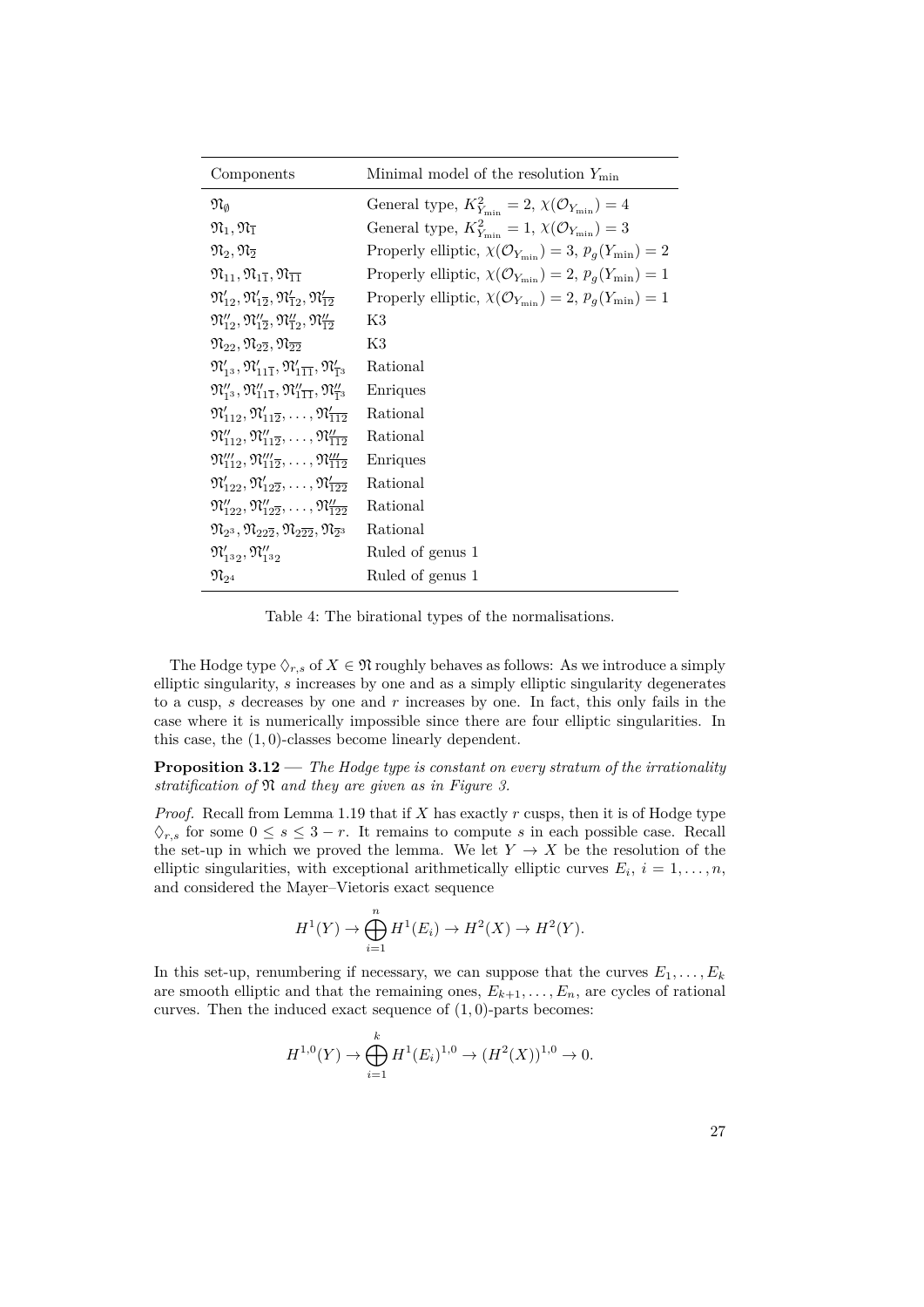

<span id="page-33-1"></span>Figure 3: Degeneration diagram for Hodge types, cf. Proposition [3.12](#page-32-0).

Thus,  $s = \dim(H^2(X))^{1,0} = k - \dim \text{im}(H^{1,0}(Y) \to \bigoplus_{i=1}^k H^1(E_i)).$  In particular, if  $k = 0$ , then  $s = 0$ . In what follows, we assume  $k \geq 1$ .

Our claims only concern the dimensions in degree  $(0,0)$ ,  $(1,0)$  and  $(2,0)$ ; for this reason and since the remaining singularities of *Y* are rational, we can assume without loss of generality that *Y* is minimal.

It follows from the proof of Theorem [3.11](#page-30-0) that  $q(Y) = 0$ , unless X is ruled of genus 1. Clearly, if  $q(Y) = 0$ , then  $s = k$ .

If *Y* is ruled of genus 1, then  $q(Y) = 1$  and the curves  $E_i$ ,  $i \leq k$ , are multi-sections of the ruling  $Y \to C$ . On the one hand, the pull-back morphism  $H^1(C) \to H^1(E_i)$  is multiplication with the degree, hence injective. On the other hand, it factors through  $H^1(Y) \to H^1(E_i)$ , which is injective as well then. Therefore,  $s = k - 1$ . Note that the strata where *Y* is ruled are those with  $n = k = 4$  and  $r = 0$ . In conclusion, the members of  $\mathfrak{N}_{1^32}$  or  $\mathfrak{N}_{2^4}$  have Hodge type  $\Diamond_{0,3}$ .  $\Box$ 

<span id="page-33-0"></span>**3.2 The loci of non-normal surfaces.** We define a stratification of  $\mathfrak{M}^{(n)}$  analogously to the irrationality stratification of  $\mathfrak{N}$ :

**Definition 3.13** — Let  $1 \leq n \leq 4$ . Given non-negative integers  $a, b, c, d \geq 0$ , we *let*  $\mathfrak{M}_{n;1}$ <sup>2</sup> $^{1}_{2}$ <sup>2</sup> $^{2}_{2}$ <sup>d</sup>  $\subset \mathfrak{M}^{(n)}$  *be the locus parametrising surfaces*  $X \in \mathfrak{M}^{(n)}$  *with exactly a simply elliptic and exactly b cuspidal singularities of degree* 1 *and exactly c simply elliptic and exactly d cuspidal singularities of degree* 2*. We apply the analogous abbreviation-conventions as before.*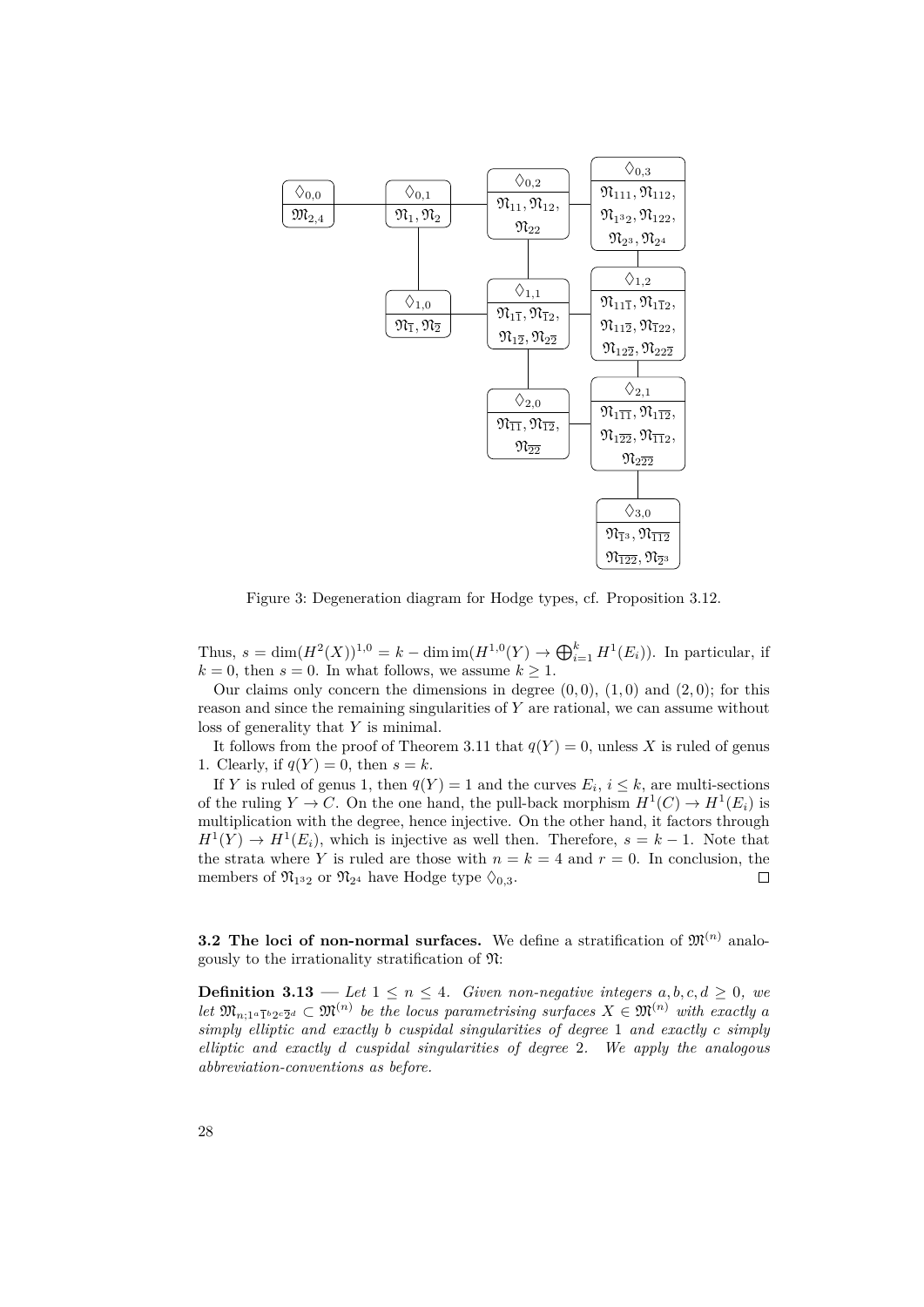The arguments used to prove Proposition [3.2](#page-26-2) and Proposition [3.6](#page-28-2) also show:

**Proposition 3.14** — *The strata*  $\mathfrak{M}_{n;1^a\overline{1}^b2^c\overline{2}^d} \subset \mathfrak{M}^{(n)}$  are locally closed and the *closure of one stratum is contained in a union of strata.*

Unlike the irrationality stratification of the locus of normal surfaces, this stratification is not finer than the Hodge type stratification. Namely, singularities of type  $J_{2,\infty}$ ,  $X_{\infty}$  or  $Y_{r,\infty}$  strongly affect the Hodge structure in a way that is hard to control. This is why we concentrate on isolated irrational singularities in the irrationality stratification of the locus of non-normal surfaces, even though it its insufficient for reading off the Hodge type. The Examples [3.17](#page-37-0) and [3.18](#page-38-2) below illustrate this.

We proceed by investigating which strata are inhabited. Afterwards, we compute their dimensions and the birational types of their members.

The stratum  $\mathfrak{M}^{(4)}$ : The members of  $\mathfrak{M}^{(4)}$  are the double-covers of  $\mathbb{P}^2$  branched over the double-quartics with at worst nodes. Thus, there is only one inhabited stratum  $\mathfrak{M}_{4,\emptyset} = \mathfrak{M}^{(4)}$ . It is isomorphic to the moduli space of nodal plane quartics (cf. Hassett [\[26](#page-97-13)]) which is rational (as shown by Katsylo [[29\]](#page-97-14)).

The stratum  $\mathfrak{M}^{(3)}$ : The members of  $\mathfrak{M}^{(3)}$  are double-covers of  $\mathbb{P}^2$  branched over a reduced conic and a double-cubic with at worst nodes. Since a reduced conic has at worst a node, the members of  $\mathfrak{M}^{(3)}$  do not have isolated irrational singularities. Hence, yet again, only  $\mathfrak{M}_{3;\emptyset} = \mathfrak{M}^{(3)}$  is inhabited.

The stratum  $\mathfrak{M}^{(2)}$ : Since a member  $X \in \mathfrak{M}^{(2)}$  is a double-cover of  $\mathbb{P}^2$  branched over  $B = B' + 2B''$ , where B' is a reduced quartic and B'' is a reduced conic, the isolated elliptic singularities come from the non-simple singularities of the quartic, of which only one is possible, namely, an ordinary quadruple-point, arising only as the union of four concurrent lines by Hui's classification [\[28](#page-97-15)]. Therefore,  $\mathfrak{M}^{(2)} = \mathfrak{M}_{2;\emptyset} \cup \mathfrak{M}_{2;2}$ .

The stratum  $\mathfrak{M}^{(1)}$ : A member of  $\mathfrak{M}^{(1)}$  has a branch divisor of the form  $B' + 2B''$ where  $B''$  is a line and  $B'$  is a reduced sextic. By Proposition [A.12](#page-47-0), the only possible non-simple singularities *B'* might have are either a (possibly degenerate) quadruplepoint, or a (possibly degenerate) [3; 3]-point, or two non-degenerate [3; 3]-points (with distinct distinguished tangent lines). Furthermore, in the last case, *B′* is the union of three conics meeting in the two [3; 3]-points. Thus, the inhabited strata of  $\mathfrak{M}^{(1)}$  are  $\mathfrak{M}_{1;\emptyset}$ ,  $\mathfrak{M}_{1;1}$ ,  $\mathfrak{M}_{1;2}$ ,  $\mathfrak{M}_{1;\overline{1}}$ ,  $\mathfrak{M}_{1;\overline{2}}$  and  $\mathfrak{M}_{1;11}$ .

| Strata                                                 | Dimension | Birational type of normalisation |
|--------------------------------------------------------|-----------|----------------------------------|
| $\mathfrak{M}^{(4)}=\mathfrak{M}_{4;\emptyset}$        | 6         | $\mathbb{P}^2$ II $\mathbb{P}^2$ |
| $\mathfrak{M}^{(3)}=\mathfrak{M}_{3:0}$                | 6         | Rational                         |
| $\mathfrak{M}_{2;\emptyset}$                           | 11        | Weak del Pezzo of degree 2       |
| $\mathfrak{M}_{2:2}$                                   | 3         | Ruled of genus 1                 |
| $\mathfrak{M}_{1:0}$                                   | 21        | K3-Surface                       |
| $\mathfrak{M}_{1:1}, \, \mathfrak{M}_{1:\overline{1}}$ | 12,11     | Rational                         |
| $\mathfrak{M}_{1;2}, \, \mathfrak{M}_{1;\overline{2}}$ | 13,12     | Rational                         |
| $\mathfrak{M}_{1;11}$                                  | 3         | Ruled of genus 1                 |

<span id="page-34-1"></span><span id="page-34-0"></span>Table 5: The strata for non-normal surfaces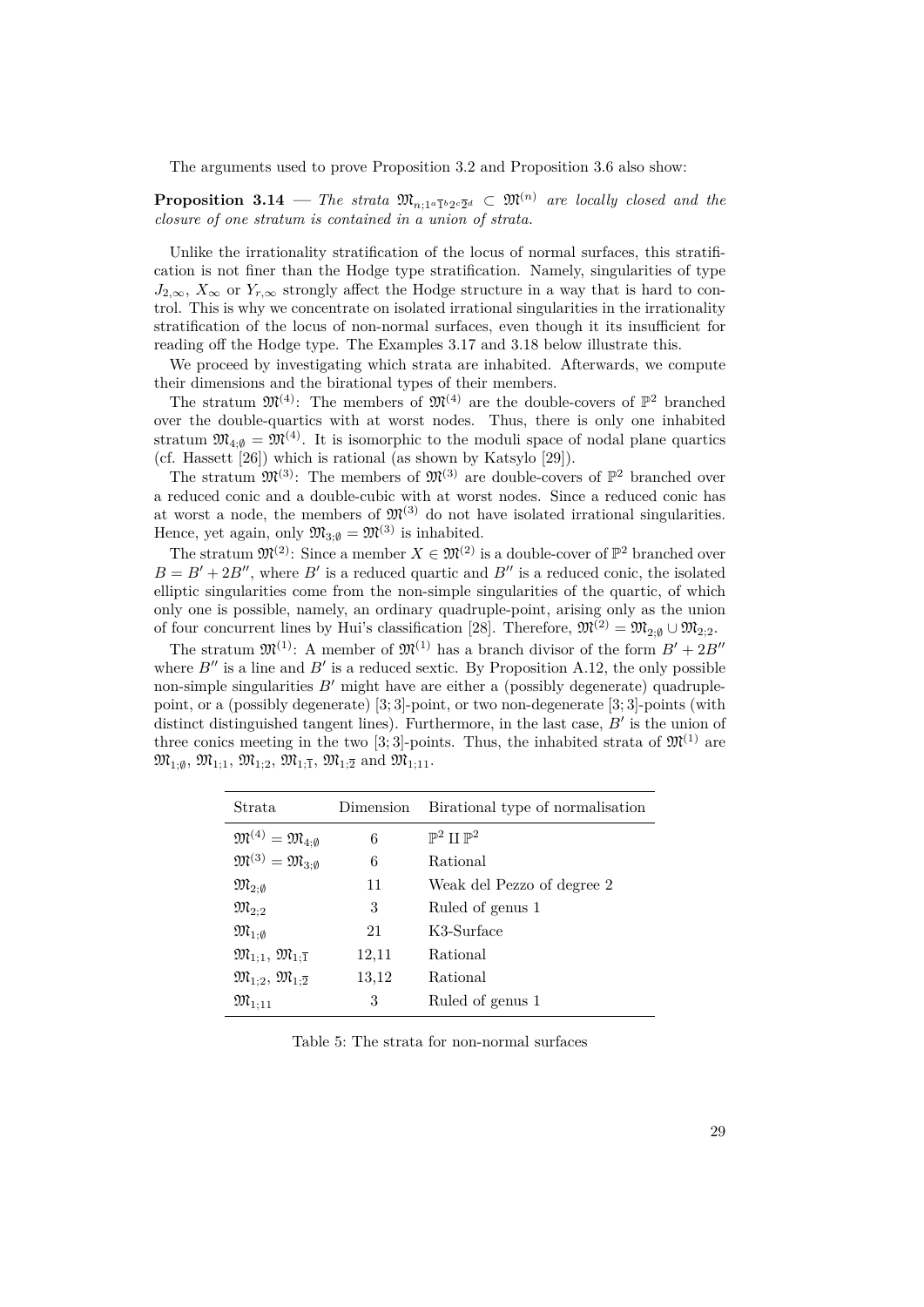**Proposition 3.15** — All the strata  $\mathfrak{M}_{1:\emptyset}$ ,  $\mathfrak{M}_{1:1}$ ,  $\mathfrak{M}_{1:1}$ ,  $\mathfrak{M}_{1:2}$ ,  $\mathfrak{M}_{1:1}$ ,  $\mathfrak{M}_{2:\emptyset}$ ,  $\mathfrak{M}_{2:2}$ ,  $\mathfrak{M}_{3:0}$ ,  $\mathfrak{M}_{4:0}$  are irreducible and of dimension as indicated in [Table 5](#page-34-1).

*Proof.* We first show that  $\mathfrak{M}^{(n)}$  is irreducible for all  $n = 1, \ldots, 4$ . As in Theo-rem [2.3,](#page-25-0) we denote by  $U \subset |\mathcal{O}_{\mathbb{P}^2}(8)|$  the locus of half-log-canonical plane octics. The pre-image  $U_n \text{ }\subset \text{ } |\mathcal{O}_{\mathbb{P}^2}(8-2n)| \times |\mathcal{O}_{\mathbb{P}^2}(n)|$  of *U* under the closed embedding  $|\mathcal{O}_{\mathbb{P}^2}(8-2n)| \times |\mathcal{O}_{\mathbb{P}^2}(n)| \rightarrow |\mathcal{O}_{\mathbb{P}^2}(8)|$ ,  $(B', B'') \mapsto B' + 2B''$  is open, hence smooth and irreducible. By construction, the composition  $U_n \hookrightarrow U \rightarrow U/\overline{PGL}(3,\mathbb{C}) \cong \overline{\mathfrak{M}}_{2,4}^{\text{Gor}}$ identifies  $U_n / \text{PGL}(3, \mathbb{C})$  with  $\mathfrak{M}^{(n)}$ . Since  $U_n$  is irreducible, so is  $\mathfrak{M}^{(n)}$ , as claimed. In addition, this proves

$$
\dim \mathfrak{M}^{(n)} = \dim |\mathcal{O}_{\mathbb{P}^2}(8-2n)| + \dim |\mathcal{O}_{\mathbb{P}^2}(n)| - 8,
$$

which gives dim  $\mathfrak{M}^{(1)} = 21$ , dim  $\mathfrak{M}^{(2)} = 11$  and dim  $\mathfrak{M}^{(3)} = \dim \mathfrak{M}^{(4)} = 6$ . (The stabiliser of a general plane curve of degree *≥* 3 is discrete and in the cases under consideration we have either  $n \geq 3$  or  $8 - 2n \geq 4$ .) Since  $\mathfrak{M}_{n,\emptyset}$  is open in  $\mathfrak{M}^{(n)}$  we get the claimed results for these strata.

In the remaining cases, we argue similarly. Let  $\mathfrak{M} \subset \mathfrak{M}^{(n)}$  be any of the strata. We let *V* ⊂  $U_n$  ⊂  $|\mathcal{O}_{\mathbb{P}^2}(8-2n)| \times |\mathcal{O}_{\mathbb{P}^2}(n)|$  be the pre-image of M under the restricted classifying map  $U_n \to \mathfrak{M}^{(n)}$ . Then *V* dominates  $\mathfrak{M}$ , so that it would be enough to show that *V* is irreducible. However, it will be customary to restrict to certain sub-spaces in order to gain more control.

For the strata  $\mathfrak{M} \subset \mathfrak{M}^{(1)}$ , where  $B''$  is a line, we can fix this line; then the condition for *B′* along *B′′* is that their local intersection multiplicities are at most 2 everywhere. That this is an open condition follows as in the proof of Proposition [3.2](#page-26-2).

The easiest case is  $\mathfrak{M} = \mathfrak{M}_{1,2}$ . For every member  $B' + 2B'' \in V$ , where  $p \in \mathbb{P}^2$ is the quadruple-point of *B′* , there is a plane automorphism mapping *p* to the point  $(0, 0, 1)$  and the line *B''* to the line at infinity  $L = \{z = 0\}$ , where we are using homogeneous coordinates  $(x; y; z) \in \mathbb{P}^2$ . (We could have used any pair of a point and a line missing the point, of course.) The linear system of sextics with multiplicity at least 4 in  $(0,0,1)$  is of dimension 17 ([Listing 13](#page-86-0) I.1). Let  $V' \subset |\mathcal{O}_{\mathbb{P}^2}(6)|$  be the locus of sextics *B'* such that  $B' + 2L$  is a member of *V*. Then the PGL(3,  $\mathbb{C}$ )-orbit of  $V' + 2L \subset V$  is all of *V* and so  $V'/PGL(3,\mathbb{C}) \cong \mathfrak{M}$ . Note that a sextic  $B'$  with a quadruple-point at  $(0, 0, 1)$  lies in V' if and only if it is reduced, the quadruple-point is non-degenerate, all remaining singularities are simple and every intersection with *B′′* has multiplicity at most 2. All these conditions are open in the linear system of sextics with multiplicity  $\geq 4$  in  $(0, 0, 1)$ . Therefore, *V'* is irreducible and, hence, so is *V*'/PGL(3,  $\mathbb{C}$ )  $\cong$   $\mathfrak{M}_{1,2}$ . Since the group of automorphisms fixing a point and a line missing the point is of dimension 4, we conclude that  $\mathfrak{M}_{1:2}$  is irreducible and of dimension 17 *−* 4 = 13.

The stratum  $\mathfrak{M}_1$ ; is handled similarly; the difference is that we also have to fix the special tangent direction, which we can still do using automorphisms. This way, we get an open sub-set of a linear sub-space of dimension 15 ([Listing 13](#page-86-0) I.2), with stabiliser of dimension 3, so that this stratum is irreducible of dimension 12.

Let us turn to  $\mathfrak{M}_{1;1}$ , where we argue similarly. Again, we can fix the singular point, which we want to be a  $[3;3]$ -point, so we should also fix the distinguished tangent line and we still have automorphisms left to fix the line *B′′*. The linear systems of sextics with at least a [3; 3]-point in a fixed point and with fixed special tangent direction is of dimension 15 [\(Listing 13](#page-86-0) II.1). By Lemma [A.3](#page-41-0) [b\),](#page-41-1) the only other singularities a reduced sextic can have besides a [3; 3]-point are at most triple-points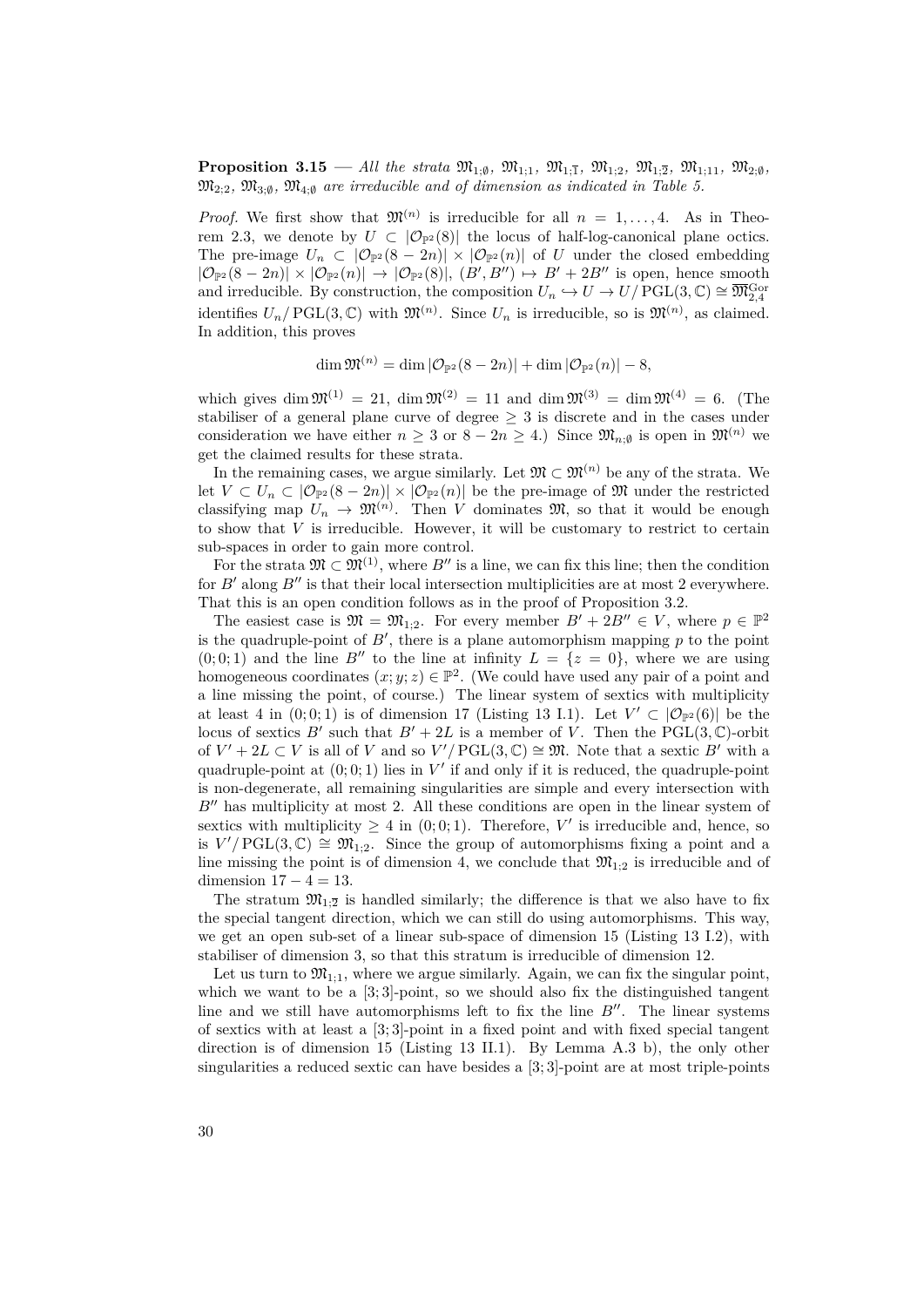and they have to be off the distinguished tangent line. Furthermore, if a reduced sextic has a [3; 3]-point, then it has at most one other non-simple singularity, which is another [3; 3]-point; a closed condition. Since the stabiliser is of dimension 3, again we conclude that the stratum under consideration is irreducible and 12-dimensional.

The same argument shows that  $\mathfrak{M}_{1;\overline{1}}$  is irreducible and of dimension  $14-3=11$ since the sub-space of  $|\mathcal{O}_{\mathbb{P}^2}(6)|$  parametrising sextics with a degenerate [3; 3]-point at a fixed point and a fixed tangent (but variable second order direction) is irreducible and of dimension 14 as computed in [Listing 13](#page-86-0) II.2.

We argue a little differently for  $\mathfrak{M}_{1,11}$ . Note that after fixing the locus of [3; 3]points with their distinguished tangent directions, the locus of admissible lines *B′′* is independent of the sextic, for the sextic is a union of three distinct conics passing through the points in distinguished tangent direction, it meets lines with multiplicity 3 only in the [3; 3]-points and so the double-line may be any line missing those two points. Since the corresponding space of sextics is irreducible and one-dimensional [Listing 13](#page-86-0) II.3,  $\mathfrak{M}_{1,11}$  is irreducible and of dimension 3.

The last case we have to work out is  $\mathfrak{M}_{2:2}$ . The inverse image  $V \subset U_2$  of  $\mathfrak{M}_{2:2}$ consists of the octics decomposing as  $B' + 2B''$  with a reduced quartic B' and a reduced conic *B′′*, where *B′* has a quadruple-point, hence, is a union of four concurrent lines, and *B′′* has at worst nodes. Furthermore, the nodes of *B′′* have to be off *B′* . Since there is a 1-parameter family of analytically distinct quadruple-points, we can neither fix the quartic, nor the conic, which could be smooth or a union of two lines. However, we can consider the linear system in  $|\mathcal{O}_{\mathbb{P}^2}(4)| \times |\mathcal{O}_{\mathbb{P}^2}(2)|$  given by pairs  $(B', B'')$  where B' is a quartic with a quadruple-point in  $(1; 1; 1)$  and B'' is a conic in the pencil  $\{\lambda xy + \mu z^2 = 0\}_{(\lambda;\mu)\in\mathbb{P}^1}$ . In addition, we ask that the quartic contains the lines  $\{x = z\}$  and  $\{y = z\}$ . Since for any  $B = B' + 2B'' \in V$ , at most two lines in  $B'$  can be tangent to  $B''$ , we find for at least two of the lines in  $B'$  a transversal intersection point with *B′′*. Therefore, *B* is projectively equivalent to a member of this 3-dimensional linear system, up to finitely many choices of parameters. The only exceptional parameters are either  $(\lambda; \mu) = (0; 1)$ , or those where the quadruple-point is degenerate, or where  $(\lambda; \mu) = (1; 0)$  and where the quartic passes through the point  $(0, 0, 1)$ . These conditions are clearly closed, so that we have an open, irreducible sub-scheme which is a finite cover of  $\mathfrak{M}_{2:2}$ .  $\Box$ 

Finally, we discuss the birational geometry of the non-normal surfaces:

**Proposition 3.16 —** *The minimal models of the minimal resolution of the possible non-normal Gorenstein stable surfaces X satisfying*  $K_X^2 = 2$  *and*  $\chi(\mathcal{O}_X) = 4$  *are as listed in [Table 5](#page-34-0) above.*

*Proof.* Let *X* be a non-normal Gorenstein stable surface satisfying  $K_X^2 = 2$  and  $\chi(\mathcal{O}_X) = 4$ , let  $\overline{X}$  be its normalisation, denote its minimal resolution by  $g: Y \to \overline{X}$ and let  $\sigma: Y \to Y_{\text{min}}$  be a minimal model of *Y*. By our description of the normalisation (Proposition [1.11](#page-18-0)), the branch curve  $B \subset \mathbb{P}^2$  of the canonical double-cover decomposes as  $B = B' + 2B''$  for two reduced effective divisors  $B', B''$  and  $\overline{X}$  is the double-cover of  $\mathbb{P}^2$  branched over *B'*. We have to have  $deg(B') \in \{0, 2, 4, 6\}$ , where  $X \in \mathfrak{M}^{(i)}$  if and only if  $deg(B') = 2i$ .

In case  $B' = 0$ , observe that  $X = \mathbb{P}^2 \amalg_{B''} \mathbb{P}^2$ , as the double-cover branched over  $2B''$  and  $Y = \overline{X} = \mathbb{P}^2 \amalg \mathbb{P}^2$  is the unbranched double cover of the plane.

For the remaining cases, we make use of formulas and basic facts concerning doublecovers which can be found in Barth, Hulek, Peters, Van de Ven [\[6](#page-96-0), V 22].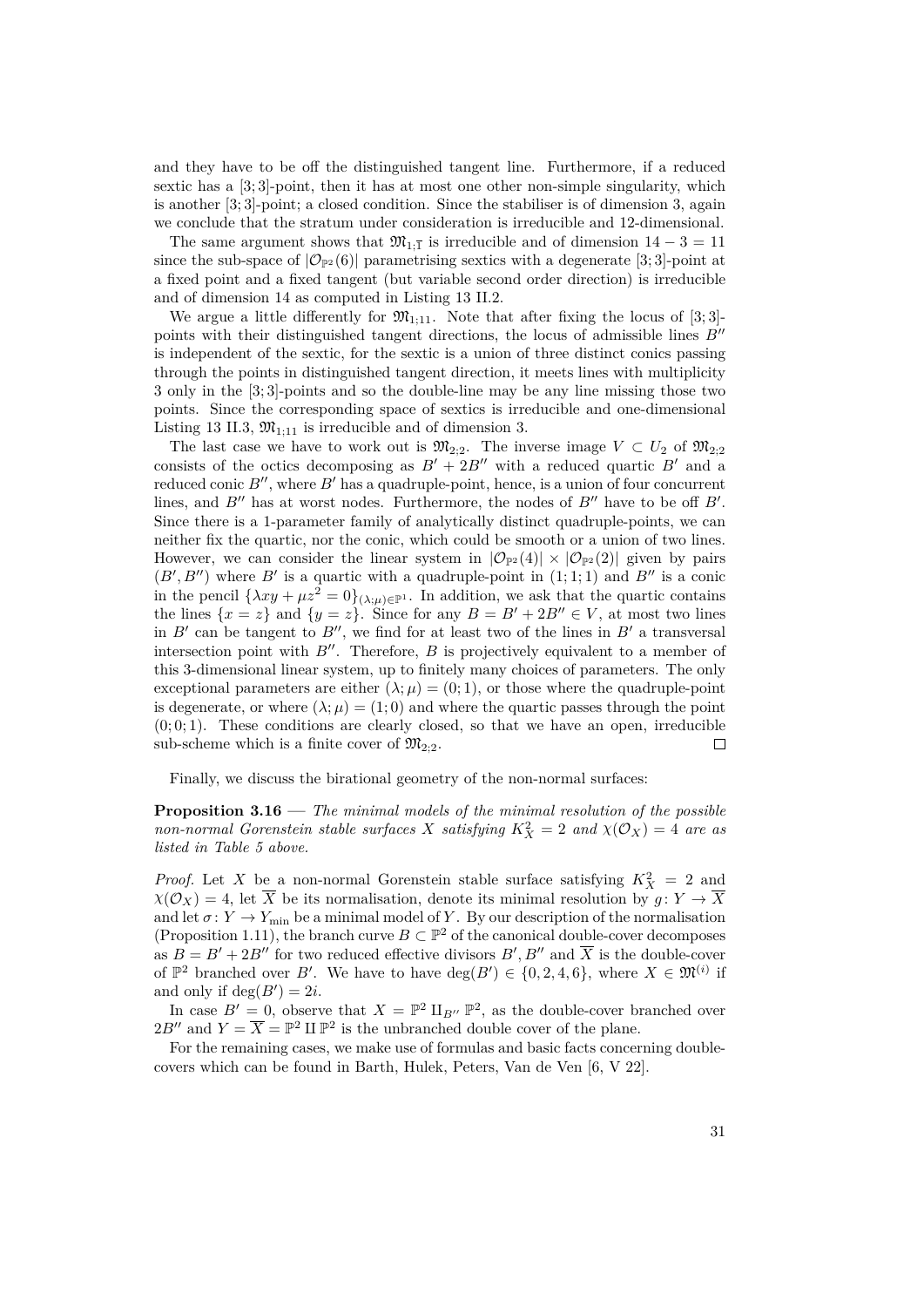If  $deg(B') = 2$ , we have two cases: either B' is a smooth conic, or the union of two lines. In the first case,  $\overline{X}$  is  $\mathbb{P}^1 \times \mathbb{P}^1$  and in the latter, it is the quadric cone, which is resolved by the Hirzebruch surface  $\mathbb{F}_2$ . That is, the minimal models are all rational.

If  $X \in \mathfrak{M}^{(2)}$ , then *B'* is a quartic with only simple singularities, unless it is a union of four concurrent lines (cf. Hui's classification [[28\]](#page-97-0)). If  $X \in \mathfrak{M}_{2,\emptyset}$ , i.e., *B'* has only simple singularities,  $\overline{X}$  is a del Pezzo surface of degree 2 (possibly singular, with ADE-singularities corresponding to those of *B′* ), the double-cover being defined by the anti-canonical linear system. In fact,  $-K_Y = -g^*K_{\overline{X}_s}$  is ample, as the pull-back of an ample bundle along a finite morphism and  $K_Y^2 = K_X^2 = 2$  since the degree is 2.

If  $X \in \mathfrak{M}_{2,2}$ , i.e., *B'* is the union of four concurrent lines, then the pencil of lines through their common intersection point gives rise to a ruling of *Y* over a curve of genus 1. Explicitly, the blow up of  $\mathbb{P}^2$  in the quadruple-point is the Hirzebruch surface  $\mathbb{F}_1$  and the double-cover over the four fibres of the ruling  $\mathbb{F}_1 \to \mathbb{P}^1$  coming from the four branches of *C* induces a ruling  $Y \to E$ , where the elliptic curve *E* is the double-cover of  $\mathbb{P}^1$  branched over the four points corresponding to the lines in question.

Finally, in case  $X \in \mathfrak{M}^{(1)}$ , where  $B'$  is a sextic, the only non-simple singularities  $B'$ can have are: (*a*) none; (*b*) a (not necessarily ordinary) quadruple-point, (*c*) a (possibly degenerate) [3;3]-point (see [A.1](#page-40-0) for the definition), (*d*) a pair of non-degenerate [3; 3]-points. In case (*d*), the sextic decomposes as the union of three conics (of which at least two are smooth), passing through the two [3*,* 3]-points. Here, the cases (*a*), (*b*), (*c*) and (*d*) correspond to the cases that  $X \in \mathfrak{M}_{1;\emptyset}$ , or  $X \in \mathfrak{M}_{1;2} \cup \mathfrak{M}_{1;\overline{2}}$ , or  $X \in \mathfrak{M}_{1;1} \cup \mathfrak{M}_{1;\overline{1}}$ , or  $X \in \mathfrak{M}_{1;11}$ , respectively.

That *Y* is a K3-surface in case (*a*) is well-known. Furthermore, by the canonical bundle formula, in all cases,  $\omega_{\overline{X}} = \mathcal{O}_{\overline{X}}$ . In the remaining cases  $(b)-(d)$ , this implies  $\kappa(Y) = -\infty$ , for,  $-K_Y$  is the sum of the exceptional divisors over the elliptic singularities. Therefore,  $Y_{\text{min}}$  is either rational (if  $\chi(\mathcal{O}_Y) = 1$ ), or ruled of genus  $1 - \chi(\mathcal{O}_Y) \geq 1$ . Thus, we only have to compute the holomorphic Euler characteristic of *Y*. Since  $\overline{X}$  is a flat degeneration of a K3-surface,  $\chi(\mathcal{O}_{\overline{X}}) = 2$ . From this we finally conclude  $\chi(\mathcal{O}_Y) = 1$  in case (b) or (c) and  $\chi(\mathcal{O}_Y) = 0$  in case (d), as claimed. conclude  $\chi(\mathcal{O}_Y) = 1$  in case (*b*) or (*c*) and  $\chi(\mathcal{O}_Y) = 0$  in case (*d*), as claimed.

3.2.1 The Hodge type in the non-normal case. For a double-cover of the plane  $X \to \mathbb{P}^2$ branched over a half-log-canonical curve  $B = B' + 2B''$  where B' and B'' are reduced, the Hodge type of *X* depends not just on the irrational singularities of *B′* , but also on the nodes of  $B''$  and the way how  $B'$  and  $B''$  meet. In particular, the Hodge type is not constant on the strata of the irrationality stratification of the locus of non-normal surfaces. The list of possibilities gets quite complicated for the cases we would have to consider here. By way of example, we indicate the possible Hodge types on  $\mathfrak{M}_{2:0}$ and  $\mathfrak{M}^{(4)} = \mathfrak{M}_{4:\emptyset}$ . The remaining strata can be dealt with analogously.

*Example* 3.17*.* Given  $X \in \mathfrak{M}_{2,0}$  we let  $\overline{X} \to X$  be the normalisation and denote the conductor loci by  $F \subset X$  and  $\overline{F} \subset \overline{X}$ . As explained in the introduction, X is the push-out of the diagram  $F \leftarrow \overline{F} \rightarrow \overline{X}$  and by Peters and Steenbrink [[44,](#page-98-0) Corollary-Definition 5.37] we get the associated Mayer–Vietoris exact sequence

$$
0 \to H^1(\overline{F}; \mathbb{C}) \to H^2(X; \mathbb{C}) \to H^2(\overline{X}; \mathbb{C}) \oplus H^2(F; \mathbb{C}) \to H^2(\overline{F}; \mathbb{C}).
$$

In fact, the left-most term is  $H^1(\overline{X}; \mathbb{C}) \oplus H^1(F; \mathbb{C}) = 0$ , which can be seen as follows: Recall from Proposition [1.11](#page-18-0) that if  $B = B' + 2B''$  is the branch curve of *X*, where *B'* is a reduced quartic and  $B''$  is a reduced conic, then  $\overline{X}$  is the double-cover branched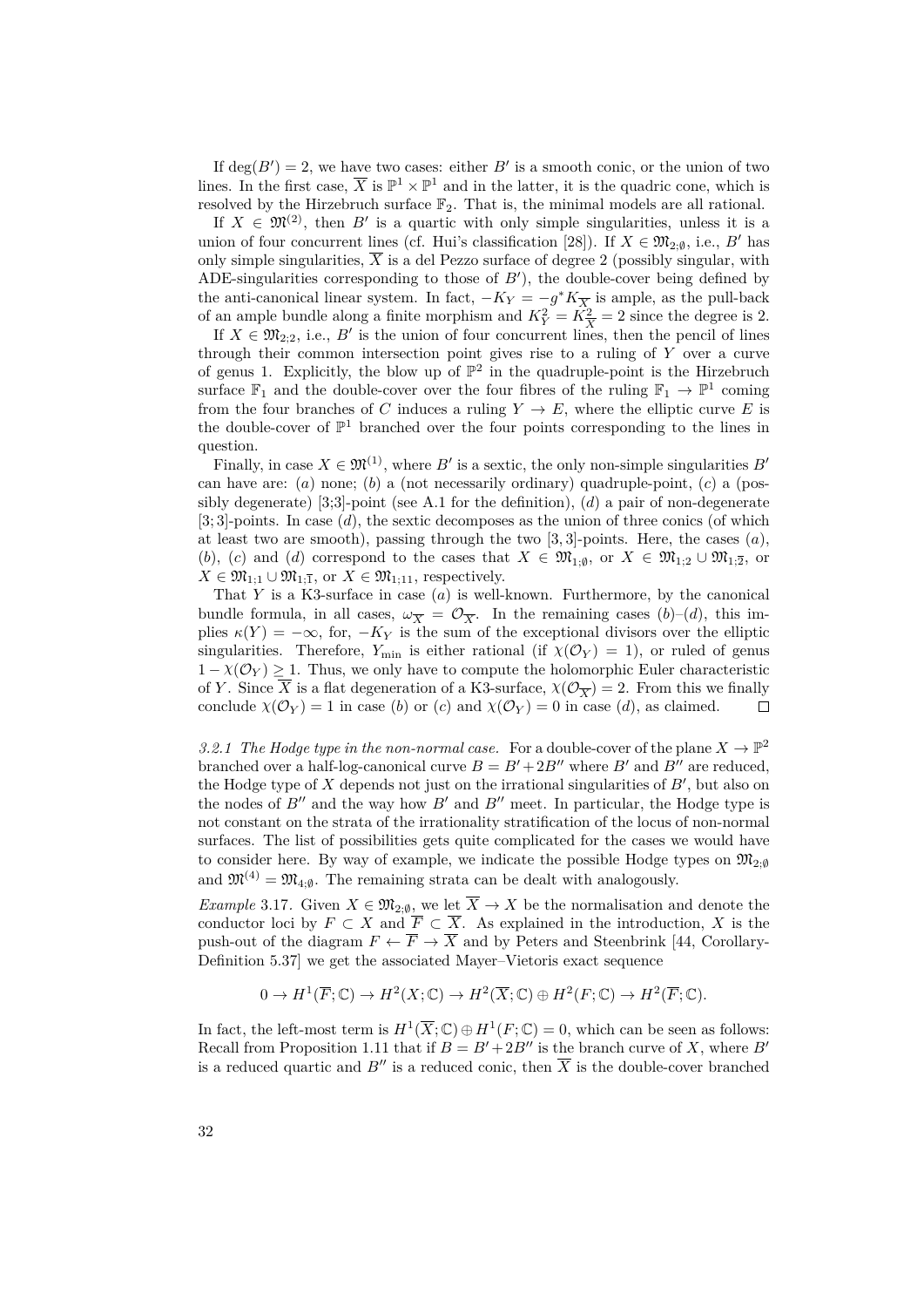over *B'* and  $F \cong B''$ . In particular,  $H^1(F; \mathbb{C}) = 0$ . Since  $\overline{X}$  is rational,  $H^1(\overline{X}; \mathbb{C}) = 0$ as well.

If, in addition,  $\overline{F}$  is connected, then  $H^2(F; \mathbb{C}) \to H^2(\overline{F}; \mathbb{C})$  is an isomorphism. Thus,  $\dim(H^2(X; \mathbb{C}))^{2,0} = h^{2,0}(\overline{X}) = 0$ ,  $\dim(H^2(X; \mathbb{C}))^{1,0} = \dim(H^1(\overline{F}; \mathbb{C}))^{1,0}$  and  $\dim(H^2(X;\mathbb{C}))^{0,0} = \dim(H^1(\overline{F};\mathbb{C}))^{0,0}$ . Now recall that  $\overline{F}$  is a double-cover of  $B''$ branched over  $B''|_{B'}$ . Thus, if  $B'$  and  $B''$  meet transversely, then  $\overline{F}$  is a smooth curve of genus 3, hence *X* has Hodge type  $\Diamond_{0,3}$ . As  $B''|_{B'}$  gets doubled points, either due to tangency or due to double-points of *B′* along *B′′* , *F* acquires nodes. This results either in a nodal curve of genus 2, a curve of genus 1 with 2 nodes, a curve of genus 0 with 3 nodes, or the union of 2 rational curves meeting transversely in 4 points. The first two cases give Hodge types  $\Diamond_{1,2}, \Diamond_{2,1}$ , the latter two have Hodge type  $\Diamond_{3,0}$ .

If  $B''$  is the union of two lines, then by the same argument as above, the  $(2,0)$ -part is trivial, so that there are no more possible Hodge types than those above. The same applies if we pass to  $\mathfrak{M}_{2;2}$ , where *B'* has a quadruple-point.

*Example* 3.18. Let  $B''$  be a smooth or nodal but reduced quartic in  $\mathbb{P}^2$ . With branch curve  $B = 2B''$ , we get that  $X = \mathbb{P}^2 \amalg_{B''} \mathbb{P}^2$  and  $\overline{X} = \mathbb{P}^2 \amalg \mathbb{P}^2$  with  $\overline{F} = B'' \amalg B''$ and  $F \cong B''$  in such a way that  $\pi|_{\overline{F}} \colon \overline{F} \to F$  is the trivial double-cover. Tracing through the maps in the Mayer–Vietoris sequence for *X* as the push-out of the diagram  $F \leftarrow \overline{F} \rightarrow \overline{X}$ , one quickly finds an isomorphism of Deligne's mixed Hodge structures *H*<sup>2</sup>(*X*; ℂ)  $\cong$  *H*<sup>1</sup>(*B''*; ℂ). Therefore, the surfaces parametrised by the irreducible stratum  $\mathfrak{M}^{(4)} = \mathfrak{M}_{4;\emptyset}$  realise all Hodge types  $\Diamond_{r,s}$  with  $r+s=3$ .

### **4. Further remarks and questions**

**4.1 Comparison with known compact moduli spaces of curves.** There are at least three related compactifications of the moduli space of smooth plane curves of degree 8, namely, the GIT-quotient of  $|\mathcal{O}_{\mathbb{P}^2}(8)|$  under the action of PGL(3, C), Hassett's moduli space of stable log-surfaces which admit a smoothing to  $(\mathbb{P}^2, C)$ with *C* a curve of degree 8 [[26\]](#page-97-1) and Hacking's moduli space  $M_8$  of so-called *stable pairs of degree* 8, namely, pairs  $(X, D)$  consisting of a surface X and an effective  $\mathbb{Q}$ -Cartier Z-divisor *D* on *X*, where  $\mathcal{O}_X(3D + 8K_X) \cong \mathcal{O}_X$  and such that  $(X, (\frac{3}{8} + \varepsilon)D)$ is a stable log-surface for some  $\varepsilon > 0$ , subject to a smoothability condition that makes sure that the plane octics are dense [\[22](#page-97-2)].

*Question* 4.1*.* Perhaps, a Q-Gorenstein degeneration of a smooth (or Gorenstein) stable surface  $X \in \mathfrak{M}_{2,4}$ , say canonically the double-covers of  $\mathbb{P}^2$  branched over  $B \in$  $|\mathcal{O}_{\mathbb{P}^2}(8)|$ , will itself be a double-cover of a surface X<sup>*'*</sup> branched over some curve *B'*, where  $(X', \frac{1}{2}B')$  is semi-log-canonical. This raises the question whether (the closure of  $\overline{\mathfrak{M}}_{2,4}^{\rm Gor}$  in)  $\overline{\mathfrak{M}}_{2,4}$  is isomorphic to some projective moduli space of semi-log-canonical pairs  $(X, D)$  which are in some sense degenerations of log-canonical pairs of the form  $(\mathbb{P}^2, \frac{1}{2}B)$  with an octic *B*. (For an example, see [4.5](#page-39-0) below.)

More concretely, let  $\mathcal{M}_8$  be Hacking's moduli stack of Q-Gorenstein smoothable families of stable pairs of degree 8, which is a separated, proper and smooth Deligne– Mumford stack (Hacking  $[22,$  $[22,$  Theorem 4.4  $\&$  7.2]), with coarse moduli space denoted by  $M_8$ .

Each half-log-canonical octic  $B \in U$ , gives rise to a stable pair of degree 8,  $(\mathbb{P}^2, B)$ , for,  $(\mathbb{P}^2, (\frac{3}{8} + \varepsilon)B)$  is a stable log-surface for all  $0 < \varepsilon \leq \frac{1}{8}$ . This induces a morphism  $\mathcal{M}_{2,4}^{\rm Gor} \to \mathcal{M}_8$  which seems worthwhile to study. *Does it extend to a morphism*  $\overline{\mathcal{M}}_{2,4} \to$  $\mathcal{M}_8$ <sup>?</sup>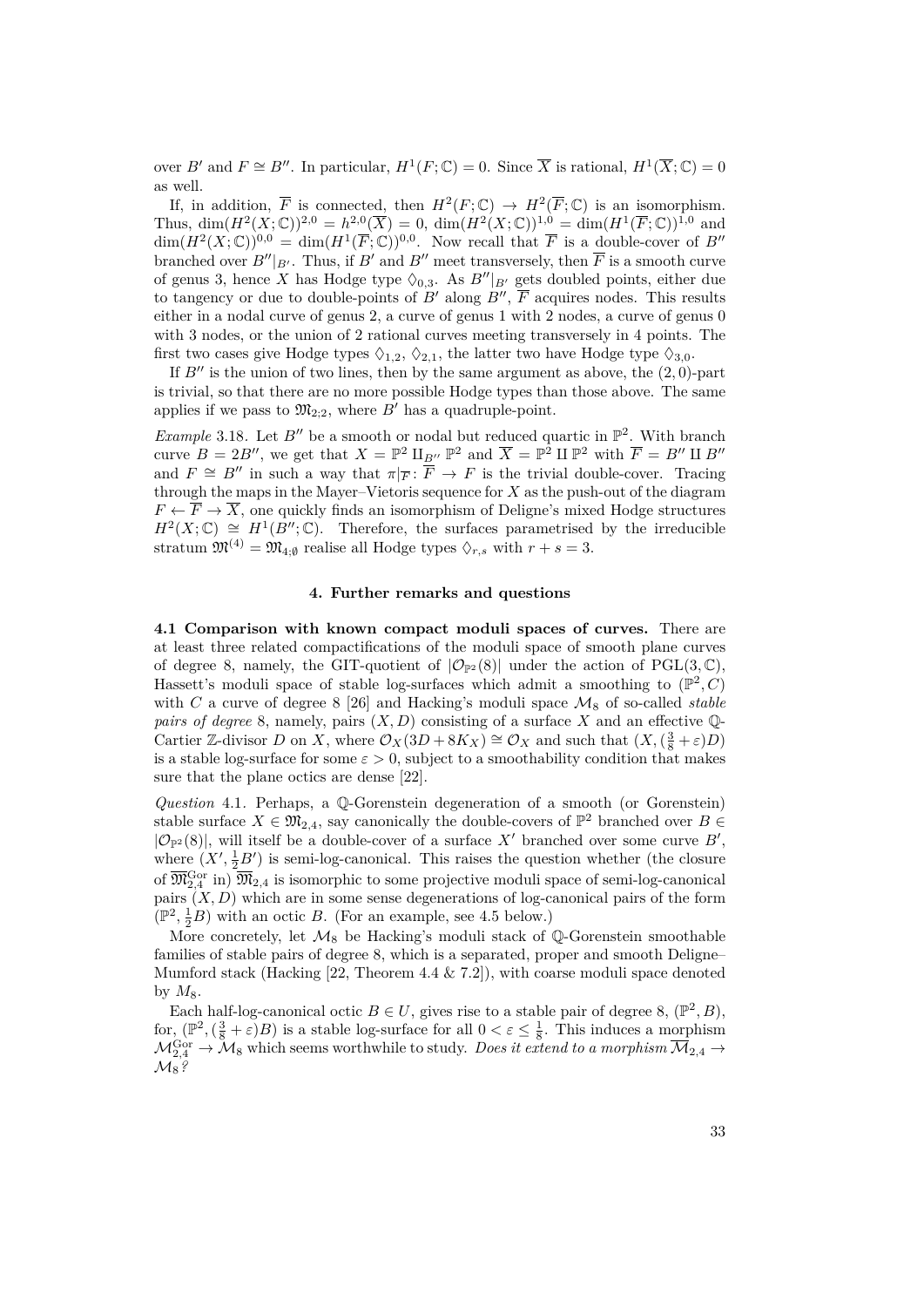In that case, one naive hope would be that the locus of stable pairs  $(X, D)$  of degree 8 such that  $(X, \frac{1}{2}D)$  is semi-log-canonical is closed and isomorphic to  $\overline{\mathfrak{M}}_{2,4}$ , but this locus is not closed in *M*<sup>8</sup> (see Example [4.6](#page-39-1) below).

*Remark* 4.2. For a stable pair  $(\mathbb{P}^2, D)$  of degree *d* in the sense of Hacking, the curve *D* is GIT-stable, see Hacking [\[22](#page-97-2), Section 10]. In particular, we get a morphism from  $\overline{\mathfrak{M}}_{2,4}^{\text{Gor}}$  to the GIT quotient  $|\mathcal{O}_{\mathbb{P}^2}(8)|^{\text{ss}}/|\text{PGL}(3,\mathbb{C})|$  and, thus, yet another possible compactification which could be studied.

*Remark* 4.3. While Hacking's moduli space  $M_8$  properly contains  $\overline{\mathfrak{M}}_{2,4}^{\text{Gor}}$ , Hassett's space  $\overline{P}_8$  is too small; the plane curves it parametrises have to have log-canonical threshold at least 1.

*Question* 4.4. Recall that the stratum  $\mathfrak{M}^{(4)} = \mathfrak{M}_{4,\emptyset}$  is isomorphic to the moduli space of nodal plane quartics. Is the closure of  $\mathfrak{M}^{(4)}$  in  $\overline{\mathfrak{M}}_{2,4}$  isomorphic to Hassett's compactification of the space of smooth plane quartics [\[26](#page-97-1)]?

**4.2 Beyond the Gorenstein locus.** We briefly demonstrate that the Gorenstein locus  $\overline{\mathfrak{M}}_{2,4}^{\text{Gor}}$  is properly contained and not closed in  $\overline{\mathfrak{M}}_{2,4}$ .

<span id="page-39-0"></span>*Example* 4.5. The log-canonical surface  $\mathbb{P}(1,1,4)$  has an essentially unique 1-parameter Q-Gorenstein smoothing  $\mathscr{Z} \to \mathbb{A}^1$ , where  $\mathscr{Z} \subset \mathbb{P}(2, 2, 2, 4) \times \mathbb{A}^1$  is given as the vanishing locus of the polynomial  $x_1^2 + ty - x_0x_2$ , where *t* is the coordinate of  $\mathbb{A}^1$  and where  $x_0, x_1, x_2$  and  $y$  are the coordinates of  $\mathbb{P}(2, 2, 2, 4)$ , cf. Hacking's exposition [\[23](#page-97-3), p. 52 f]. For all  $t \neq 0$ , the fibre  $\mathscr{Z}_t$  is isomorphic to  $\mathbb{P}(2,2,2) \cong \mathbb{P}^2$  and  $\mathscr{Z}_0$  is isomorphic to  $\mathbb{P}(1,1,4)$ . Let  $Q \subset \mathbb{P}(2,2,2,4)$  be a sufficiently general hypersurface of degree 16, defining a relative Cartier divisor *Z ∩ Q* missing the singular point in the special fibre. Assume furthermore that each pair  $(\mathscr{Z}_t, \frac{1}{2}\mathscr{Z}_t \cap Q)$  is log-canonical, at least for all *t* sufficiently close to 0. For example, we may assume that each of the curves  $Q_t := \mathscr{Z}_t \cap Q$  is smooth. Let  $\mathscr{X} \to \mathscr{Z}$  be the double-cover branched over *Q* ∩  $\mathscr{Z}$ ; this defines a Q-Gorenstein family over  $\mathbb{A}^1$  where each fibre  $\mathscr{X}_t$ ,  $t \neq 0$ , is a double-cover of  $\mathbb{P}^2$  branched over an octic, hence, a Gorenstein stable surface with  $K_{\mathscr{X}_t}^2 = 2$  and  $\chi(\mathcal{O}_{\mathscr{X}_t}) = 4$ , whilst the central fibre  $\mathscr{X}_0$  is a double-cover of  $\mathbb{P}(1,1,4)$ , branched over a curve *Q*<sup>0</sup> of degree 16 missing the singular point and such that the pair  $(\mathbb{P}(1,1,4), \frac{1}{2}Q_0)$  is log-canonical. Hence,  $\mathscr{X}_0$  is semi-log-canonical and  $K_{\mathscr{X}_0}$  is the pull-back of the Q-Cartier divisor  $K_{\mathbb{P}(1,1,4)} + \frac{1}{2}Q_0 \in |\mathcal{O}_{\mathbb{P}(1,1,4)}(2)|$ , so that  $\mathscr{X}_0$  is stable of Gorenstein-index 2. Since the family is  $\mathbb{Q}$ -Gorenstein, we conclude that  $\mathscr{X}_0$ is in the closure of  $\overline{\mathfrak{M}}_{2,4}^{\text{Gor}}$  in  $\overline{\mathfrak{M}}_{2,4}$ .

Note that the pair  $(\mathscr{Z}_0, Q_0)$  of the above example is an element of Hacking's moduli space  $\mathcal{M}_8$  at the boundary of the image of  $\overline{\mathfrak{M}}_{2,4}^{\rm Gor}$ . There are, however, many elements in  $\mathcal{M}_8$  which are not contained in the image of  $\overline{\mathfrak{M}}_{2,4}^{\text{Gor}}$ , despite the fact that  $\overline{\mathfrak{M}}_{2,4}^{\text{Gor}}$  is dense in  $M_8$ . There is also something to say about the boundary of (the image of)  $\overline{\mathfrak{M}}_{2,4}^{\rm Gor}$  in Hacking's moduli space  $\mathcal{M}_8$  of stable pairs of degree 8 (and, therefore, also in the GIT-quotient). Namely, there are curves  $C \subset \mathbb{P}^2$  such that  $(\mathbb{P}^2, C)$  is a stable pair of degree 8, but where  $(\mathbb{P}^2, \frac{1}{2}C)$  is not log-canonical; since the image of  $\overline{\mathfrak{M}}_{2,4}^{\rm Gor}$  in  $\mathcal{M}_8$  is dense, they occur as limits of classes of half-log-canonical curves, though.

<span id="page-39-1"></span>*Example* 4.6. Every octic  $C \subset \mathbb{P}^2$  with global log-canonical threshold between  $\frac{3}{8}$  and  $\frac{1}{2}$  gives rise to a pair in Hacking's moduli space  $\mathcal{M}_8$  which is not contained in the image of  $\overline{\mathfrak{M}}_{2,4}^{\text{Gor}}$ .

One kind of example is given by general octics with a singular point of type  $Z_{11}$ , whose log-canonical threshold is  $\frac{7}{15}$ . (A curve singularity of type  $Z_{11}$  is analytically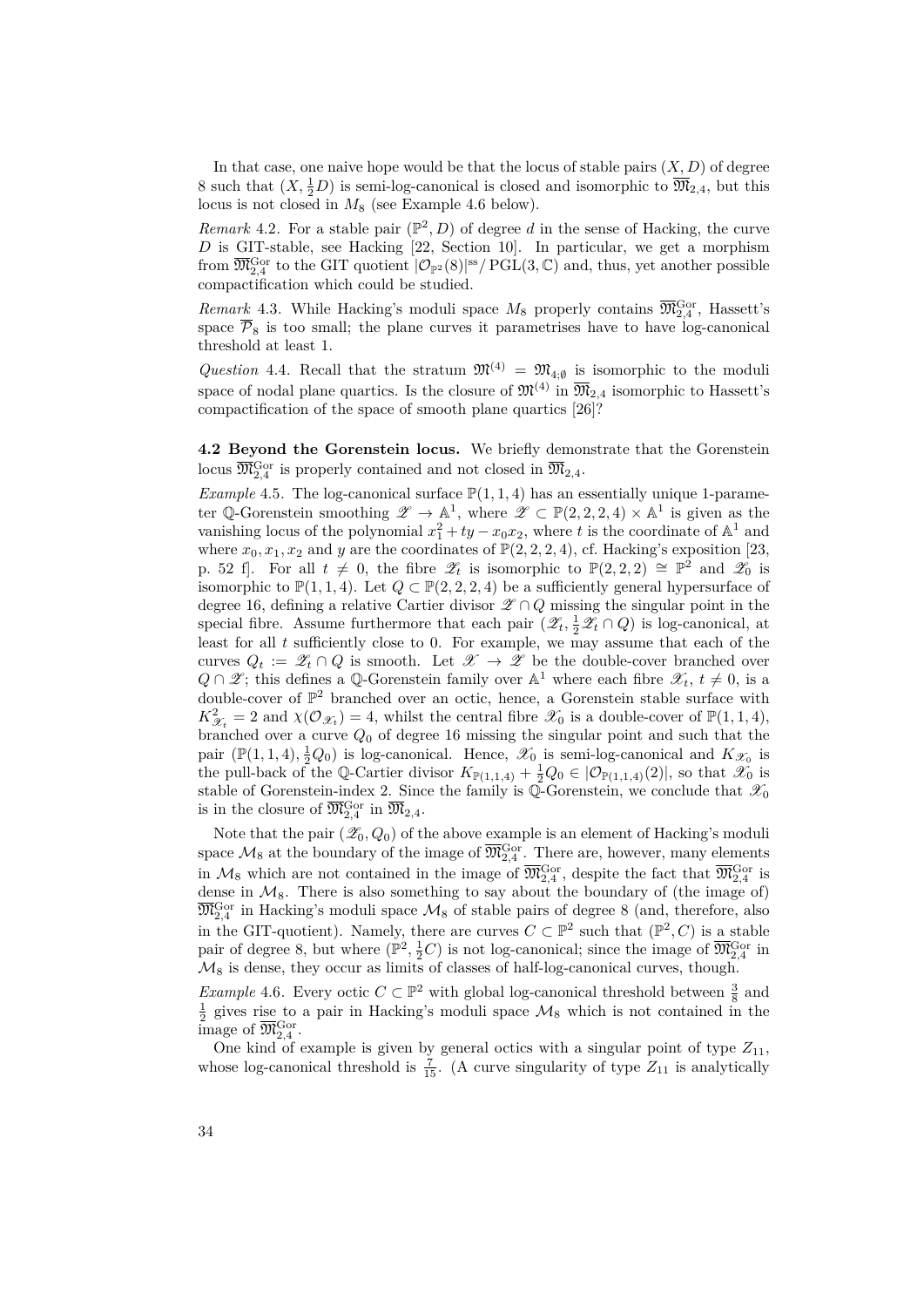locally the union of an  $E_6$ -singularity and a general line passing through it. To get an explicit example, we can just take a quartic with an  $E_6$ -singularity and a general quartic passing through the  $E_6$ -singularity, resulting in an octic with one singularity of type  $Z_{11}$  and 13 ordinary double-points.) This is by far not the only type of singularity that can occur on an octic which has no (or only admissible) other singularities.

### **A. Half-log-canonical plane curves of small degree**

In this appendix, we prove the results about plane curves of degree at most eight with [3; 3]- and quadruple-points which were used in the earlier chapters. We obstruct the existence of certain configurations using basic intersection theory and well-known results about the Milnor number.

The classification of possible (configurations of) singularities on plane conics or cubics is easy. In the case of quartics, a complete classification is known; it can be found in Hui's thesis [[28\]](#page-97-0). It turns out that the only reduced quartics with a nonsimple singularity are the unions of four concurrent lines, admitting a unique ordinary quadruple-point, also called singularity of type *X*9. Degtyarev [[10](#page-96-1)] has classified all plane quintics up to rigid isotopy and all the possible singularities on quintics. The last case where the complete classification is known, the sextics, is mostly due to Urabe [\[50](#page-99-0)], Yang[[54\]](#page-99-1) and Degtyarev, see [[11,](#page-96-2) Section 7.2.3] and the references therein.

Already the list provided by Yang [[54\]](#page-99-1) (even though restricted to the sextics with maximal total Milnor number 19) is so long that for certain questions, it is not easy to read off the relevant informations from the data. There are 128 irreducible maximising sextics and many more reducible ones and *"[t]he list [of the remaining reduced sextics] is too long to be printed [in an article]"* [[54,](#page-99-1) Remark 4.1]. In conclusion, the classification of possible configurations of singularities on octic curves is clearly out of reach. Therefore, we study here just as much as we need to understand the strata; that is, we ignore simple singularities and concentrate only on those with log-canonical threshold exactly  $\frac{1}{2}$ .

For a start, we recall the notion of an *n*-fold-point with an infinitely near *n*-foldpoint, an  $[n; n]$ -point, for short. A non-degenerate  $[n; n]$ -point should be pictured as *n*-fold-points with *n* local branches with a common tangent direction; however, degenerate [*n*; *n*]-points may have less branches.

<span id="page-40-0"></span>**Definition A.1** — Let  $0 \in C \subset \mathbb{C}^2$  be the germ of an isolated curve singularity, *defined by a convergent power series*  $f \in \mathbb{C}\{x, y\}$ *.* 

- *1. The germ (or the point, slightly abusively) is said to be a n*-fold-point*, if f has multiplicity n*, *i.e.*,  $f \in (x, y)^n - (x, y)^{n+1}$ .
- *2. If, moreover, the degree n-part of f is the product of n pairwise distinct linear factors, then the germ is said to be an* ordinary *n*-fold-point*. That is, C is a union of n smooth curves meeting transversely in* 0*.*
- *3. An n*-fold-point 0 ∈  $C \subset \mathbb{C}^2$  *is said to have an* infinitely near *n*-fold-point *if the strict transform*  $C' \subset X$  *of*  $C$  *in the blow-up*  $(X, E) \to (\mathbb{C}^2, 0)$  *has an nfold-point along E. In this case, the germ is called an* [*n*; *n*]*-point. It is called* non-degenerate *if the n-fold-point of C ′ is ordinary.*
- *4. If*  $C \subset \mathbb{P}^2$  *is a plane curve with an* [*n*; *n*]*-point p* ∈ *C, the point on the exceptional line*  $E \text{ }\subset \text{Bl}_p\mathbb{P}^2$  *where the strict transform*  $C'$  *has its n*-fold-point corresponds *to a tangent direction at*  $p$  *in*  $\mathbb{P}^2$ *; we refer to this as the distinguished tangent of the*  $[n; n]$ -point. The unique line in  $\mathbb{P}^2$  passing through p in this direction is *called the* distinguished tangent line*.*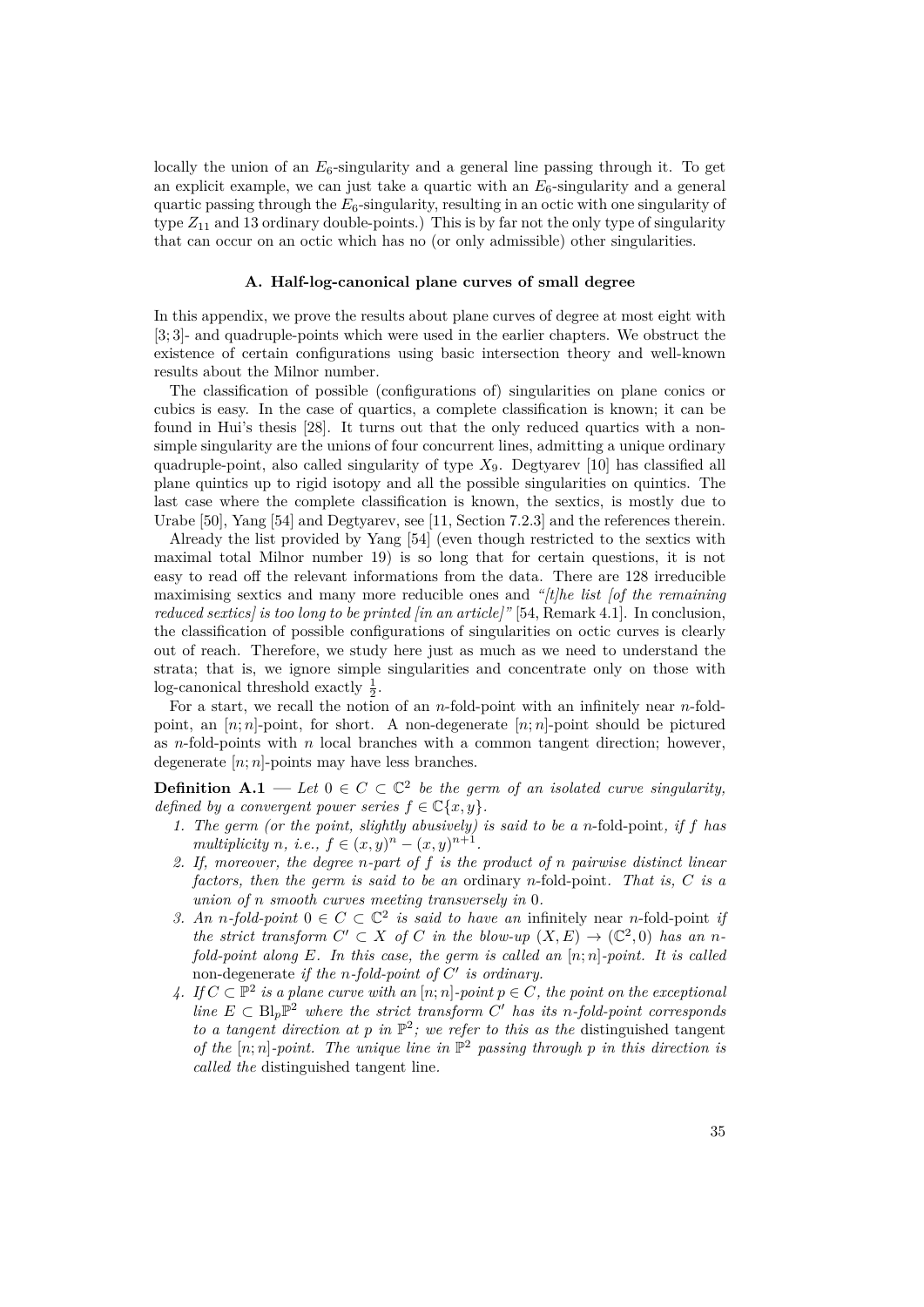*Remark* A.2. Note that the distinguished tangent line  $\ell \subset \mathbb{P}^2$  of an [*n*; *n*]-point  $p \in$  $C \subset \mathbb{P}^2$  is determined by the property that the intersection multiplicity of  $\ell$  and  $C$ at *p* exceeds *n*. In particular, if *C* contains a line through *p*, then this must be its distinguished tangent line.

We will mostly be concerned with certain [2; 2]-points, [3; 3]-points and 4-foldpoints, also known as *quadruple-points*. We give a quick overview:

A [2; 2]-point is a double-point whose strict transform in the blow-up has a doublepoint along the exceptional line. That is, the [2; 2]-points are the singularities of type  $A_n$  as  $n \geq 3$ , where  $A_3$  is the non-degenerate [2; 2]-point.

The half-log-canonical  $[3; 3]$ -points are the singularities of type  $J_{10}$  (the non-degenerate [3; 3]-point) and  $J_{2,p}$  for  $p \ge 1$ . Blowing up once, the strict transform of a  $J_{10}$  has a non-degenerate triple-point (a *D*4) along the exceptional line and the strict transform of a  $J_{2,p}$  has a  $D_{4+p}$  along the exceptional line. Moreover, the branches are transversal to the exceptional line, for otherwise it would be a quadruple-point (or worse). In particular, no component of a [3; 3]-point is an ordinary cusp *A*2.

Likewise, the ordinary quadruple-points are the singularities of type  $X_9$ , whereas the half-log-canonical degenerate quadruple-points split up into the two families  $X_p$ ,  $p \geq 10$  and  $Y_{r,s}$  for  $r, s \geq 1$ . The singularities of type  $X_p$  are, locally analytically, the union of a degenerate double-point of type *A<sup>p</sup>−*<sup>8</sup> and a non-degenerate doublepoint and those of type  $Y_{r,s}$  are unions of two degenerate double-points of type  $A_{r+1}$ and  $A_{s+1}$ . In particular, an  $X_p$ ,  $p \ge 10$ , has a single special tangent direction (the distinguished tangent direction of the underlying degenerate double-point) and a *Yr,s* has two such.

<span id="page-41-0"></span>**Lemma A.3 —** *Let C be a plane curve of degree d. Then the following hold:*

- *a)* If C has an *n*-fold-point, then  $d \ge n$  and  $d = n$  if and only if C is a union of *n concurrent lines, the intersection-point being the n-fold-point.*
- <span id="page-41-3"></span>*b*) If C has an *m*-fold-point and an *n*-fold-point, then  $d > m + n - 1$  and if  $d = m + n - 1$ , then *C* contains the line joining those two points.
- <span id="page-41-2"></span>*c)* More generally, if C has *s* collinear singular points of multiplicity  $n_i$ ,  $i =$ 1,...,s, then  $d \ge 1 - s + \sum_{i=1}^{s} n_i$  and if  $d = 1 - s + \sum_{i=1}^{s} n_i$ , then the line *joining them is contained in C.*
- <span id="page-41-1"></span>*d)* If C has an  $[n; n]$ -point, then  $d \geq 2n - 1$  and if  $d = 2n - 1$ , then C contains the *distinguished tangent line.*
- <span id="page-41-4"></span>*e) If C has an* [*n*; *n*]*-point and an m-fold point on the distinguished tangent line of the*  $[n; n]$ -point, then  $d \geq 2n + m$ , unless C contains the distinguished tangent. *in which case*  $d > 2n + m - 2$ *.*
- *f) If C has an* [*m*; *m*] *and an* [*n*; *n*]*-point with a common distinguished tangent line, then*  $d \geq 2n + 2m - 3$  *and if*  $d < 2n + 2m$ *, then C contains the distinguished tangent line.*

*Proof.* The proofs of those statements are very similar; by way of example, we only prove a few of them. Note that since we assumed *n*-fold-points and [*n*; *n*]-points to be isolated singularities, if *C* contains a line *L* through such a point, is does so with multiplicity 1. In particular, the residual curve  $C - L$  (in divisor-notation) has degree *d −* 1 and does not contain *L*.

*c)* If *C* is as claimed, then the line *L* joining the *s* singular points witnesses  $d =$  $CL \geq \sum_{i=1}^{s} n_i$ , unless  $L \subset C$ , in which case the same argument applied to the residual curve  $C' = C - L$  yields  $d - 1 = C'L \ge \sum_{i=1}^{s} (n_i - 1)$ , hence the claim.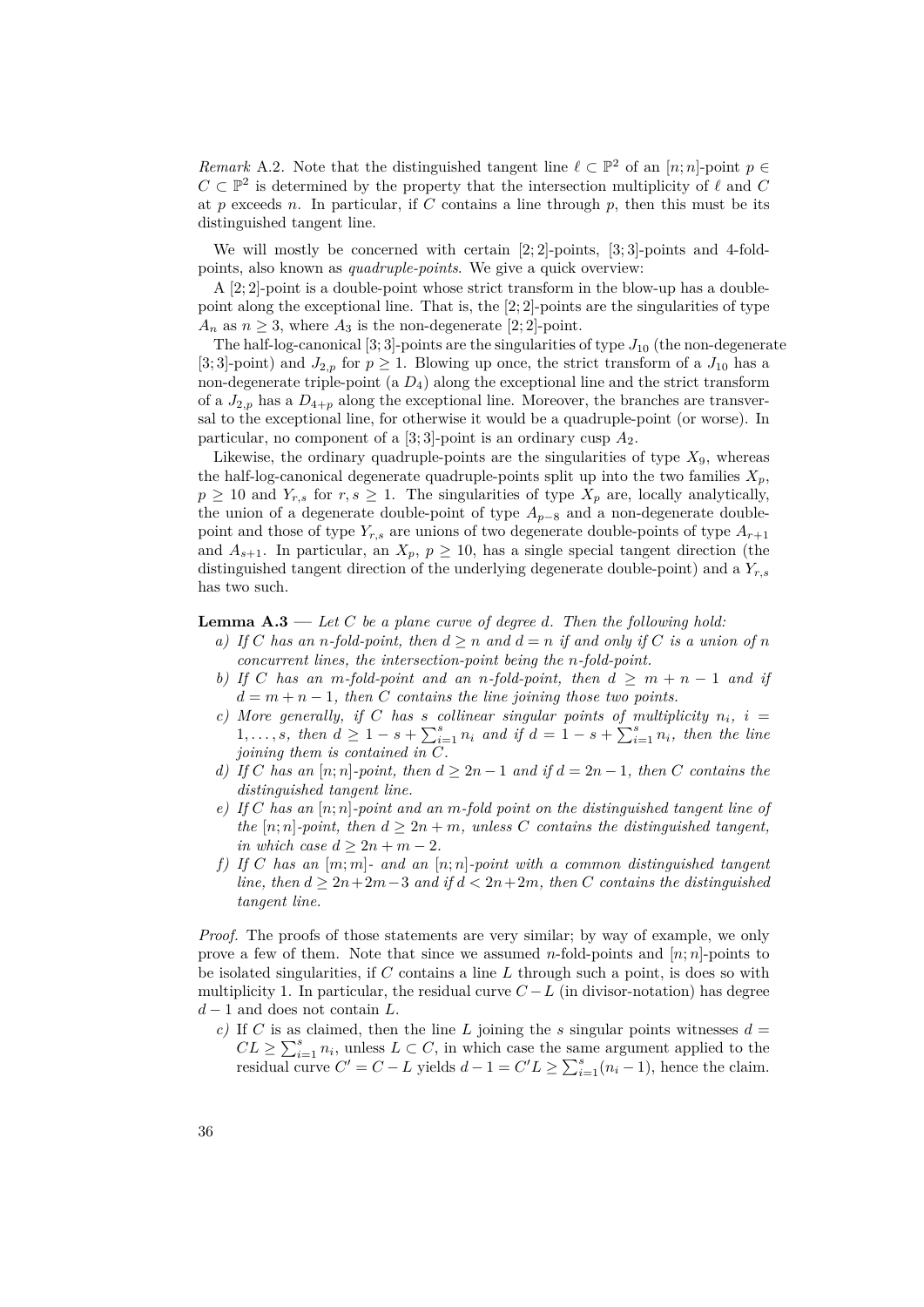*d)* If *C* has an [*n*; *n*]-point, then the distinguished tangent line *L* witnesses that  $d = CL \geq 2n$ , unless *C* contains *L*. In this case, the residual curve  $C' = C - L$ has an  $[n-1; n-1]$ -point with distinguished tangent direction *L*; thus, we get  $d-1 = C'L \geq 2(n-1)$ , hence,  $d \geq 2n-1$ , as claimed.

The following is an immediate corollary.

<span id="page-42-4"></span><span id="page-42-2"></span>**Corollary A.4 —** *Let C be a plane octic curve. Then the following holds:*

- *a) Any two* [3*,* 3]*-points on C have distinct distinguished tangent lines.*
- <span id="page-42-5"></span>*b) No three* [3; 3]*-points on C are collinear.*

This implies that two [3; 3]-points on a conic are in general position such that there is exactly a pencil of conics joining both points, passing through them in distinguished tangent direction. Three [3; 3]-points on a conic can be in special position in the sense that the tangents may align along a conic. It turns out that there are at most three [3; 3]-points on a plane octic, but before we can prove this, we have to recall a few basic facts from singularity theory. We refer to Milnor's seminal book [\[41](#page-98-1)] or Wall [\[53](#page-99-2), Chapter 6] for the local theory.

Recall that with a holomorphic function germ  $f \in \mathbb{C}\lbrace x, y \rbrace$  we can associate the *Milnor number*  $\mu(f) = \dim_{\mathbb{C}}(\mathbb{C}\{x,y\}/J_f)$  where  $J_f = (\frac{\partial f}{\partial x}, \frac{\partial f}{\partial y})$  is the Jacobian ideal of *f* generated by the partial derivatives. Let  $C \subset \mathbb{P}^2$  be a plane curve passing through a point  $p \in C$  and choose local holomorphic coordinates  $x, y$  at  $p \in \mathbb{P}^2$ . Then the curve *C* is the vanishing locus of a function germ  $f \in \mathbb{C}\{x, y\}$  and it makes sense to define the *Milnor number of C at*  $p$ ,  $\mu_p(C) := \mu(f)$ . If *C* is reduced, we define its *total Milnor number*  $\mu(C) = \sum_{p \in C_{\text{sing}}} \mu_p(C)$ .

We recall from Wall's exposition [[53,](#page-99-2) Sections 7.1 & 7.5]:

<span id="page-42-3"></span><span id="page-42-0"></span>**Lemma A.5** — *Let*  $C \subset \mathbb{P}^2$  *be a reduced plane curve of degree d.* 

- *a) The total Milnor number of C is bounded by*  $\mu(C) \leq (d-1)^2$  *and the maximum*  $\mu(C) = (d-1)^2$  *is attained only by the union of d concurrent lines with its* (*d −* 1)*-fold-point.*
- <span id="page-42-1"></span>*b*) Let  $C^{\nu}$  be the normalisation of  $C$ . Then

$$
\chi_{\text{top}}(C^{\nu}) = (3 - d)d + \sum_{p \in C_{\text{sing}}} (\mu_p(C) + r_p(C) - 1),
$$

*where*  $r_p(C)$  *is the number of analytically local branches of C through*  $p$ *. In particular, if C is a reduced octic with four* [3; 3]*- or quadruple-points, then C has at least four rational components,*  $\chi_{\text{top}}(C^{\nu}) \geq 8$ , and if C has exactly four components, *then there are no additional singular points.*

*Proof.* For [a\)](#page-42-0) and [b\)](#page-42-1) see Wall [\[53](#page-99-2), Section 7.5, p. 177 & Corollary 7.1.3]. The *in particular*-part can be derived from [b\)](#page-42-1) as follows: It suffices to show that for a [3; 3] or quadruple-point  $p \in C$ , we have  $\mu_p(C) + r_p(C) - 1 \geq 12$ , since then, if there are at least four such,  $\chi_{\text{top}}(C^{\nu}) \geq 8$  and equality implies that there are no more singular points and that  $\mu_p(C) + r_p(C) - 1 = 12$  for all four  $p \in C_{\text{sing}}$ . As the normalisation decomposes into disjoint components  $C^{\nu} = \coprod_{i=1}^{s} C_i^{\nu}$ , we get  $\sum_{i=1}^{s} 2 2g(C_i^{\nu}) = \chi_{\text{top}}(C^{\nu}) \geq 8$ , hence  $g(C_i^{\nu}) = 0$  at least four times, which yields four rational components. Therefore, if *C* has exactly four components, then all of them are rational and  $\chi_{\text{top}}(C^{\nu}) = 8$ .

 $\Box$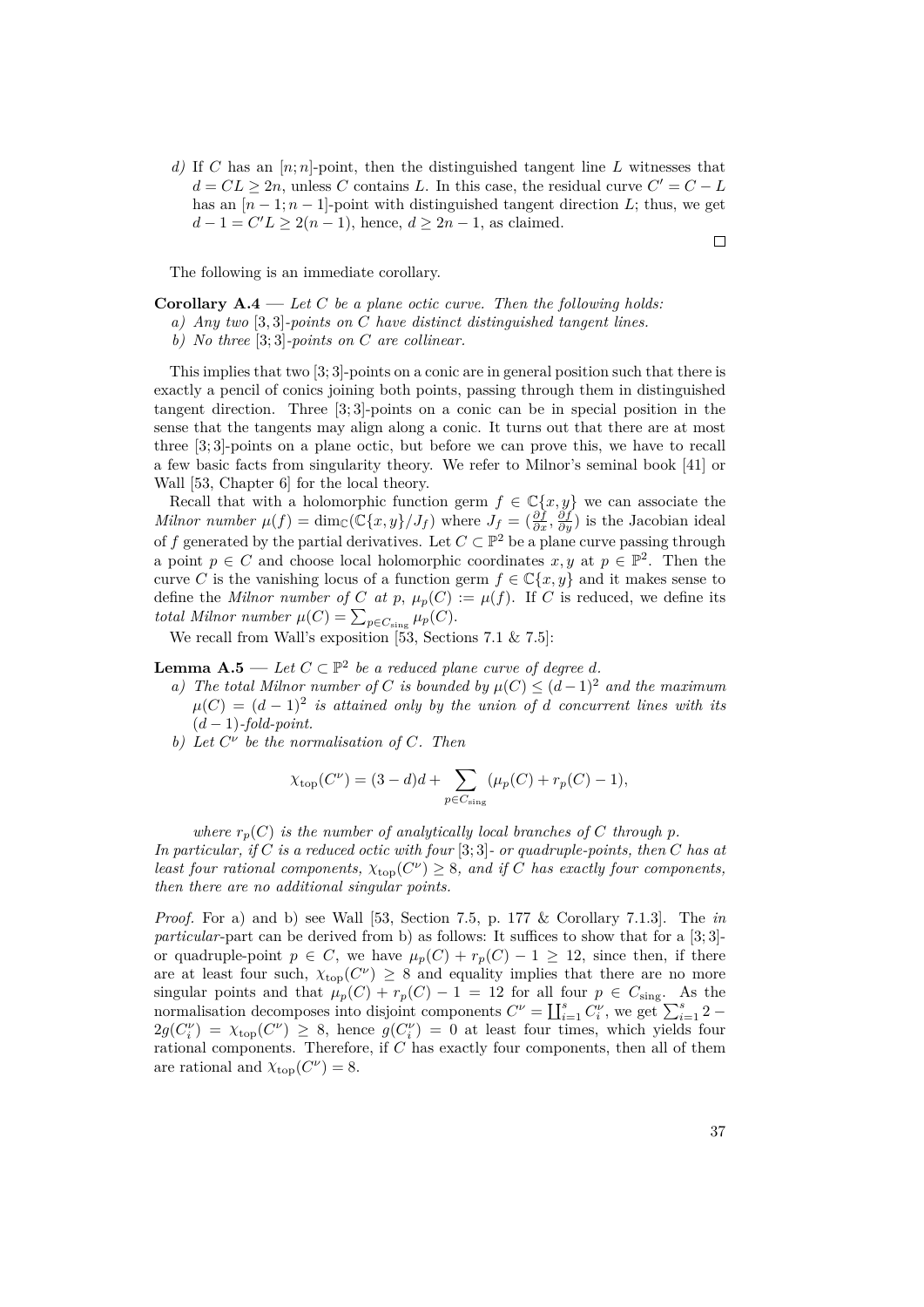To complete the proof, we have to show that [3; 3]- and quadruple-points  $p \in C$ indeed satisfy  $\mu_p(C) + r_p(C) - 1 \geq 12$ . For the half-log-canonical singularities this follows from the classification (Proposition [1.15\)](#page-21-0) since  $\mu(X_p) = p$  as  $p \ge 9$ ,  $\mu(J_{10}) =$ 10,  $\mu(Y_{r,s}) = 9 + r + s$  as  $r, s \ge 1$  and  $\mu(J_{2,p}) = 10 + p$  for  $p \ge 1$ ; cf. Arnold, Gusein-Zade, Varchenko [[5,](#page-96-3) Chapter 15, p. 246 ff]. The more general case follows from Wall [\[53](#page-99-2), Theorem 6.5.9] using the concept of infinitely near points; we omit the details.  $\Box$ 

Using this, we can prove that an octic has at most three [3; 3]-points:

## <span id="page-43-4"></span><span id="page-43-0"></span>**Proposition A.6 —**

- *a) If a plane curve has a* [3; 3]*-point, then its degree is at least* 5*.*
- <span id="page-43-1"></span>*b) If a plane curve has three* [3; 3]*-points, then its degree is at least* 8*.*
- <span id="page-43-2"></span>*c) If a plane octic curve has three* [3; 3]*-points with distinguished tangents along a conic, then the octic contains the conic.*
- <span id="page-43-3"></span>*d) There does not exist a plane octic curve with four* [3; 3]*-points.*

*Proof.* Statement [a\)](#page-43-0) follows immediately from Lemma [A.3](#page-41-0) [d\).](#page-41-1) To prove [b\)](#page-43-1), let *C* be a plane curve of degree *d* with three [3; 3]-points  $p_i$ ,  $i = 1, 2, 3$ . By Corollary [A.4](#page-42-2), they are in general position insofar as that there exists a smooth conic  $D \subset \mathbb{P}^2$  through  $p_1$ ,  $p_2$  and  $p_3$  which passes through  $p_1$  and  $p_2$  in distinguished tangent direction. If *D* is not contained in *C*, then  $2d = DC \geq 2 \cdot 6 + 3$ , hence,  $d \geq 8$ . If *D* is contained in *C*, then the residual curve  $C' = C - D$  of degree  $d - 2$  has three [2; 2]-points along *D*; hence,  $2(d-2) = DC' \geq 12$ , which yields  $d \geq 8$ . We analogously conclude part [c\)](#page-43-2) since if *D* also passes through *p*<sup>3</sup> in distinguished tangent direction but is not contained in *C*, then  $2d \geq 3 \cdot 6 = 18$ , hence  $d \geq 9$ .

To prove [d\)](#page-43-3), we will derive a contradiction from the assumption that there exists such a curve *C*. It follows from part [b\)](#page-43-1) above that such a *C* has to be reduced: since all four [3; 3]-points are, by assumption, isolated singularities, they have to lie on the reduced part, which has to have degree at least 7 then, which is impossible unless *C* is reduced.

Lemma [A.5](#page-42-3) implies that *C* has at least four rational components and that if *C* has only 4 components, it has no more singularities than the four [3; 3]-points. To prove the claim, we have to rule out all possible cases. We distinguish the cases according to the number of lines in *C*.

If *C* would not contain any line, it had to be a union of four smooth conics. Since a sextic has at most two [3; 3]-points by part [b\),](#page-43-1) we had to have three of the four [3; 3]-points on each of the four conics. Thus, if there were such a conic *C*, it had to be given as follows: Suppose  $p_i \in C$ ,  $i = 1, \ldots, 4$ , are pairwise distinct [3; 3]-points. By Corollary [A.4](#page-42-2), those points and their distinguished tangents are sufficiently general such that there are four conics  $C_i$ ,  $i = 0, \ldots, 3$ , uniquely determined by the following properties:

- $-C_0$  contains  $p_1, p_2$  and  $p_3$ , passing through  $p_1$  and  $p_2$  in distinguished tangent direction.
- $-C_1$  contains  $p_2, p_3$  and  $p_4$ , passing through  $p_2$  and  $p_3$  in distinguished tangent direction.
- $-C_2$  contains  $p_1, p_3$  and  $p_4$ , passing through  $p_1$  and  $p_3$  in distinguished tangent direction.
- $-C_3$  contains  $p_1, p_2$  and  $p_4$ , passing through  $p_1$  and  $p_2$  in distinguished tangent direction.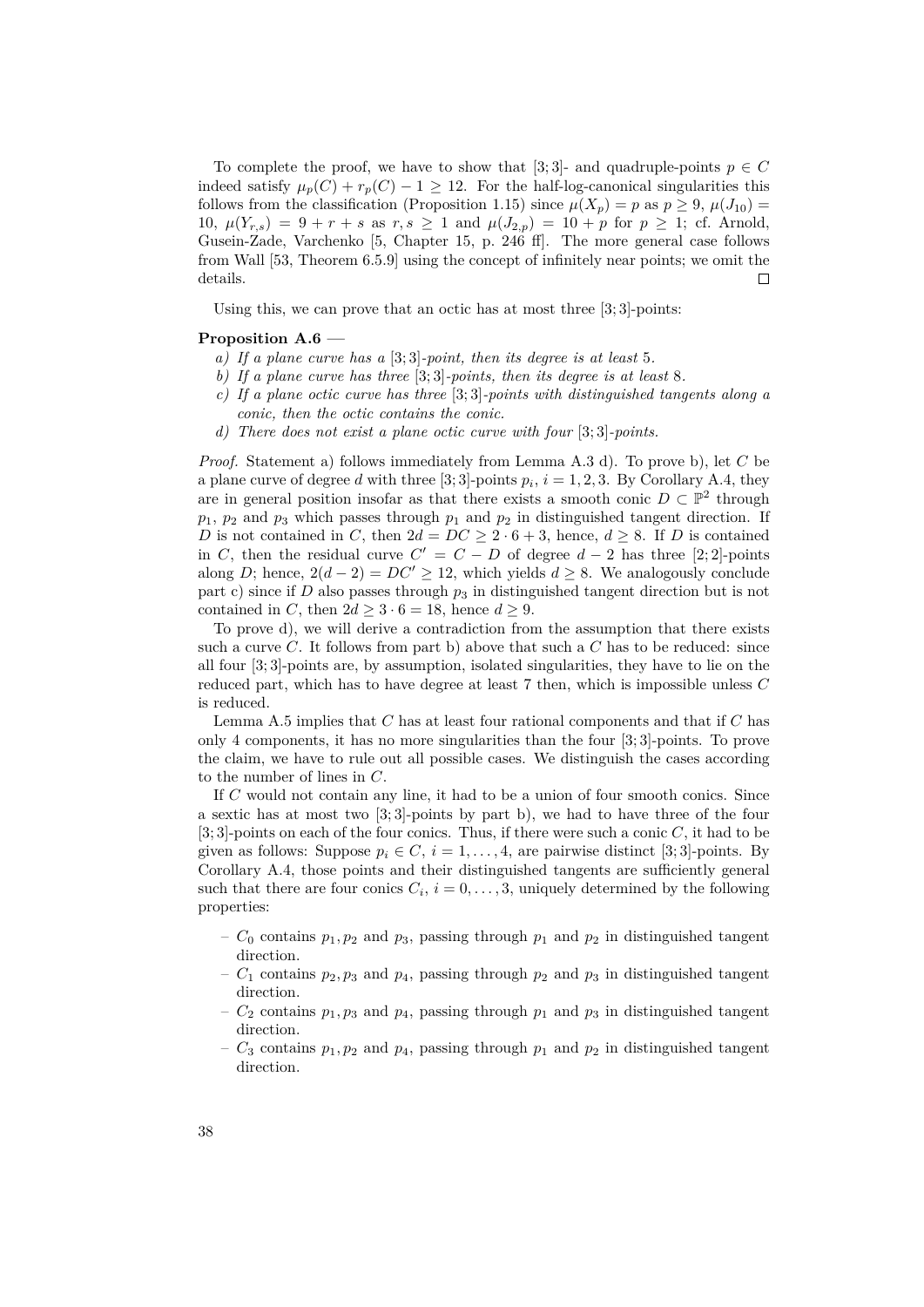Then *C* is the union of those four. In particular, *C* is uniquely determined by the four points and two of the distinguished tangents. This is the key to the proof that no such *C* can exist. With the help of projective automorphism, we can fix three points  $p_i$ ,  $i = 1, 2, 3$ , and two tangent directions in  $p_1$  and  $p_2$ , as long as they do not point towards any of the remaining two points. From this, we can compute  $C_0$  and derive the distinguished tangent at  $p_3$ . Then we compute  $C_1$ ,  $C_2$  and  $C_3$  in dependence of a variable fourth point  $p_4 \in \mathbb{P}^2$  and consider their tangent lines at  $p_4$ . If an octic  $C$  as desired existed, then for at least one point  $p_4$ , all three tangent lines would agree. A computation shows that this happens if and only if  $p_4$  lies on  $C_0$ , but then  $C_0 = C_1 = C_2 = C_3$ , which is an irrelevant degenerate case. An explicit calculation in Macaulay2 can be found in [Listing 12.](#page-85-0)

Now suppose that *C* contains exactly one line  $L \subset C$ . Then the only possibility is that  $C = E + D_1 + D_2 + L$ , where *E* is an irreducible cubic and  $D_1$ ,  $D_2$  are irreducible conics. Since *C* has only four components, all four of them are rational and *C* has no extra singularities. In particular, *E* must be rational, hence either nodal or with an ordinary cusp. But both are impossible since neither nodes nor ordinary cusps can contribute to [3; 3]-points. Thus, *C* cannot contain just one line.

It remains to consider the possibility that *C* decomposes into the union of two lines and a possibly reducible sextic  $D \subset C$ . By Lemma [A.5](#page-42-3) [a\)](#page-42-0),  $\mu(D) \leq 25$ . From this or Proposition [A.6](#page-43-4) [b\)](#page-43-1) we conclude that *D* can have at most two [3; 3]-points. On the other hand, by Corollary [A.4](#page-42-2) [a\),](#page-42-4) two lines on an octic can give rise to branches of at most two [3; 3]-points of *C*, so that the residual sextic *D* had to have at least two [3; 3]-points. Thus, *D* had to have exactly two such and along the lines it had to have two [2; 2]-points, which have Milnor number at least 3, so that *D* had to have total Milnor number  $\mu(D) \geq 26 > 25$ , yet again a contradiction.

This completes the proof.

 $\Box$ 

# <span id="page-44-3"></span><span id="page-44-0"></span>**Proposition A.7** — *If*  $C \subset \mathbb{P}^2$  *is a plane octic, then the following holds:*

- *a) No three quadruple-points on C are collinear.*
- <span id="page-44-1"></span>*b) If C has four quadruple-points, then C is a union of four (possibly reducible) conics, meeting precisely in the (necessarily ordinary) quadruple-points.*

*Proof.* Statement [a\)](#page-44-0) is a special case of Lemma [A.3](#page-41-0) [c\)](#page-41-2).

To prove [b\),](#page-44-1) let *C* be a plane octic with four quadruple-points. By part [a\),](#page-44-0) the quadruple-points are in general position so that there is a pencil of conics through those four points which spans the tangent spaces. First, observe that if a conic *D* of this pencil is tangent to a local analytic branch of one of the quadruple-points, then *D* has to be contained in *C*, for otherwise we had to have  $16 = DC \geq 3 \cdot 4 + 5 = 17$ . Thus, to conclude that *C* is a union of four members of the pencil, it suffices to show that at least one of the quadruple-points is non-degenerate. In fact, they all are: If one of them were degenerate, then there would exist a conic *D* of the pencil passing through it in the corresponding tangent direction, so that  $D \subset C$  as above and  $D(C - D) \geq 3 \cdot 3 + 4 = 13 > 12$ , unless  $2D \subset C$ , which is excluded since the quadruple-points are assumed to be isolated singularities.  $\Box$ 

<span id="page-44-2"></span>**Lemma A.8** — Let C be a plane octic curve. Suppose that C has a [3;3]-point *and a quadruple-point along the distinguished tangent line L of the* [3; 3]*-point. Then C contains L and the residual septic C − L meets L only in those two points. In particular, there is no second quadruple-point along L.*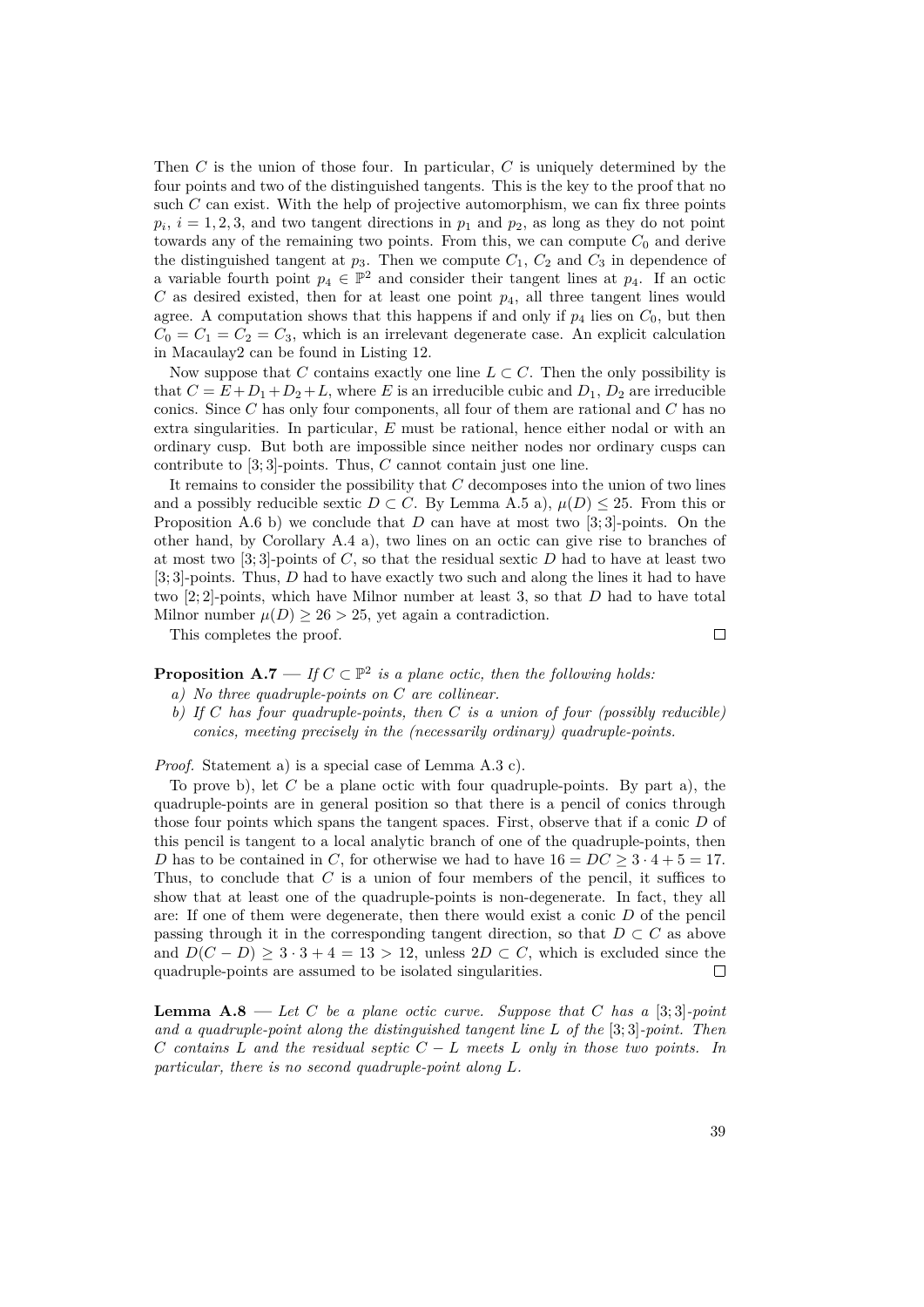*Proof.* Let  $p_1$  and  $p_2$  be the [3; 3]- and quadruple-point in question. Then *C* contains L since  $CL = 8 \leq 6+4 \leq I_{p_1}(C, L)+I_{p_2}(C, L)$ , where  $I_p(-, -)$  denotes the intersection multiplicity at  $p$ . Since  $C$  is reduced at  $p_1$ ,  $L$  is not contained in the residual septic  $D = C - L$  and so  $7 = DL \ge I_{p_1}(D, L) + I_{p_2}(D, L) \ge 4 + 3 = 7$ ; thus, *D* and *L* meet only in  $p_0$  and  $p_1$  and  $I_{p_1}(D, L) = 4$ ,  $I_{p_2}(D, L) = 3$ .  $\Box$ 

*Remark* A.9*.* The proof of Lemma [A.8](#page-44-2) furthermore shows that if an octic has a quadruple-point on the distinguished tangent line of a [3; 3]-point, then it is not a special tangent line of the quadruple-point as well. Nonetheless, the quadruple-point could be degenerate.

**Proposition A.10 —** *There exists no plane octic curve admitting two* [3; 3]*-points and two quadruple-points, or with one* [3; 3]*-point and three quadruple-points.*

*Proof.* By Proposition [A.4](#page-42-2) [a\),](#page-42-4) [b\)](#page-42-5) and Lemma [A.8,](#page-44-2) in both cases, the four points in question are general enough so that there exists a pencil of conics through all four points in question. In particular, there exists a conic through all four points, passing through one of the [3; 3]-points in distinguished tangent direction. In both cases, this easily gives a contradiction comparing intersection numbers and local intersection multiplicities as before. We omit the details.  $\Box$ 

**Proposition A.11** — Let  $C \subset \mathbb{P}^2$  be a plane octic with three [3;3]-points and a *quadruple-point. Then C decomposes into four rational components; more precisely:*

*Let*  $p_1, p_2, p_3 \in C$  *be the* [3;3]*-points with distinguished tangent lines*  $L_1, L_2, L_3$ *, respectively. Then only the following two configurations are possible.*

- *i*) The three distinguished tangent lines  $L_1, L_2, L_3$  meet in a point  $p_4 \in \bigcap_{i=1}^3 L_i$ and  $C = D_5 + L_1 + L_2 + L_3$ , where  $D_5$  *is a rational quintic which passes through*  $p_4$  *and has three*  $A_3$ -singularities (non-degenerate tac-nodes) at  $p_1, p_2, p_3$  with *distinguished tangent lines L*1*, L*2*, L*3*, respectively.*
- *ii) There exists a conic D*<sup>2</sup> *passing through the three* [3; 3]*-points in distinguished tangent direction and*  $C = D_4 + D_2 + L_1 + L_2$ *, where*  $D_4$  *is a rational quartic with an ordinary double-point in the intersection*  $p_4 \in L_1 \cap L_2$ *. Furthermore,*  $D_4$ *is tangent to*  $D_2$  *in*  $p_1$  *and*  $p_2$  *and has an*  $A_3$ -singularity at  $p_3$  *with distinguished tangent line L*3*.*

*In either case, the* [3;3]*-points at*  $p_1, p_2, p_3$  *and the quadruple-point at*  $p_4$  *are nondegenerate and C has no further singularities.*

*Proof.* Let *C* be a plane octic with three [3; 3]-points and one quadruple-point. Then, as in the proof of Proposition [A.6](#page-43-4) above, we conclude that *C* is reduced. By Lemma [A.5](#page-42-3) [b\),](#page-42-1) *C* has at least four rational components and if *C* has exactly four, then there are no extra singularities.

Let  $C = C_0 + C_1 + C_2 + C_3 + C_4$  with  $d_i := \deg(C_i)$ ,  $d_1 \geq d_2 \geq d_3 \geq d_4$ , and  $C_1, \ldots, C_4$  rational. (Note that  $C_0$  could be empty or reducible).

Clearly,  $d_4 \leq 2$  and if  $d_4 = 2$ , then  $d_0 = 0$  and  $d_1 = d_2 = d_3 = 2$  as well. That is, *C* would be a union of four smooth conics. Going through the list of possible intersections of pairs of conics shows that there is no way for their union to have a quadruple- and three [3; 3]-points. Hence, we conclude  $d_4 = 1$ , i.e., *C* contains at least one line.

Before we continue, note that if *C* has only four components and contains a cubic, then the cubic is rational and so has a node or ordinary cusp. Either singularity does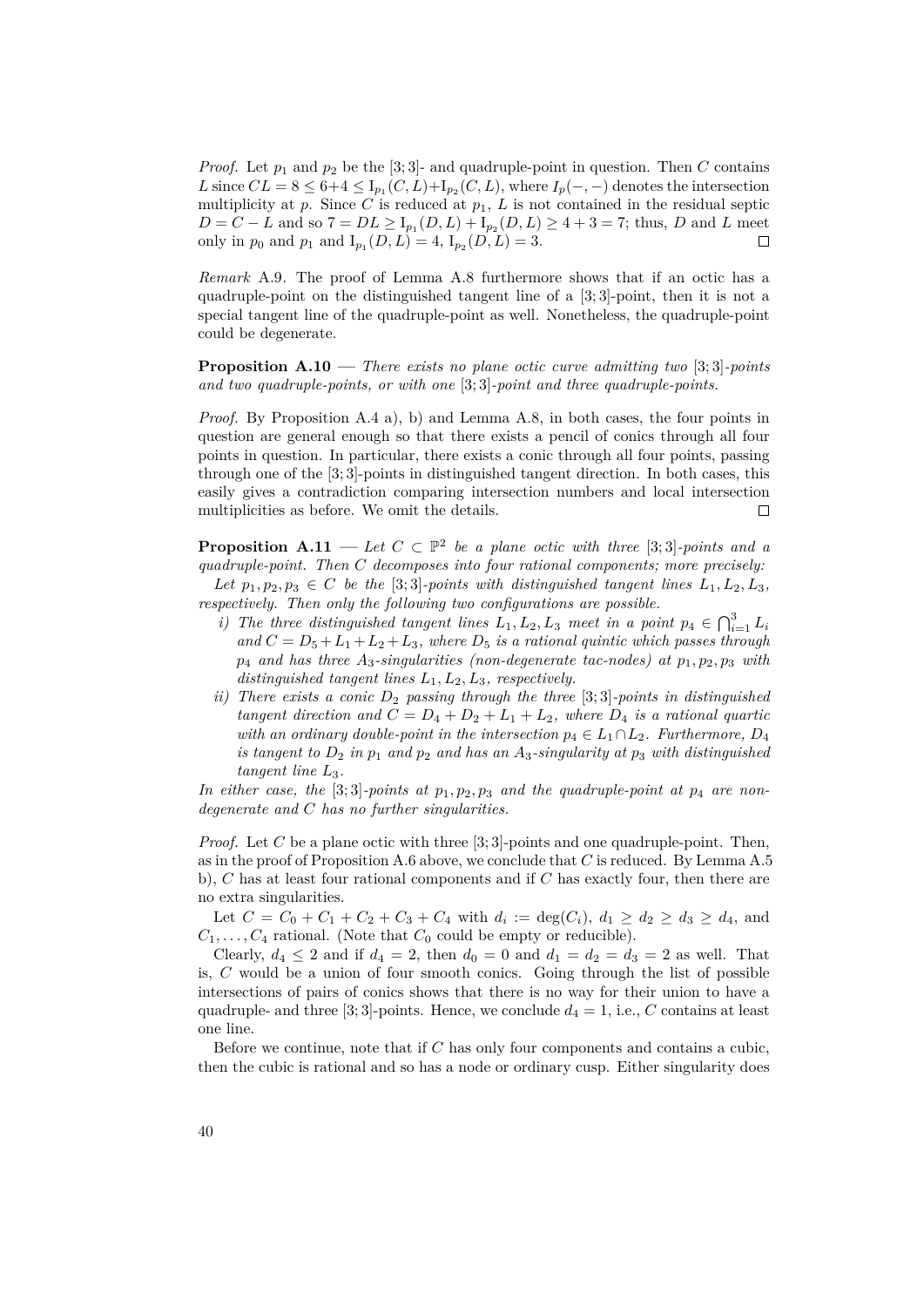not contribute to a [3; 3]-point and so has to be part of the quadruple-point, since *C* has no extra singularities.

Now assume that *C* has no more than the four singularities and contains a line. Then the line must meet the residual septic in the singular points of *C*. For the intersection multiplicities to add up to 7, this has to be the quadruple- and one of the [3; 3]-points. This shows that  $d_{\bullet} = (0, 3, 3, 1, 1)$  is impossible since the quadruple-point of *C* had to be the union of the double-points of the two rational cubics, not allowing either line to pass through the quadruple-point as well. Similarly, this excludes  $d_{\bullet}$  $(0, 3, 2, 2, 1)$ , for, the cubic  $C_1$  had to have a double-point at, say,  $p \in C_1$  and the line *C*<sup>4</sup> would have to pass through it. But in order not to introduce an extra singularity of *C*, they must not meet anywhere else, so that the intersection at *p* had to be with multiplicity 3, which implies  $\mu_p(C) + r_p(C) - 1 \geq 13$ , a contradiction to (the proof of) Lemma [A.5.](#page-42-3) The only possibilities with  $d_0 = 0$  which remain are those corresponding to the claim and since every line has to pass through one of the [3; 3]-points and the quadruple-point, the configurations have to be as claimed.

It remains to show that *C* cannot have five or more components. Note that in this case, *C* had to contain at least two lines.

We first exclude the case that *C* contains at least four lines, i.e.,  $d_{\bullet} = (4, 1, 1, 1, 1)$ or  $(1, 4, 1, 1, 1)$ . Suppose C were the union of four lines and a possibly reducible quartic. Then the quartic had to have at least three non-collinear [2; 2]-points, which is impossible, e.g., by Hui's classification [\[28](#page-97-0)].

If *C* had at least five components but at most three lines, then *C* had to contain at least two lines,  $L_1$ ,  $L_2$ , and a smooth conic *D*. The residual quartic then had to have exactly two components, of which at least one had to be rational, hence, either  $C = L_1 + L_2 + L_3 + D + D'$  for a third line  $L_3$  and an irreducible cubic *D'*, or  $C = L_1 + L_2 + D + D' + D''$  for two more irreducible conics  $D'$ ,  $D''$ . Thus, we are left with these two cases.

If we had  $C = L_1 + L_2 + L_3 + D + D'$  with  $D'$  an irreducible cubic, then  $\chi_{top}(C^{\nu}) = 8$ or 10, so that *C* could have at most one additional singularity, necessarily of type *A*<sup>1</sup> or *A*2. Therefore, the lines had to be concurrent, for otherwise *C* had to have at least three singularities with local branches having different tangent directions. In particular, the conic *D* had to meet at least one of the lines transversely. But in that case, one of the intersection points had to be the quadruple-point of *C*; hence, *D* would pass through the common intersection point of the three lines. Therefore, *D* could be tangent to at most one of them, which would result in too many singularities for *C*, a contradiction.

Finally, if  $C = L_1 + L_2 + D + D' + D''$  for two more irreducible conics  $D'$ ,  $D''$ , then  $\chi_{\text{top}}(C^{\nu}) = 10$ , so as before, *C* could have at most one additional singularity, of type *A*<sup>1</sup> (since lines and conics have no cusps). Therefore, the intersection point of *L*<sup>1</sup> and *L*<sup>2</sup> had to be an extra double-point or the quadruple-point of *C*. If it were an extra double-point, then the residual sextic  $D + D' + D''$  had to have two [2; 2]-points, a [3; 3]-point and a quadruple-point, resulting in a total Milnor number of at least 25. But the only sextic with this (maximal) Milnor number is a union of six concurrent lines by Lemma [A.5](#page-42-3) [a\),](#page-42-0) so this is impossible. Hence, the two lines had to meet in the quadruple-point of *C*, so that two of the conics would necessarily pass through this point as well, say *D* and *D′* . But then they could not be tangent to the lines in the [3; 3]-points, as would be necessary, a contradiction.

This rules out all cases as claimed and completes the proof.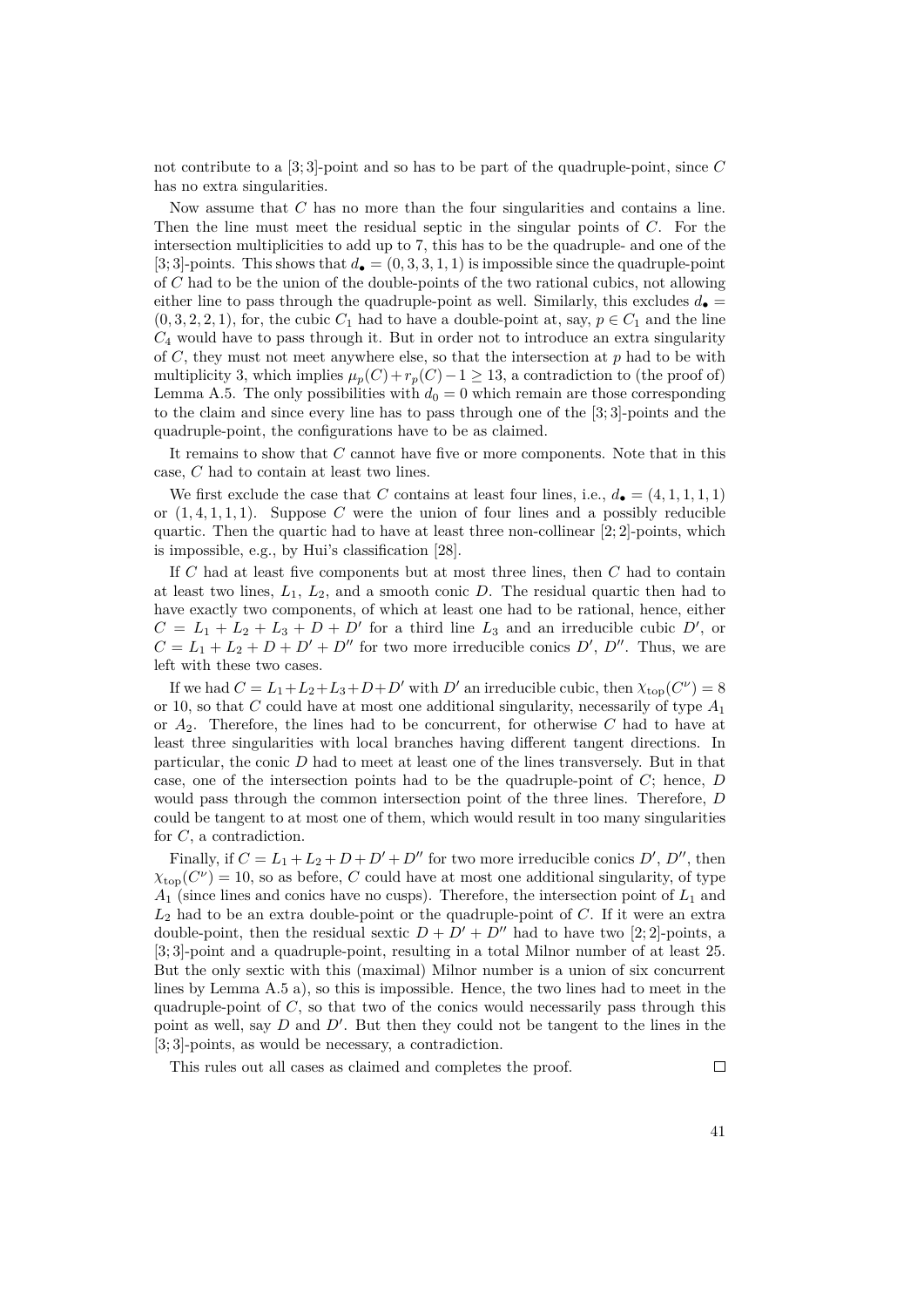We also have to study the possible configurations of non-simple singularities a reduced sextic can have. Note that the upper bounds we give below are most likely far from optimal.

**Proposition A.12 —** *Let C be a reduced half-log-canonical plane sextic curve (cf. [Table 1](#page-21-1)). Then the only possible non-simple singularities C can have are:*

- *i*) *One*  $X_p$ ,  $9 \leq p \leq 24$ *.*
- *ii*) *One*  $Y_{r,s}$ *,*  $r, s \geq 1$ *,*  $r + s \leq 15$ *.*
- *iii*) *One*  $J_{10}$ *.*
- *iv*) *One*  $J_{2,p}$ ,  $1 \leq p \leq 14$ *.*
- *v*)  $Two\ J_{10}$ .

*In the last case, C decomposes as a union of three conics, at most one of which degenerates into a union of two lines.*

*Proof.* The maximal total Milnor number  $\mu$ (*C*) of a reduced sextic  $C \subset \mathbb{P}^2$  without a 6-fold-point is 24. Since all reduced non-simple plane curve singularities with logcanonical threshold at least  $\frac{1}{2}$  have Milnor number greater or equal than 9, we conclude that *C* can have at most two such. Moreover, this explains the given upper bounds since the Milnor number of a singularity of type  $X_p$ ,  $Y_{r,s}$  and  $J_{2,p}$  is  $p, 9 + r + s$  and  $10 + p$ , respectively.

If *C* has a quadruple-point, then *C* cannot have a second non-simple singularity: By Lemma [A.3](#page-41-0) [b\),](#page-41-3) it must contain the line *L* joining them. But then the residual quintic  $C' = C - L$  has to have either two triple-points, or a triple-point and a [2; 2]point with *L* as distinguished; both options are impossible by Lemma  $(A.3 b)$  $(A.3 b)$  $(A.3 b)$  $(A.3 b)$  and [e\)](#page-41-4), respectively.

Thus, it remains to show that if *C* has two [3; 3]-points, then they are both nondegenerate and that *C* is a union of three conics then, meeting tangentially in both points. In fact, as in the proof of Proposition [A.7](#page-44-3), we can conclude that if *C* has two [3; 3]-points, then it has at least three rational components and that if it has exactly three, then there are no further singular points. Then either *C* is the union of three rational conics, or *C* contains a line. The only possibility for *C* to contain exactly one line is that  $C = C_1 + C_2 + C_3$ , with  $C_1$  a line,  $C_2$  a rational conic and  $C_3$  a rational cubic. But a rational cubic has an *A*<sup>1</sup> or *A*2-singularity, which does not contribute to a [3; 3]-point, so that *C* had to have an extra singular point, a contradiction. Thus, *C* contains a conic *D* (which may be the union of two lines). Since the residual quartic  $C' = C - D$  cannot have a [3; 3]-point, the conic *D* must pass through both [3; 3]points in distinguished tangent direction and *C ′* has to have two [2; 2]-points where *C* has its [3; 3]-points. But then *C ′* decomposes as a union of two conics meeting tangentially in those two points. Since the intersection number of any pair of these three conics has to be  $4 = 2 + 2$ , the [3; 3]-points have to be non-degenerate.  $\Box$ 

The quartics are easy to deal with: There is only one quartic with a non-simple singularity, namely, the union of four concurrent lines, giving rise to a single *X*9 singularity, see, e.g., Hui [\[28](#page-97-0)]. Alternatively, this also follows from Lemma [A.5](#page-42-3) since the Milnor number of a non-simple singularity is at least  $9 = (4 - 1)^2$ .

Since this is used in the Macaulay2-code [Listing 13](#page-86-0) II.2, note that from Hui's classification we also know that there are quartics with globally two different kinds of *A*5-singularities, namely, some where the higher order directions are non-trivial, and some where they are not.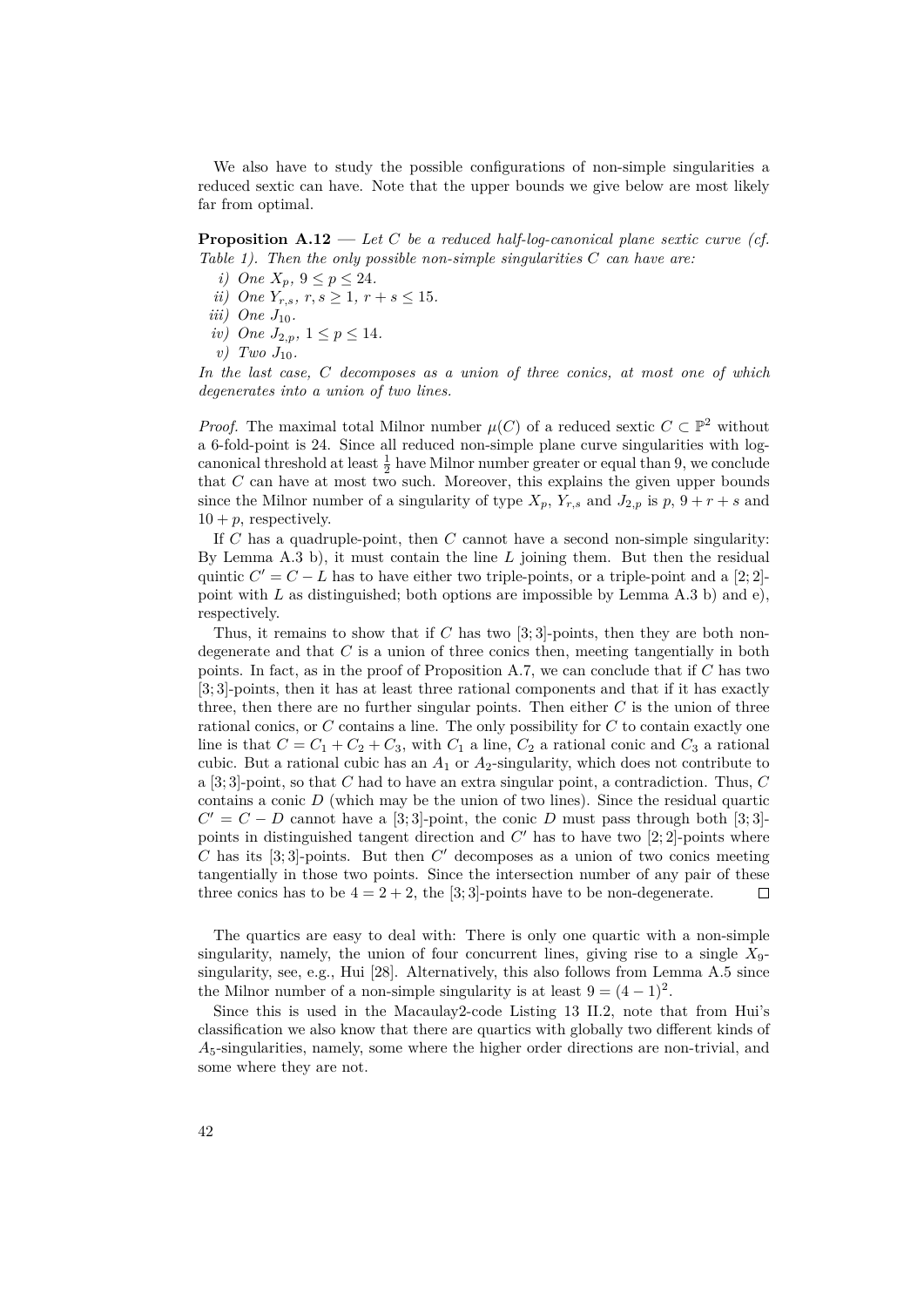### **B. The Macaulay2-code**

We conclude this thesis with a quick tour through the arguments used in the Macaulay 2code which computes the dimension of the various strata and shows that the components are disjoint. All scripts are included below a quick introduction to the line of arguments; moreover, they can be obtained from a GitLab repository [\[4](#page-96-4)]. They are inspired by a similar script by Sönke Rollenske.

If the singularities we want a plane curve to have are controlled by a configuration which can be fixed by a suitable automorphism, then the dimension of this component is easy to compute using Macaulay2. One puts all constraints in an ideal and asks the system for a minimal generating set of the module of octics satisfying these equations. An example illustrating this is given in [Listing 1](#page-48-0).

#### Listing 1: Example without parameters

```
S = QQ[x,y,z]; -- Homog. coordinate ring of PP^2
Point = ideal(x,y); -- Homog. ideal of (0;0;1) in PP^2
QuadruplePoint = Point^4:
m = super basis(8,QuadruplePoint) -- outputs:
   | x8 x7y x7z x6y2 x6yz x6z2 x5y3 x5y2z x5yz2 x5z3 x4y4 x4y3z
                             -- ----------------------------------------------------------------
-- x4y2z2 x4yz3 x4z4 x3y5 x3y4z x3y3z2 x3y2z3 x3yz4 x2y6 x2y5z
      -- ----------------------------------------------------------------
-- x2y4z2 x2y3z3 x2y2z4 xy7 xy6z xy5z2 xy4z3 xy3z4 y8 y7z y6z2 y5z3
-- ----------------------------------------------------------------
     v4z4 |
assert(numgens source m == 35);
```
It shows that the sub-space of the vector space of octic forms in  $x, y, z$  whose associated plane curve has multiplicity at least four in  $(0,0,1) \in \mathbb{P}^2$  is of dimension 35. Thus, their linear system is of dimension 34 and there is an open sub-space *V* of octics where the quadruple-point is non-degenerate and which has no further nonsimple singularities. Every plane octic curve with a quadruple-point is projectively equivalent to one of those with a quadruple-point in  $(0; 0; 1)$ . Therefore, the space of octic curves with exactly one quadruple-point and no other non-simple singularities is the quotient  $V/G$ , where  $G \subset \text{PGL}(3, \mathbb{C}) = \text{Aut}(\mathbb{P}^2)$  is the stabiliser of the point (0; 0; 1). Since the dimension of *G* is 6, we conclude  $\dim(\mathfrak{N}_2) = 34 - 6 = 28$ .

When the configuration cannot be fixed by an automorphism, then we have to consider parameters. As an example [Listing 2](#page-48-1), we consider the case of a [3; 3]-point and a quadruple-point. Up to projective automorphism, there are two distinct configurations; one where the distinguished tangent of the [3; 3]-point points towards the quadruple-point and one where it does not.

## Listing 2: Example with a parameter

```
A = QQ[t]; -- Affine coordinate ring of parameter space
S = A[x,y,z]; -- Homog. coordinate ring of trivial PP^2-family
P = ideal(x,y); -- Homog. ideal of (0;0;1) in PP^2PwT = ideal(x^2, y-t*x); - - (0;0;1) with tangent direction y-tx
P33 = PwT^3; -- Corresponding [3;3]-point constraints
Q = ideal(y, z); -- Homog ideal of (1; 0; 0)I0 = intersect (Q^4, sub(P33, {t=>0}));
I1 = interest(Q^4, sub(P33, {t=>1}));
m0 = super basis(8, I0);m1 = super basis(8, I1);assert(numgens source m0 > numgens source m1);
```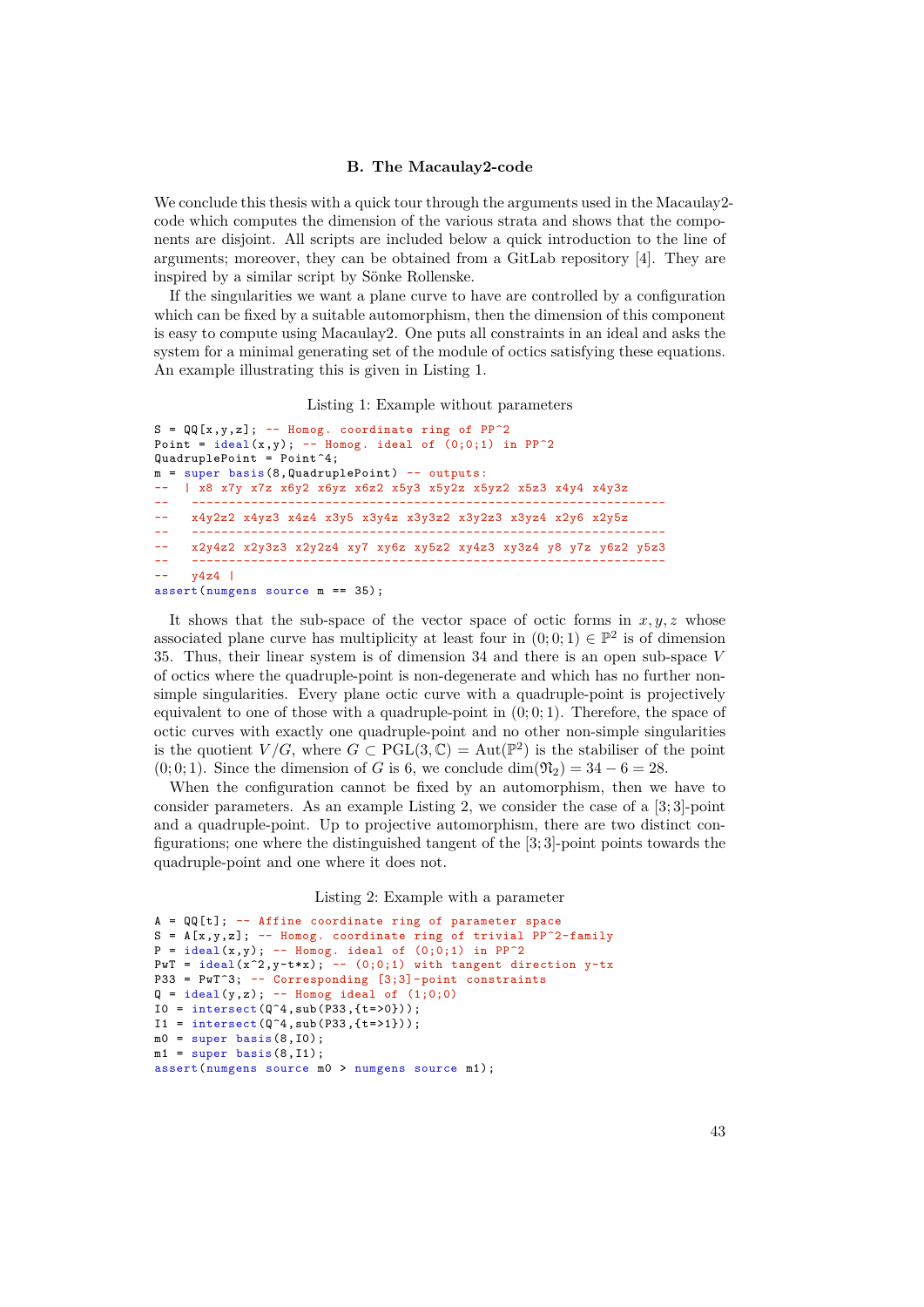```
-- Thus, something special is going on if t = 0. In fact, that is where y-t*xlies in Q. Another component?
-- We consider the universal octic with a [3;3]-point as prescribed:
m = super basis(8, P33);n = numgens source m;
RA = A[a_0...a_-(n-1)];
params = gens RA;
RS = RA[gens S]:inc = map(RS, S);
f = sum for i from 0 to (n-1) list a_i*inc(m_0,i));-- The conditions that it has a quadruple -point at Q:
toBeZero = f%inc(Q^4);
toBeZeroCoefficients =
for term in terms toBeZero list leadCoefficient(term);
M = matrix for eq in toBeZeroCoefficients list
for g in gens RA list sub(leadCoefficient(eq//g), A);
-- For every t = t_0, the kernel of sub(M, \{t = > t_0\}) corresponds to the space
    of octic forms with a quadruple -point in Q and a [3;3]-point in P with
    distinguished tangent direction y-t_0*x. Thus, the rank of M drops where
     something interesting is happening:
droppingRankConditions = minors(numgens target M, mingens image M);
assert(droppingRankConditions == ideal(t));
-- Thus, generically, the rank of M is maximal (10, in fact) and it drops if
    and only if t = 0. Furthermore, the difference between the octic forms
    obtained for t = 0 and those arising as limits t \rightarrow 0, t := 0,
    corresponds to the difference between the kernels.
Kspecial = mingens kernel sub(M,{t=>0});
Kgeneral = mingens sub(kernel M, {t=>0});
assert isSubset(image Kgeneral , image Kspecial);
assert(image Kspecial != image Kgeneral);
-- They give rise to the following octics:
special = sub(matrix{for if from 0 to numgens source Kspecial -1 list})sub(f, for i from 0 to numgens target Kspecial-1 list
params_i=>Kspecial_(i,j))},{t=>0});
special = sub(special, S);
general = sub(matrix{ for j from 0 to numgens source Kgeneral -1 list
sub(f, for i from 0 to numgens target Kgeneral-1 list
params_i=>Kgeneral_(i,j))},{t=>0});
general = sub(general, S);-- The line y is contained once in every member of the special locus , but it
    is contained twice in every member of the general locus:
use S;
assert( special%y == 0 and not special%y^2 == 0 );
assert(general\y^2 == 0 );
-- Since non-reduced octics are not allowed in this stratum, the components
    are disjoint.
```
<span id="page-49-0"></span>Since jobs like creating the ideals containing the constraints or building a universal family etc. have to be done multiple times, they are provided as functions in the file *octicsFunctions.m2*; it will be included at the very end, see [Listing 14.](#page-87-0) Explanations how they work can be found in the comments there. For example, there is also a function checking whether a quadruple-point is ordinary. (It blows up once and checks that the discriminant is non-trivial. Therefore, if applied over a coefficient ring which is not a field, it only means that it is generically non-degenerate.) Similarly, there is a function checking if a [3; 3]-point is non-degenerate. [Listing 3](#page-49-0) is an exampleapplication, proving that there exist admissible octics with three [3; 3]-points with distinguished tangents in general directions not along a conic, i.e., an inhabitant of  $\mathfrak{N}'_{1^3}.$  Note that we know no easy geometric description of such an octic.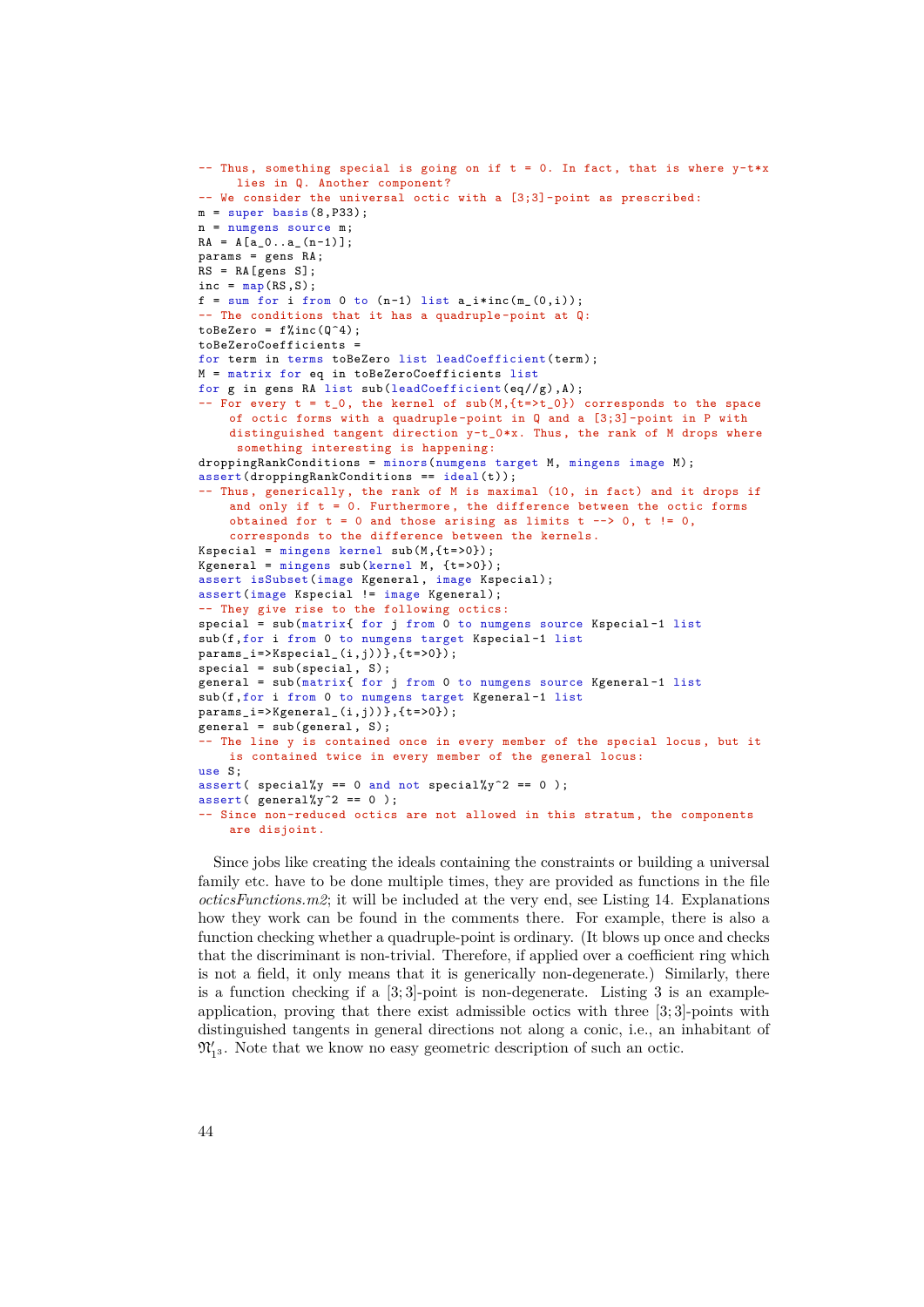Listing 3: The stratum  $\mathfrak{N}'_{13}$  is inhabited

```
load "octicsFunctions.m2";
S = QQ[x,y,z]; -- Homog. coordinate ring of PP^2
L = {x,y,z}; -- Lines
T = \{x-y, y-z, x-z\}; -- Tangent lines
F = \{z, x, y\}; -- Aux. localisation variables
assert all(H, i \rightarrow ideal (L_i, T_i, F_i) == ideal gens S);
P = apply(L, T, pair -\tau) ideal pair);
PwT = apply(L,T,(1,t)-\text{trim ideal}(1^2,t));P33 = apply(#L,i->get33Ideal(L_i,T_i,F_i));
-P_0 = (0;0;1), P_1 = (1;0;0), P_2 = (0;1;0).
-- They are not(!) with tangents along a conic:
assert(basis(2,intersect PWT) == 0);m = super basis(8,intersect P33);
-- f = randomValue(m); -- resulted in:
f = -(7/20)*x^5*y^3 -(7/3)*x^4*y^4 +3*x^3*y^5 +(21/20)*x^5*y^2*z +(18/5)*x^24*y^3*z + (5/3)*x^3*y^4*z -9*x^2*y^5*z - (21/20)*x^5*y*z^2 +10*x^4*y^2*z^2 +7*x^3*y^3*z^2 -(27/4)*x^2*y^4*z^2 +9*x*y^5*z^2 +(7/20)*x^5*z^3
    -(322/15)*x^4*y*z^3 + (1/18)*x^3*y^2*z^3 + (1121/180)*x^2*y^3*z^3 + (107/6)*x*v^4*z^3 -3*y^5*z^3 +(51/5)*x^4*z^4 -(2083/60)*x^3*y*z^4 +(341/12)*x
    2*y^2*z^4 +(391/60)*x*y^3*z^4 -(125/12)*y^4*z^4 +(4139/180)*x^3*z^5
    -(4139/60)*x^2*yz^5 +(4139/60)*x*y^2*z^5 -(4139/180)*y^3*z^5;
sing = radical ideal singularLocus ideal f;
-- The only singularities are at P_0, P_1 and P_2:
assert(sing == interest P);
-- And they are at least of the desired type:
assert all (P33, i-> f\frac{0}{0}i == 0);-- But they are also non-degenerate:
assert isOrdinary33Point(f,T_0,x,y,z);
assert isOrdinary33Point(f,T_1,z,y,x);
assert isOrdinary33Point(f,T_2,z,x,y);
-- As claimed.
```
Finally, we include the actual Macaulay2-scripts, followed by the file providing the functions.

Listing 4: Computing the dimension of most strata without parameters ----------------------------------------------------------------------

```
-- M2-script studying (most of) the strata of the stratification which can be
     handled without parameters.
-- The strata are: N_2, N_2(22}, N_2(222}, N_2(2<sup>2</sup>4}, N_1 and N_2(11}. For later
   reference we also compute the dimensions of the components of the strata
     N_{12}, N_{122}, N_{112}, despite the fact that the proof that these
    components are actually distinct will be handled in other files.
--
-- File name: ParameterFreeCases.m2
----------------------------------------------------------------------
--
\text{clearAll}():
load "octicsFunctions.m2";
--
-- I. Ordinary quadruple points only
--
-- Notation:
- S = QQ[x,y,z] is the homogeneous coordinate ring of the projective plane (
    over the rationals). We consider the following plane points: P_0 =
    (0;0;1), P_1 = (1;0;0), P_2 = (0;1;0), P_3 = (1;1;1) and P_4 = (1;1;0).
S = QQ[x, y, z];P = \{ idealFromCoords(0,0,1), idealFromCoords(1,0,0),
          idealFromCoords(0,1,0), idealFromCoords(1,1,1),
          idealFromCoords(1,1,0) };
```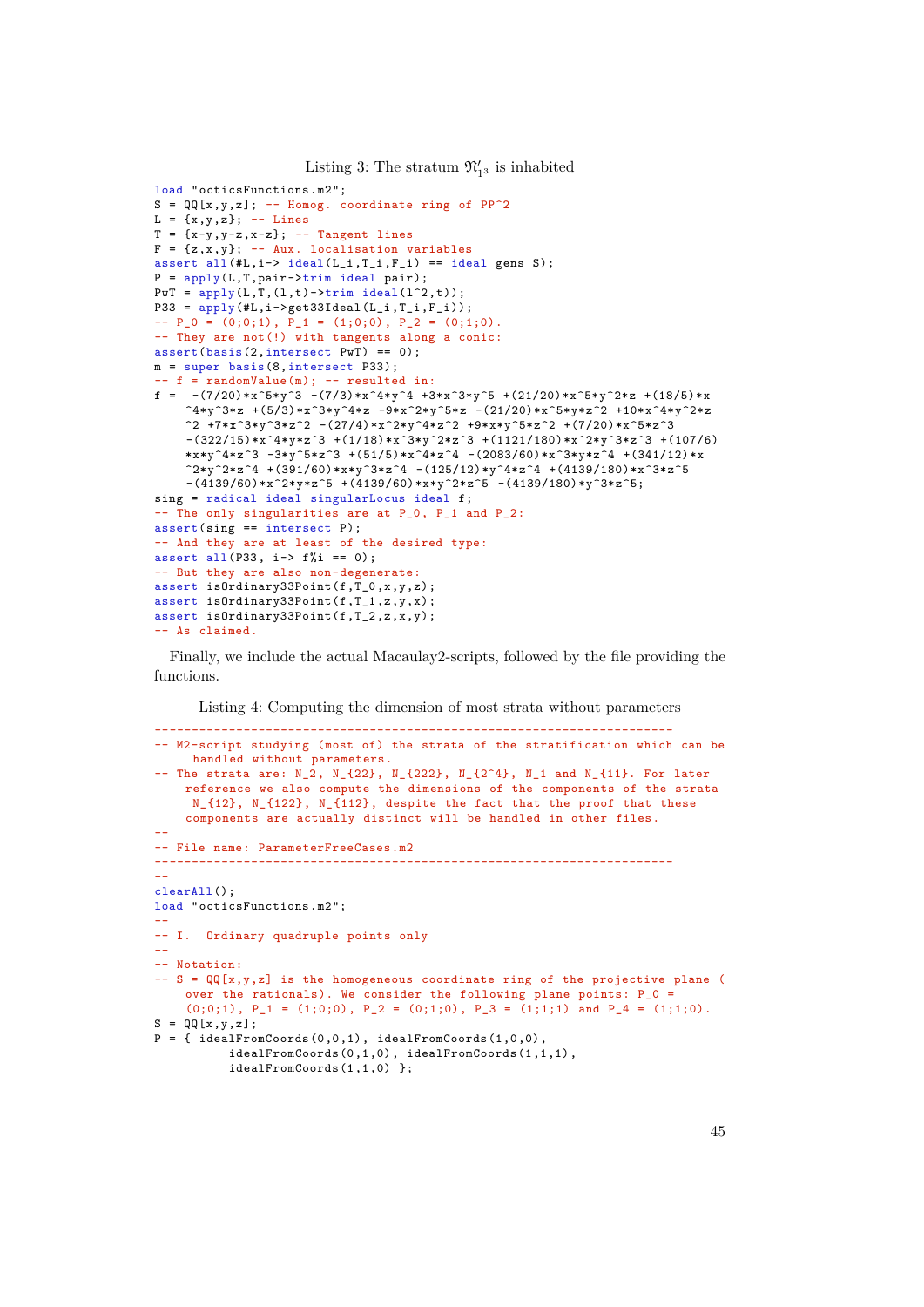```
-- Ideals of quadruple -points:
P4 = apply(P, i->i^4);--
-- In each case, it is easy to see that the strata are inhabited, so we omit
   the constructions od explicit constructions.
--
- I.1 One quadruple-point (N_2) --- at P<sub>-</sub>0:
assert(35 == \text{rank} source super basis(8, P4 0));
-- Since we fixed a point, the stabiliser has dimension 6; thus, the stratum
    is of dimension 35 - 6 - 1 = 28.
--
- I.2 Two quadruple-points (N_{22}) -- at P<sub>-</sub>0 and P<sub>-1</sub>:
assert(25 == rank source super basis(8,intersect(P4_{-}{0,1})));
-- Since we fixed two points , the dimension of the stabiliser is 4 and the
    dimension of stratum is 25 - 4 - 1 = 20.
--
-- I.3 Three non-collinear quadruple -points (N_{222}) at P_0, P_1 and P_2:
assert(15 == rank source basis(8, intersect(P4_{6}, 1, 2)));
-- The stabiliser of three non-collinear points is two-dimensional; hence ,
    the dimension of the stratum is 15 - 2 - 1 = 12.
--
-- I.4 Four quadruple-points (N_{-}\{2^{\sim}4\}) in general position, i.e., no three
   collinear --- at P_0, P_1, P_2 and P_3:
assert(5 == rank source super basis(8, intersect(P4 {0..3})));
-- There are only finitely many automorphisms fixing four points of which no
   three are collinear and so the stratum is of dimension 5 - 1 = 4.
--
-- Since on a reduced octic there are no three quadruple -points on a line,
   this covers all cases we have to consider.
--
-- II. Non-degenerate [3;3]-Points only
--
-- Similar notation as before, but now we need to take of the distinguished
   tangent directions.
L = \{y, z\};T = \{x-y, y-z\};F = {z,x}; -- (aux. localization variables)Q = apply(2, i->trim ideal(L_i, T_i));--
-- We will consider octics with [3:3]-points in \theta i = (L i, T i), i=0.1 with
    distinguished tangent line T_i, i=0,1 respectively. Explicitly, Q_i =
    P_i, i=0,1, with tangent lines defined by the linear forms T_0 = x - yand T_1 = y - z, respectively.
assert(Q == P_{0,1});
 - Ideals for [3;3]-points with prescribed tangent directions:
Q33 = apply(2, i - >get33Idea1(L_i, T_i, F_i));--
- II.1 One [3;3]-point (N_{-}{1}) -- at Q<sub>_0</sub> = P_0
assert(33 == rank source super basis(8,033_0));-- The stabiliser of a line and a point on the line is 5; therefore, the
    stratum has dimension 33 - 5 - 1 = 27.
--
-- II.2 Two [3;3]-points (N_{11}) in general position , i.e., none of the
    points lies on the other 's distinguished tangent line:
assert(21 == rank source super basis(8, intersect((033)));
 -- An automorphism preserving this configuration preserves exactly the line
    joining the Q<sub>i</sub> and the two distinguished tangent lines; dually, this
    amounts to fixing three points. Thus, the stabiliser is of dimension 2;
    thus, as expected, the dimension of the stratum equals 21 - 2 - 1 = 18.
--
-- Since on a reduced octic the distinguished tangent of a [3;3]-point does
    not point towards another [3;3]-point, this is the only case we have to
```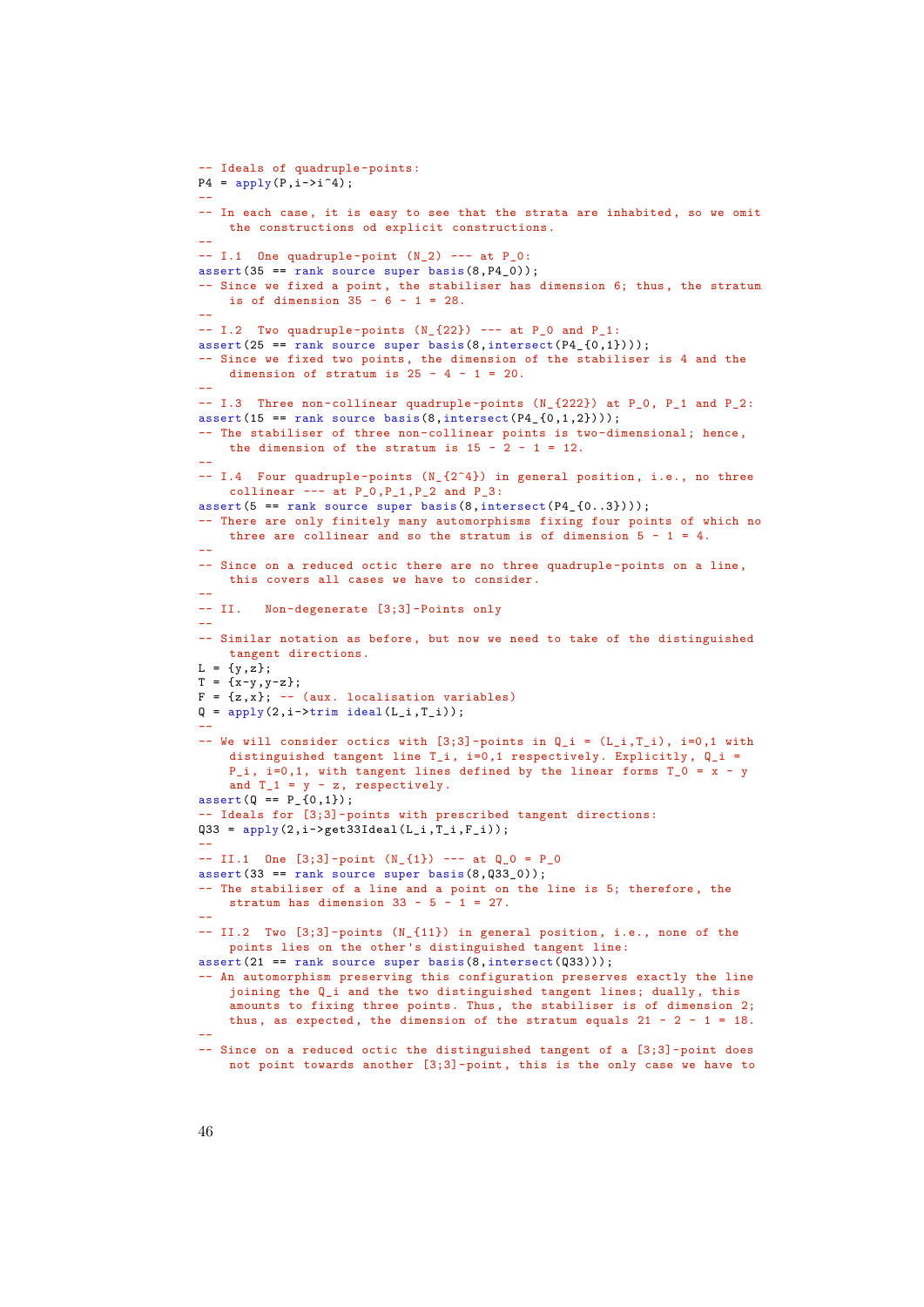```
consider.
--
-- II.3 More [3;3]-points
-- ... need parameters!
-- The cases of three or four [3;3]-points will be considered in separate
    files. Concretely , 111.m2 deals with the case of three [3;3]-points and
    shows that there are two disjoint components , both of dimension 9. One
    corresponds to the case where the tangents are in general direction and
    the second is when they all lie on a conic. The file 1111.m2 helps
    proving that there is no plane octic with more than three [3;3]-points.
    The degenerate cases will be content of the files 1[bar]1[bar]1bar.m2
    and upToTwoDegCases.m2.
--
-- III. Mixed (non-degenerate) cases.
--
-- It will turn out that parameters are needed to understand the components
    of these strata , but we include a first approximation for sake of
    exposition.
--
-- Same notation as above. Note that (only) P_0, P_3 and P_4 are on the line
    T_0 and on the line T_1 there lie P_1 and P_3 (only):
assert all(\{0,3,4\}, i->(T_0\%P_i)) == 0); --- = P_0, P_3, P_4 on T_0assert all(\{1,3\}, i->(T_1\%P_i) == 0); -- => P_1, P_2 on T_1assert all({1,2}, i->(T_0%P_i) != 0); -- => P_1, P_2 not on T_0
assert all({0,2,4}, i->(T_1%P_i) != 0); -- => P_0,P_2,P_4 not on T_1
--
-- III.1 Two mixed singularities.
--
- III.1.1 One quadruple - and one [3;3] -point (N_{12})--
-- In 12.m2, we will see that there are two disjoint components which we
   denote by N' {12} and N'' {12}.
--
-- In general position (N'_{12}), i.e., the distinguished tangent of the
    [3;3]-point (at Q_1) misses the quadruple point (at P<sub>_0</sub>):
m0 = super basis(8, interest(P4_0, 0.033_1));assert(23 == rank source m0);-- Preserving a line, a point on, and a point off the line, we get a
    stabiliser sub-group of dimension 3; hence , the dimension of (this
    component of) the stratum is computed as 23 - 3 - 1 = 19.
--
-- In special position (N''_{12}), that is, the distinguished tangent [3;3]-
    point (at Q_1) points towards the quadruple -point (at P_3):
m1 = super basis(8, interest(P4_3,033_1));assert(24 == rank source m1);-- The dimension of this extra component is 24 - 4 - 1 = 19 (as well) since
    preserving a line through a pair of points is equivalent to fixing the
    two points , resulting in a stabilising projective subgroup of dimension
    4.
--
-- III.2 Three mixed singularities.
--
- III.2.1 Two quadruple- and one [3;3]-point (N_{122})--
-- In 122.m2 we will see that there are two disjoint components which we
    denote by N' [122} and N'' [122}. They arise as follows:
--
-- In general position (N'_{122}), i.e., the distinguished tangent of the
    [3;3]-point points towards neither of the quadruple-points:
assert(13 == rank source super basis(8,intersect(Q33_0, P4_1, P4_2)));
-- The configuration under consideration is fixed by precisely those
```
automorphisms preserving the three concurrent lines meeting in Q\_0 and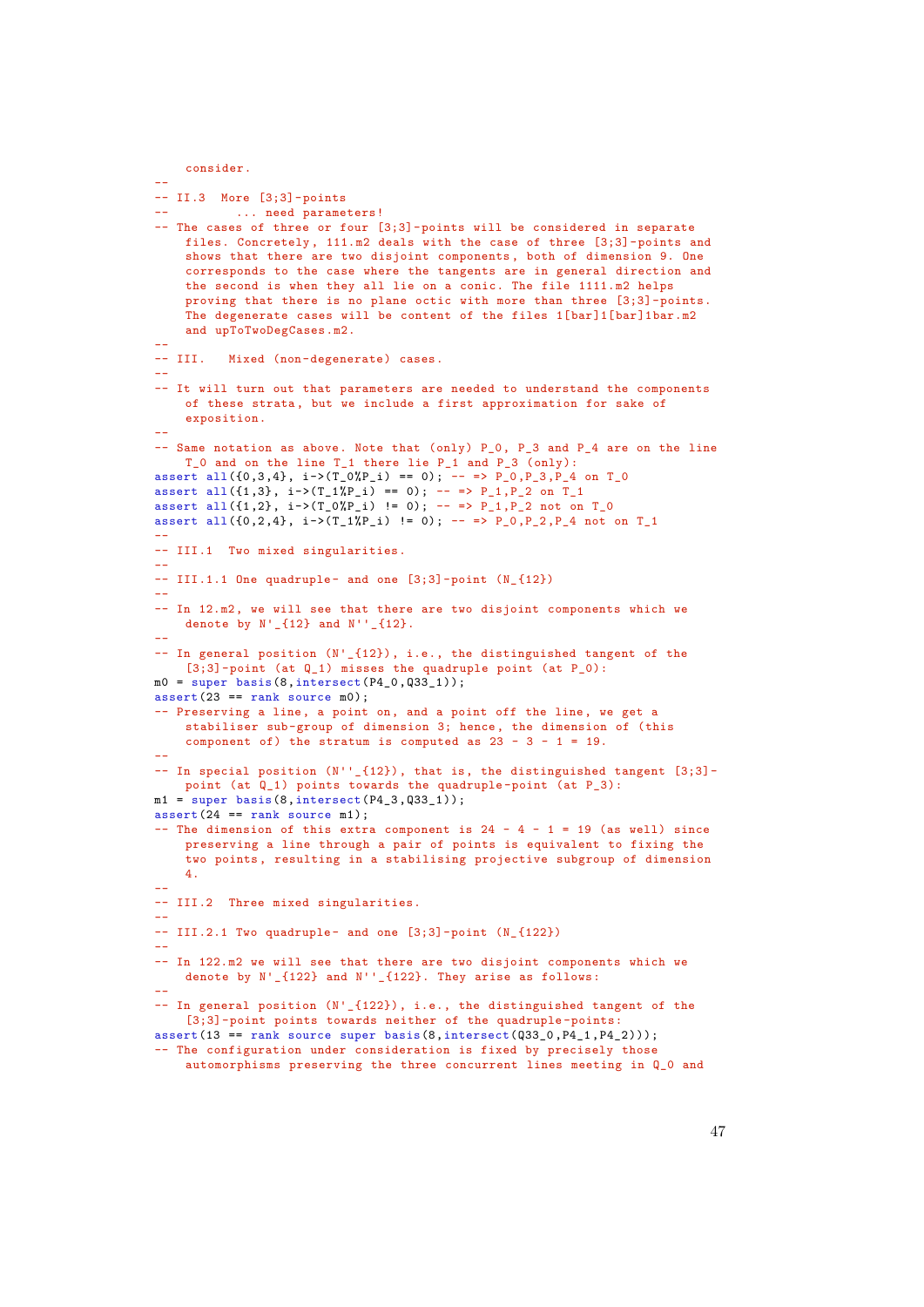```
the line joining P_1 and P_2; thus, the stabiliser sub-group is of
    dimension 1 and so (this component of) the stratum is 11-dimensional.
--
-- In special position (N''_{122}), that is, the quadruple-point at P_3 lies
    on the distinguished tangent line of the [3;3]-point , but the other
    quadruple -point (at P_1) does not:
assert(14 == rank source super basis(8,intersect(Q33_0,P4_1,P4_3)));
 - Again, we can already compute the dimension of this extra component as 14
    -2 - 1 = 11 since the automorphisms fixing the configuration are those
    fixing the three points, which has two-dimensional stabiliser sub-group
    (in PGL(3, CC)).
--
-- Since there are no two quadruple -points and a [3;3]-point of an octic
    curve on one line, there are no more cases to consider.
--
-- III.2.2 Two [3:3] - and one quadruple-point (N {112})
--
-- As we will see in 112.m2, this stratum has three pair-wise disjoint
    components N'_{112}, N''{112} and N'''_{112} arising as follows.
--
-- N'_{112}: In general position, i.e., the distinguished tangents of the
    \overline{[3;3]}-points (Q_0, Q_1) both miss the quadruple-point (at P<sub>-2</sub>):
assert(11 == rank source super basis(8,intersect(Q33_0,Q33_1,P4_2)));
 -- Again , we compute the dimension of (this component of) the stratum: The
    stabiliser of this configuration is finite since besides the three
    points fixed already , we automatically fix a fourth (in general position
    ) as the intersection point of the two distinguished tangent lines. Thus
    , the dimension is 11 - 1 = 10.
--
-- N''_{112}: The quadruple -point (P_4) lies on the distinguished tangent
    line of only one of the [3;3]-points (at Q_0):
assert (12 == rank source super basis(8.intersect(033 0.033 1.P4 4)));
--
-- N'''_{112}: The quadruple -point (at P_3) lies on the distinguished tangent
    lines of both [3;3]-points (at Q_0, Q_1):
assert(13 == rank source super basis(8, intersect(Q33_0, Q33_1, P4_3)));
--
-- Both extra components have dimension 10 as well: The dimension of the
    stabiliser of the configuration is 1 or 2, resp., since the
    distinguished tangent line(s) at 0 0 (and 0 1) are given by the line
    joining P_4 and Q_0 (and Q_1, respectively). Therefore we get 12 - 1 - 1
     = 13 - 2 - 1 = 10 as the dimension.
--
-- Since it cannot happen that two [3;3]- and one quadruple-point are
   collinear , there is nothing more to check.
--
-- III.3 Four mixed singularities.
          ... need parameters!
--
-- The only possible case (one quadruple- and three [3;3]-points) will be
    considered in the separate file 1112.m2. We will see that the stratum
    has two disjoint components of dimension one.
--
-- IV. Degenerate singularities
--
-- The degenerate cases (with or without) parameters will be handled in other
    files.
--
-- EOF parameterFreeCases.m2 -----------------------------------------
```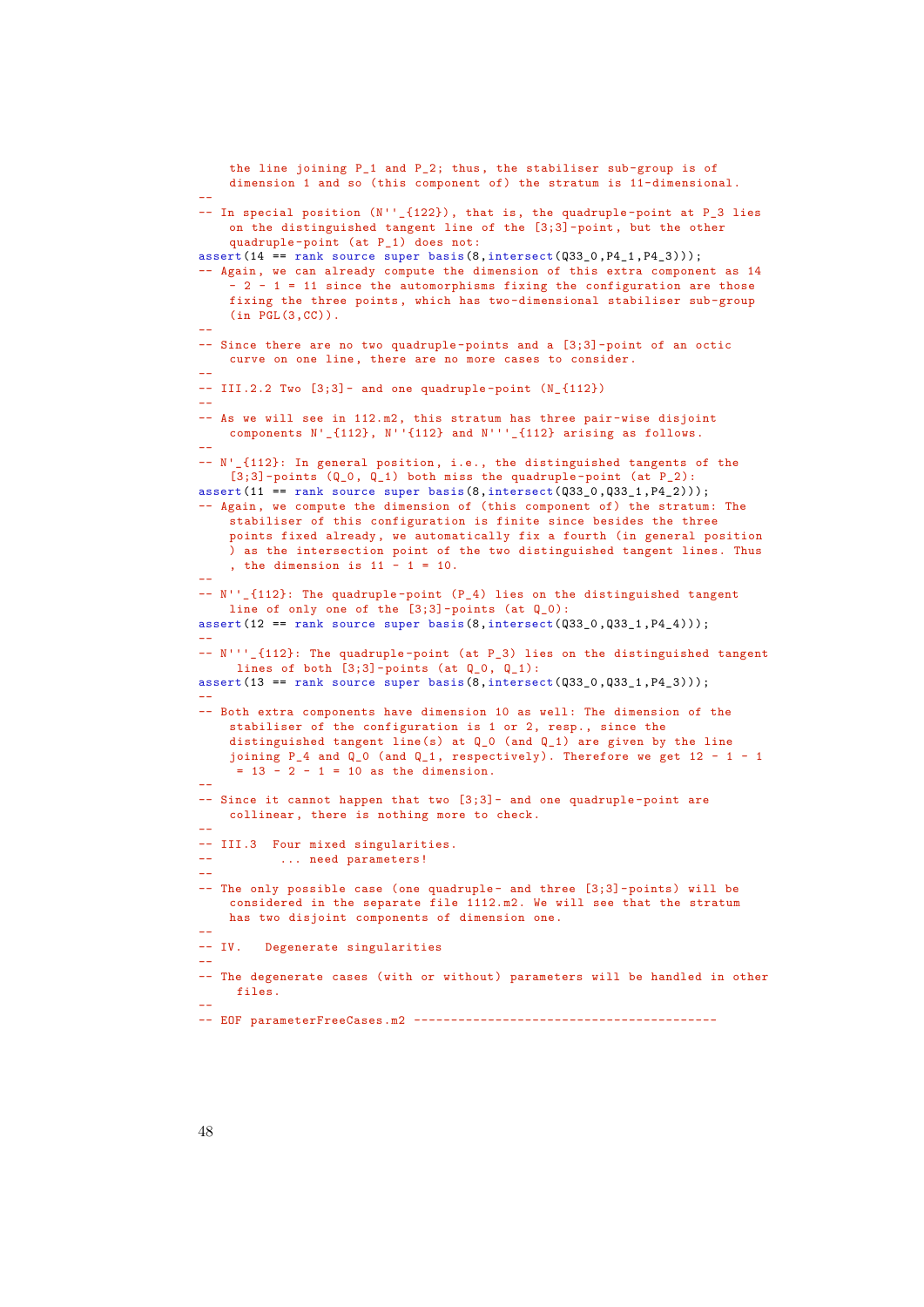```
----------------------------------------------------------------------
-- M2-script studying the components of the strata parametrising octic curves
     with at most two non-simple singularities which were not already
    handled in parameterFreeCases.m2. I.e., N_{2bar}, N_{1bar}, N_{12}, N_
    {12bar}, N_{1bar2}, N_{1bar2bar}, N_{22bar}, N_{2bar^2}, N_{11bar} and
    N_{-}{1bar<sup>\sim</sup>2}.
--
-- Filename upToTwoSingularities.m2
----------------------------------------------------------------------
--
\text{clearAll}():
load "octicsFunctions.m2";
--
-- Notation: (will be extended later)
-- A0 is the affine coordinate ring of rational AA^3 with coordinates s 0,
   s 1 and t.
- SO = AO[x,y,z] is the homogeneous coordinate ring of the trivial PP^2-
    bundle over AA<sup>\hat{}3.</sup>
--
- We consider the points P_0 = (0,0,1) and P_1 = (1,0,0) and single out
    special lines {y = tx} and {z = 0} through these points. These
    distinguished lines are the vanishing loci of the linear forms L_0 and
    L_1, respectively.
--
-- Further below, we will consider various linear affine sub-spaces of AA^3 (
    t = 0 or 1, for example), with affine coordinate ring A and S = A[x,y,z]
     will be the homogeneous coordinate ring of the restricted PP^2-bundle.
--
A0 = QQ[s_0, s_1, t];SO = AO[x,y,z];L = {x,y};T = \{y-t*x, z\};F = {z, x};P = apply(L,T,pair->trim ideal pair);
P33 = apply(2,i->get33Ideal(L i,T i,F i));Pd4 = apply(2,i->getDegenerateQuadrupleIdeal(L_i,T_i,F_i));
--
-- I. Degenerate [3;3]-points
--
-- I.1 One degenerate [3;3]-point (N_{1bar})
-- We put a [3;3]-point at P<sub>-</sub>1 with distinguished tangent line \{z = 0\}(RS, inc, params, f) = universalFamily(8, P33_1);assert(#params == 33);
M1 = directedDegConditions33Point(f,inc L<sub>1</sub>, inc T<sub>1</sub>, inc F<sub>1</sub>, s<sub>1</sub>);
assert(numgens target M1 == 2 and isSurjective M1);
-- The kernel of M defines the linear system of octics with a degenerate
    [3;3]-point at P_1 with distinguished tangent line {z = 0} and second
    order direction parametrised by s_1, we conclude that this linear space
    has dimension 33 - 2 - 1 = 30; since the plane configuration of a point
    and a tangent direction at that point has stabiliser of dimension 5 (in
    PGL(3, CC)), we conclude that the stratum is of dimension 30 + 1 - 5 =26-- It is easy to construct examples where s = 0 or s != 0 geometrically, so
    we omit the construction of an explicit inhabitant here.
--
-- I.2 A degenerate and a non-degenerate [3;3]-point (N_{11bar})
-- Recall that the distinguished tangents must not point towards the other
    [3;3]-point. Thus, we might as well choose t = 1.
A = A0/(t-1);
```
Listing 5: The remaining strata parametrising curves with at most two non-simple singularities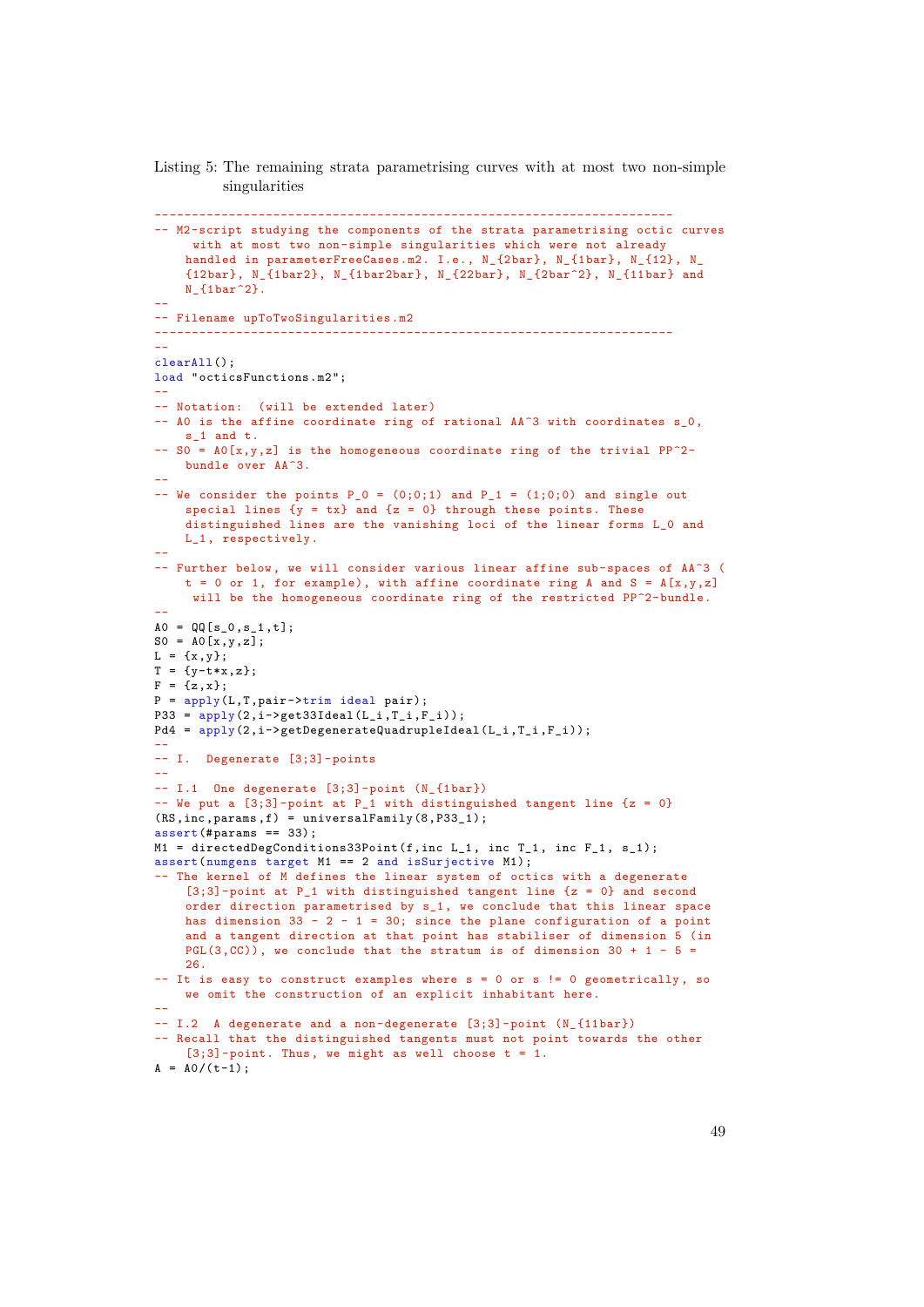```
pr = map(A, A0);S = A[gens SO];prS = \frac{map}{(S, S0)};
I33s = intersect apply(P33, i-> prS i);
(RS, inc, params, f) = universalFamily(8, 133s);assert (#params == 21);
-- We impose degeneracy at P_1 as above:
M1 = directedDegConditions33Point(f,
    inc prS L_1, inc prS T_1, inc prS F_1, s<sub>1</sub>);
assert(numgens target M1 == 2 and isSurjective M1);
- Thus, the kernel has dimension 21 - 2 = 19 everywhere and so the stratum (
    non-empty by I.4 below) is irreducible of dimension 19 + 1 - 3 = 17 (+1)
    from s_1 and -3 from the stabiliser group).
--
-- I.3 Two degenerate [3;3]-points (N_{1bar^2})
-- Now we also let the [3:3]-point at P_0 degenerate:
M0 = directedDegConditions33Point(f,
    inc prS L_0, inc prS T_0, inc prS F_0, s_0);
N = MO \overline{1} \overline{M1};
assert(numgens target N == 4 and isSurjective N);
-- Since N is of maximal everywhere, the corresponding stratum (inhabited by
      I.4 below) is of dimension 21 - 4 + 2 - 3 = 16; here 4 is the rank of N
     , +2 from s_0 and s_1 and -3 from the stabiliser group in GL(3,CC).
--
-- I.4 The strata are indeed inhabited
-- To show that N_{11bar} and N_{1bar^2} are actually inhabited, it is
    sufficient to construct octics in the family constrained by N of I.3 for
     any t != 0 and any s_i != 0. So that we can be sure that s_i = 0 does
    not cause problems , we also construct curves with this property:
S' = QQ[gens S];
special00 = map(S', S, gens(S') | {0,0,1}};{\rm special}01 = {\rm map}(S',S, {\rm ~gens}(S') \mid \{0,1,1\});
special11 = map(S', S, genus(S') | {1,1,1}};-- The following four lines produce pseudo-random members which were hard-
    coded below.
--J = sub(idealFromKernel(N,f,params),S);
--fRand00 = randomElement(special00 J);
--fRand01 = randomElement(special01 J);
--fRand11 = randomElement(special11 J);
fRand00 = (3/4)*x*y^7-(45/64)*y^8+(5/18)*x^2*y^5*z+(9/8)*x*y^6*z-(3/10)*y^7*z^4+(2/9)*x^4*y^2*z^2+(3/2)*x^3*y^3*z^2-(1/2)*x^2*y^4*z^2+(28/9)*x*y^5*z^2^2-(13/3)*y^6*z^2+(5/3)*x^5*z^3+(10/3)*x^4*y*z^3-(1/2)*x^3*y^2*z
    ^23+(12/5)*x<sup>2</sup>xv<sup>2</sup>3*z<sup>2</sup>3-(749/30)*x*v<sup>2</sup>+*z<sup>2</sup>3+(271/15)*v<sup>2</sup>5*z<sup>2</sup>3-(9/80)*x<sup>2</sup>4*z
     ^4-(5/28)*x^3*y*z^4-(9/8)*x^2*y^2*z^4+(453/140)*x*y^3*z^4-(1019/560)*y
    ^2*z<sup>^</sup>4-x^3*z^5+3*x^2*y*z^5-3*x*y^2*z^5+y^3*z^5;
fRand01 = (188/105)*x^2*y^6-(7/4)*x*y^7+(36/25)*y^8-(102/35)*x^3*y^4*z-(1/10)*x^2**y^5*z+(1/70)*x*y^6*z-(10/27)*y^7*z+(16/35)*x^4*y^2*z^2-(2/3)*x^3*y^{\circ}3*z^{\circ}2-(7/54)*x^{\circ}2*y^4*z^2+(1/2)*x*y^5*z^2-(152/945)*y^{\circ}6*z^2+(2/3)*x^{\circ}5*z^2^3+3*x^4*y*z^3-(2/15)*x^3*y^2*z^3-(35/18)*x^2*y^3*z^3-(497/45)*x*y^4*z
     \text{``3+(851/90)*y``5*z``3-(5/4)*x``4*z``4-(9/35)*x``3*y*z``4-14*x``2*y``2*z''}\hat{1}+(1182/35)*x*y^3*z^4-(2557/140)*y^4*z^4-(14/15)*x^3*z^5+(14/5)*x^2*y*z
    \hat{-}5-(14/5)*x*y^2*z^5+(14/15)*y^3*z^5;fRand11 = (29/6)*x^2*y^6+(2/27)*x*y^7-(7/8)*y^8-(31/6)*x^3*y^4*z-(35/8)*x^2*y^4*x^3*y^5-kx^2*y^6-kx^3*y^6-kx^2*y^6-kx^2*y^7-kx^2*y^7-kx^2y^2+y^3k-x^2y^3+y^2k-x^3y^2+y^2k-x^2y^2+y^2k-x^2y^2+y^2k-x^2y^2+y^2k-x^2y^2+y^2k-x^2y^2+y^2k-x^2y^2+y^2k-x^2y^2+y^2k-x^2y^2+y^2k-x^^5*z-(9/5)*x*y^6*z-(3/2)*y^7*z-(25/6)*x^4*y^2*z^2-(9/5)*x^3*y^3*z^2-5*x
    2*y^4*z^2+(1/3)*x*y^5*z^2+(7937/210)*y^6*z^2+(9/2)*x^5*z^3-(14/3)*x^4*y^3*z^3+(4/7)*x^3*y^2*z^3-x^2*y^3*z^3+(10313/210)*x*y^4*z^3-(1698/35)*y^5*z
     \gamma3+(10/7)*x^4*z^4+5*x^3*y*z^4+(9/35)*x^2*y^2*z^4-(743/35)*x*y^3*z
    \gamma^4+(509/35)*y^4*z^4-(5/3)*x^3*z^5+5*x^2*y*z^5-5*x*y^2*z^5+(5/3)*y^3*z^5;
-- First of all, the singular loci are supported at P_0 and P_1 only:
expected = sub(intersect(prS P_0, prS P_1),S');
sing00 = ideal jacobian matrix fRand00;
sing01 = ideal jacobian matrix fRand01;
```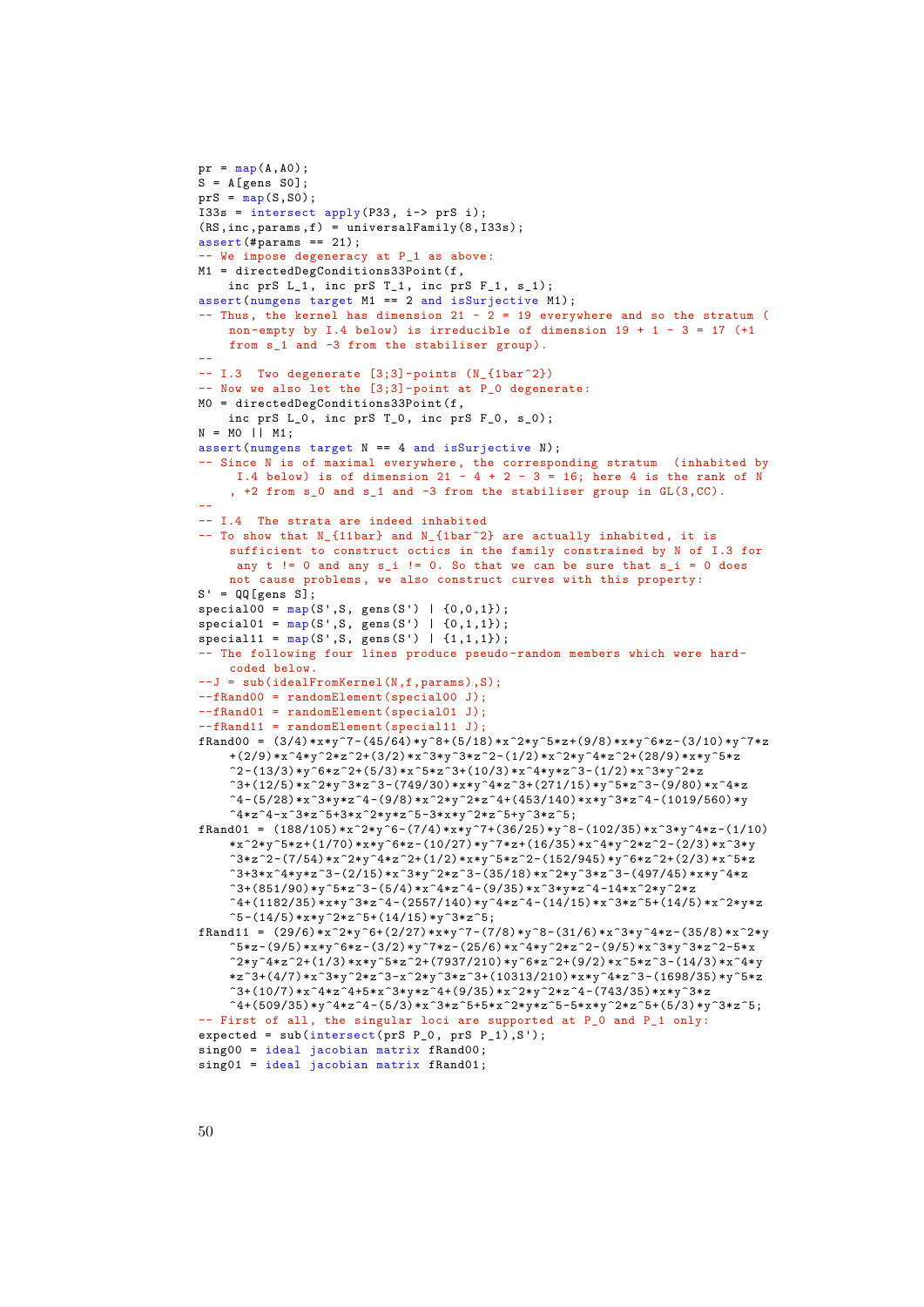```
sing11 = ideal jacobian matrix fRand11;
assert(radical sing00 == expected);
\frac{1}{2} assert(radical sing01 == expected);
assert(radical sing11 == expected);
-- On the other hand, we have there the mildest possible degenerate [3;3]-
    points, namely, singularities of type J_{-}{2,1}:
assert(isJ21(fRand00 ,special00 prS T_0,x,y,z));
\overline{\text{assert}(\text{isJ21}(\text{fRand}00, \text{special}00, \text{prS} T_1, y, z, x))};assert(isJ21(fRand01 ,special01 prS T_0,x,y,z));
assert(isJ21(fRand01,special01 prS T_1,y,z,x));
assert(isJ21(fRand11,special11 prS T_0,x,y,z));
assert(isJ21(fRand11,special11 prS T_1,y,z,x));
--
-- A suitable deformation will have the same singularity at P_0, but a non-
    degenerate [3;3]-point at P_1, say, so that we also conclude that the
    other stratum is non-empty.
--
-- II. Degenerate quadruple -points
--
use S0;
(RS,inc,params,f) = universalFamily(8,P_1^4);assert(#params == 35);
-- This is the universal family of octic forms whose associated curves have a
     quadruple -point at P_1.
--
-- II.1 A single degenerate quadruple-point (N_{2bar})
-- Imposing degeneracy:
M1 = tangencyCond(f,
    inc L_1, inc T_1, inc F_1, Multiplicity=>4, Degree=>2);
assert(numgens target M1 == 2 and isSurjective M1);
 -- Hence, the moduli space of plane octics with a degenerate quadruple-point,
     which is clearly inhabited, is of dimension 35 - 2 - 6 = 27. (Here, 6)
    is the dimension of the stabiliser sub-group of GL(3,CC)).
--
-- II.2 Two quadruple -points , one degenerate (N_{22bar})
- As before, we can take t = 1 since (on a reduced octic) there is no second
     quadruple -point on a special tangent line of a degenerate quadruple -
    point.
use S;
Iquads = intersect(prS P_0^4, prS P_1^4);
(RS,inc,params,f) = universalFamily(8, Iquads);
assert(#params == 25);
-- The degeneracy conditions are encoded in the vanishing of the following
    matrices:
M0 = tangencyCond(f,
    inc prS L_0, inc prS T_0, inc prS F_0,
    Multiplicity=>4, Degree=>2);
M1 = \text{tangencyCond}(f,inc prS L_1, inc prS T_1, inc prS F_1,
    Multiplicity=>4, Degree=>2);
assert(numgens target M0 == 2 and numgens target M1 == 2);
-- Imposing degeneracy at P_0 only:
assert isSurjective M0;
-- Thus, the rank of M0 is 2 and so the dimension of the corresponding
    stratum is 25 - 2 - 4 = 19; it is easy to see that it is actually
    inhabited.
--
-- II.3 Two quadruple-points, both degenerate (N_{2bar^2})
-- Imposing degeneracy at P_1 as well:
N = M0 || M1;
assert isSurjective N;
-- Thus, the rank of N is 4 and so the corresponding stratum is irreducible
```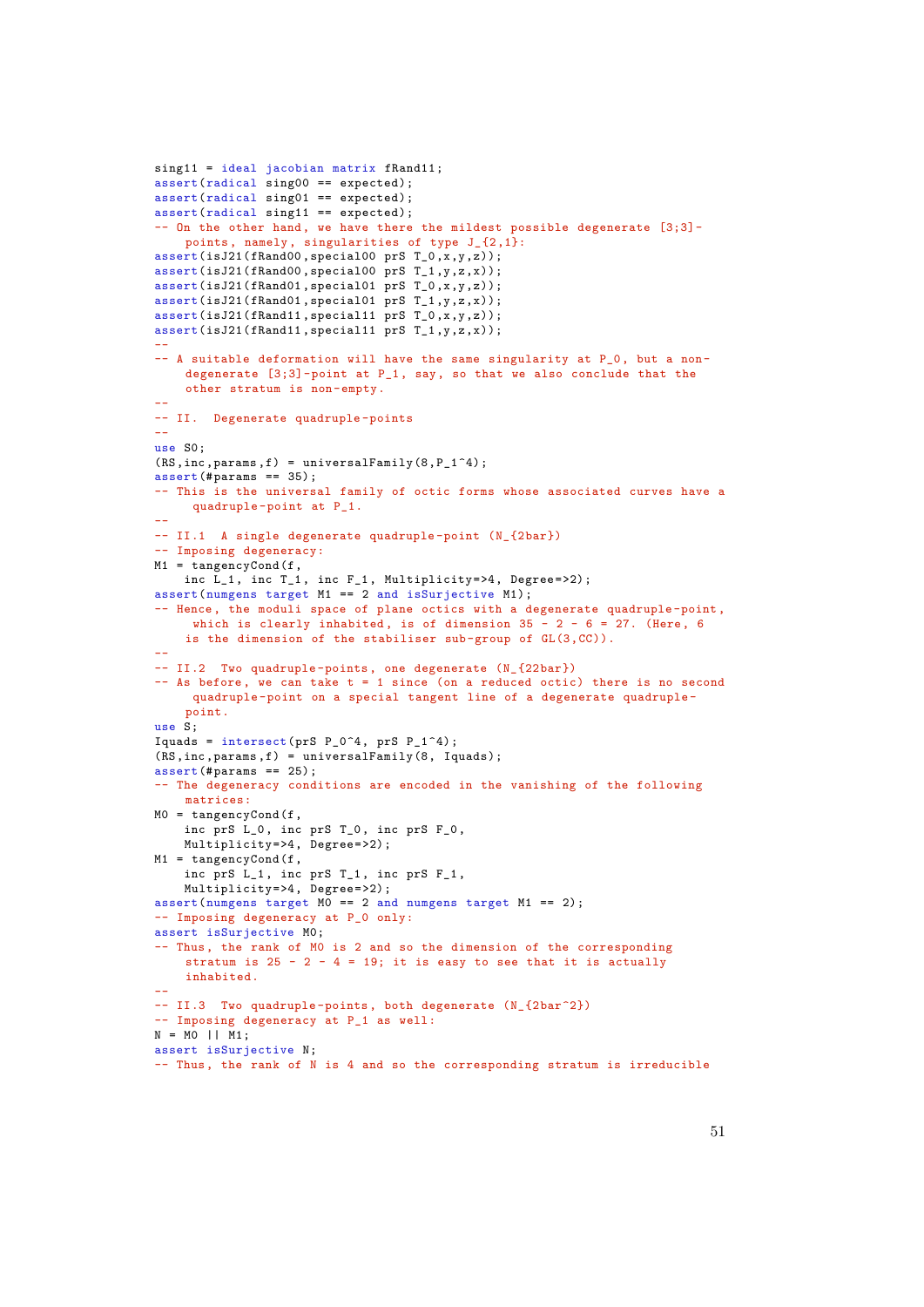```
of dimension 25 - 4 - 3 = 18; again, it is easy to see that it is
    inhabited. For convenience, we construct a member:
use S';
-- The following two lines in comments were used to produce the hardcoded
    example fRand below.
-J = sub(idealfromKernel(N,f,params),S');
--fRand = randomElement(J);
fRand = -(3/8)*x^3*y^5-7*x^2*y^6+2*x*y^7-(15/7)*y^8-(10/9)*x^3*v^4*z+(49/20)*x^2*y^5*z-(3/5)*x*y^6*z+y^7*z+(35/4)*x^4*y^2*z^2-9*x^3*y^3*z^2+(35/27)*x2*y^4*z^2-(18/7)*x*y^5*z^2-(7/9)*y^6*z^2+(7/4)*x^4*y*z^3-(10/9)*x^3*y^32*z^3-(1/4)*x^2*y^3*z^3+(18/5)*x*y^4*z^3-(15/16)*y^5*z^3+(3/50)*x^4*z^3^4-(10/3)*x^3*y*z^4+4*x^2*y^2*z^4+(44/25)*x*y^3*z^4-(373/150)*y^4*z^4;
-- First of all, its singular locus is supported at P_0 and P_1:
expected = sub(intersect(prS P_0, prS P_1),S');
sing = ideal jacobian matrix fRand;
assert(radical sine == expected):
-- On the other hand, at these points, we have the mildest possible
    degenerate quadruple -points singularities:
assert(isX10(fRand,x,y));
assert(isX10(fRand,z,y));
-- Thus, the curve defined by fRand has only two singular points, which are
    quadruple -points of type X_{10}.
--
--
-- III. A quadruple- and a [3;3]-point
-- Putting the [3;3]-point at P_0 and the quadruple -point at P_1, we have to
    distinguish the two cases whether the distinguished tangent at P_0
    points towards the quadruple-point (t = 0) or not.
--
-- III.1 The non-degenerate case (N_{12})
-- From parameterFreeCases.m2 III.1.1 we know that something special is
    happening if t = 0. Here we show that there are two disjoint components.
use A0;
-- The universal family with a [3;3]-point at P_0 with varying tagnent
(RS, inc, params, f) = universalFamily(8, P33_0);assert (#params == 33);
 -- Asking for a quadruple -point at P_1:
\text{to} \text{to} \text{to} \text{to} \text{to} \text{to} \text{to} \text{to} \text{to} \text{to} \text{to} \text{to} \text{to} \text{to} \text{to} \text{to} \text{to} \text{to} \text{to} \text{to} \text{to} \text{to} \text{to} \text{to} \text{to} \text{to} \text{to} \text{totoBeZeroCoeff = for Term in terms toBeZero list leadCoefficient(Term);
M = matrix for eq in toBeZeroCoeff list
                for g in params list leadCoefficient(eq//g);
-- M is a matrix A0^10 <-- A0^33. Its kernel encodes the parameters for which
     f has a quadruple-point at P_1. Thus, we have to see how the kernel
    changes as t varies. We investigate where the rank (generically 10)
    drops:
assert(numgens target M == 10);
droppingRankCond = minors(10, mingens image M);
\text{assert}(\text{radical droppingRankCond} == \text{ideal}(t));-- Thus, the rank drops only if t = 0 and from parameterFreeCases.m2
-- III.1.1 we know that it drops exactly by 1 there.
--
-- For t != 0, this is the ideal containing the octic forms whose associated
    curves have a quadruple-point at P_1 and a [3;3]-point at P_0 with
    distinguished tangent line \{y = tx\}:
J = sub(idealFromKernel(M,f,params), S0);
-- Those with distinguished tangent line {y = 0} are obtained from the kernel
     if we substitute t \rightarrow 0 first:
Jspecial = sub(idealFromKernel(sub(M, {t=>0}), sub(f, {t=>0}), params), S0);
-- Substituting t -> 0 in J we get those which have distinguished tangent
    line \{y = 0\} and which are degenerations of such with t = 0:
Jintersection = sub(J, {t=>0});
```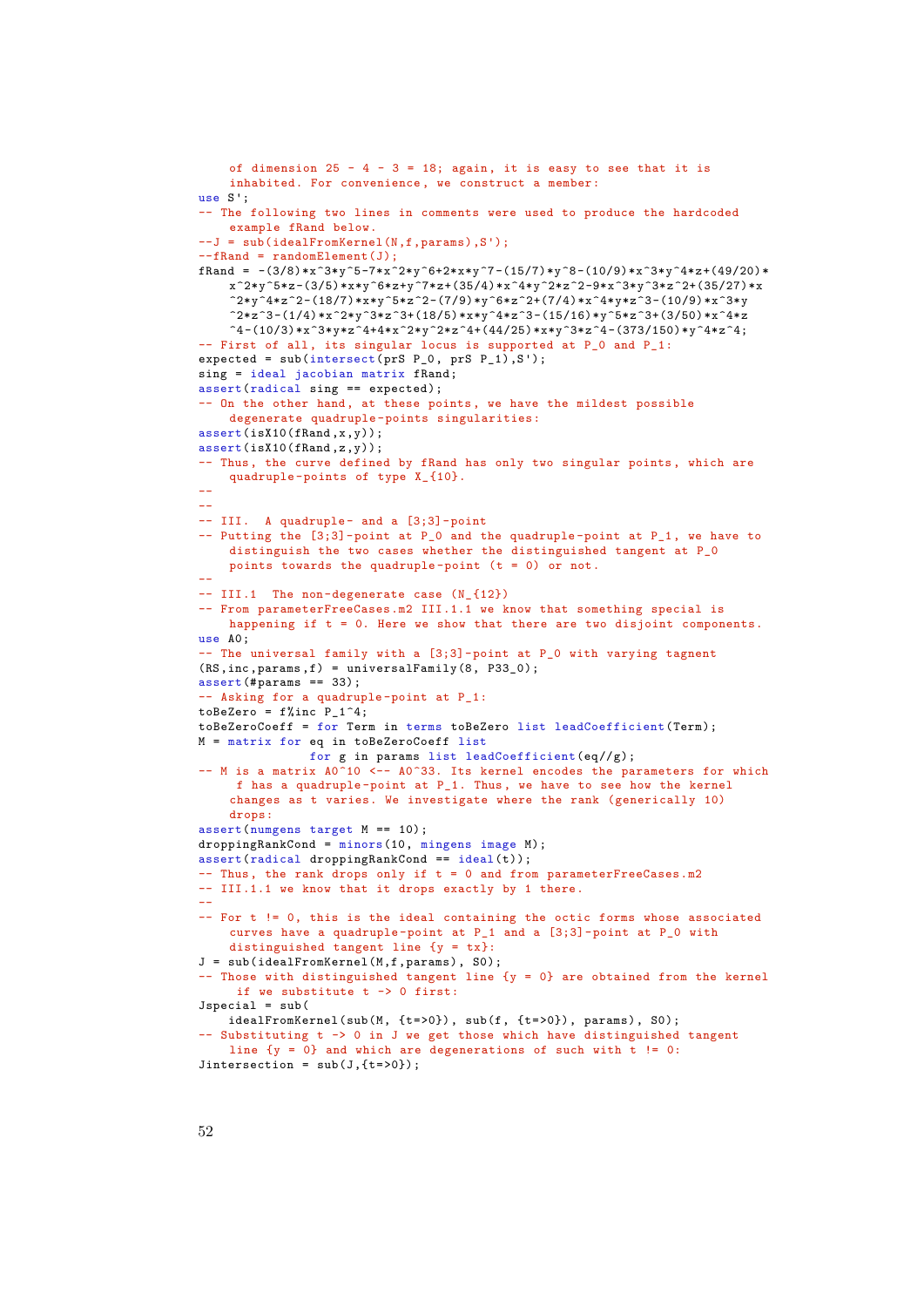```
-- Sanity check:
assert isSubset(Jintersection, Jspecial);
-- However:
assert not isSubset(Jspecial, Jintersection);
-- Thus, we get two distinct components. Their intersection consists of non-
    reduced curves only:
assert((gens Jintersection)%(sub(T_0,{t=>0}))^2 == 0);-- but
assert not ((gens Jspecial)%(sub(T_0,{t=>0}))^2 == 0);-- whereas
assert((gens Jspecial)%(sub(T_0,{t=>0})) == 0);
-- That is, every member of the component with t = 0 contains the line \{y =0} at least once, but not all do so twice , whereas those which are
    limits as t -> 0 contain this line at least twice. Since we neglect non-
    reduced curves in N_{-1} (12), once we have shown -- that both are inhabited,
     we get two irreducible components N'_{12} and N''_{12}, both of
    dimension 19 as computed in III.1.1 of parameterFreeCases.m2. But since
    it is easy to construct examples by elementary plane curve-geometry, we
    omit this here.
--
-- III.2 A [3;3]-point and a quadruple -point , at least one degenerate
-- Note that III.1 shows that also in the degenerate cases , the two
    components distinguishing t = 0 and t = 0 are disjoint. Therefore, we
    don't need to let t vary but consider the cases t = 1 and t = 0.
--
- First we let t = 1 (N'_{12bar}, N'_{1bar2}, N'_{1bar2bar}).
use S;
Imixed = intersect(prS P33_0, prS P_1^4);
(RS, inc, params, f) = universalFamily(8, Inixed);assert(#params == 23);
 - The degeneracy conditions:
M0 = directedDegConditions33Point (f,
    inc prS L_0, inc prS T_0, inc prS F_0, s_0);
M1 = \text{tangencyCond}(f,inc prS L_1, inc prS T_1, inc prS F_1,
    Multiplicity=>4, Degree=>2);
assert(numgens target M0 == 2 and isSurjective M0);
assert(numgens target M1 == 2 and isSurjective M1);
-- Thus, the two components where either the [3;3]-point (N'_{1bar2}) or the
    quadruple -point (N'_{12bar}) is degenerate are irreducible and of
    dimension 23 - 2 + 1 - 4 = 23 - 2 - 3 = 18.
--
-- Both degenerate:
N = MO | | M1;assert isSurjective N;
-- Thus, also the component N'{1bar2bar} is irreducible and of dimension 23 -
     4 + 2 - 4 = 17. That these strata are inhabited is easy to see
    geometrically , so we omit constructions of explicit polynomials.
--
-- Now we let t = 0 (N''_{12bar}, N''_{1bar2}, N''_{1bar2bar}).
use A0;
B = A0/t;prB = map(B, A0);BS = B[gens SO];prBS = map(BS, S0);Imixed' = intersect(prBS P33 0, prBS P 1^4);
(RS, inc, params, f) = universalFamily(8, Inixed');\overline{\text{assert}}(#params == 24);
-- The degeneracy conditions:
M0 = directedDegConditions33Point(f,
    inc prBS L_0, inc prBS T_0, inc prBS F_0, s_0);
M1 = tangencyCond(f,
    inc prBS L_1, inc prBS T_1, inc prBS F_1,
    Multiplicity=>4, Degree=>2);
```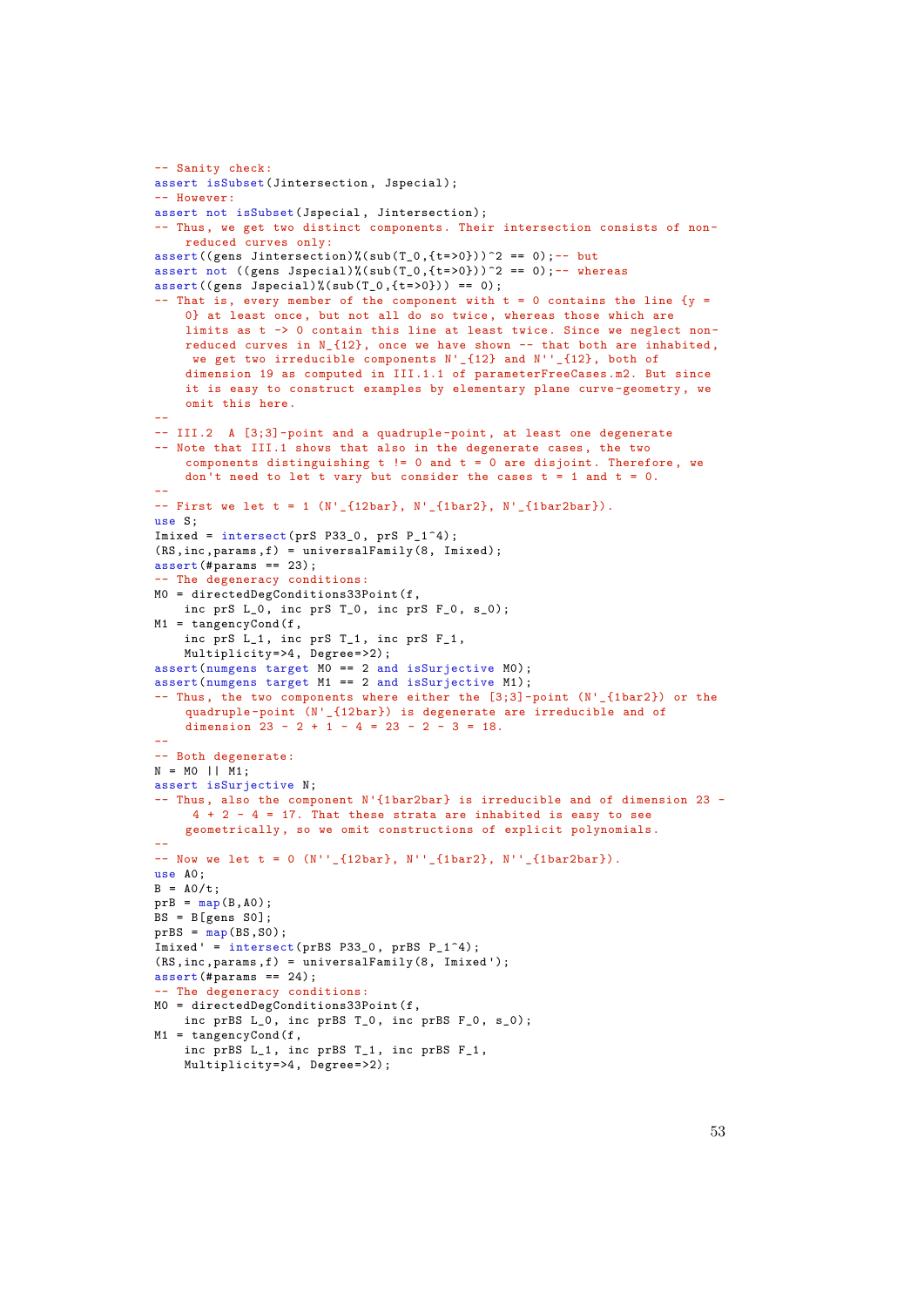```
assert(numgens target MO == 2 and numgens target M1 == 2);
-- Imposing degeneracy at the quadruple -point:
assert isSurjective M1;
-- Thus, the rank of M1 is constant and so the component N''_{12bar} is
   irreducible and of dimension 24 - 2 - 4 = 18.
-- Imposing degeneracy at the [3;3]-point:
droppingRankCond = minors(2,mingens image MO);\texttt{assert}(\texttt{radical}~\texttt{droppingRankCond} == \texttt{ideal(s_0)});-- M0 is not surjective if and only if s_0 = 0. However, in this case, all
   octics will contain the distinguished tangent line twice:
Jspecial = sub(idealFromKernel(sub(M0,{s_0=>0}),sub(f,{s_0=>0}),params),BS);
assert((gens Jspecial)%(prBS T_0)^2 == 0);
-- Therefore, this case is irrelevant and for the remaining part, we see that
     we get an irreducible component N'' [1bar2] of dimension 24 - 2 + 1 - 5
     = 18 as well.
--
-- Imposing degeneracy at both points:
N = MO || M1;
droppingRankCond = minors(4, mingens image N);assert(radical droppingRankCond == ideal(s_0));
-- The same as before is happening; again in this case all octics will be non
    -reduced if s_0 = 0, so that neglecting this part, we get an irreducible
     component N'' [1bar2bar} of dimension 24 - 4 + 2 - 5 = 17. Again,
    producing inhabitants is easy, hence omitted.
--
-- EOF upToTwoSingularities.m2 ---------------------------------------
```
Listing 6: The strata  $\mathfrak{N}_{112}$ ,  $\mathfrak{N}_{122}$  and  $\mathfrak{N}_{13}$ 

```
----------------------------------------------------------------------
- M2-script to study the strata N_{122}, N_{112} and N_{111}
--
-- Filename threeNonDeg.m2
----------------------------------------------------------------------
--
-- We will deal with the three strata in three different sections, each with
   its own notation.
--
- I One [3:3]- and two quadruple-points (N_{122})--
clearAll();
load "octicsFunctions.m2";
--
-- Notation:
- A = QQ[t] is the coordinate ring of the rational line AA^1.
- S = A[x, y, z] is the homogeneous coordinate ring of the trivial PP^2-family
    over AA^1.
-- We will consider octics with quadruple-points in P_0 = (0;0;1) and P_1 =(1;0;0) and a [3;3]-point in P_2 = (0,1,0) with varying distinguished
    tangent line defined by T_2 = x-tz.
--
-- We know that there will be one extra modulus of octics when t = 0. We aim
    to prove that this is the only instance where something unexpected is
    happening and that the two resulting families have no reduced octic in
    common. More precisely , the intersection corresponds to the octics
   containing the line defined by x twice.
--
-- Each component will be of dimension 11; this was computed in Sec. III.2.1
   of parameterFreeCases.m2.
--
A = QQ[t];S = A[x, y, z];
```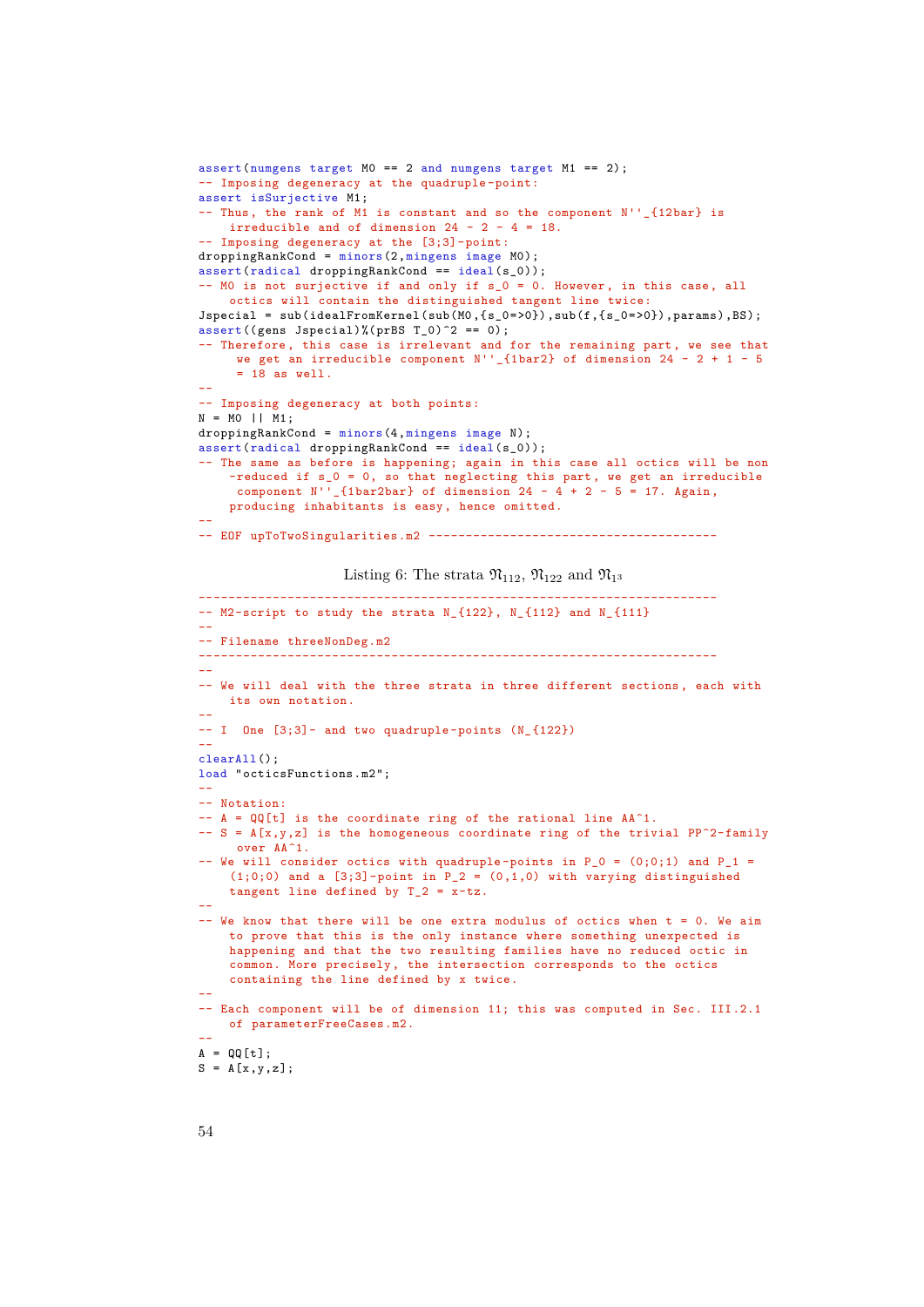```
L = {x, y, z};T = \{y, z, x-t*z\};F = \{ , , y\}; -- aux. localisation variables
-- The ideals of the reduced points:
P = apply(3, i->trim ideal(L_i, T_i));
 -- The ideals with the constraints for the desired singularities:
P4 = apply(2, i->P_i^2);
P33 = get33Ideal (L_2, T_2, F_2);-- The relevant ideals and the universal family of octics with a [3;3]-point
    in P_2 with distinguished tangent line T_2:
Iconstant = intersect(P4);
Ivariable = P33;
(RS,inc,params,f) = universalFamily(8,Ivariable);
assert(#params == 33);
use RS;
 -- Reduction of f modulo the remaining conditions:
toBeZero = f%(inc Iconstant);
toBeZeroCoeff = for Term in terms toBeZero list leadCoefficient(Term);
M = matrix for eq in toBeZeroCoeff
                    list for g in params list leadCoefficient(eq//g);
-- The kernel of M is the space of coefficients for which f is as desired for
     general t; its dimension is 13 = 33 - 20, as expected:
assert(numgens target M == 20);
droppingRankCond = minors(20.mingens image M);
assert(radical droppingRankCond == ideal(t));
-- Thus, the rank only drops for t = 0; indeed:
assert(numgens kernel sub(M,{t=>0}) == 14);
--
-- It remains to study the intersection to see that we have two disjoint
    components. The argument is analogous so 111.m2, e.g.
Q = S/(t);pr = \text{map}(0.S);
use S;
J = ideal super basis(8, intersect(P4_0, P4_1, P33));use Q;
J' = pr J;
Jspecial = ideal super basis(8, interest(pr(P4_0),pr(P4_1),pr(P33)));
 - Sanity check:
assert isSubset(J',Jspecial);
 -- However:
assert((gens J')%(pr T_2)<sup>-2</sup> == 0);-- but
assert((gens Jspecial)%(pr T_2)^2 != 0);
-- This means that the degenerations of curves in N' [122] towards N'' {122}
    contain the distinguished tangent line twice. Therefore , the components
    are disjoint, as claimed.
--
-- That both components are inhabited can be seen by means of basic geometric
     constructions. For example, four conics through P_0 and P_1, of which
    three also pass through P_2, all three with the same tangent direction
    at P_2, for the general component , and for the special component , take a
     nodal cubic with the node in P_0, let P_2 be a general point of the
    cubic , T_2 its tangent line, and P_1 the other intersection point of the
     line with the cubic; then consider the union of the nodal cubic, the
    tangent line, the line joining P_0 and P_1, and a general cubic through
    the configuration.
--
-- II Two [3;3]-points and one quadruple -point
clearAll();
load "octicsFunctions.m2";
--
-- From the calculations in parameterFreeCases.m2 III.2.2, we know that there
     are possibly three components , depending on how many of the two
```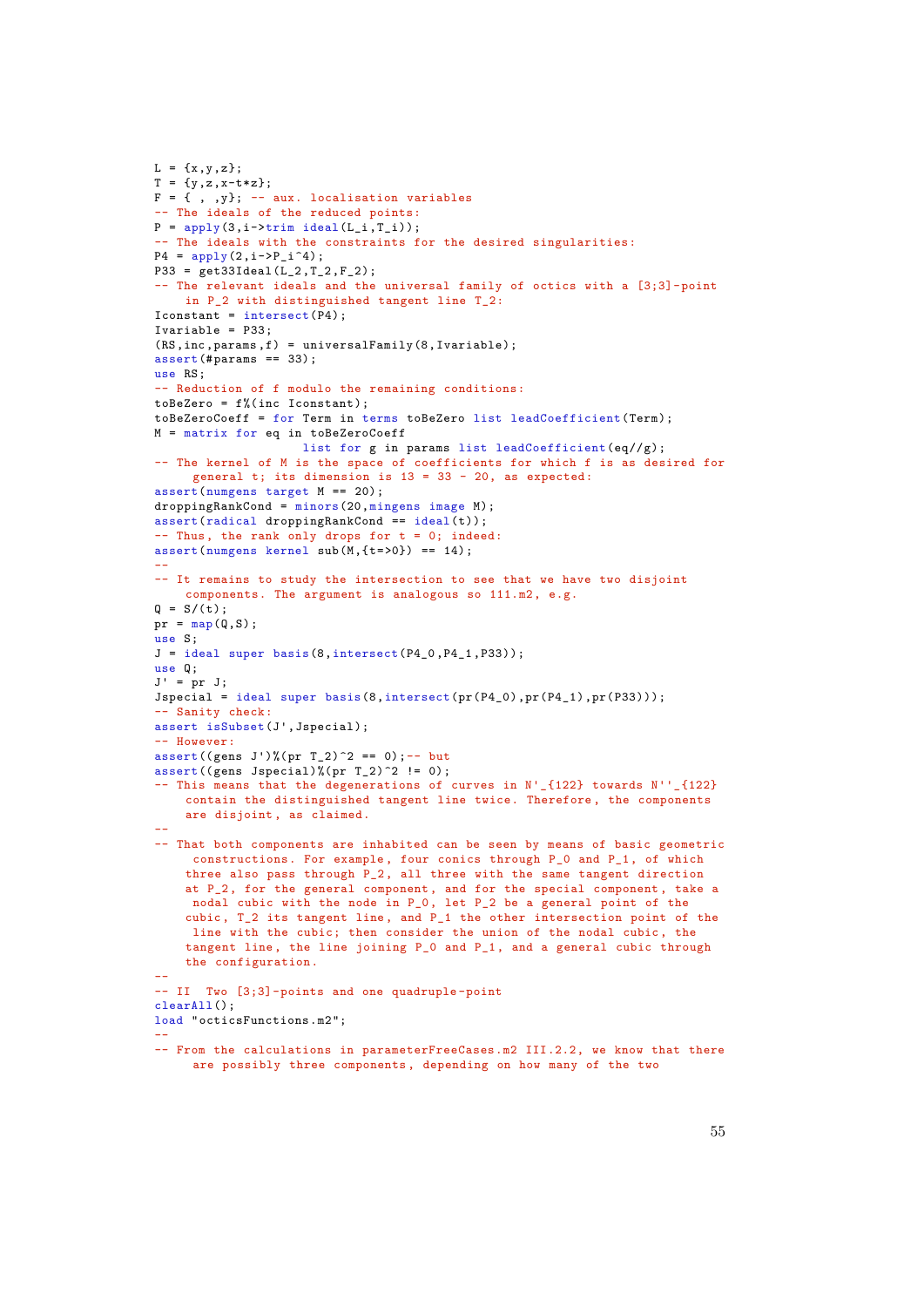```
distinguished tangent lines pass through the quadruple -point. This
    script shows that the three components N' [112] (where both lines miss
    the quadruple -point), N''_{112} (where exactly one of the lines passes
    through the quadruple -point) and N'''_{112} (where the quadruple -point
    sits at the intersection of both lines) are irreducible and pair-wise
    disjoint. They are of dimension 10 by parameterFreeCases.m2 III.2.2.
--
-- Notation:
- A = QQ[t_0,t_1] is the coordinate ring of the rational plane AA^2.
- S = A[x,y,z] is the homogeneous coordinate ring of the trivial PP^2-family
     over AA^2.
-- We will consider octics with two [3;3]-points in P<sub>-</sub>0 = (0;0;1) and P<sub>-</sub>1 =
    (1;0;0), with varying distinguished tangent lines defined by the linear
    forms T_0 = x - t_0 y and T_1 = y - t_1 z, and a quadruple-point in P<sub>-2</sub>
    = (1:1:1).
--
A = QQ[t_0, t_1];S = A[x,y,z];L = {y, z, x-y};T = \{x-y*t_0,y-z*t_1,y-z\};F = \{z, x, \}; -- aux. localisation variables
-- The ideals of the reduced points:
P = apply(3, i->trim ideal(L_i, T_i));-- The ideals with the constraints for the desired singularities:
P33 = apply(2,i->get33Ideal(L_i,T_i,F_i));
P4 = P_2^2^4;Iconstant = P4;
Ivariable = intersect P33;
-- Building the universal family of octics with two [3;3]-points with
    distinguished tangents given by the linear forms T_0, T_1.
(RS, inc, params, f) = universalFamily(8, Ivariable);\overline{\text{assert}}(#params == 21);
-- Reduction of f modulo the quadruple -point conditions:
toBeZero = f%inc(Iconstant);
toBeZeroCoeff = for Term in terms toBeZero list leadCoefficient(Term);
M = matrix for eq in toBeZeroCoeff
                    list for g in params list leadCoefficient(eq//g);
- Generically, the rank of M is 10, but it drops if t_i = 1:
assert(numgens target M == 10);
droppingRankCond = minors(10, mingens image M);
assert(radical droppingRankCond == ideal((t_0-1)*(t_1-1)));
M1 = sub(M, {t_1 = >1});
M2 = sub(M, \{t_0 => 1, t_1 = > 1\});
assert(numgens kernel M1 == 12);
assert(numgens \text{ kernel M2} == 13);--
-- It remains to compare the different components. For this, we need
    parametrisations of the different families. The kernels of the matrices
    above define different instances of f, and those give rise to the
    desired parametrisations:
use A;
A' = A/(t_1-1);pr' = map(A', A);S' = A'[gens S];
prS' = \frac{1}{map}(S', S);RS' = S'[params];
prRS' = \frac{1}{map}(RS', RS);A'' = A'/(t_0-1);pr'' = \frac{1}{\text{map}(A'', A')};
S' = A' [gens S'];
prS' = map(S', S');
RS' = S' [params];
```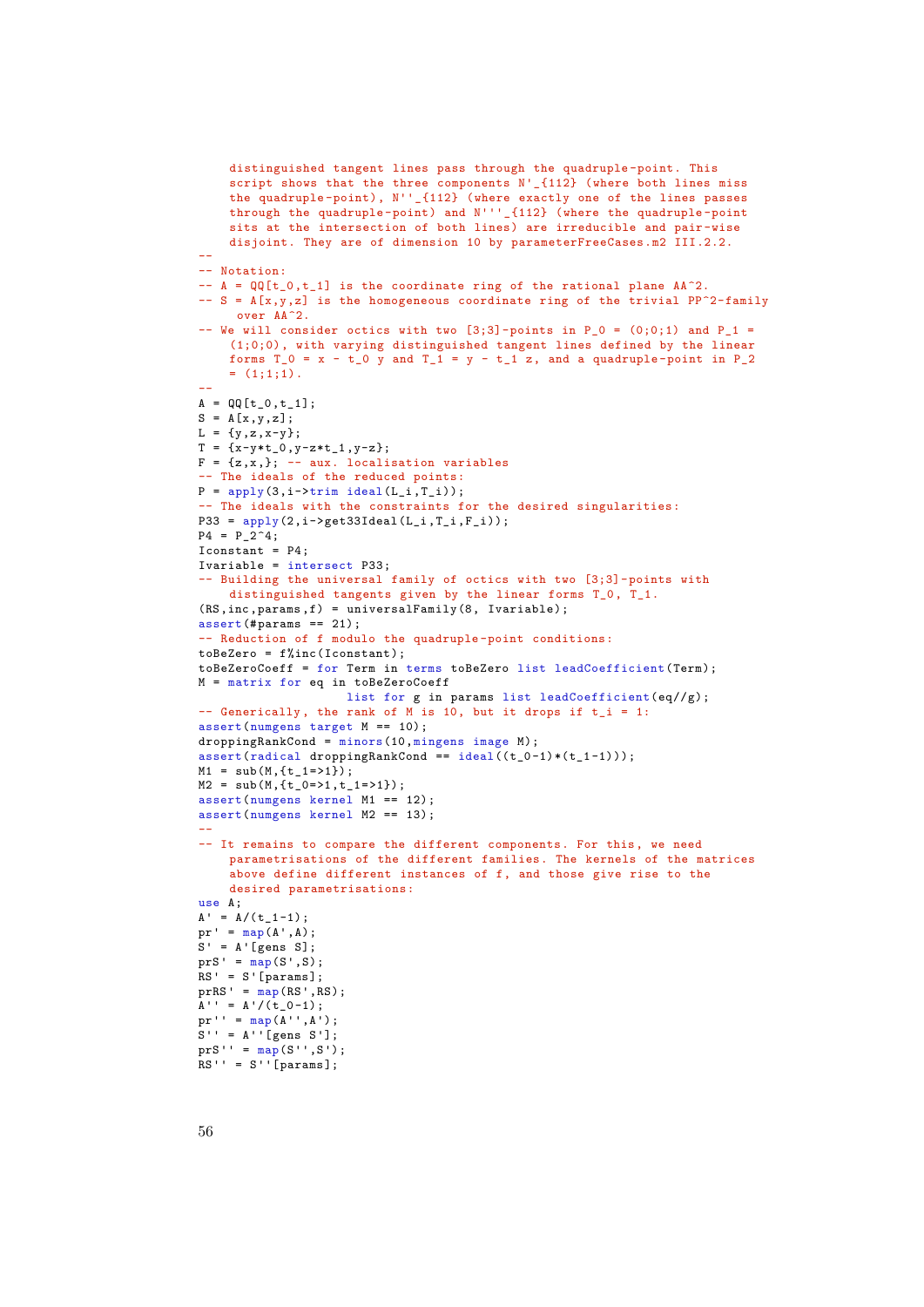```
prRS' = map(RS', RS');
 - The general component and its degenerations as t_1 -> 1:
J = sub(idealfromKernel(M, f, params), S);J' = prS' J;- The first special component and its degenerations as t_0 \rightarrow 1:
Jsp1 = sub(idealFromKernel(pr' M, prRS' f, gens RS'),S');
Jsp1' = prS'' Jsp1;
 -- The last special component:
Jsp2 =sub(idealFromKernel(pr'' pr' M, prRS'' prRS' f, gens RS''),S'');
 - Sanity check:
assert isSubset(J',Jsp1);
assert isSubset(Jsp1',Jsp2);
-- Every limit of the general component along the first special component
    contains the line T_1 twice , but the elements of the first special
    component do not:
\text{assert}((\text{gens } J') " (prS' T_1) ^2 == 0);
assert((gens Jsp1)%(prS' T_1)^2 != 0);
--
-- Similarly, the limits of the first special component along the second
    special component contain the line T_0 twice , but the actual elements of
     the second special component do not:
assert((gens Jsp1')%(prS'' prS' T_0) ^2 == 0);
\text{assert}((\text{gens } \text{Jsp2}) \setminus (\text{prS}^{\cdots} \text{ prS}^{\cdots} \text{T}_0)^2 = 0);--
-- As claimed. Since when passing to N_{-112} we neglect non-reduced curves,
    the pair-wise intersections are not contained and so the three
    components of the stratum are pair-wise disjoint.
--
-- It is easy to come up with geometric constructions of inhabitants for the
    general component (t_0 := 1 := t_1) or the second special component (t_0= t_1 = 1). Since this is a bit harder for the first special component,
     (t 1 != 1 and t_0 general), we show that the following form defines an
    inhabitant in that case.
use A';
R = A'/(t \ 0 - 1/2);-- isomorphic to QQ
q = \text{map}(R, A);
Q = R[gens S];qQ = \overline{map}(Q, S);qQ' = \frac{1}{map}(Q, S');
\overline{e} expected = q0 intersect(P);
f = 2*x^5*y^3-(24/5)*x^4*y^4-(20/27)*x^3*y^5+(4/9)*x^2*y^6-(87497/840)*x*y^2^7+(1179841/7560)*y^8-6*x^5*y^2*z+(159/35)*x^4*y^3*z+(28/135)*x^3*y^4*z
    +(12272/45)*x^2*y^5*z-(987109/2520)*x*y^6*z-(1150217/15120)*y^7*z+6*x^5*y*z^2-(52/5)*x^24*y^2*z^2+(21667/630)*x^3*y^3*z^2-(105043/315)*x^2*y^4*z^2+(530869/630)*x*y^5*z^2-(304831/1260)*y^6*z^2-2*x^5*z^3+(923/35)*x^4*y
    *z^3-(201223/1890)*x^3*y^2*z^3-(923/20)*x^2*y^3*z^3-(122039/630)*x*y^4*z
    \gamma3+(908081/7560)*y^5*z^3-(110/7)*x^4*z^4+(30785/378)*x^3*y*z^4+(1305/14)
    *x^2*y^2*z^4-(73805/504)*x*y^3*z^4+(8795/216)*y^4*z^4-(53/6)*x^3*z
    \tilde{5}+(53/4)*x^2*y*z^5-(53/8)*x*y^2*z^5+(53/48)*y^3*z^5;
--
-- Claim: The octic curve defined by f is a member of the component indicated
     above.
-- Since
assert(f\prime qQ'<sup>(Jsp1)</sup> == 0);--, the curve has at least the desired singularities
    ; in fact, it has no more than the three singularities that we imposed:
sing = ideal jacobian matrix f;
assert(radical sing == expected);
-- and the three are ordinary, as claimed:
assert(isOrdinaryQuadruplePoint(sub(f,{x=>x+z,y=>y+z}),x,y,z));
assert(isOrdinary33Point(f,qQ T_0,y,x,z));
assert(isOrdinary33Point(f,qQ T_1,z,y,x));
```

```
-- This proves the claim and concludes this section.
```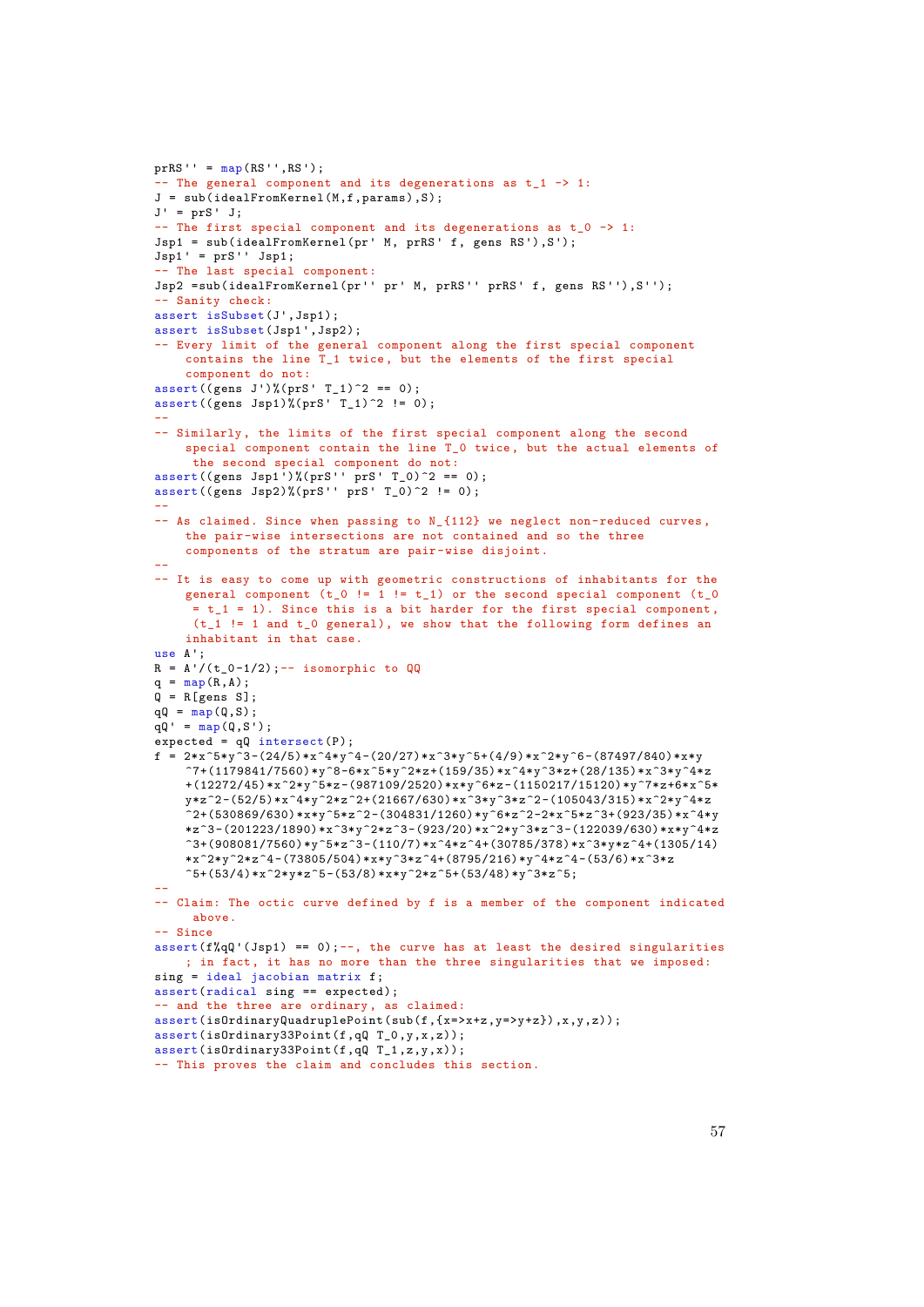```
--
-- III Three [3;3]-points
--
clearAll();
load "octicsFunctions.m2";
--
-- Notation:
- A = QQ[t] is the coordinate ring of the rational line AA^1.
- S = A[x,y,z] is the homogeneous coordinate ring of the trivial PP^2-family
     over AA^1.
-- We will consider octics with [3;3]-points in P_i = V(L_i, T_i), i = 0,1,2,
    with distinguished tangent line V(T_i), respectively.
-- Concretely, P_0 = (0;0;1), P_1 = (1;0;0), P_2 = (0;1;0) and
T_0 = x - ty, T_1 = y - z, T_2 = x - z--
-- The line we miss (T_0 = y) is irrelevant since it passes through P<sub>1</sub> and
    on a reduced octic, the distinguished tangent line of a [3;3]-point does
    not pass through another [3;3]-point.
--
A = QQ[t];S = A[x, y, z];L = {y, z, x};T = \{x-t*y, y-z, x-z\};F = \{z, x, y\}: -- aux. localisation variables
P = apply(3, i->trim ideal(L_i, T_i));-- The ideals containing the [3;3]-point -constraints:
P33 = apply(3, i->get33Ideal(L_i, T_i, F_i));-- The following ideal gives the constraints for [3;3]-points in P_1 and P_2
   with distinguished tangents as above.
Iconstant = intersect(P33_1,P33_2);
-- The following is the ideal for a [3;3]-point in P_0 whose distinguished
   tangent along the line \{x = ty\}, thus depending on t.
Ivariable = P33_0;
-- The family of octics fulfilling the variable constraints:
(RS, inc, params, f) = universalFamily(8, Ivariable);assert (#params == 33);
 - Reduction of f modulo the remaining conditions:
toBeZero = f''(inc Iconstant);toBeZeroCoeff = for Term in terms toBeZero list leadCoefficient(Term);
M = matrix for eq in toBeZeroCoeff
                    list for g in params list leadCoefficient(eq//g);
-- M is a Matrix A^24 <-- A^33, generically of maximal rank, leaving 33 - 24
   = 9 generic dimensions:
assert(numgens target M == 24);
droppingRankCond = minors(24, mingens image M);
assert(radical droppingRankCond == ideal(t+1));
-- Thus, the only instance where the rank drops is where t = -1, in which
    case the three tangents are on the conic V(xy-xz-yz).
--
- If t != -1, we get an irreducible component N'_{-1} (once we have shown
   that there indeed exist admissible octics so that it is not empty) and
    it is of dimension 9 + 1 - 1 = 9.
--
-- In this case, the kernel has dimension 10:
prA = map(QQ, A, {t=>-1});
Q = QQ[gens S];pr = map(Q, S, (gens Q) | {-1}});
assert(numgens kernel prA M == 10);
--
-- We now show that the intersection of the two components parametrises the
    octics containing the conic V(xy-xz-yz) twice. The notation is the same
    as before, but we specialise to t = -1.
```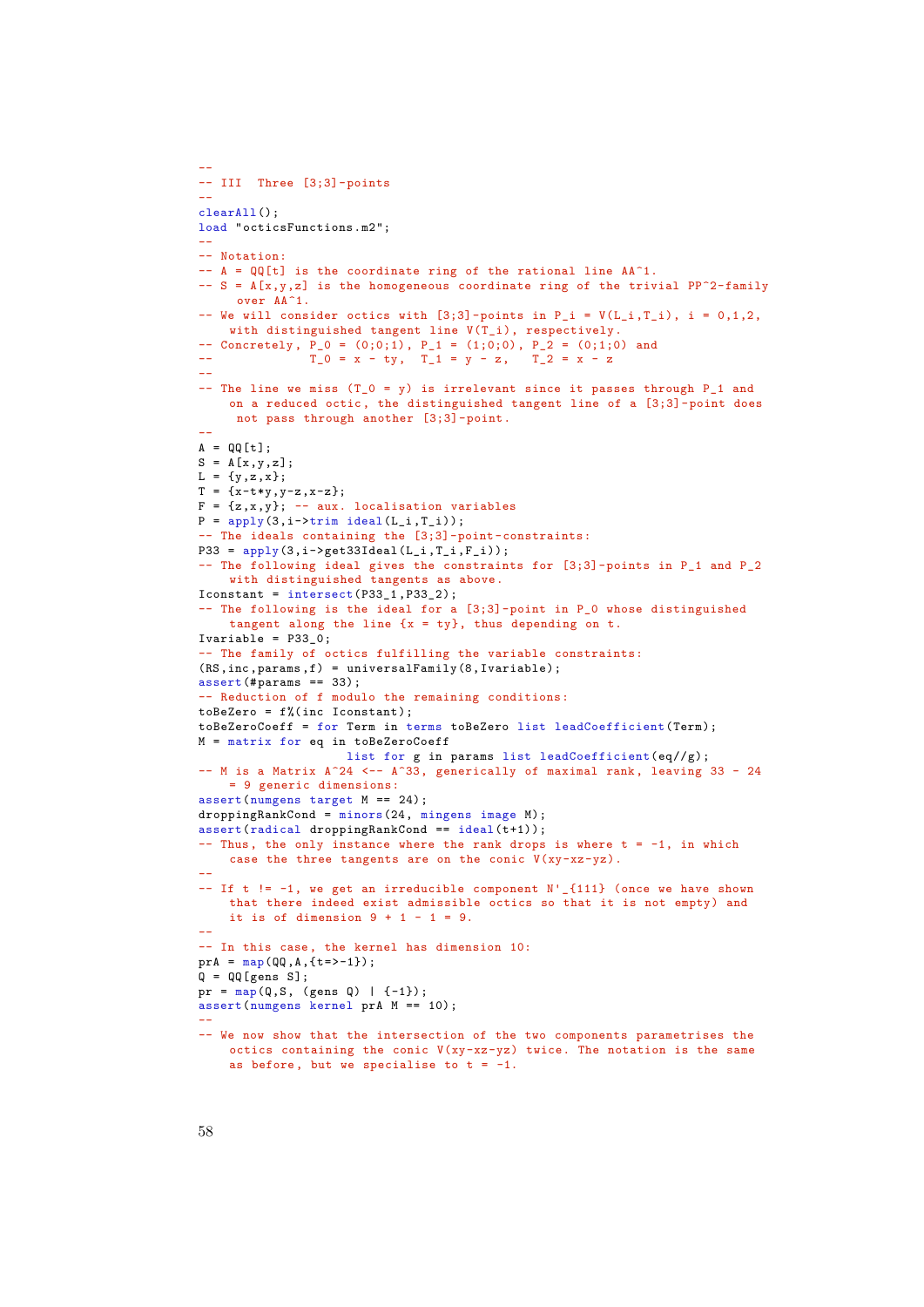```
use S;
 - The ideal of octics for t != -1:
J = ideal super basis(8,intersect P33);
-- The ideal of their limits as t \rightarrow -1:
J' = pr J;use Q;
-- The ideal of octics for t = -1:
Jspecial = ideal super basis(8,intersect apply(P33,i->pr i));
-- Sanity check:
assert isSubset(J',Jspecial);
-- However:
conic = x*y - x*z - y*z;assert((gens J')%conic^2 == 0);-- but
assert((gens Jspecial)%conic^2 != 0);
-- Hence, the intersection of the closures of the strata consist of non-
    reduced curves only. In particular, if inhabited, we get an extra
    component N''_{11} which is disjoint from the other component but of the
     same dimension 10 + 0 - 1 = 9.
--
-- Finally, we have to show that both components contain admissible curves
    with three non-degenerate [3;3]-points.
-- We begin with the component of general distinguished tangents. The
    notation is the same as before , but with a fixed value for t.
use S;
rand = 7/10:
QRand = QQ[gens S];prRand = map(QRand,S,append(gens QRand,rand));
sing = intersect(apply(P,i->prRand(i)));
f = -15*x^5*y^3 + 3*x^4*y^4 - (119/50)*x^3*y^5 + 45*x^5*y^2*z - (46/35)*x^4*y^3)^3*z - (223/1000)*x^3*y^4*z + (357/50)*x^2*y^5*z - 45*x^5*y*z^2 -
    (162/35)*x^4*y^2*z^2 + (137353/21000)*x^3*y^3*z^2 - (18613/1500)*x^2*y^2(357/50)*x*y^5*z^2 + 15*x^5*z^3 + (6/5)*x^4*y*z^3 - (3803/140)*x^3*y^2*z^3 - (8131/750)*x^2*y^3*z^3 + (40459/3000)*x*y^4*z^3 + (119/50)*y^5*z^3 + (61/35)*x^4*z^4 + (10319/525)*x^3*y*z^4 - (18973/500)*x^2*y
    \tilde{c}*z^4 + (546/25)*x*y^3*z^4 - (2891/750)*y^4*z^4 + (25/7)*x^3*z^5 -
    (15/2)*x^2*yz^5 + (21/4)*x*y^2*z^5 - (49/40)*y^3*z^5;--
-- Claim: The octic defined by f has only non-degenerate [3;3]-points ,
    located at P_0, P_1 and P_2.
--
assert(f\sqrt{r}Rand J == 0);assert(radical ideal singularLocus ideal f == sing);
-- Therefore, the singular locus is supported exactly at the [3;3]-points we
    imposed.
--
-- We have to check that they are all non-degenerate [3;3]-points.
assert(isOrdinary33Point(f,prRand(T_0),x,y,z));
assert(isOrdinary33Point(f,prRand(T_1),z,y,x));
assert(isOrdinary33Point(f,prRand(T_2),x,z,y));
--
-- This proves the claim. In particular, N'_{-1} (111) is inhabited.
--
-- We now complete the discussion of three [3;3]-points by considering the
    extra component corresponding to octics where the distinguished tangents
     of the [3;3]-points are on a conic. We have to show that there exists
    such an octic with non-degenerate [3;3]-points.
--
-- Instead of the following 'random' element, we could also take the union of
     the conic and two general cubics tangent to the conic in P_0, P_1 and
    P_2.
--
-- The notation is the same as earlier, specialised to t = -1.
```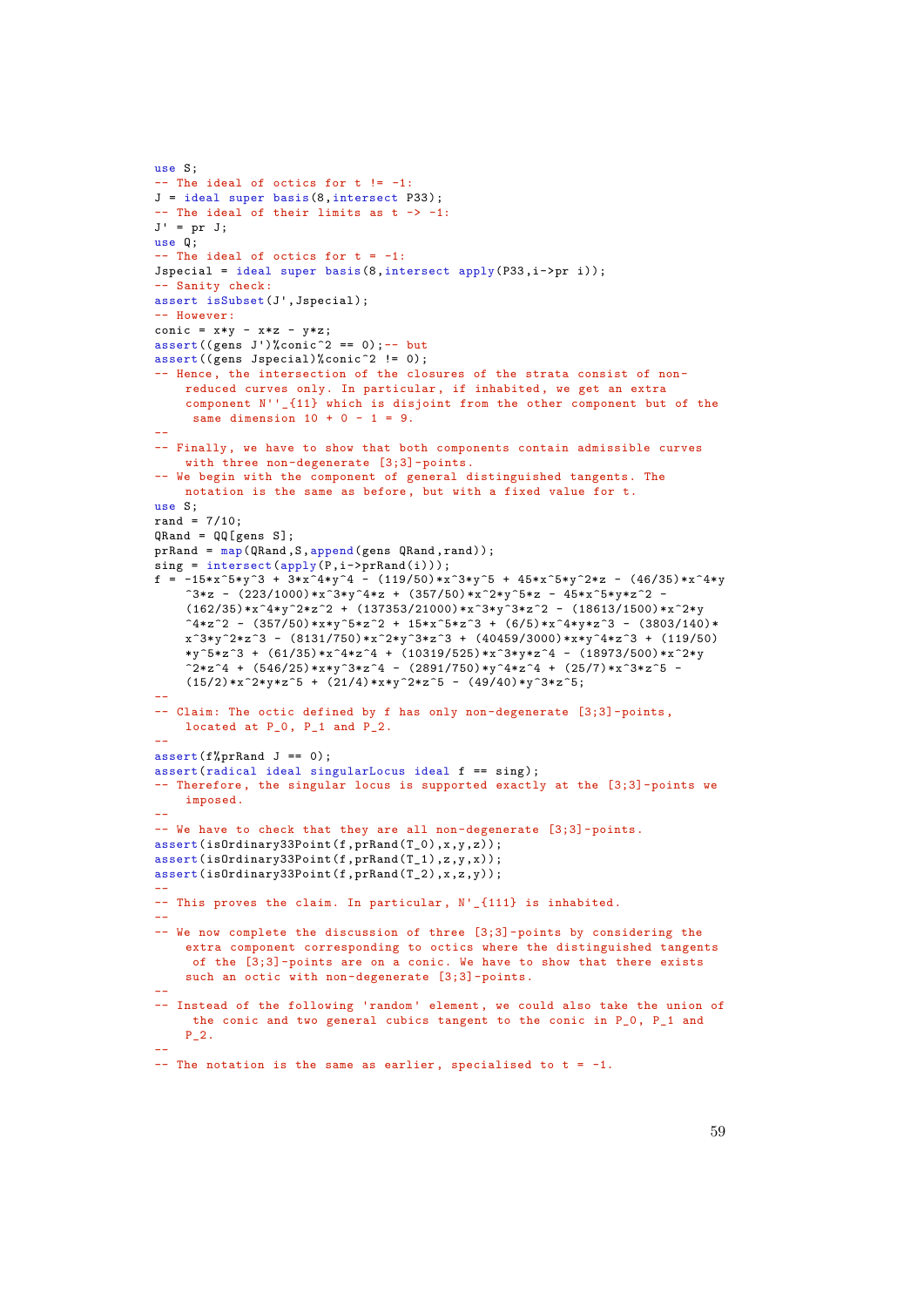```
use 0sing = intersect(apply(P, i->pr(i)));
f = -(9/20)*x^5*y^3 - (8/3)*x^4*y^4 - (4/3)*x^3*y^5 + (27/20)*x^5*y^2*z +
    (149/15)*x^4*y^3*z - 8*x^3*y^4*z + 4*x^2*y^5*z - (27/20)*x^5*y*z^2 -(333/20)*x^4*y^2*z^2 + (18023/540)*x^3*y^3*z^2 + (1186/27)*x^2*y^4*z^2 -
     4*x*y^5*z^2 + (9/20)*x^5*z^3 + (85/6)*x^4*y*z^3 - (9077/270)*x^3*y^2*z^3^3 - (55001/540)*x^2*y^3*z^3 - (1436/27)*x*y^4*z^3 + (4/3)*y^5*z^3 -
    (287/60)*x^4*z^4 - (3017/270)*x^3*y*z^4 + (2147/180)*x^2*y^2*z^4 +(1721/45)*x*y^3*z^4 + (538/27)*y^4*z^4 + (83/4)*x^3*z^5 + (249/4)*x^2*y*z^5 + (249/4)*x*y^2*z^5 + (83/4)*y^3*z^5;
--
-- Claim: The octic V(f) has only non-degenerate [3;3]-singularities , located
    in the points P_0, P_1 and P_2.
--
assert(f%Jspecial == 0);
assert(radical ideal singularLocus ideal f == sing)
-- Thus, the singular locus consists precisely of the [3;3]-points we
-- imposed. By the following three lines, they are non-degenerate:
assert(isOrdinary33Point(f,pr(T_0),x,y,z));
assert(isOrdinary33Point(f,pr(T_1),z,y,x));
assert(isOrdinary33Point(f,pr(T_2),x,z,y));
--
-- This proves the claim. In particular, N''<sub>-</sub>{111} is inhabited, too.
--
-- EOF threeNonDeg.m2 ------------------------------------------------
```
Listing 7: The components of  $\mathfrak{N}_{1^32}$ 

```
----------------------------------------------------------------------
-- M2-script to study octics curves in PP^2 with a quadruple-point and three
   [3;3]-points, i.e., the stratum N_{-}\{1112\}.
--
-- Filename 1112.m2
----------------------------------------------------------------------
--
-- If an octic has three [3;3]-points and a quadruple -point , then either the
    three distinguished lines are concurrent with intersection point the
    quadruple -point and the octic contains the lines (and the residual
    quintic is rational and irreducible), or the octic is the union of a
    conic, two lines tangent to the conic, say at P_0 and P_1, and a quartic
    which is tangent to the conic at P<sub>-</sub>0 and P<sub>-1</sub> as well and which has a
    tac-node in a third point P_2 on the conic and an ordinary double -point
    at the intersection of the two lines. We will compute the dimensions of
    these two components.
--
-- I Concurrent distinguished tangent lines (N' {1112}).
--
clearAll();
load "octicsFunctions.m2"
--
-- The configuration of three concurrent lines and three non-collinear points
     on those lines is fixed by finitely many automorphisms and we can,
    without loss of generality, fix those four points.
--
-- Notation:
- S = QQ[a_0,a_1][x,y,z] is the homogeneous coordinate ring of the trivial
   PP^2-family over rational AA^2.
- We will consider all octic forms with [3;3]-points in the points P_0 =
    (0;0;1), P<sub>1</sub> = (1;0;0) and P<sub>-</sub>2 = (0;1;0) and a quadruple-point in P<sub>-</sub>3 =
    (1;1;1), where the distinguished tangent at P_i is the line joining P_iand P_3. (There is a pencil of such octics , which we will parametrise
    using the extra parameters a_0, a_1.)
```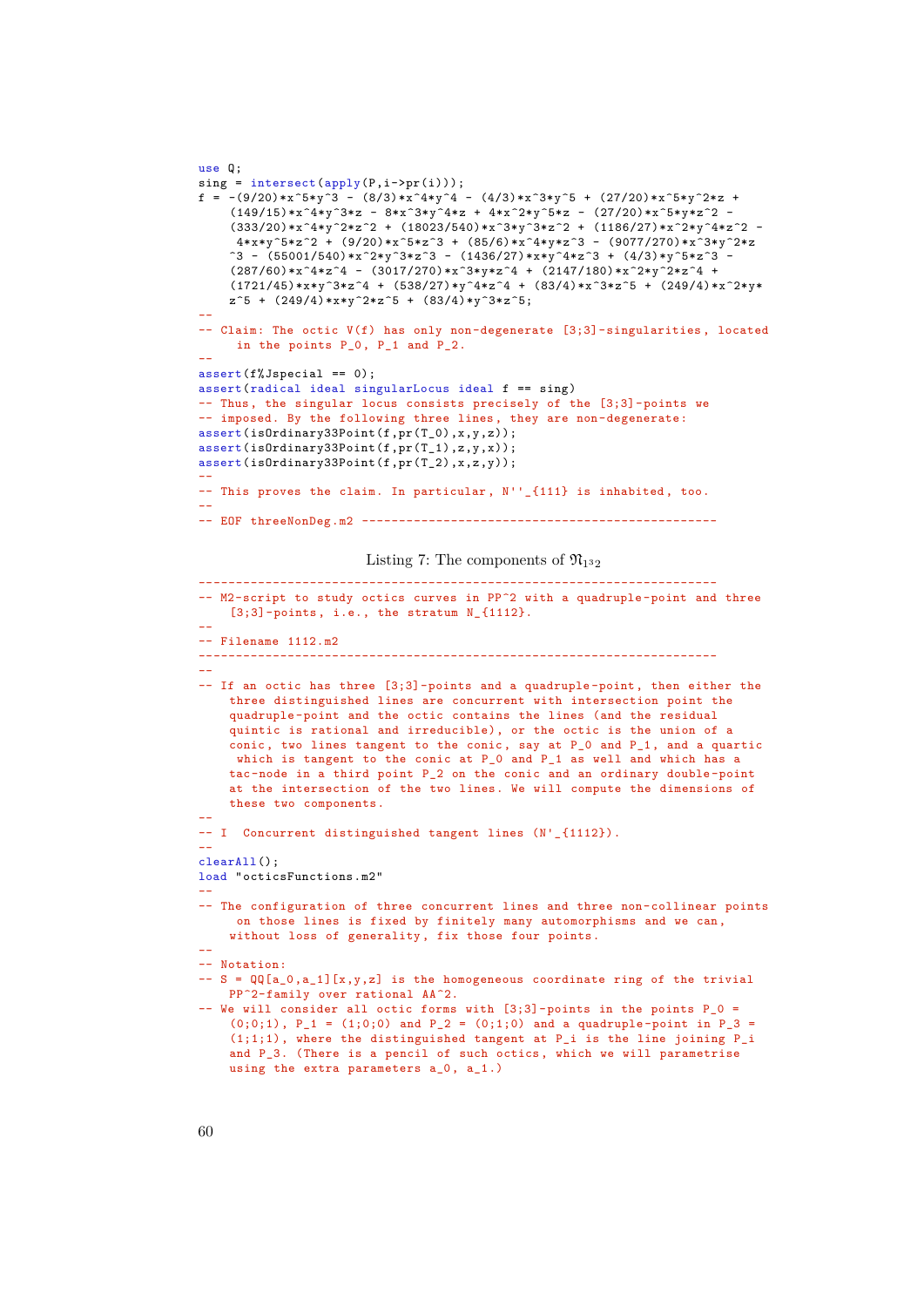```
use QQ[x,y,z];
P = \{idealFromCoords(0,0,1), ideaIFromCoords(1,0,0),\}idealFromCoords(0,1,0), idealFromCoords(1,1,1)};
L = \{y, z, z\};T = \{x-y, y-z, x-z\};F = {z, x, y}; -- aux. localisation variables
scan(3,i-> assert( P i == ideal(L i.T i) ) );
P33 = apply(3, i - > get33Ideal(L_i, T_i, F_i));-- The lines are chosen as explained above:
assert all(3, i \rightarrow (T_i)%intersect(P_i,P_3) == 0);
 -- The ideal containing the constraints:
I = intersect (intersect (P33), P_3^2;
-- the universal family:
(S, inc, params, f) = universalFamily(8, I);\frac{1}{\text{assert}}(#params == 2);
use S;
T = apply(T, i->inc(i));-- Sanity check: Every octic of the family contains all tree distinguished
    tangent lines:
assert(f'(T_0*T_1*T_2) == 0);
-- It remains to show that the generic element has ordinary [3;3]-points at
    P_0, P_1 and P_2, an ordinary quadruple -point at P_3, and is singular
    only in those four points.
use S;
badParams = degeneracyConditions33Point(f,T_0,x,y,z);
badParams = badParams + degeneracyConditions33Point(f,T_1,z,y,x);
badParams = badParams + degeneracyConditions33Point(f,T_2,z,x,y);
-- Translate to move quadruple -point to (0;0;1):
g = sub(f, {x=&x+z, y=&y+z, z=&z});
badParams = badParams + degeneracyConditionsQuadruplePoint(g, x, y, z);
assert(codim badParams == 1);
-- Outside the bad locus , the singular locus is as expected:
g = (radical badParams)_*;
Sgood = S[u]/(u * product(g) - 1);J = sub(radical(ideal(jacobian ideal f)+f),Sgood);
assert(J == sub(interset P, Sgood));-- As claimed.
--
-- Thus, the pencil given by f generically defines admissible octics and so
    the dimension of this component is one.
--
-- A note aside for the record: The (reduced) bad locus is given by the three
     points (1;0), (2;-1), (1;-1) (in PP<sup>\uparrow</sup> = Proj QQ[t_0,t_1]) and the octics
    we obtain for these parameters are the union of twice the conic through
    P_0, P_1 and P_2 tangent to two of them, the two corresponding
    distinguished lines , and twice the remaining distinguished line (-->
    members of M<sup>\degree3</sup> with 2T_{2,3,infty} + T_{2,4,infty} + 2T_{2,infty,infty
    \}).
--
-- II Distinguished tangents along a conic (N' {1112}).
--
clearAll();
-- Requires:
load "octicsFunctions.m2";
--
-- The configuration is determined by two lines, each one of them with a
    point (not the intersection point), and a third point in general
    position. The automorphism group of the plane acts transitively on those
     configurations , with finite stabilisers. Therefore , we may fix any. The
     remaining data are determined by this configuration: The (to become
    quadruple -)point is the intersection of the lines and there is a unique
```
 $-$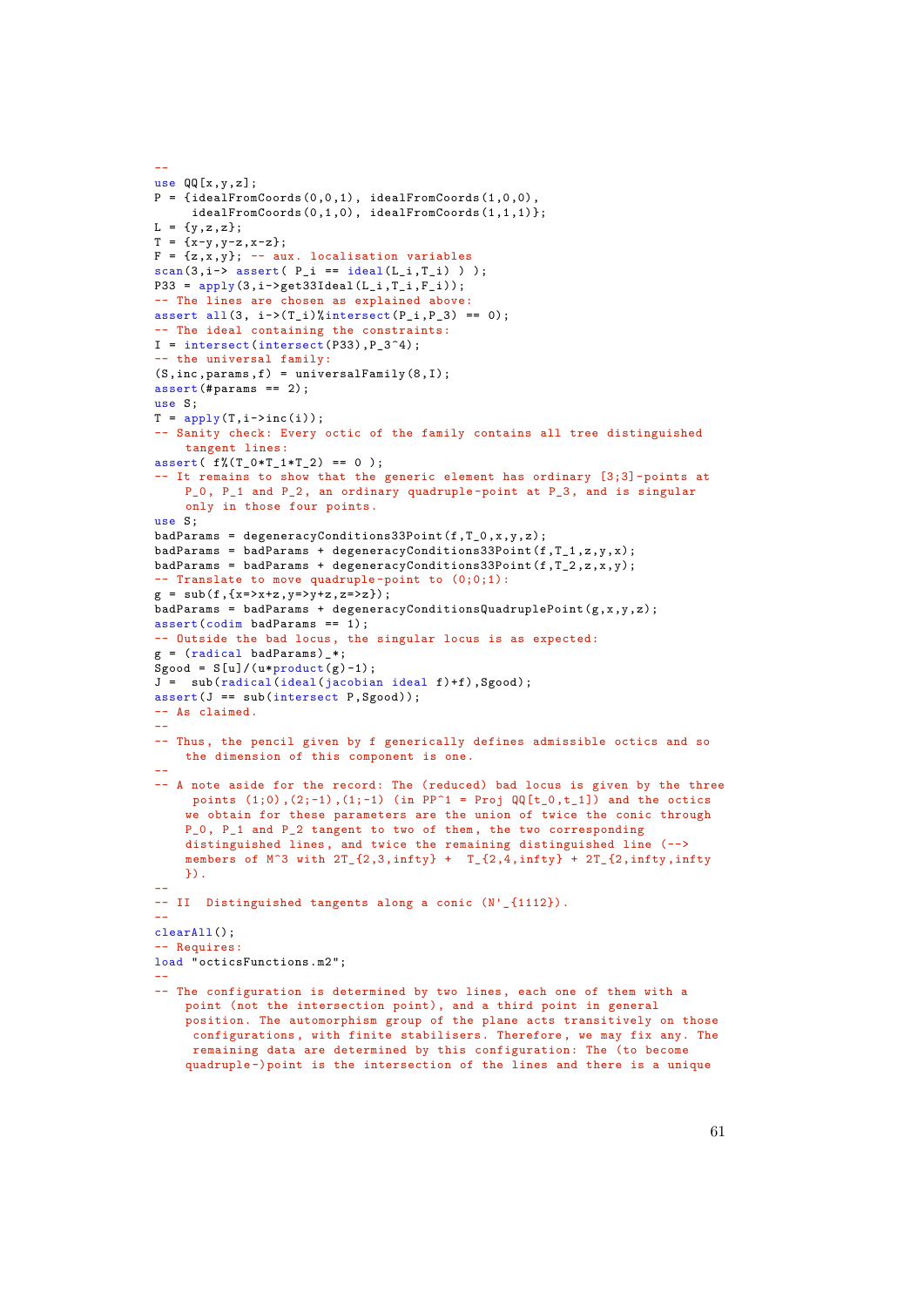```
conic through the other three points which is tangent to the lines , thus
     determining the third distinguished tangent direction.
--
-- Notation as in I
--
use QQ[x,y,z];
P = \{idealFromCoords(0,0,1), idealFromCoords(1,0,0),\}idealFromCoords(0,1,0),idealFromCoords(1,1,1)};
L = {y, z, z};T = \{x-y, y-z, x+z\};F = {z, x, y}; -- aux. localisation variables
P33 = apply(3, i->get33Ideal(L_i, T_i, F_i));PwT = apply(3,i->ideal(L_i^2,T_i));conic = x*y-x*z+yz;scan(3,i->assert(P_i == ideal(L_i,T_i)));
assert(ideal super basis(2,intersect(PwT)) == ideal conic);
assert(ideal(T_0, T_1) == P_3);I = intersect(intersect(P33), P_3^2;
(S, inc, params, f) = universalFamily(8, I);assert (#params == 2);
T = apply(T, i->inc(i));conic = inc(conic);
use S;
-- Sanity check: Every octic of the family contains the two distinguished
    tangents at P_0 and P_1 and the conic:
assert(f'(T_0*T_1*conic) == 0);- The generic octic of the system has non-degenerate [3;3]-points at P 0,
    P_1 and P_2 and a non-degenerate quadruple -point at P_3 and no other
    singularities:
badParams = degeneracyConditions33Point(f,T_0,x,y,z);
badParams = badParams + degeneracyConditions33Point(f,T_1,z,y,x);badParams = badParams + degeneracyConditions33Point(f,T_2,z,x,y);
-- Translate to move quadruple -point to (0;0;1):
g = sub(f, {x=>}x+z, y=>}y+z, z=>z);badParams = badParams + degeneracyConditionsQuadruplePoint(g, x, y, z);
assert(codim badParams == 1);
-- Outside the bad locus , the singular locus is as expected:
g = (radical badParams)<sub>*;</sub>
Sgood = S[u]/(u * product(g) - 1);J = radical sub((ideal(jacobian ideal f)+f), Sgood);
assert(J == sub(intersect P,Sgood));
-- As claimed.
--
-- Thus, the pencil given by f generically defines admissible octics and so
    the dimension of this component is 1.
--
-- A note aside for the record: The (reduced) bad locus is given by the three
     points (1;0), (2;-1), (1;-1) (in PP<sup>\gamma</sup> = Proj QQ[a_0,a_1]). (This is not a
      copy-paste mistake , the points are really the same in both cases.)
-- The degenerate conics are given by:
      1. The two lines, the conic, and twice a conic through all four
-- points, tangent at P_2 (--> member of M^2 with T_{2,3,infty}
          + T_{-}{2,4,infty} + 2T<sub>-</sub>{2,6,infty});
-- 2. The conic once and all three lines twice (--> member of M^3
-- with 3T_{2}(2,3,\text{infty})+3T_{2}(2,\text{infty},\text{infty});<br>2T_{2}, R_{1}, R_{2}, R_{3}, R_{4}, R_{5}, R_{6}, R_{7}, R_{8}, R_{9}, R_{1}, R_{1}, R_{2}, R_{1}, R_{2}, R_{3}, R_{4}, R_{5}3. Both lines (once each), the conic twice and the line joining
- P_2 and P_3 twice \left(-\right) member of M^3 with T_{2,3,infty} +
- T_{2,4,infty} + T_{2,infty,infty}).
-- Observe that 3. is exactly the kind of degeneration that occurred in II
    above. Thus, in the closures of the components in the full moduli space
    meet in the stratum M^{\hat{}}(2).
--
```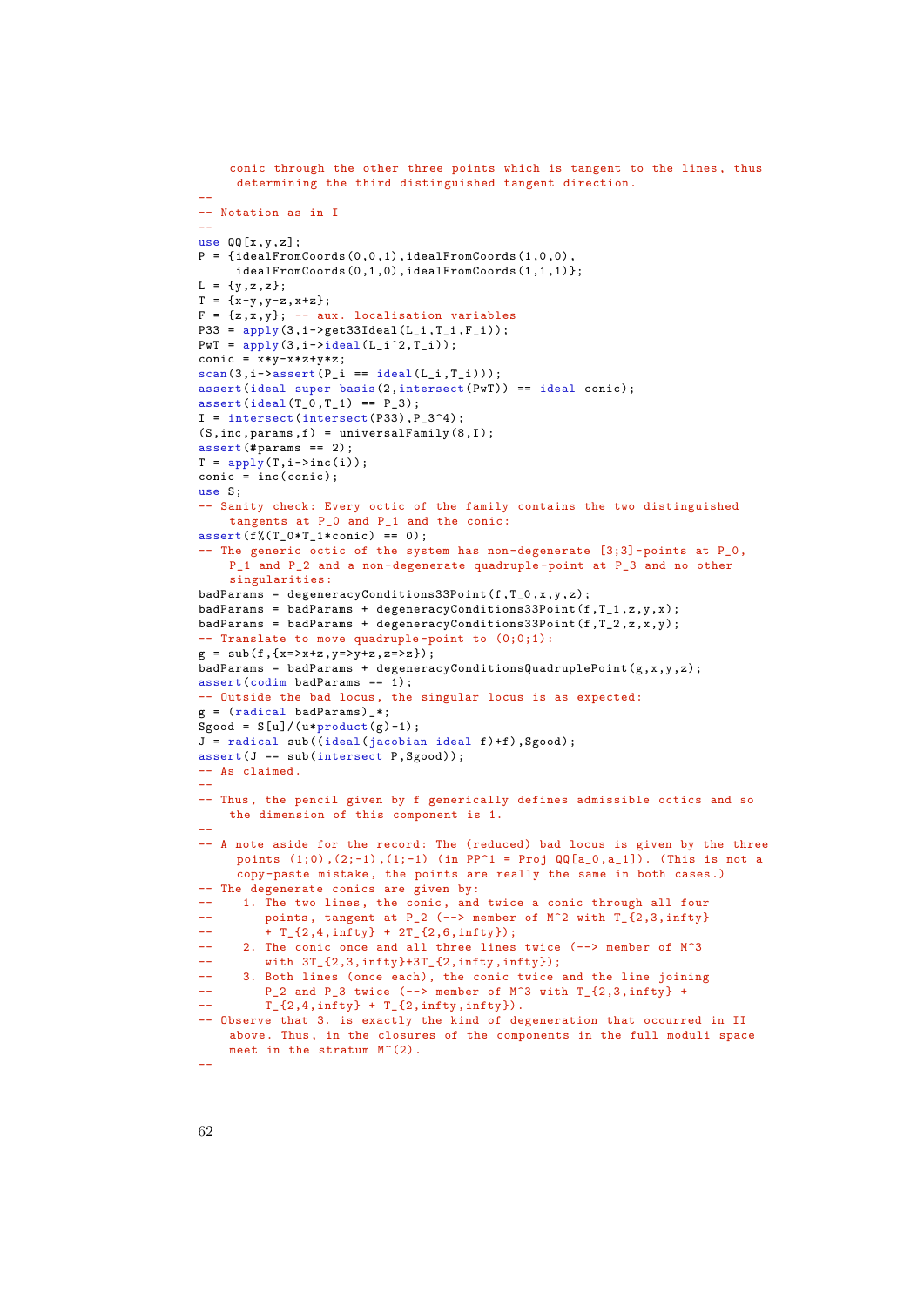```
Listing 8: The strata parametrising the degenerate versions of \mathfrak{N}_{222}----------------------------------------------------------------------
-- M2-script to study octic curves in PP^2 with 3 quadruple-points, at least
    one of which is degenerate. Explicitly: N_{222bar}, N_{22bar^2} and N_{2
    bar^3}
--
-- Filename degenerate222.m2
----------------------------------------------------------------------
--
clearAll();
load "octicsFunctions.m2";
--
-- Notation:
- A = QQ[t_0,t_1,t_2] is the coordinate ring of rational AA^3,
- S = A[x,y,z] is the homogeneous coordinate ring of the trivial PP^2-family
     over AA^2. We will consider octics with certain singularities in the
    points P_i = V(L_i, T_i), i = 0,1,2, sometimes with a special or
    distinguished tangent line defined by T_i, where P_0 = (0;0;1), P_1 =(1;0;0), P<sub>-</sub>2 = (0;1;0) and T<sub>-</sub>0 = y - t<sub>-</sub>0 x, T<sub>-</sub>1 = z - t<sub>-</sub>1 y, T<sub>-</sub>2 = x -
    t_2 z.--
-- It is enough to consider those tangents since up to automorphisms , the
    only configurations we miss are those where two degenerate quadruple -
    poins share a special tangent line, which is impossible on a reduced
    octic.
--
A = QQ[t_0, t_1, t_2];S = A[x, y, z];L = {x,y,z};T = \{y-t_0*L_0, z-t_1*L_1, x-t_2*L_2\};F = {z, x, y}; -- aux. localisation variables
P = apply(L,T,(f,g)-\text{trim ideal}(f,g));P4 = apply(P, i->i^4);Pd4 = apply(3,i->getDegenerateQuadrupleIdeal(L_i,T_i,F_i));--
-- Preparation: The universal octic form with quadruple-points at P 0, P 1
    and P_2:
(RS,inc,params,f) = universalFamily(8,intersect P4);
assert(#params == 15);
-- And the degeneracy conditions:
M = apply(3, i->tangent) and (f, inc L_i, inc T_i, inc F_i,Multiplicity=>4, Degree=>2));
assert all(M,m->numgens target m == 2);--
-- I.1 Two ordinary and one degenerate quadruple -point (N_{222bar})
-- Imposing degeneracy at P_0 means taking the kernel of M_0.
assert isSurjective M 0:
 - Thus, the stratum N_{222bar} is irreducible and its dimension is computed
    as 15 - 2 + 1 - 3 = 11. (Here, -2 comes from the rank of M_0, +1 is
    since t_0 is a parameter and -3 is the dimension of the stabiliser sub-
    group of GL(3,CC) acting on the kernel.) It is easy to see that there
    actually exist such curves , but it also follows from I.4 below.
--
-- I.2 One ordinary and two degenerate quadruple-points (N_{22bar^2})
-- Imposing degeneracy at P_0 and P_1 means taking the kernel of
N = M_0 || M_1;
assert isSurjective N;
-- Therefore, N_{-}{22bar^2} is irreducible as well and of dimension 15 - 4 + 2
    - 3 = 10. (Non-empty by I.4 below.)
```
-- EOF 1112.m2 -------------------------------------------------------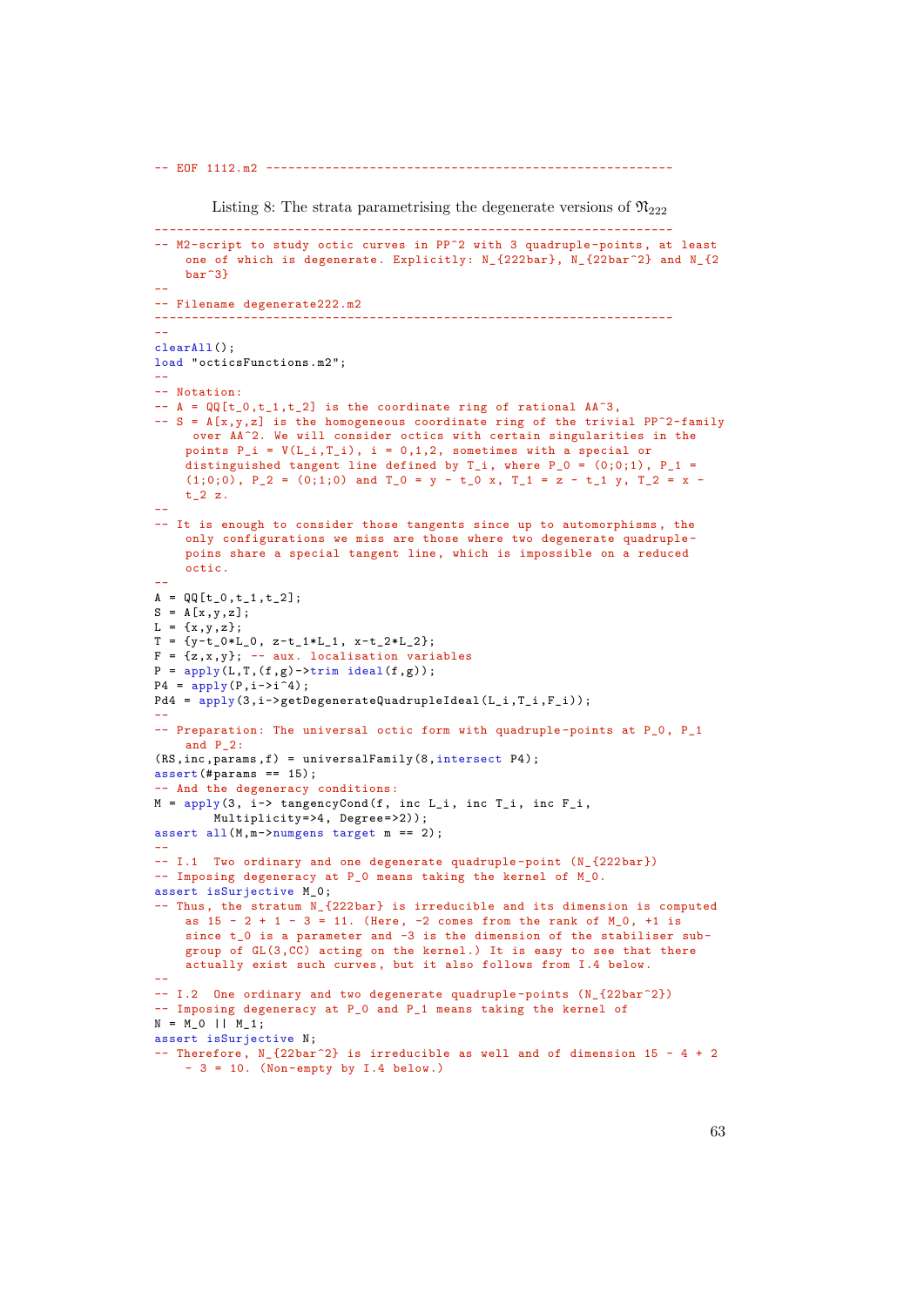```
--
-- I.3 Three degenerate quadruple-points (N_{2bar^3})
N = M_O || M_1 || M_2;
assert isSurjective N;
- Therefore, N<sub>-</sub>\{2bar\<sup>2</sup> is irreducible as well and of dimension 15 - 6 + 3 -
     3 = 9. (Inhabited by I.4 below.)
--
-- I.4 The strata are non-empty
-- From the line of arguments above it follows that appropriate deformations
    of a member of N_{2bar^3} will define members of the other two strata.
    We set t_0 = 1, t_1 = 2 and t_2 = 3; the choice is arbitrary.
S' = QQ[gens S];special = map(S', S, genes(S') | {1,2,3}};-- The next three (commented) lines were used to produce the 'random' element
    fRand hard-coded below.
--use S;
--J = sub(idealFromKernel(N,f,params),S);
--J' = special J;--fRand = randomElement(J');
use S';
fRand = -(992/3)*x^4*y^4+(9364/15)*x^4*y^3*z-(10/9)*x^3*y^4*z-(4564/15)*x^4*y
     2*z^2-(3/5)*x^3*y^3*z^2+(26800/3)*x^2*y^4*z^2+(7/5)*x^4*y*z^3+(3/5)*x
    \gamma3*y^2*z^3+(2/15)*x^2*y^3*z^3-17858*x*y^4*z^3+18*x^4*z^4-(2692/45)*x^3*y
    *z^4+(2414/45)*x^2*y^2*z^4+(8/45)*x*y^3*z^4-12*y^4*z^4;-- First of all, it is singular only at P_0, P_1 and P_2:
expected = intersect apply(P, i->) special i);
sing = ideal jacobian matrix fRand;
assert(radical sing == expected);
-- On the other hand, the quadruple-points at these points are degenerate,
    but as mild as possible, i.e., singularities of type X_{10}:
assert(isX10(fRand,x,y));
assert(isX10(fRand.z.y));
assert(isX10(fRand,z,x));
-- Thus, fRand defines an admissible member of N_{2bar^3}.
--
-- EOF degenerate222.m2 ----------------------------------------------
       Listing 9: The strata parametrising the degenerate versions of \mathfrak{N}_{111}----------------------------------------------------------------------
-- M2-script to study octics in PP^2 with three [3;3]-points, at least one
    degenerate, i.e., the strata N_{111bar}, N_{11bar^2} and N_{1bar^3}
--
```

```
-- Filename degenerate111.m2
----------------------------------------------------------------------
```

```
--
\text{clearAll}()
```

```
load "octicsFunctions.m2";
```
-- -- We will have to run through this twice, since the two different configurations , the special case with tangents along a conic and the general case, work better on different base rings.

```
--
-- Notation:
```
 $-$  A0 = QQ[s\_0,s\_1,s\_2,t\_2] is the affine coordinate ring of AA^4 over the rational numbers ,

```
- SO = AO[x,y,z] is the homogeneous coordinate ring of the projective plane
   over AA^4 and we consider the points P_0 = (0;0;1), P_1 = (1;0;0) and
    P_2 = (0;1;0) on the distinguished lines \{y = -x\}, \{z = -y\} and \{x = t_2\}z}, respectively.
--
```

```
-- The common setup:
```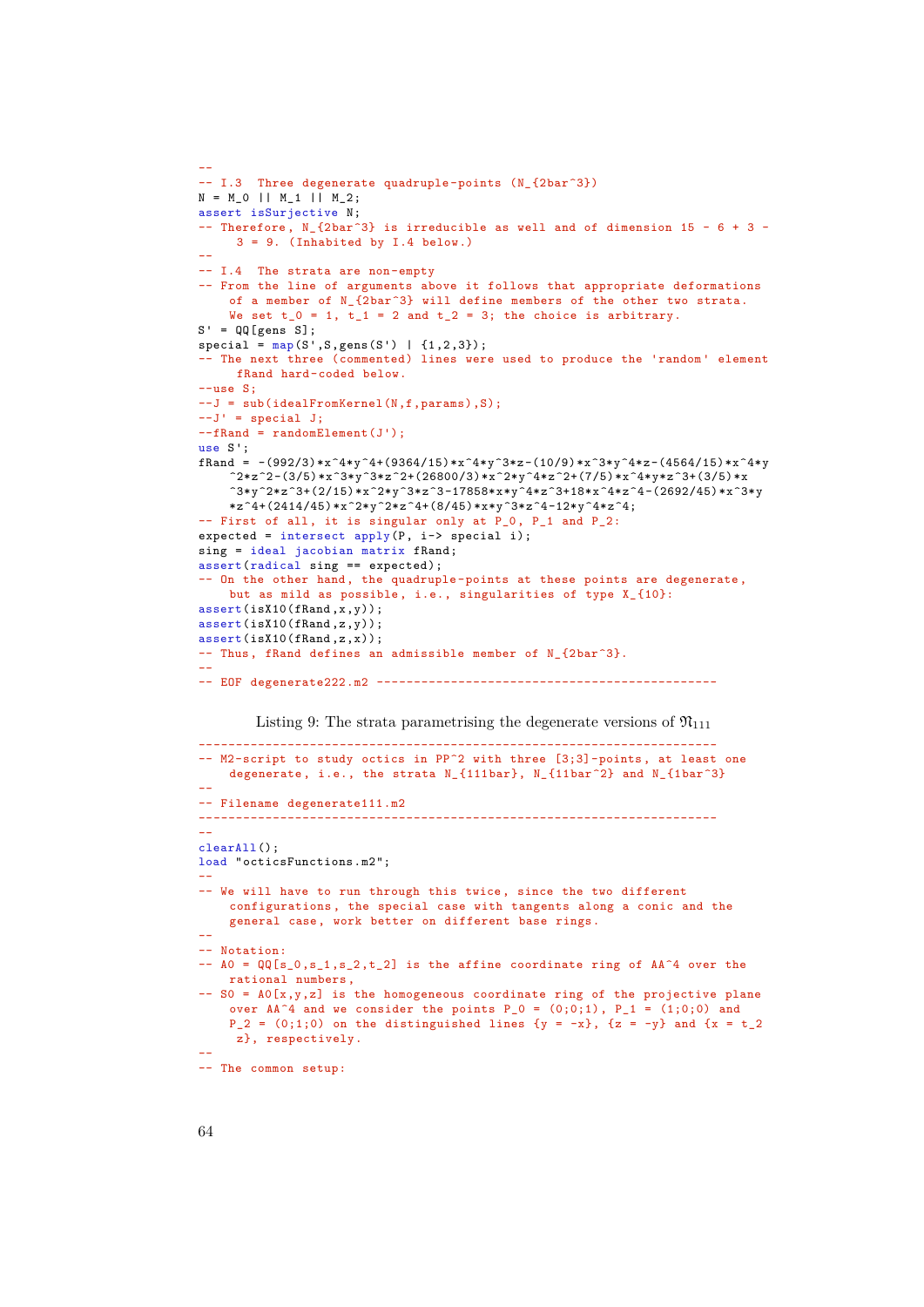```
A0 = QQ[s_0, s_1, s_2, t_2];SO = AO[x, y, z];L = {x,y,z};T = \{y+L_0, z+L_1, x-t_2+L_2\};F = {z, x, y};
P = apply(L,T,pair->trim ideal pair);
P33 = apply(3, i->get33Ideal(L_i, T_i, F_i));PwT = apply(T, P, (1, p) - \frac{\sum_{r=1}^{n} (p^2 + 1)}{r};
conic = super basis(2,intersect(PwT_0,PwT_1,P_2));
assert(conic == matrix(x*y+x*z+y*z));conic = conic_ (0,0);assert(conic\\N\nu T_2 == (t_2+1)*y*z);- Thus, the special case is t_2 = -1.
--
- I The general case t_2 != -1.
- We also assume t 2 != 0, which is valid since it corresponds to the case
    where the distinguished tangent points towards another [3;3]-point, but
    then any octic contains the line twice.
A = A0[r, \text{degrees} = > \{-1\}]/((t_{2}+1)*t_{2}*r-1);locA = map(A, A0);use S0;
--
-- Preparation, generating the universal family with three [3;3]-points in
    general position and the degeneracy conditions:
(RS, inc,params, f) = universalFamily(8, intersect P33);assert(#params == 9);
MO = apply(3, i-)directedDegConditions33Point(f,inc L_i, inc T_i, inc F_i, s_i));
M = apply(M0,m->locA m);
--
-- I.1 One of the [3;3]-points degenerate (N'_{111bar})
--
assert(isSurjective M_0 and numgens target M_0 == 2);
-- Hence, the stratum is irreducible. The kernel of M_0 has dimension 9 - 2= 7; thus, the stratum is of dimension 7 + 2 - 1 = 8. (+2 from t_2 and
    s_0, -1 from rescaling.) It is easy to see that this stratum is
    inhabited, but it also follows from I.4 below.
--
-- I.2 Two of the [3;3]-points degenerate (N'_{11bar^2})
--
N = M_0 || M_1;
assert(isSurjective N and numgens target N == 4);
- Thus, the stratum is irreducible and of dimension 5 + 3 - 1 = 7, since the
     kernel dimension is 9 - 4 = 5. It is non-empty by I.4.
--
-- I.3 Three degenerate [3;3]-points (N'_{1bar^3})
-- Sanity check: Since we have excluded t_{-2} = 0, -1, M<sub>-</sub>2 is surjective
assert isSurjective(M_2);
--
N = M_0 || M_1 || M_2;
-- The rank of N drops for one set of parameters:
--droppingRankCond = minors(numgens target N,N);
--droppingRankCond = ideal gens gb droppingRankCond;
-- took more than a day. Therefore, hard-coded:
droppingRankCond = ideal(s_0-(-t_2-19)/2, s_1-(t_2-1)/2, s_2-(19*t_2+1)/2,
    t_2^2+18*t_2+1, 16*r+17*t_2+305);
-- Note: t_2^2+18*t_2+1 = (t_2 - (4*sqrt(5)-9))*(t_2-(-4*sqrt(5)-9)); moreover,
     the last generator is superfluous.
-- We investigate what happens for those special parameters.
B = A/droppingRankCond;pr = map(B, A);
```
65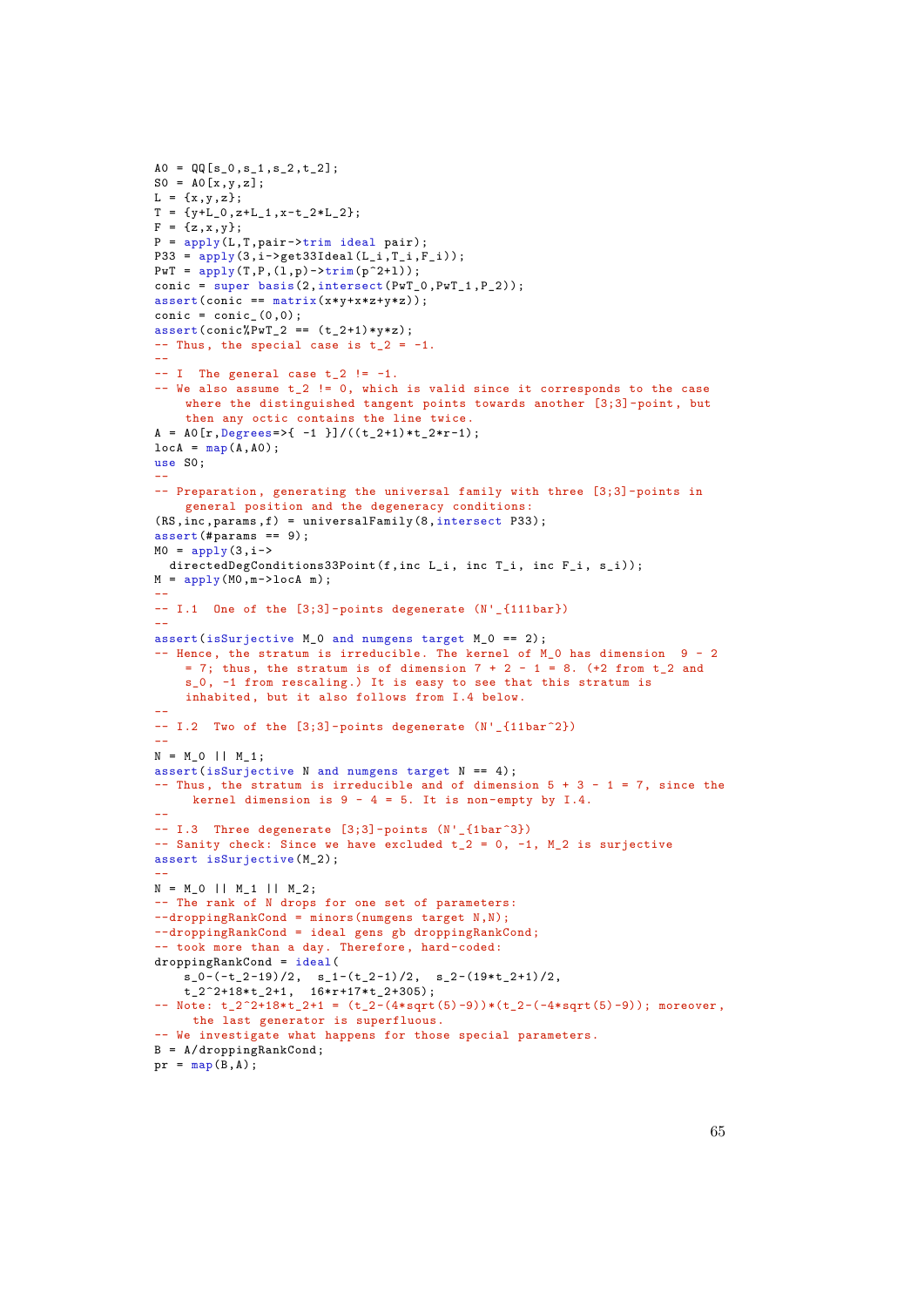```
N' = pr N;
-- Since mingens fails to find the minimal number of generators even though B
    is a field, we use basis, which is ok since B is a field:
K' = super basis kernel N';
BS = B[gens SO];BRS = BS[params];
f' = sub(f, BRS);
I = sub(idealfromImage(K', f',gens BRS), BS);-- It turns out that all members of I contain a certain quintic:
quintic = 8*x^3*y^2+(t_2+21)*x^2*y^3+16*x^3*y*z+(-11*t_2+33)*x^2*y^2*z+(-6*t_{2}+2)*x*y^3*z+8*x^3*z^2+(-33*t_2+11)*x^2*y*z^2-88*t_2*x*y^2*z^2+(-55*
    t_{-2}-3*y^3*z^2+(-21*t_2-1)*x^2*z^3+(-42*t_2-2)*x*y*z^3+(-21*t_2-1)*y^2*z
    3,8*t_2*x^3*y^2+(3*t_2-1)*x^2*y^3+16*t_2*x^3*y*z+(231*t_2+11)*x^2*y^2*z+(110*t_2+6)*x*y^3*z+8*t_2*x^3*z^2+(605*t_2+33)*x^2*y*z^2+(1584*t_2+88)*
    x*y^2*z^2+(987*t_2+55)*y^3*z^2+(377*t_2+21)*x^2*z^3+(754*t_2+42)*x*y*z
    \hat{3}+(377*t 2+21)*v^2*z^3;
assert((gens I)% quintic == 0);
 - I claim that this quintic has singularities of type A_4 at the point P_0,
    P_1 and P_2. Thus, the union with a general cubic passing through the
    P_i in prescribed tangent direction is a singularity of type J_{2,1}.
    Since there is a four-dimensional space of such cubics , this is what is
    going on geometrically.
-- Since the base field B is not QQ, we have to do this by hand.
D = B[u, v];-- The affine plane over B
sigma = map(D, D, \{u, u*v\}); -- Blowing up the origin
-- At P_0:
l = map(D, BS, \{u, v, 1\}); -- A naive localisation away from \{z = 0\}-- The distinguished tangent line localised:
tgt = (sigma_1 \text{ sub}(T_0, BS))/u;- Obtaining the strict transform of the quintic:
totalTrans = sigma 1 (quintic);strictTrans = totalTrans//u^2;-- Indeed:
assert(strictTrans*u^2 == totalTrans);
-- And it has an infinitely near double -point:
assert(ideal sub(strictTrans,\{u=>0\}) == ideal(tgt<sup>2</sup>));
-- Moving the double -point to the origin:
tmp = sub(strictTrans ,{v=>v-sub(tgt,{v=>0})});
assert(tmp%(ideal(u,v))^2 == 0);
totalTrans ' = sigma tmp;
strictTrans' = totalTrans'//u^2;-- Indeed:
assert(strictTrans '*u^2 == totalTrans ');
sndTgt = v-1(s_0);assert(ideal sub(strictTrans',\{u=>0\}) == ideal(sndTgt^2));
-- However, the strict transform is smooth and tangent along the exceptional
   line:
sing = ideal(jacobian matrix strictTrans ')+ideal(strictTrans ');
assert(sing == ideal(1_D));assert(\text{strictTrans '%ideal(u,sndTgt^2) == 0)};
--
-- Now the same at P_1:
l = map(D, BS, {1, u, v}); -- A naive localisation away from {x = 0}-- The distinguished tangent line localised:
tgt = (sigma 1 sub(T_1,BS))/u;-- Obtaining the strict transform of the quintic:
totalTrans = sigma 1 (quintic);strictTrans = totalTrans//u^2;-- Indeed:
assert(strictTrans*u^2 == totalTrans);
-- And it has an infinitely near double -point:
assert(ideal sub(strictTrans,\{u=>0\}) == ideal(tgt^2));
-- Moving the double -point to the origin:
tmp = sub(strictTrans, {v=>v-sub(tgt, {v=>0})});
assert(tmp<(ideal(u,v))^2 = 0);
```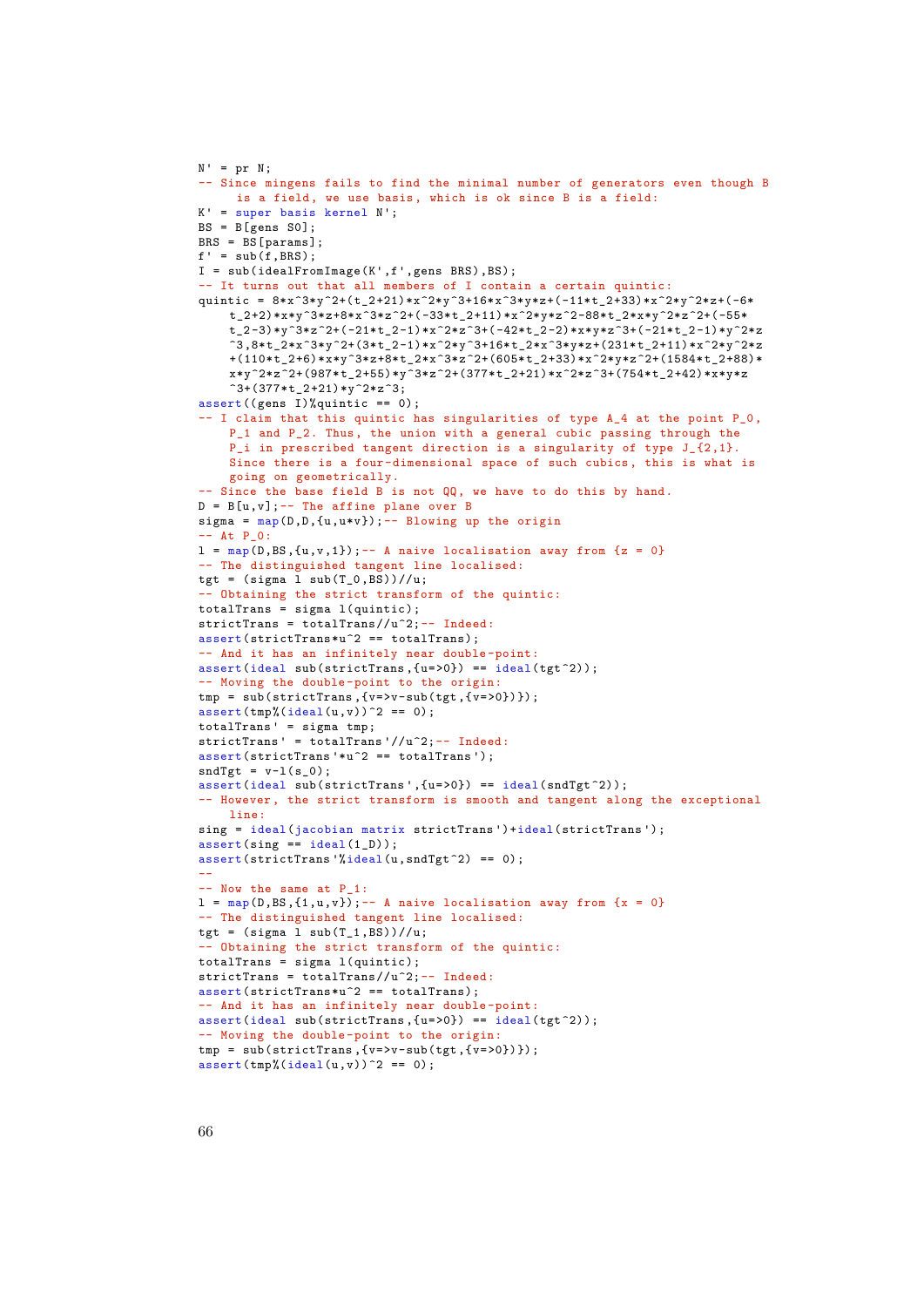```
totalTrans ' = sigma tmp;
strictTrans' = totalTrans'//u^2;-- Indeed:
assert(strictTrans '*u^2 == totalTrans ');
sndTgt = v-1(s_1);assert(ideal sub(strictTrans',{u=>0}) == ideal(sndTgt^2));
-- However, the strict transform is smooth and tangent along the exceptional
    line:
sing = ideal(iacobian matrix strictTrans')+ideal(strictTrans');
assert(sing == ideal(1_D));assert(strictTrans '%ideal(u,sndTgt^2) == 0);
--
-- And a last time, at P_2:
l = map(D, BS, \{v,1,u\}); -- A naive localisation away from \{y = 0\}-- The distinguished tangent line localised:
tgt = (sigma 1 sub(T_2,BS)) // u;-- Obtaining the strict transform of the quintic:
totalTrans = sigma l(quintic);
strictTrans = totalTrans//u^2;-- Indeed:
assert(strictTrans*u^2 == totalTrans);
-- And it has an infinitely near double -point:
assert(ideal sub(strictTrans,\{u=>0\}) == ideal(tgt^2));
-- Moving the double -point to the origin:
tmp = sub(strictTrans, {v=>}v-sub(tgt, {v=}>0)});
\text{assert}(\text{tmp}\%(\text{ideal}(u,v))) \text{2} = 0);
totalTrans ' = sigma tmp;
strictTrans' = totalTrans '//u^2;-- Indeed:
assert(strictTrans'*u^2 == totalTrans');
sndTgt = v-1(s_2);assert(ideal sub(strictTrans', {u=>0}) == ideal(sndTgt^2));-- However, the strict transform is smooth and tangent along the exceptional
    line:
sing = ideal(iacobian matrix strictTrans')+ideal(strictTrans');
assert(sing == ideal(1_D));assert(strictTrans '%ideal(u,sndTgt^2) == 0);
-- As claimed.
--
-- This means that we could have extra components where the degeneracy
    conditions are satisfied. But below we show that all elements of these
    potential extra components are limits of elements of the main component.
     Thus, there is really just one component.
--
-- We have to investigate which of the curves parametrised by the kernel of N
      are degenerations of curves parametrised by the kernel of N. For this,
     we consider the four 1-parameter degenerations where three of the four
    parameters t_2, s_0, s_1, s_2 are fixed.
use A;
conditions = (droppingRankCond_*)_{0..3};
parameterIdeals = \frac{1}{\text{apply}}(4,i-\text{sub}(ideal(drop(conditions, \{i, i\})), A));rings = apply(parameterIdeals ,quotient);
mapsRA = apply(rings,R->map(R,A));mapsBR = \frac{1}{\text{apply}}(\text{rings}, R-\text{map}(B,R));assert all(mapsBR,mapsRA,m->m_0 * m_1 === pr);-- (sanity check)
matrices = apply(mapsRA, m->m N);kernels = apply(matrices, kernel);
limits = \text{apply}(kernels, mapsBR, (i, p)->p(i));
degenerations = sum limits;assert(degenerations == kernel N');
-- Thus, the potential extra components are actually contained in the main
    component, which is, therefore, still irreducible.
--
-- We compute the dimension of N' {1bar^3} as 3 + 4 - 1 = 6; the locus
    corresponding to the special parameters is of dimension 4 - 1 = 3.
```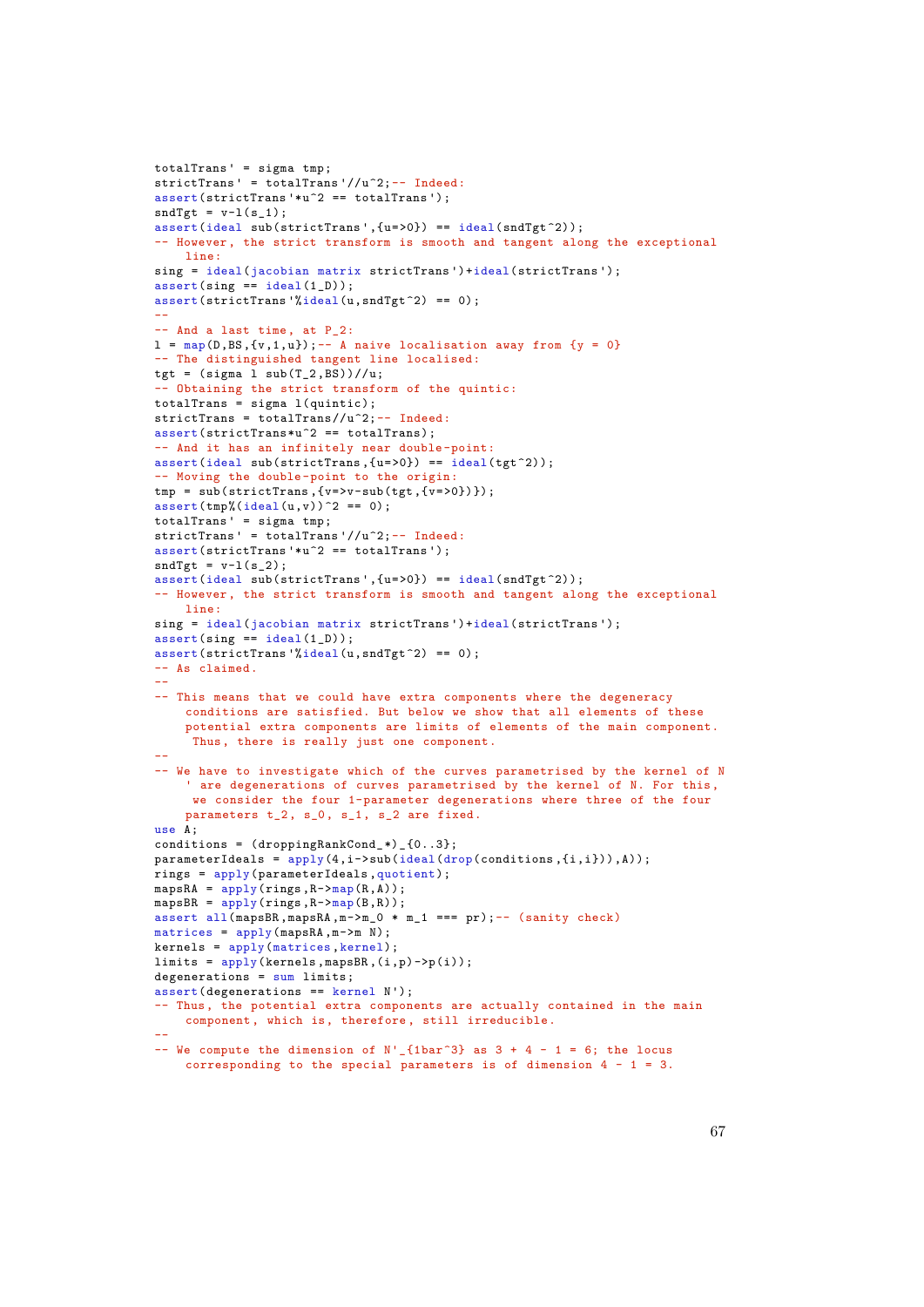```
--
-- I.4 The strata are not empty
-- It follows from our line of arguments so show that N' [1bar^3} is
    inhabited, since appropriate degenerations will become members of the
    other strata. In fact, we have seen in I.3 that this component is indeed
     non-empty , but to see that the dimension is really 6 (as opposed to 3),
     we also need a curve for parameters where N has maximal rank, e.g., t_2
     = 2 and s 0 = s 1 s 2 = -1.
-- The following commented lines show how the hard-coded element fRand was
   obtained:
--B = symbol B:
--B = toField(A/(t_2-2,s_0+1,s_1+1,s_2+1));
--prB = map(B,A);--\bar{N} = prB N;
--BS = B[gens SO];--BRS = <b>BS</b>[params];
--f' = sub(f, BRS);--I = sub(idealFromKernel(N',f',gens BRS), BS);
--fRand = randomElement(I);
-- This resulted in the following:
BS = QQ[gens SO];specialise = map(BS, S0, gens(BS) | {-1,-1,-1,2}};use BS;
fRand = (3942/7)*x^5*y^3-(2336/7)*x^4*y^4+2628*x^3*v^5+(11826/7)*x^5*y^2*z+(6679/21)*x^4*y^3*z+(21884/21)*x^3*y^4*z-15768*x^2*y^5*z+(11826/7)*x^5*
    y*z^2-(22663/14)*x^4*y^2*z^2-(97338/7)*x^3*y^3*z^2-(16846/7)*x^2*y^4*z^32+31536*x*y^5*z^2+(3942/7)*x^5*z^3-(38686/7)*x^4*y*z^3-(63821/7)*x^3*y^32*z^3+(180575/7)*x^2*y^3*z^3+7800*x*y^4*z^3-21024*y^5*z^3-(136753/42)*x^24*z<sup>2</sup>4+(77075/21)*x<sup>2</sup>3*y*z<sup>2</sup>4+(16275/2)*x<sup>2</sup>2*y<sup>2</sup>2*z<sup>2</sup>4-(162956/21)*x*y<sup>2</sup>3*z
    \gamma4-(188392/21)*v^4*z^4+468*x^3*z^5+1404*x^2*y*z^5+1404*x*v^2*z^5+468*v
    \hat{}3*z\hat{}5;-- First of all, the singular locus is supported at P_0, P_1 and P_2:
expected = intersect apply(P,i->specialise i);
sing = ideal( jacobian matrix fRand )+fRand;
assert(radical sing == expected);
- Furthermore, at all three points, we have singularites of type J_2{2,1}, i.
    e., the mildest form of degenerate [3;3]-points.
assert(isJ21(fRand, specialise T_0, x, y, z));
assert(isJ21(fRand, specialise T_1, y, z, x));
assert(isJ21(fRand, specialise T_2, x, z, y));
-- This concludes the discussion about the case of general distinguished
    tangent directions.
--
-- II The special case t_2 = -1.
-- That is, all three tangents are along the conic. This conic is then
    contained in the octic and the residual septic meets it in three points
    of multiplicity at least four, but 2*6 = 12 = 3*4, so that the
    intersection multiplicity has to be exactly four at all three points ,
    assuming the octic is reduced. But if s_0, or s_1 or s_2 equals 1, then
    the intersection multiplicity is at least 5 at some point and the octic
    is not admissible. Therefore , we can exclude these values right from the
     start.
use A0;
A = A0[r, \text{degrees} = > \{-1\}] / (r * (s_0 - 1) * (s_1 - 1) * (s_2 - 1) + 1, t_2 + 1);prA = map(A, A0);
S = A[gens S0];prS = \text{map}(S, S0);
--
-- Preparation, generating the universal family with three [3;3]-points in
    special position and the degeneracy conditions:
I = intersect apply(P33, i-> prS i);
(RS, inc, params, f) = universalFamily(8, I);
```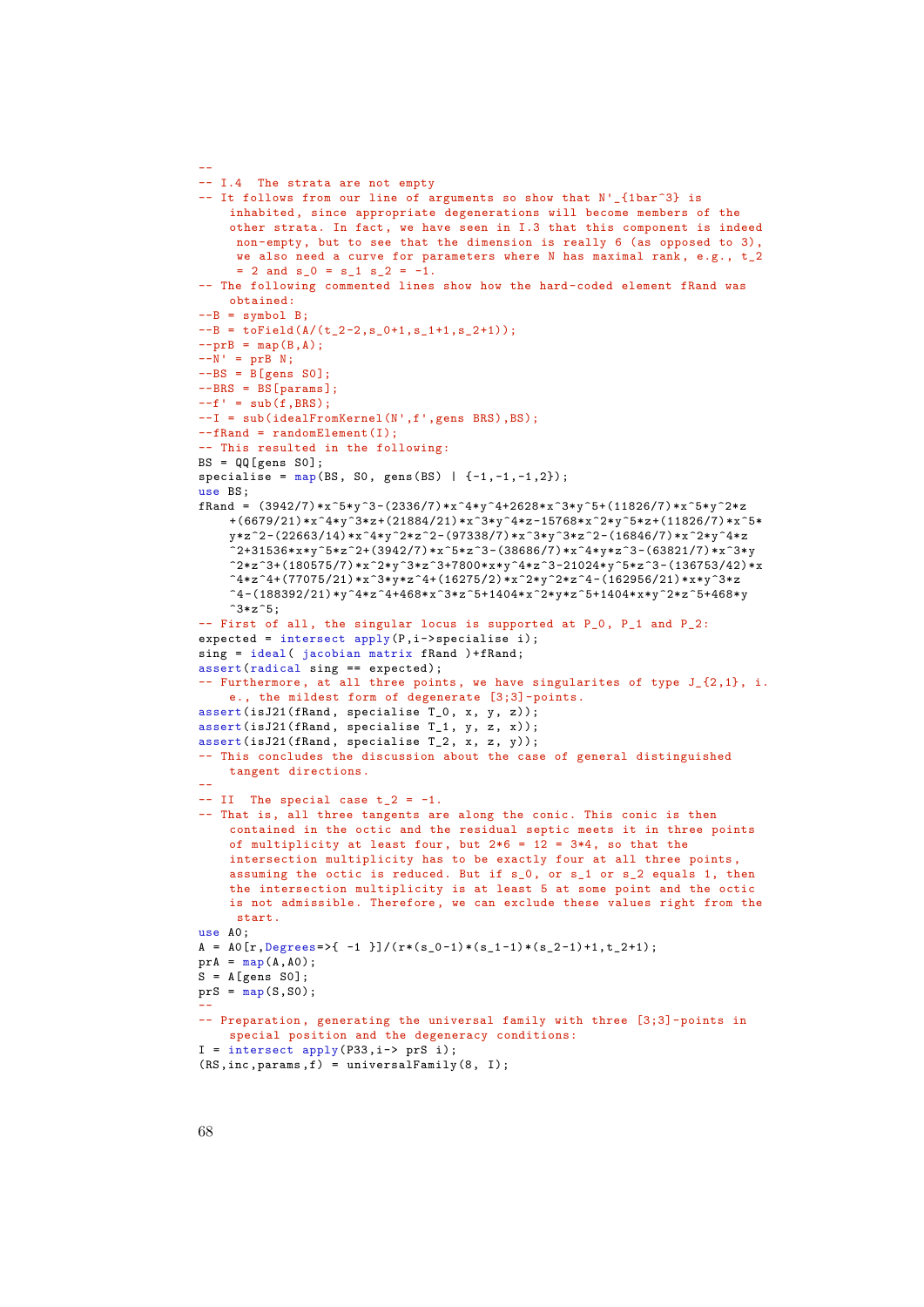```
assert(#params == 10);
M = \frac{1}{2} (3, i->directedDegConditions33Point (f,
       inc prS L_i, inc prS T_i, inc prS F_i, s_i));
assert all(M,m-)numgens target m == 2);
assert(
   isSurjective(M 0) and
    isSurjective(M_0 || M_1) and
    isSurjective(M_0 || M_1 || M_2)
);
 - Therefore, the conditions, two for each point, are independent and we get
    linear spaces of dimension 10 - 2 = 8, 10 - 4 = 6 and 10 - 6 = 4,
    respectively. Since the stabiliser group of the configuration in the
    plane is finite, but s_0, s_1 and s_2 contribute one dimension each, the
     corresponding strata of the configuration are irreducible and of
    dimension 8 + 1 - 1 = 8, 6 + 2 - 1 = 7 and 4 + 3 - 1 = 6, respectively.
--
-- As in I.4, once we have constructed an inhabitant for the smallest stratum
    , it follows that each stratum is inhabited. Specialising now means
    choosing values for s_0, s_1 and s_2, different from 1, say s_0 = s_1s_2 = -1. Then r = 1/8.
BS = QQ[gens S0];specialise = map(BS, S, genes(BS) | {1/8, -1, -1, -1, -1};- Again, we hard-coded an octic form obtained 'randomly':
    -<br>= sub(idealFromKernel(M_0 || M_1 || M_2,f,params),S);
--I' = specialise I;
--fRand = randomElement(I');
-- This resulted in:
fRand = -(59/3)*x^5*y^3-(1/3)*x^4*y^4-(59/3)*x^3*y^5-59*x^5*y^2*z-(278/9)*x\gamma^4*y^3*z+9*x^3*y^4*z-59*x^2*y^5*z-59*x^5*y*z^2-(331/3)*x^4*y^2*z^2-(8/3)
    *x^3*y^3*z^2+(28/3)*x^2*y^4*z^2-59*x*y^5*z^2-(59/3)*x^5*z^3-(388/3)*x^4*y*z^3-(451/3)*x^3*y^2*z^3-(92/3)*x^2*y^3*z^3-(29/3)*x*y^4*z^3-(59/3)*y-5*z^3 - (446/9)*x^4*z^4-(416/3)*x^3*v*z^4-(415/3)*x^2*v^2*z^4-(530/9)*x*v
    \gamma3*z^4-(29/3)*y^4*z^4-(59/3)*x^3*z^5-59*x^2*y*z^5-59*x*y^2*z^5-(59/3)*y
    ^{\circ}3*z^{\circ}5;
-- First of all, the singular locus is supported at P_0, P_1 and P_2:
expected = intersect apply(P, i->specialise prS i);
sing = ideal( jacobian matrix fRand )+fRand;
assert(radical sing == expected);
-- Furthermore, at all three points, we have singularities of type J_{2,1}, i
    .e., the mildest degenerate [3;3]-points possible:
assert(isJ21(fRand, specialise prS T_0, x, y, z));
assert(isJ21(fRand, specialise prS T_1, y, z, x));
assert(isJ21(fRand, specialise prS T_2, x, z, y));
-- As claimed.
--
-- EOF degenerate111.m2 ----------------------------------------------
       Listing 10: The strata parametrising the degenerate versions of \mathfrak{N}_{122}----------------------------------------------------------------------
-- M2-script studying plane octics with a [3;3]-point and two quadruple -
```

```
points, at least one degenerate. That is, the following strata: N_{1122}bar}, N_{12bar^2}, N_{1bar22}, N_{1bar22bar}, N_{1bar2bar^2}.
--
-- Filename degenerate122.m2
----------------------------------------------------------------------
--
\text{clearAll}():
load "octicsFunctions.m2";
--
-- From 122.m2 we know that in any case, there will be disjoint components
```
corresponding to whether one of the quadruple -point lies on the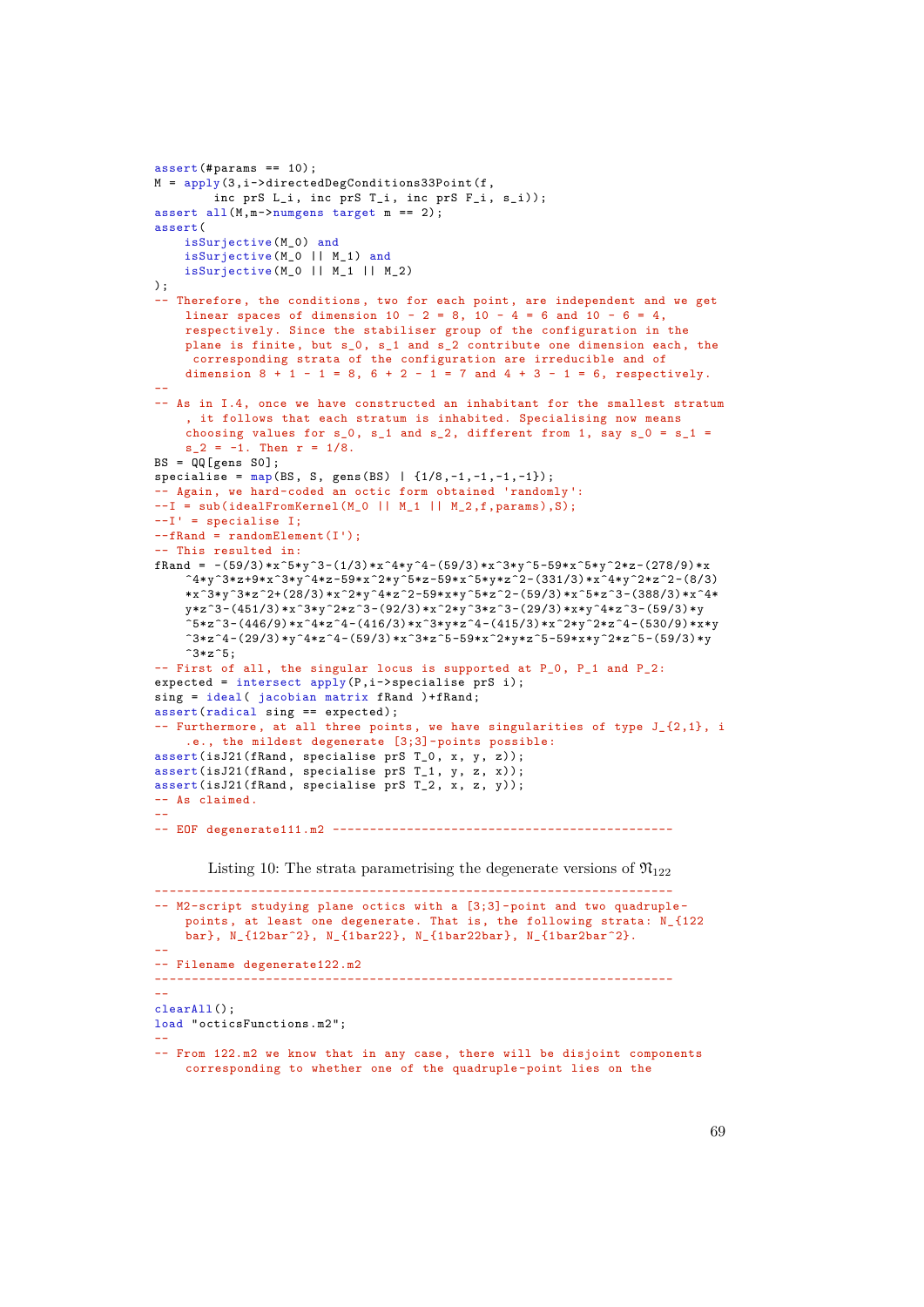```
distinguished tangent line of the [3;3]-point. To limit the number of
    parameters, we go through this twice, once for each case.
--
-- The general set-up:
- A0 = QQ[s,t_0,t_1,t_2] is the affine coordinate ring of rational affine 4-
    space AA^4,
- SO = AO[x,y,z] is the homogeneous coordinate ring of the trivial
   projective plane bundle over AA^4.
-- We consider the plane points P_0 = (0,0,1), P_1 = (1,0,0) and P_2 =(0;1;0) with distinguished tangent lines \{y = t_0 x\}, \{z = t_1 y\} and \{x- t_2 z}, respectively.
--
-- In either case (quadruple -point on or off distinguished tangent), we can
    fix at least three points and two tangents. In each case, we put the
    [3;3]-point at P<sub>2</sub>. Then t<sub>2</sub> != 0 gives to the component N' and t<sub>2</sub> = 0
    gives rise to N''.
--
A0 = QQ[s, t_0, t_1, t_2];SO = AO[x,y,z];L = {x,y,z};T = \{y-t_0*L_0, z-t_1*L_1, x-t_2*L_2\};F = {z, x, y};
P = apply(L, T, pair-<i>trim ideal pair</i>);
P33 = get33Ideal(L_2, T_2, F_2);--
-- I General distinguished tangent
-- First, we walk through this in general position, e.g., t_2 = 1, so that
    there is no quadruple -point on the distinguished tangent line of the
    [3:3]-point.
--
A = AO/(t_2-1);pr = map(A, A0);S = A[gens S0];prS = map(S, S0);--
I = intersect(prS P33, prS P_0^4, prS P_1^4);
(RS, inc, params, f) = universalFamily(8, 1);assert(#params == 13):
-- This is the universal family of octic forms where the associated curves
    have a [3:3]-point at P 2 with distinguished tangent line \{x = z\} and
    two quadruple -points off this line (at P_1 and P_2).
--
-- I.1 One degenerate singularity
-- We have to understand the kernels of the following matrices encoding the
   degeneracy conditions.
M0 = tangencyCond(f, inc prS L_0,inc prS T_0, inc prS F_0,
   Multiplicity=>4, Degree=>2);
M1 = tangencyCond(f, inc prS L_1,inc prS T_1, inc prS F_1,
   Multiplicity=>4, Degree=>2);
M2 = directedDegConditions33Point(f,
   inc prS L_2, inc prS T_2, inc prS F_2, s);
-- All three are of maximal rank 2 everywhere:
assert(numgens target M0 == 2 and isSurjective M0);
assert(numgens target M1 == 2 and isSurjective M1);
assert(numgens target M2 == 2 and isSurjective M2);
-- This implies that N'_{122bar} and N'_{1bar22} are irreducible of dimension
     13 - 2 + 1 - 2 = 10. (Here, 13 - 2 is the rank of the kernel, +1 is for
     the parameter, either s or t<sub>-0</sub>, and 2 is the dimension of the
    stabiliser sub-group of GL(3, CC)). That it is indeed not empty will be
    shown in I.4 below.
--
-- I.2 Two degenerate singularities
```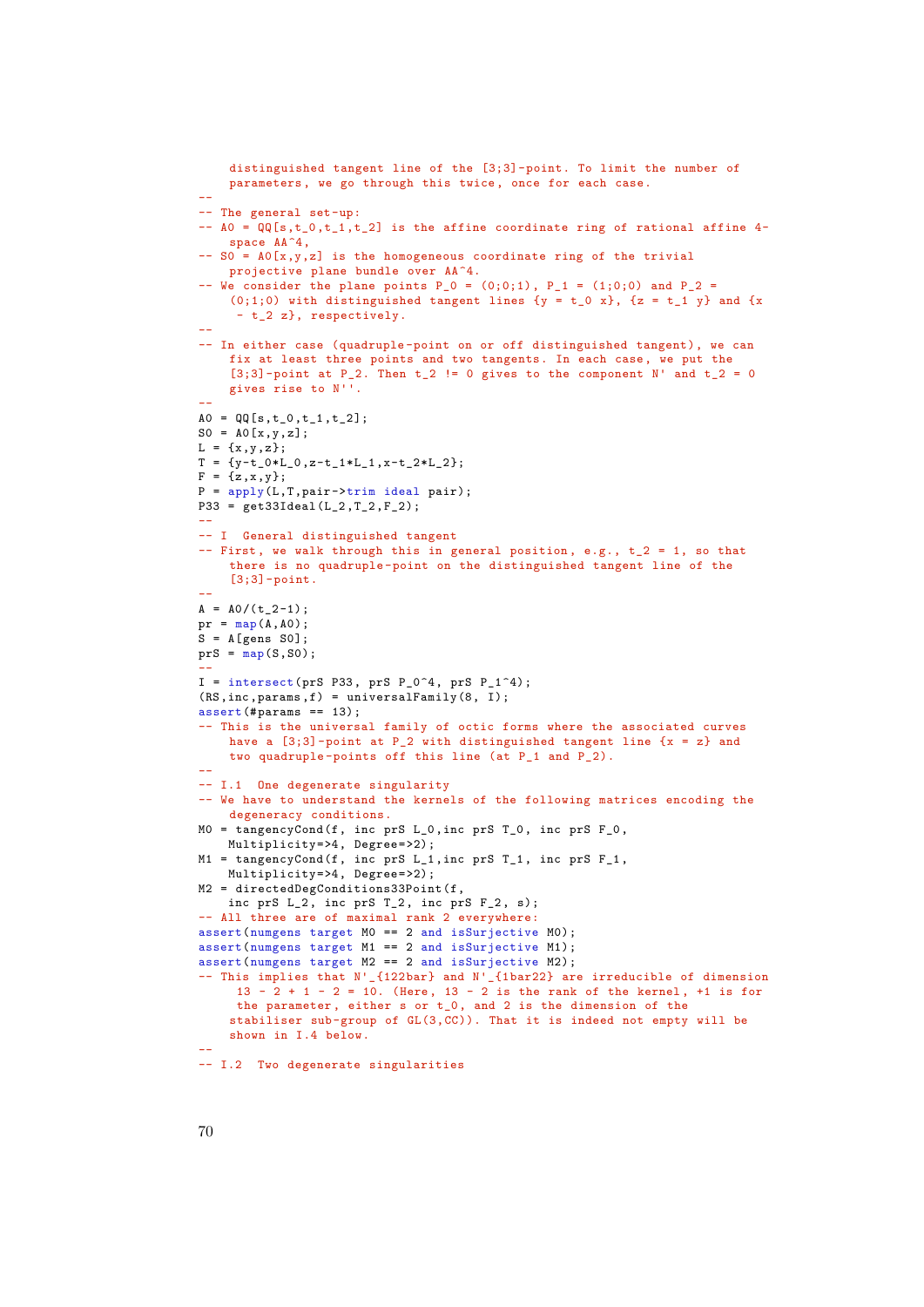```
-- Now we have to consider the common kernels of pairs of the above matrices:
MO1 = MO || MJ; -- (both quadruple-points)MO2 = MO || M2; -- (one quadruple-point and the [3;3]-point)
-- Again, they are of maximal rank 4 everywhere:
assert(isSurjective M01 and isSurjective M02);
-- Thus, N'_{12bar^2} and N'_{1bar22bar} are irreducible and of dimension 13
    -4 + 2 - 2 = 9. (See I.4 below for non-emptiness.)
--
-- I.3 All three degenerate (N'_{-1}1bar2bar^2)-- We consider the kernel of the common kernel of all three matrices:
N = MO || M1 || M2;
assert(isSurjective N);
-- It has maximal rank 6 everywhere and so the stratum is irreducible of
    dimension 13 - 6 + 3 - 2 = 8. That it is indeed inhabited will be the
    subject of the next section.
--
-- I.4 The strata are non-empty
-- It remains to produce inhabitants. From our line of arguments , it follows
    that it is enough to construct an inhabitant in the case that all three
    points are degenerate and for fixed parameters, say s = 1, t_0 = -1 and
    t_1 = -1:
use A;
S' = QQ[gens S];pr' = \text{map}(QQ, A, {1,-1,-1,1});
prS' = \frac{1}{\text{map}}(S', S, \text{gens}(S') | \{1, -1, -1, 1\});
 -- The following commented lines were used to obtain the hard-coded example
    fRand below:
--J = prS' sub(idealFromKernel(N,f,params),S);
--fRand = randomElement(J);
use S';
fRand = (16/45)*x^4*y^4-(21/4)*x^3*y^5+(2291/315)*x^4*y^3*z-(15/7)*x^3*y^4*z+(63/4)*x^2*x^5*x+(1304/63)*x^4*y^2*z^2-(2/15)*x^3*v^3*z^2-(5/3)*x^2*y^3\overline{a}^2 -(63/4)*x*y^5*z^2+21*x^4*y*z^3-(1138/35)*x^3*y^2*z^3+(857/140)*x
    \gamma<sup>2</sup>*y^3*z^3+(2627/315)*x*y^4*z^3+(21/4)*y^5*z^3+(758/105)*x^4*z
    \gamma4+(2759/252)*x\gamma3*y*z\gamma4-(2927/630)*x\gamma2*y\gamma2*z\gamma4-(2387/180)*x*y\gamma3*z
    ^{\sim}4-(171/35)*y^4*z^4;
 -- First of all, the singular locus is as small as possible:
expected = prS' prS intersect P;
sing = ideal jacobian matrix fRand;
assert(radical sine == expected):
-- Moreover, the singularities are degenerate, but in the mildest way they
    can, i.e., of type J_{2}(2,1) or X_{2}(10), respectively.
assert(isJ21(fRand, prS' prS T_2, x, z, y));
assert(isX10(fRand, z, y));
assert(isX10(fRand, y, x));
-- Thus, the octic defined by fRand defines a member of the most degenerate
    stratum and an appropriate deformation defines a member of the other
    strata.
--
-- II With special distinguished tangent
-- Setting t_2 = 0, the distinguished tangent direction at the [3;3]-point at
     P_2 points towards the quadruple -point at P_0.
use A0;
A = symbol A; S = symbol S; RS = symbol RS;
A = A0/(t_2);pr = map(A, A0);S = A[gens S0];prS = map(S, S0);--
I = intersect(prS P33, prS P_0^4, prS P_1^4);
(RS, inc, params, f) = universalFamily(8, I);\frac{1}{\text{assert}}(#params == 14);
```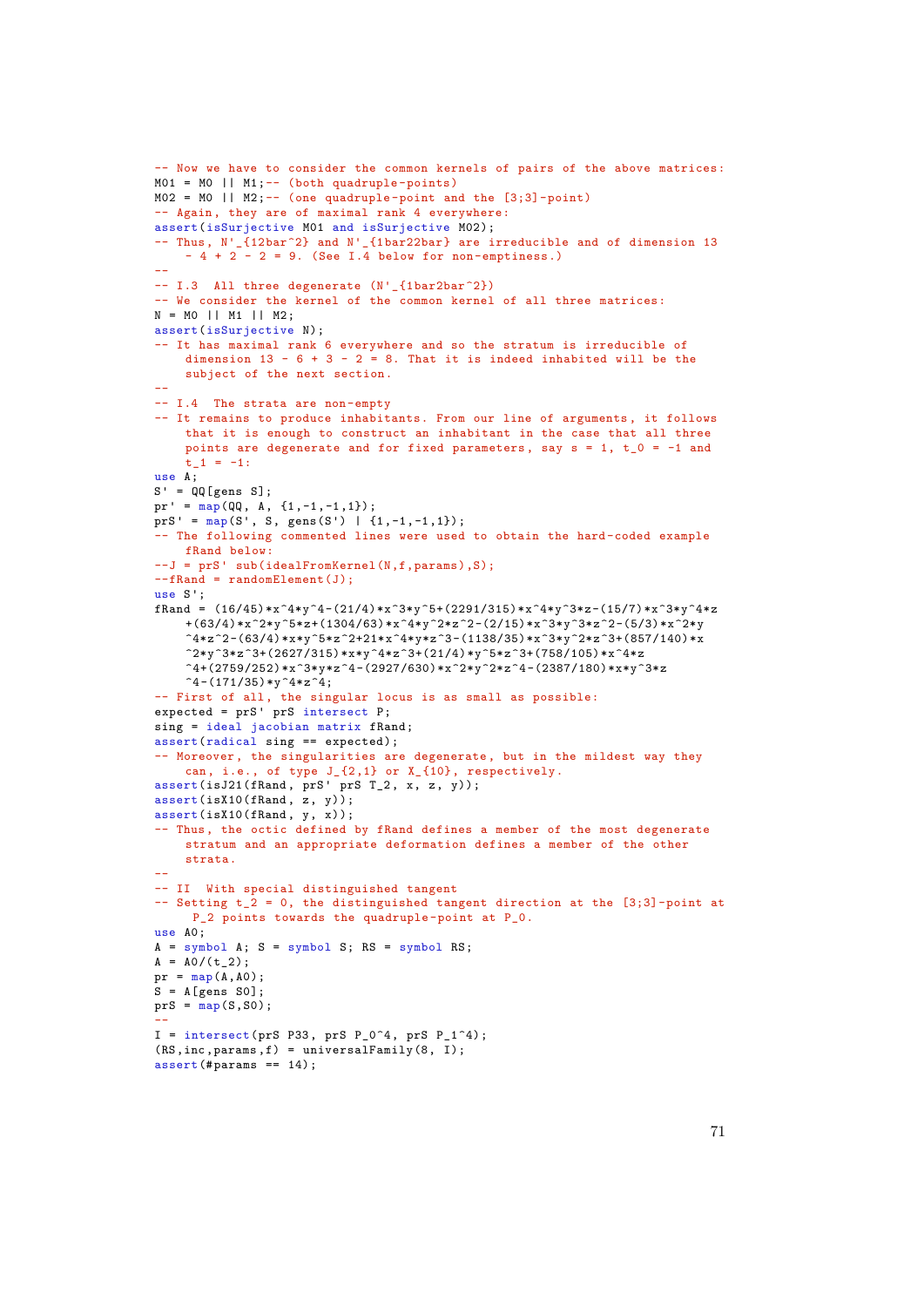```
--
-- II.1 One degenerate singularity
-- If we let one quadruple-point degenerate, we have two cases to consider,
    namely, whether it is the one on the distinguished tangent or the other
    one. We denote by N''a_{122bar} be the component for the latter case (
    P_1 degenerate) and N''b_{122bar} for the former case (P_0 degenerate);
    analogously for N''_{1bar22bar} in II.2.
--
-- We have to understand the kernels of the following matrices encoding the
   degeneracy conditions.
M0 = tangencyCond(f, inc prS L_0,inc prS T_0, inc prS F_0,
   Multiplicity=>4, Degree=>2);
M1 = tangencyCond(f, inc prS L_1,inc prS T_1, inc prS F_1,
   Multiplicity=>4, Degree=>2);
M2 = directedDegConditions33Point(f,
   inc prS L 2, inc prS T 2, inc prS F 2, s);
-- Imposing degeneracy is independent for all parameters at the quadruple -
    points , but not at the [3;3]-point:
assert(numgens target M0 == 2 and isSurjective M0);
assert(numgens target M1 == 2 and isSurjective M1);
assert(numgens target M2 == 2 and not isSurjective M2);
-- This already shows that N''a_{122bar} and N''b_{122bar} are irreducible
    and of dimension 14 - 2 + 1 - 3 = 10. For N'' [1bar22], we have to see
    what happens if the rank drops:
droppingRankCond = minors(2, mingens image M2);
assert(radical droppingRankCond == ideal s);
-- That is, the rank drops if and only if the second order direction of the
    degenerate [3;3]-point is trivial. In this case, the line has to be
    contained twice:
J = sub(idealFromKernel(sub(M2, {s=}0)), sub(f, {s=}0)), params), S);assert((gens J)%(prS T_2)^2 == 0);
-- Thus, this case is neglected in the stratum anyways , It follows that the
   component N''_{1bar22} is irreducible and 10-dimensional as well.
--
-- That these three components are actually inhabited is content of Section
    II.4 below.
--
-- II.2 Two degenerate singularities
-- We have to investigate the kernels of the common kernels of pairs of the
    above matrices.
M01 = M0 || M1; --> N'' _{2}{12bar<sup>-2</sup>}
M02 = M0 || M2;--> N''b_{1bar22bar}
M12 = M1 || M2:---> N''a {1bar22bar}
assert isSurjective M01;
 - Therefore, N''_{12bar^2} is irreducible and its dimension is 14 - 4 + 2 -
    3 = 9. We will conclude the same for N''a_{1}{1bar22bar} and N''b_{1}{1
    bar22bar} once we have seen that their rank-dropping parameters are
    neglected anyways , for the same reason as in II.1:
droppingRankCond = minors(4,mingens image M02);
assert(radical droppingRankCond == ideal s);
droppingRankCond = minors(4,mingens image M12);assert(radical droppingRankCond == ideal s);
--
-- That these three components are actually inhabited is content of Section
    II.4 below.
--
-- II.3 All three degenerate
-- We consider the kernel of the common kernel of all three matrices:
N = MO || M1 || M2;
-- Of course, it is not surjective, but the locus where it is not is
   neglected for the same reason as in II.1:
droppingRankCond = minors(6,mingens image N);
```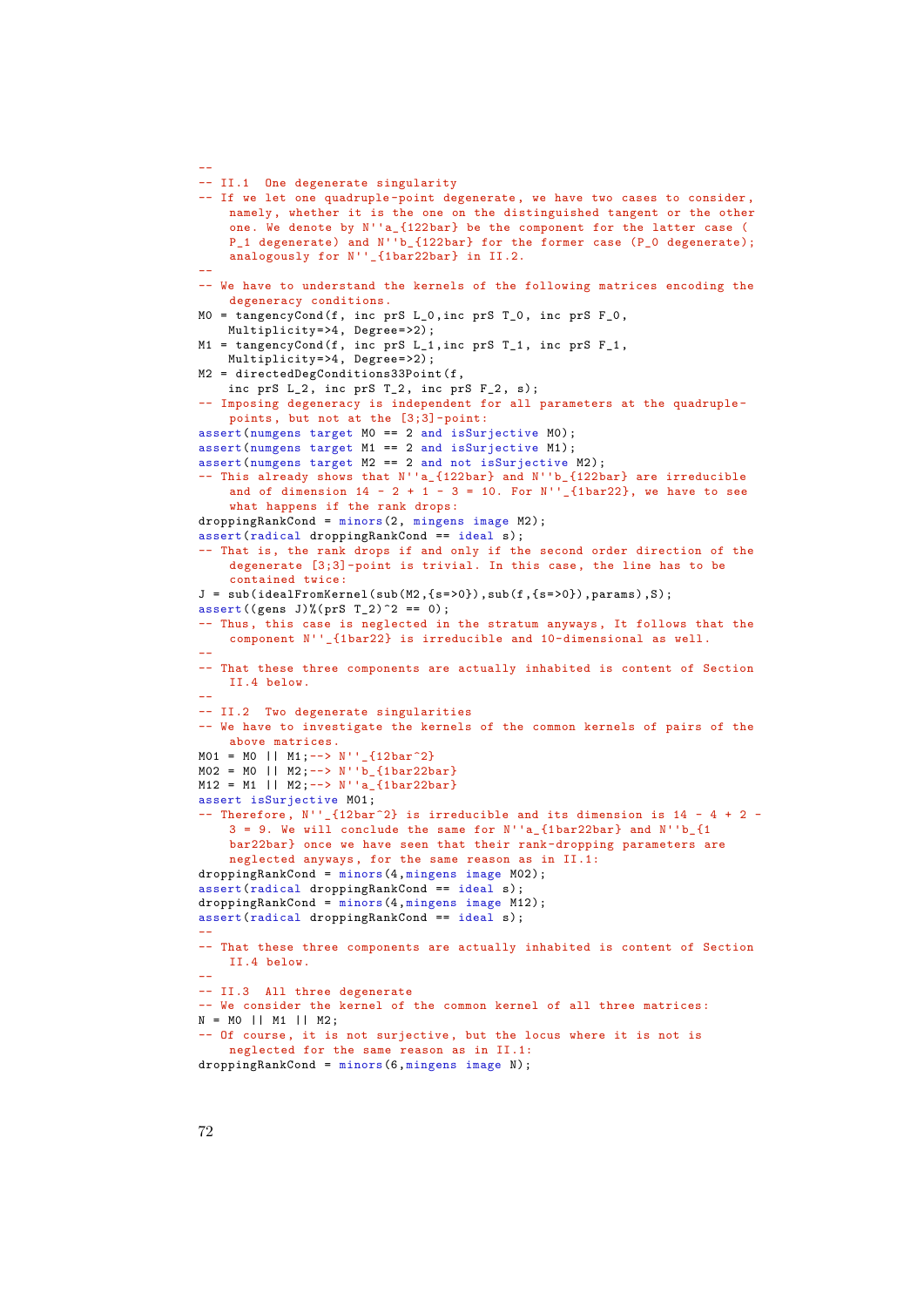```
assert(radical droppingRankCond == ideal s);
-- It follows that the component N''_{1bar2bar^2} is irreducible and of
    dimension 14 - 6 + 3 - 3 = 8.
--
-- II.4 The strata are non-empty
-- It remains to produce inhabitants. From our line of arguments, it follows
    that it is enough to construct an inhabitant in the case that all three
    points are degenerate and for fixed parameters, say s = 1, t = 0 - 1 and
    t_1 = -1:
use A;
S' = QQ[gens S];pr' = map(QQ, A, {1, -1, -1, 0});
prS' = map(S', S, genus(S') | {1,-1,-1,0};
 -- The following commented lines were used to obtain the hard-coded example
    fRand below:
--J = prS' sub(idealFromKernel(N.f.params).S);
--fRand = randomElement(J);
use S';
fRand = -(21/80)*x^24*y^4-(35/24)*x^3*y^5+(19/480)*x^4*y^3*z+(1/36)*x^3*v^4*z+(3/5)*x^2**^2*z^2+(3/2)*x^3*y^3*z^2+(35/12)*x^2*y^4*z^2+(1/32)*x^4*y*z^2^2 -(2/15)*x<sup>^</sup>3*y<sup>^2</sup>*z<sup>^3+</sup>(40/27)*x<sup>^2</sup>*y<sup>^3*z^3</sup>-(4/15)*x<sup>^4</sup>*z<sup>^4</sup>-(239/120)*x<sup>^3*y</sup>
    *z^4 - (191/60)*x^2*yz^2 + (-191/60)*x^2-- First of all, the singular locus is as small as possible:
expected = prS' prS intersect P;
sing = ideal jacobian matrix fRand;
assert(radical sing == expected);
-- Moreover, the singularities are degenerate, but in the mildest way they
    can, i.e., of type J_{2,1} or X_{10}, respectively.
assert(isJ21(fRand, prS' prS T_2, z, x, y));assert(isX10(fRand, z, y));
assert(isX10(fRand, y, x));
 -- Thus, the octic defined by fRand defines a member of the most degenerate
    stratum and an appropriate deformation defines a member of the other
    strata.
--
-- EOF degenerate122.m2 ----------------------------------------------
       Listing 11: The strata parametrising the degenerate versions of \mathfrak{N}_{112}----------------------------------------------------------------------
-- M2-script to study octics in PP^2 with two [3;3]-points and one quadruple-
    point, at least one degenerate, i.e., the strata N_{112bar}, N_{11bar2},
     N_{11bar2bar}, N_{1bar1bar2} and N_{1bar1bar2bar}.
--
-- Filename degenerate112.m2
                             ----------------------------------------------------------------------
-clearAll();
load "octicsFunctions.m2";
--
-- Notation:
-- AO is the affine coordinate ring of AA^5 with coordinates s_0, s_1, t_0,
    t_1 and t_2,
- SO = AO[x,y,z] is the homogeneous coordinate ring of the projective plane
    over AA^5. We consider three points with distinguished lines:
-- P_0 = (0;0;1), T_0 = y - t_0 x
-- P_1 = (1;0;0), T_1 = z - t_1 y
- P_2 = (1;1;1), T_3 = y - x - t_3 (z - x)
-- We will consider quadruple -points and [3;3]-points , both ordinary and
    degenerate , supported at those points and with distinguished tangent
    direction spanned by their distinguished lines as indicated above. The
    variables s_0 and s_1 will be there to parametrise the higher degeneracy
```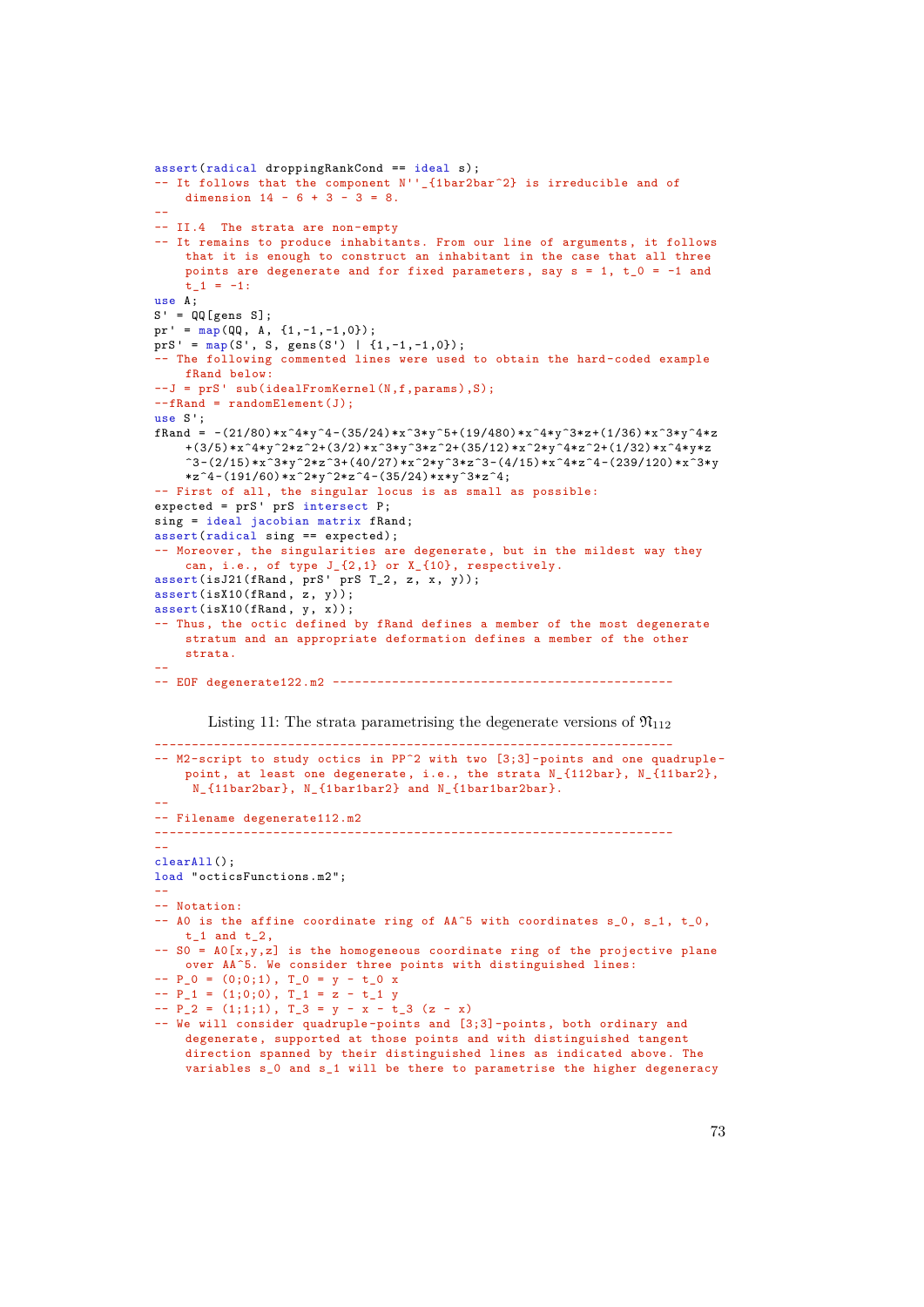```
directions of the [3;3]-points.
--
-- Recall that there are three disjoint components in N<sub>-</sub>{112} which
    correspond to the cases that none, one ot both distinguished tangent
    directions at the [3;3]-points points towards the quadruple -point. We
    will run through this three times since each case requires a different
    base ring.
--
-- The common setup:
A0 = \mathbb{Q}\mathbb{Q}[s_0, s_1, t_0, t_1, t_2];SO = AO[x,y,z];L = {x, z, z-x};T = \{y-t_0*L_0, y-t_1*L_1, y-x-t_2*L_2\};F = {z, x, z};P = apply(L, T, pair-<i>trim ideal pair</i>);
P33 =app1v(2,i->get33]deal(L_i,T_i,F_i));
-- Q = getDegenerateQuadrupleIdeal(L_2,T_2,F_2);
--
-- I Distinguished tangents in general direction (t_0, t_1 != 1).
-- If we let t_2 vary (if necessary), we have enough automorphisms left to
    fix t_0 and t_1 to, say, t_0 = t_1 = -1.
A = AO/(t_0+1, t_1+1);pr = map(A, A0);S = A[gens S0];
prS = \overline{map}(S, S0);
I = intersect(prS P33_0, prS P33_1, prS P_2^4);
(RS, inc, params, f) = universalFamily(8,I);assert (#params == 11);
--
M0 = directedDegConditions33Point(f,
    inc prS L_0, inc prS T_0, inc prS F_0, s_0);
M1 = directedDegConditions33Point (f,
   inc prS L_1, inc prS T_1, inc prS F_1, s<sub>1</sub>);
M2 = tangencyCond(f,
    inc prS L_2,inc prS T_2,inc prS F_2,
    Multiplicity=>4, Degree=>2);
-- I.1 One of the points degenerate
-- Imposing degeneracy at P_i means taking the linear system defined by the
    kernel of Mi.
assert(numgens target MO == 2 and isSurjective MO) :-- N' {11bar2}assert(numgens target M1 == 2 and isSurjective M1);-- N'_{11bar2}
assert(numgens target M2 == 2 and isSurjective M2);- N'_{112bar}
-- Since the rank drops nowhere, both components, N'_{-1}(11bar2) and N'_{-1}(112bar
    }, are irreducible and of dimension 11 - 2 + 1 - 1 = 9. Here, 2 is the
    rank of the matrices, there is 1 extra parameter in each case (s_0, s_1,t 2) and we subtract 1 for rescaling.
--
-- I.2 Two of the points degenerate
-- Now we have to consider the common kernels of pairs of the matrices
M01 = M0 || M1;-- N'_{1bar1bar2}
M02 = M0 || M2;-- N'_{11bar2bar}
-- They are not surjective everywhere; where and why?
-- I.2.1 Both [3;3]-points degenerate
droppingRankCond = minors(4,mingens image M01);
assert(radical droppingRankCond == ideal(s_1-4,s_0-4));-- Thus, the rank of M01 drops for s_0 = s_1 = 4 and we have to investigate
    what happens there. This case is neglectable since every octic
    corresponding to those parameters contains a special conic twice. In
    fact, it's the unique conic passing through the three points in
    prescribed tangent direction at P_0 and P_1 and this follows from
    intersection -theory , but we can also see it here:
M01special = sub(M01, {s_0 = > 4, s_1 = > 4});
```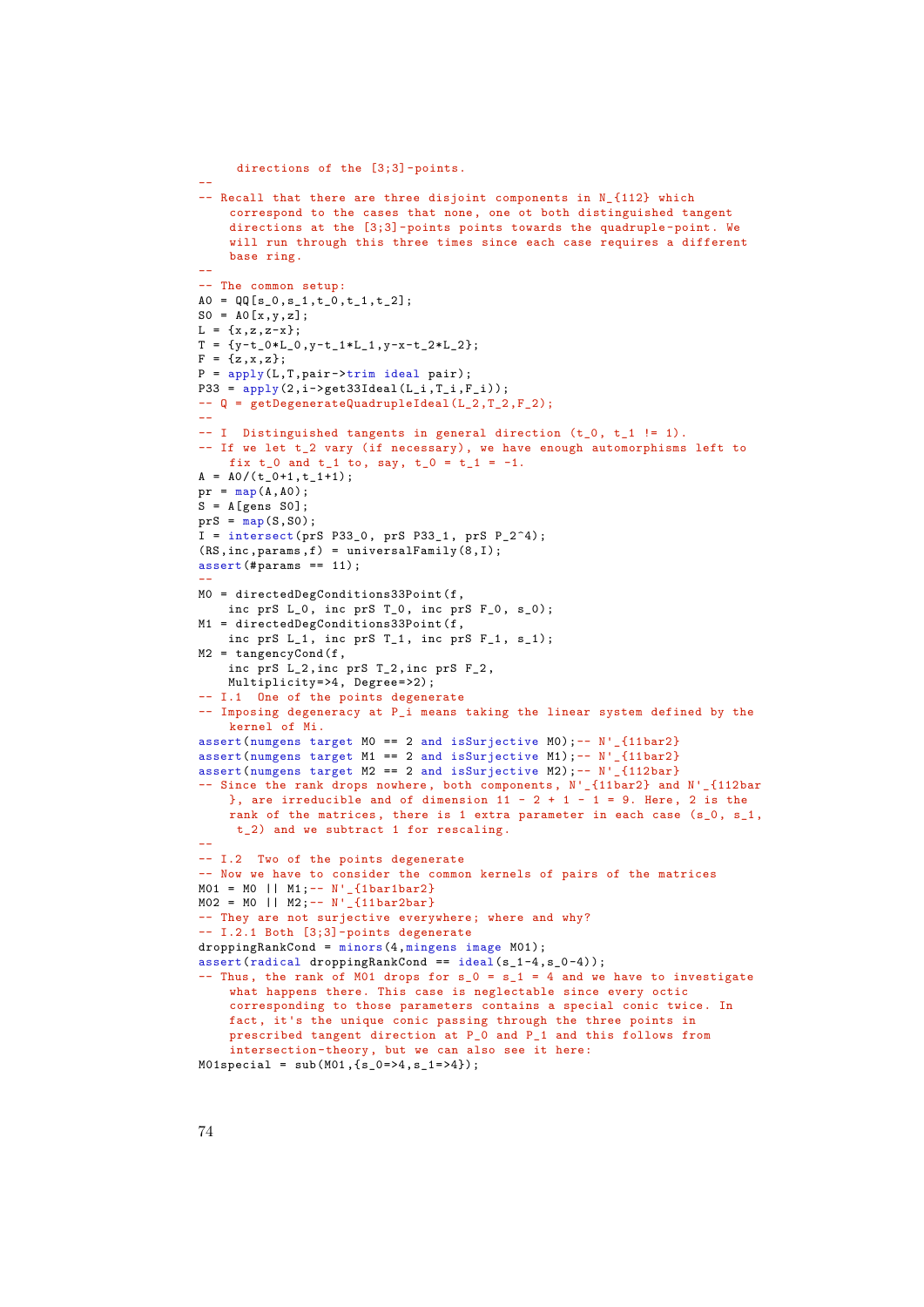```
Jspecial = sub(idealFromKernel(M01special ,
        sub(f, {s_0 = > 4, s_1 = > 4}), params), S);
specialConic = sub(x*y-3*y^2+x*z+yz,S);assert((gens Jspecial)%specialConic^2 == 0);
-- For all other parameters, N has maximal rank 4, so that the component N'.
    {1bar1bar2} (non-empty by I.4 below) is irreducible of dimension 11 - 4
    + 2 - 1 = 8.--
-- I.2.2 A [3;3]-point and a quadruple -point degenerate
droppingRankCond = minors(4,mingens image M02);
assert(radical droppingRankCond == ideal(2*t_2-1,s_0-4));
-- Thus, the rank of M02 drops for s_0 = 4, t_1 = 1/2. This case is
    neglectable as well since as in I.2.1, every octic satisfying the
    constraints for to these parameters contains the very same special conic
     twice:
MO2special = sub(M02, fs_0=>4, t_2=>1/2);
Jspecial = sub(idealFromKernel(M02special ,
        sub(f, {s_0 = > 4, t_2 = > 1/2}), params), S);
assert((gens Jspecial)%specialConic<sup>2</sup> == 0);
-- As in I.2.1 we conclude that N'_{11bar2bar} is irreducible and 8-
    dimensional; that it is not empty will be part of I.4 below.
--
-- I.3 All three singularities degenerate
-- We have to look at the common kernel of all three matrices.
N = MO || M1 || M2;
-- Again, N is not surjective, but the parameters where it is not are
    irrelevant for us:
droppingRankCond = minors(6,mingens image N);
assert(radical droppingRankCond == intersect(
        ideal(s_1-4,s_0-4),
        ideal(2*t_2-1,s_0-4),
        ideal(2*t 2-1,s 1-4)));
-- These are the cases we have seen in I.2 (up to symmetry), where we already
     know that there is a conic contained twice. We conclude that the
    corresponding component is irreducible and has dimension 11 - 6 + 3 - 1= 7, once we have seen that it is not empty.
--
-- I.4 Non-emptiness of the strata
-- By our line of arguments, it suffices to produce an inhabitant of N'_{-1} {1
    bar1bar2bar} since appropriate deformations of this member will be
    elements of the other strata.
--
-- For this, we fix more or less arbitrary values for the parameters.
special = map(QQ, A, {1,1,-1,-1,1});
S' = QQ[gens S];specialS = map(S', S, gens(S') | {1,1,-1,-1,1};
-- We 'randomly' obtained the following octic form for parameters s_0 = s_1 =t 2 = 1:
--J = specialS sub(idealFromKernel(N,f,params),S);
--fRand = randomElement J;
use S';
fRand = -10782*x^5*y^3-14169600*x^4*y^4+(29881520009/210)*x^3*y5-(7179779171/14)*x^2*y^6+(53866091961/70)*x*y^7-(26927310393/70)*y\frac{8-32346*x^5*y^2*z-(141546708/5)*x^4*v^3*z+(23847941291/210)*x^3*y^4*z}{x^2*y^2}+(12022783447/70)*x^2*y^5*z-(10269121787/10)*x*y^6*z+(53856117729/70)*y7*z-32346*x^5*y*z^2+(688392/5)*x^4*y^2*z^2-(7192780709/42)*x^3*y^3*z^3*z\gamma2+(35916966831/70)*x\gamma2*y\gamma4*z\gamma2+(12028972583/70)*x*y\gamma5*z
    ^2-(7176955691/14)*y^6*z^2-10782*x^5*z^3+(142624908/5)*x^4*y*z
    \degree3-(23935325167/210)*x\degree3*y\degree2*z\degree3-(2398067559/14)*x\degree2*y\degree3*z
    ^3+(1587637157/14)*x*y^4*z^3+(29857735217/210)*y^5*z^3+(71237808/5)*x^4*
    z^4+(2995907368/105)*x^3*y*z^4+(931964/5)*x^2*y^2*z^4-(988201248/35)*x*y
    \sim3*z\sim4-(1484261588/105)*v\sim4*z\sim4-(1592462/105)*x\sim3*z\sim5-(1592462/35)*x\sim2*y
```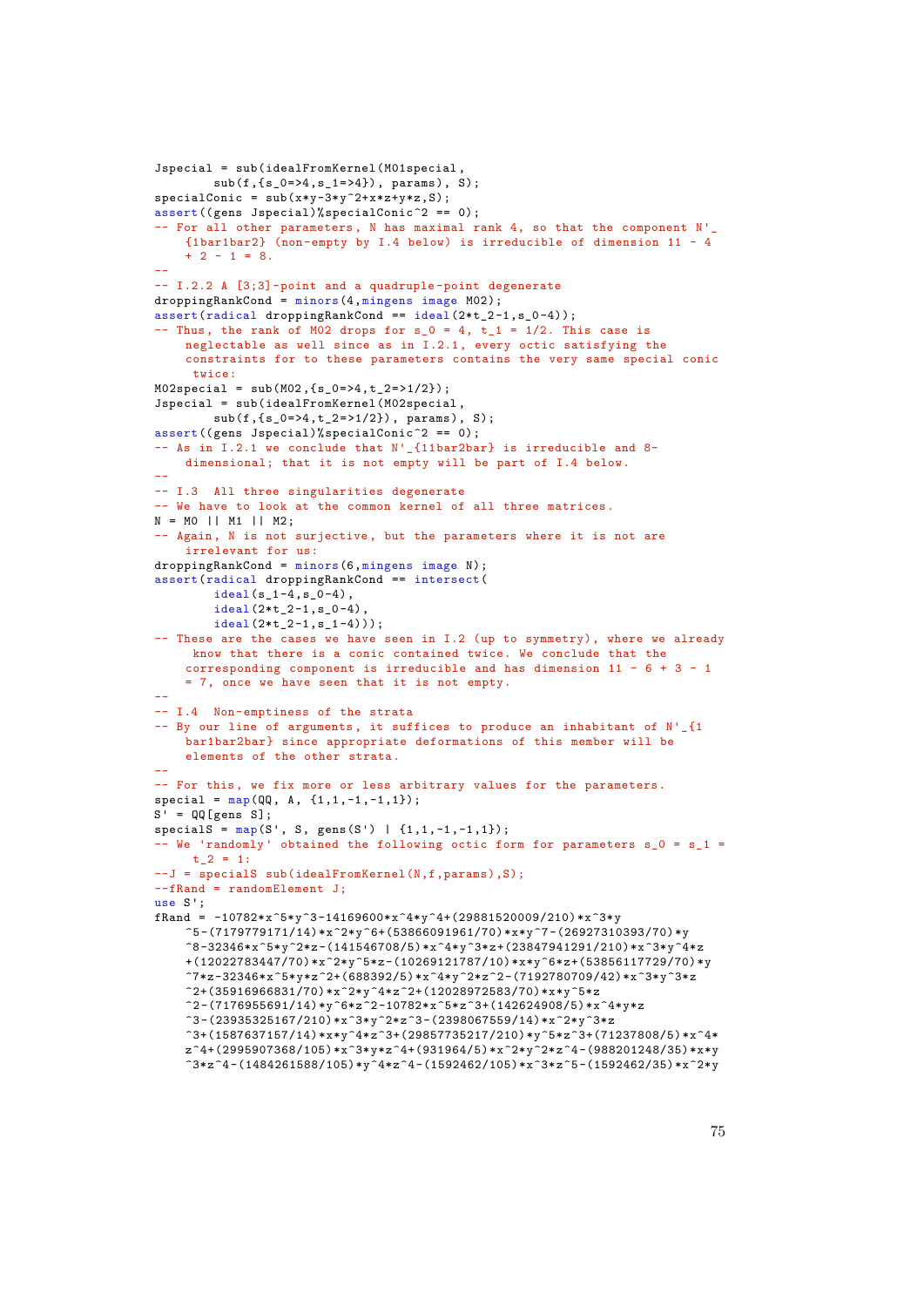```
*z^5-(1592462/35)*x*y^2*z^5-(1592462/105)*y^3*z^5;
-- First of all, it is singular only at P_0, P_1 and P_2:
expected = intersect apply(P,i->specialS prS i);
sing = ideal(jacobian matrix fRand)+fRand;
assert(radical sing == expected);
-- On the other hand, the singularities there are as desired:
assert isJ21(fRand, specialS prS T_0, x, y, z);
assert isJ21(fRand, specialS prS T_1, z, y, x);
-- Moving P_2 = (1;1;1) to (0;0;1):
fRand' = sub(fRand, {x=>x+z,y=>y+z};assert isX10(fRand', y, x);
-- Therefore , fRand indeed defines a member of N'_{1bar1bar2bar}. This
    finishes the discussion of the general configuration.
--
-- II One tangent general, the other towards the quadruple-point
       (t_0 = 1, t_1 := 1)- We have enough automorphisms left to fix t_1 = -1.
use A0;
A = AO/(t_0-1, t_1+1);pr = map(A, A0);S = A[gens SO];prS = map(S, S0);I = intersect(prS P33_0, prS P33_1, prS P_2^4);
(RS.inc.params,f) = universalFamily(8,I);assert(#params == 12);
--
-- II.1 One of the points degenerate
-- This time, when imposing the degeneracy at a [3;3]-point, we have to
    distinguish whether we impose it at the [3;3]-point whose distinguished
    tangent points towards the quadruple -point (P_0) or the other one (P_1).
    The components are denoted by N''a_{11bar2} (if the degeneracy is at
    P_1) and N''b_{11bar2} (if the degeneracy is at P_0).
M0 = directedDegConditions33Point(f,
   inc prS L_0, inc prS T_0, inc prS F_0, s_0);
M1 = directedDegConditions33Point(f,
   inc prS L_1, inc prS T_1, inc prS F_1, s_1);
M2 = \text{tangencyCond}(f,inc prS L_2,inc prS T_2,inc prS F_2,
    Multiplicity=>4, Degree=>2);
-- Imposing degeneracy at P_i means taking the linear system defined by the
    kernel of Mi.
assert(numgens target MO == 2);-- N' 'b_{11}bar2}
assert(numgens target M1 == 2 and isSurjective M1);- N''a<sub>1</sub>{11bar2}
assert(numgens target M2 == 2);-- N'' [112bar]
-- Since the rank of M1 drops nowhere, N''a_{11bar2} is irreducible and of
    dimension 12 - 2 + 1 - 2 = 9. Here, 2 is the rank of the matrices, there
     is 1 extra parameter in each case (s_0, s_1, t_2) and we subtract 2 for
    the stabiliser.
--
-- What happens at P_0 and P_2?
-- II.1.1 N''b_{11bar2}
droppingRankCond = minors(2, mingens image M0);
assert(radical droppingRankCond == ideal(s_0));-- That is, the rank drops if and only if the second order direction of the
    degenerate [3;3]-point pointing towards the quadruple -point is trivial.
    In this case, the line has to be contained twice:
J = sub(idealfromKernel(sub(M0, {s_0=>0}), sub(f, {s_0=>0}), params), S);
assert((gens J)%(prS T_0)^2 = 0;
-- Thus, this case is neglected in the stratum anyways. It follows that the
    component N''b_{1bar22} is irreducible and 9-dimensional as well.
--
-- II.1.2 N'' {112bar}
```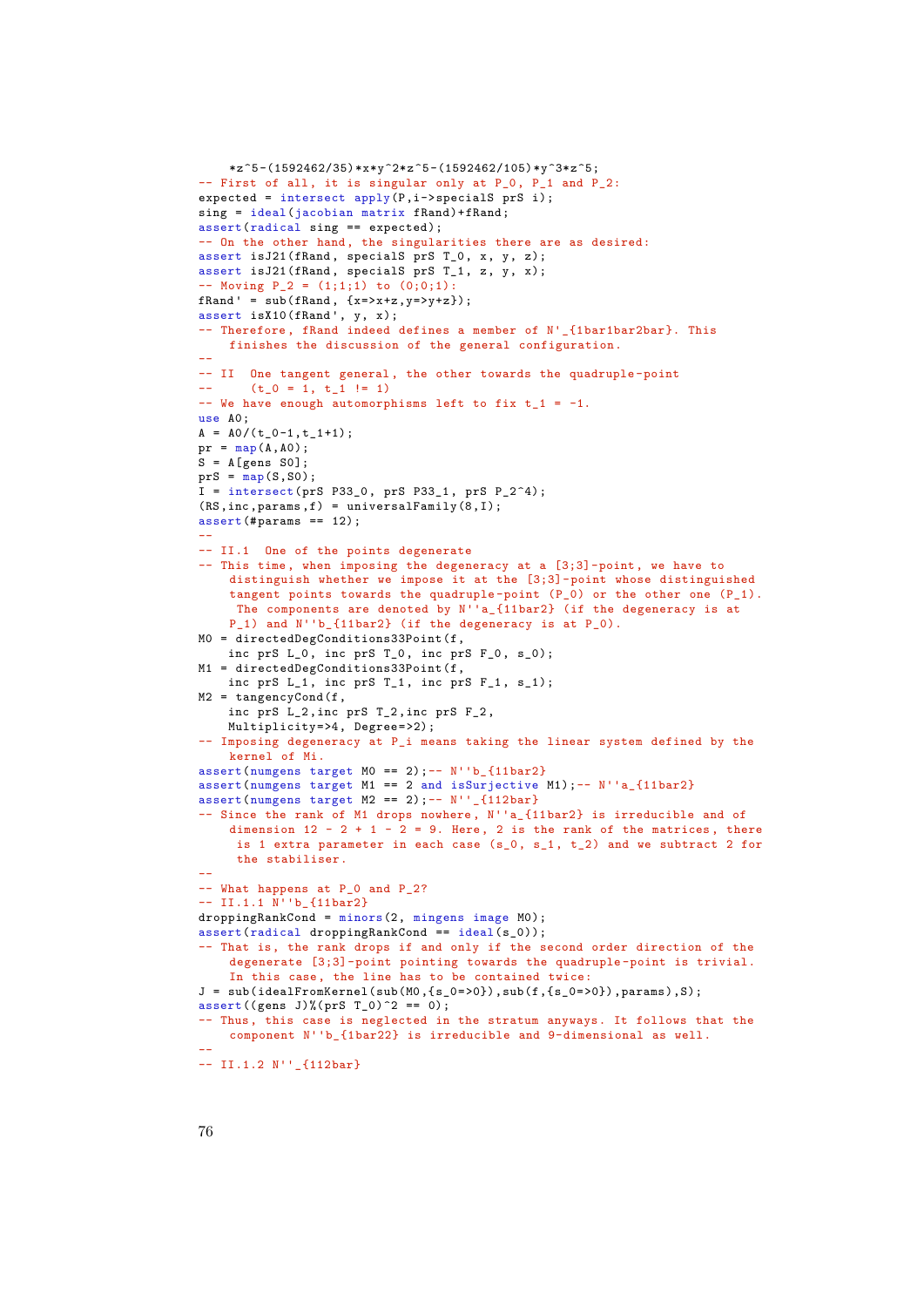```
droppingRankCond = minors(2, mingens image M2);
assert(radical droppingRankCond == ideal(t_2));-- That is, the rank drops if and only if the quadruple -point 's special
    tangent direction points towards a [3;3]-point , which as we know is
    impossible on a reduced octic. Thus, this case is irrelevant as well and
     so N''_{112bar} is irreducible and has dimension 9.
--
-- That these components are indeed not empty follows from II.4 below.
--
-- II.2 Two of the points degenerate
-- Again , we have two components N''a_{11bar2bar} and N''b_{11bar2bar}
    defined analogously as in II.1 above.
MO1 = MO || MJ; -- N''.[1bar1bar2]M02 = M0 || M2; -- N''b {11bar2bar}
M12 = M1 || M2; -- N''a_{11}bar2bar}
-- None of them is surjective everywhere.
--
-- II.2.1 N''_{1bar1bar2}
droppingRankCond = minors(4, mingens image M01);
assert(radical droppingRankCond == ideal(s_0));
-- For the same reason as in II.1.1, the corresponding parameters are
    neglected; thus, N''_{1bar1bar2} is irreducible and of dimension 12 - 4
    + 2 - 2 = 8.--
-- II.2.2 N''b_{11bar2bar}
droppingRankCond = minors(4, mingens image M02);
assert(radical droppingRankCond == ideal(s_0*t_2));
-- The rank of M02 drops if s_0 = 0 or t_2 = 0; the former case is irrelevant
     by II.1.1 and the latter case is irrelevant by II.1.2. Therefore , N''b_
    {1bar12bar} is irreducible and 8-dimensional.
--
-- II.2.3 N''a_{11bar2bar}
droppingRankCond = minors(4, mingens image M12);
\frac{1}{\text{assert}}(\text{radical droppingRankCond} == \text{ideal}(t_2));-- The rank of M12 drops if t_2 = 0, which is is irrelevant by II.1.2.
    Therefore, N''a_{1bar12bar} is irreducible and 8-dimensional, too.
--
-- That these components are indeed not empty follows from II.4 below.
--
-- II.3 All three singularities degenerate
N = M0 || M1 || M2;
droppingRankCond = minors(6, mingens image N);
assert(radical droppingRankCond == ideal(s_0*t_2));-- Since the common rank of all three matrices drops only for s_0 = 0-- or t_2 = 0, which is irrelevant (cf. II.2.2), we conclude that (if
    inhabited, see II.4 below), the component N'' - {11bar1bar2bar2}irreducible and of dimension 12 - 6 + 3 - 2 = 7.
--
-- II.4 Non-emptiness of the strata
-- It suffices to construct a member of N''_{1bar1bar2bar} since appropriate
    deformations will define elements of the other strata. We are free to
    choose values for s_0, s_1 != 0 and t_2 != 0, e.g., s_0 = s_1 = t_2 = 1
    and, of course, t_0 = 1 and t_1 = -1.
special = map(QQ, A, {1,1,1,-1,1});
S' = QQ[gens S];specialS = map(S', S, gens(S') | {1,1,1,-1,1};-- We 'randomly ' obtained the following octic form:
--J = specialS sub(idealFromKernel(N,f,params),S);
--fRand = randomElement J;
useS';
fRand = (81/8)*x^5**y^3-36*x^4*y^4-10*x^3*y^5+(59583/224)*x^2*y^6-(39045/112)*x*y^7+(26543/224)*y^8+(243/8)*x^5*y^2*z-(3327/280)*x^4*y^3*z-(93939/224)
```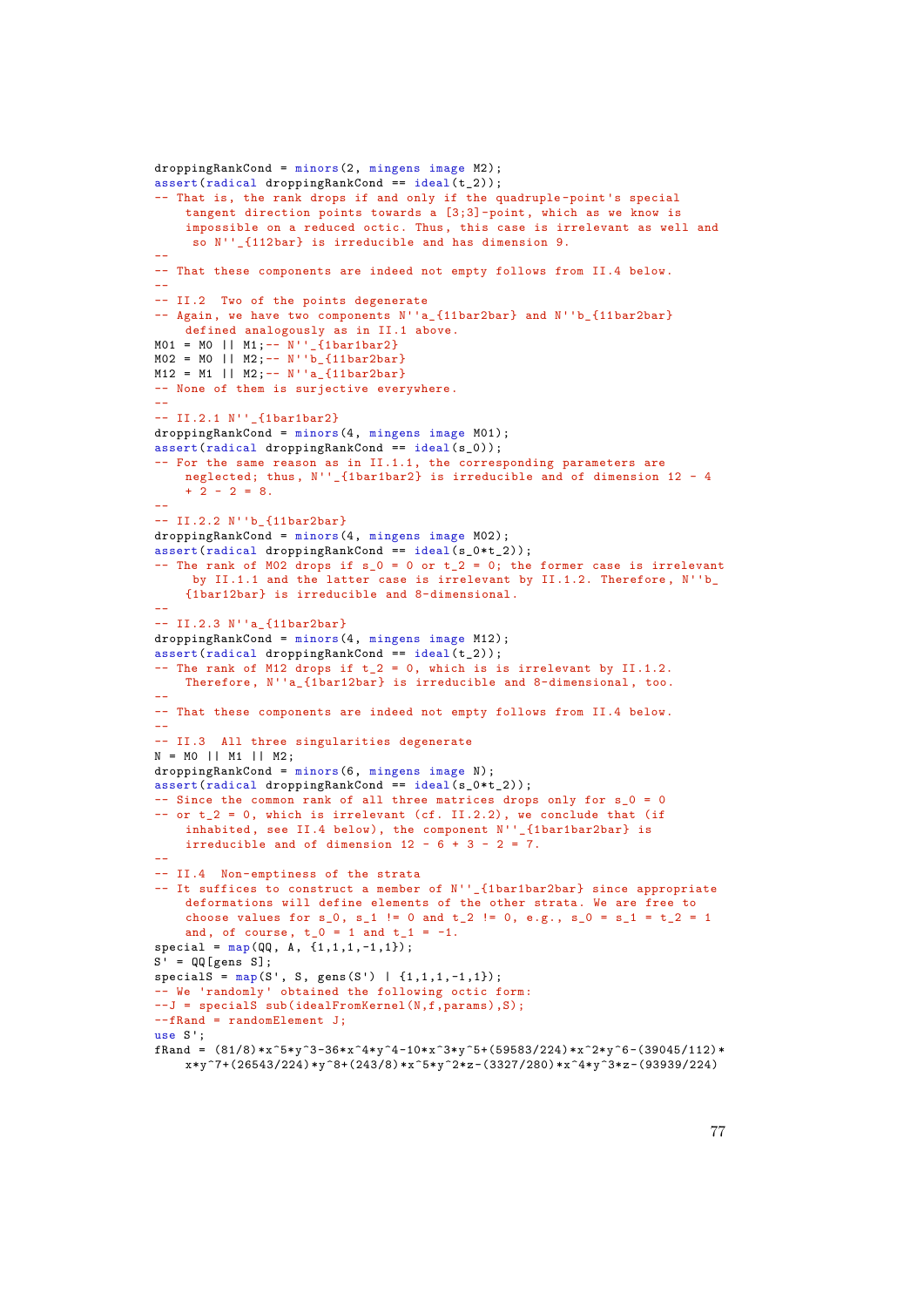```
*x^3*y^4*z+(233721/280)*x^2*y^5*z-(779151/1120)*x*y^6*z+(29325/112)*y^7*z+(243/8)*x^5*yz^2-(11517/280)*x^4*y^2*z^2+(77759/1120)*x^3*y^3*z\text{102789/280}*x^2*y^4*z^2+(804807/1120)*x*y^5*z^2-(229681/560)*y^6*z^2-
    ^2+(81/8)*x^5*z^3-(53373/280)*x^4*y*z^3+(198099/224)*x^3*y^2*z^3\gamma3-(13191/10)*x^2*y^3*z^3+(713367/1120)*x*y^4*z^3-(1737/80)*y^5*z
    ^3-(35103/280)*x^4*z^4+(387041/1120)*x^3*y*z^4-(453051/1120)*x^2*y^2*z
    ^24+(306627/1120)*x*y^3*z^4-(2863/32)*y^4*z^4-60*x^3*z^5+180*x^2*y*z^4\degree5-180*x*v\degree2*z\degree5+60*v\degree3*z\degree5;
-- First of all, it is singular only at P_0, P_1 and P_2:
expected = intersect apply(P, i-)specialS prS i);
sing = ideal(jacobian matrix fRand)+fRand;
assert(radical sing == expected);
-- On the other hand, the singularities there are as desired:
assert isJ21(fRand, specialS prS T_0, x, y, z);
assert isJ21(fRand, specialS prS T_1, z, y, x);
- Moving P 2 = (1:1:1) to (0:0:1):fRand' = sub(fRand, {x=>x+z,y=>y+z});
assert isX10(fRand', y, x);
-- Therefore , fRand indeed defines a member of N''_{1bar1bar2bar}. This
    finishes the discussion about this configuration.
--
-- III Both tangents pointing towards the quadruple-point<br>-- (1 + 0) = 1 + 1 = 1(t_0 = t_1 = 1)use A0;
A = AO/(t_0-1, t_1-1);pr = map(A, A0);S = A[gens S0];prS = map(S, S0);I = intersect(prS P33_0, prS P33_1, prS P_2^4);
(RS,inc,params,f) = universalFamily(8,I);
assert (#params == 13);
--
-- The degeneracy conditions:
M0 = directedDegConditions33Point(f,
   inc prS L_0, inc prS T_0, inc prS F_0, s_0);
M1 = directedDegConditions33Point(f,
   inc prS L_1, inc prS T_1, inc prS F_1, s_1);
M2 = tangencyCond(f,
   inc prS L_2,inc prS T_2,inc prS F_2,
    Multiplicity=>4, Degree=>2);
-- III.1 One degenerate singularity
assert(
   numgens target M0 == 2 and
    numgens target M1 == 2 and
   numgens target M2 == 2);
-- Investigating the loci where they are not surjective. By symmetry, it
    suffices to look at the matrices MO (--> N'')' {11bar2}) and M2 (--> N'')'_{112bar}.
--
-- III.1.1 N'''_{11bar2}
droppingRankCond = minors(2,mingens image M0);
assert(radical droppingRankCond == ideal(s_0));
-- The rank of M0 drops only if the second order vanishing condition on the
    [3;3]-point vanishes; but the distinguished tangent line also passes
    through a quadruple -point , which is impossible on a reduced octic.
    Therefore, N'''' {11bar2} is irreducible and of dimension 13 - 2 + 1 - 3
    = 9--
-- III.1.2 N''' {112bar}
droppingRankCond = minors(2,mingens image M2);
assert(radical droppingRankCond == ideal(t_2 * (t_2-1)));
-- The rank of M2 drops only if the special tangent of the quadruple -point
```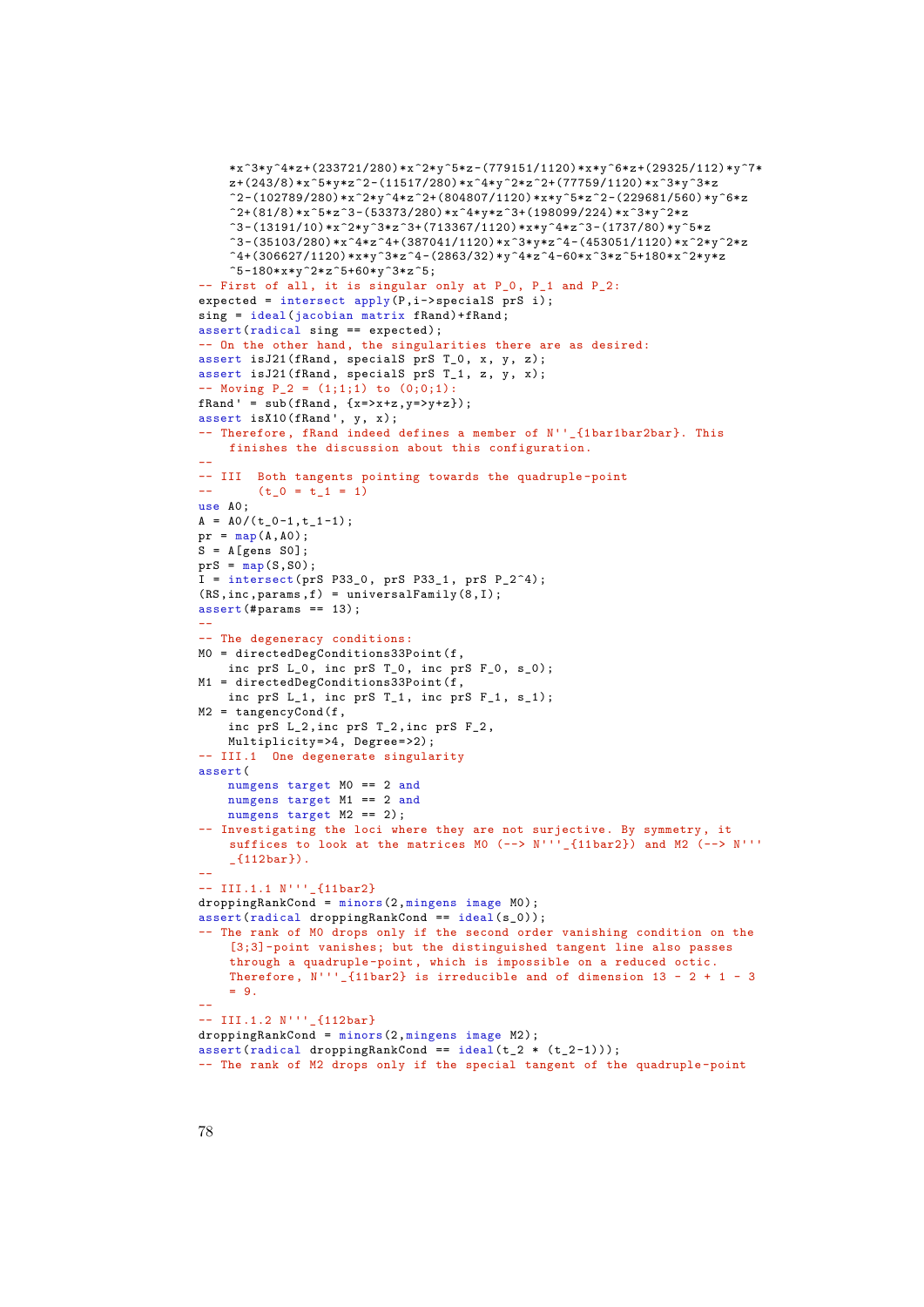```
points towards a [3;3]-point , which is impossible on a plane octic as
    long as it is reduced. Thus, also N'''_{112bar} is irreducible and 9-
    dimensional.
--
-- That both components are actually not empty will be part of III.4.
--
-- III.2 Two of the singularities degenerate
-- Again by symmetry, there are only two cases to consider.
M01 = M0 || M1;--> N'''_{1bar1bar2}
M02 = M0 || M2;--> N''' _{2}(11bar2bar)
--
-- III.2.1 N'''_{1bar1bar2}
droppingRankCond = minors(4,mingens image M01);
assert(radical droppingRankCond == ideal(s_0 * s_1));-- It is irrelevant that the rank drops, since it does so only if s_0 = 0 or
    s 1 = 0 and as explained in III.1.1, this requires the curve to be non-
    reduced. This implies that N'''_{1bar1bar2} is irreducible (if non-empty
    , which follows from III.4 below). Its dimension is 13 - 4 + 2 - 3 = 8.
--
-- III.2.2 N'''_{1bar1bar2}
droppingRankCond = minors(4,mingens image MO2);assert(radical droppingRankCond == ideal(s_0 * t_2 * (t_2-1))));
-- Comparing with III.1.1 and III.1.2, we see that here the locus where the
    rank drops is neglected and so this component (if not empty, cf. III.4
    below) is irreducible and of dimension 8.
--
-- III.3 All three points degenerate
N = MO || M1 || M2;
droppingRankCond = minors(6, mingens image N);assert(radical droppingRankCond == ideal(s_0 * s_1 * t_2 * (t_2-1)));
-- Analogously as in III.2, we see that the locus where N is not of maximal
    rank is neglected in the stratum and so N''' {1bar1bar2bar} is
    irreducible and of dimension 13 - 6 + 3 - 3 = 7; that it is in fact
    inhabited will be shown in the next section.
--
-- III.4 The strata are not empty
-- As before, it suffices to construct an element of the component N'''_{1
    bar1bar2bar}.
-- We may choose any parameters such that s_0, s_1, t_2, t_2-1 != 0. For example
     , s_0 = s_1 = 1, t_2 = -1; recall: t_0 = t_1 = 1.
special = map(QQ, A, {1,1,1,1,-1}});S' = QQ[gens S];specialS = map(S', S, gens(S') | {1,1,1,1,-1}};-- We 'randomly' obtained the following octic form:
--J = specialS sub(idealFromKernel(N,f,params),S);
-fRand = randomElement J;use S';
fRand = -(24/35)*x^5*y^3-9*x^4*y^4-(40/27)*x^3*y^5+(7/3)*x^2*y^6+(12296/315)*x^3*y^6+x*y^7-(5708/189)*y^8+(72/35)*x^5*y^2*z+(3/5)*x^4*y^3*z+(5/4)*x^3*y^4*z+(67181/420)*x^2*y^5*z-(141049/420)*x*y^6*z+(72227/420)*y^7*z-(72/35)*x
    5* y* z^2+(375/7)*x^24* y^2z^2-(17191/105)*x^3* y^3*z^2+(80/21)*x^2*y^4*z^22+(29299/105)*x*y^5*z^2-(17917/105)*y^6*z^2+(24/35)*x^5*z^3-(2553/35)*x\hat{i}*y*z^3+(177719/540)*x^3*y^2*z^3-(41603/84)*x^2*y^3*z^3+(73517/252)*x*y
    ^2<sup>*</sup>z<sup>^</sup>3-(201521/3780)*v^5*z<sup>^</sup>3+(972/35)*x^4*z^4-(20831/126)*x^3*y*z
    \gamma4+(13847/42)*x\gamma2*y\gamma2*z\gamma4-(57643/210)*x*y\gamma3*z\gamma4+(51883/630)*y\gamma4*z
    \hat{C}4+(6/35)*x<sup>-</sup>3*z<sup>-</sup>5-(18/35)*x<sup>-</sup>2*y*z<sup>-</sup>5+(18/35)*x*y<sup>-</sup>2*z<sup>-</sup>5-(6/35)*y<sup>-</sup>3*z<sup>-</sup>5;
-- First of all, it is singular only at P_0, P_1 and P_2:
expected = intersect apply(P, i->specialS prS i);
sing = ideal(jacobian matrix fRand)+fRand:
assert(radical sing == expected);
 -- On the other hand, the singularities there are as desired:
assert isJ21(fRand, specialS prS T_0, x, y, z);
```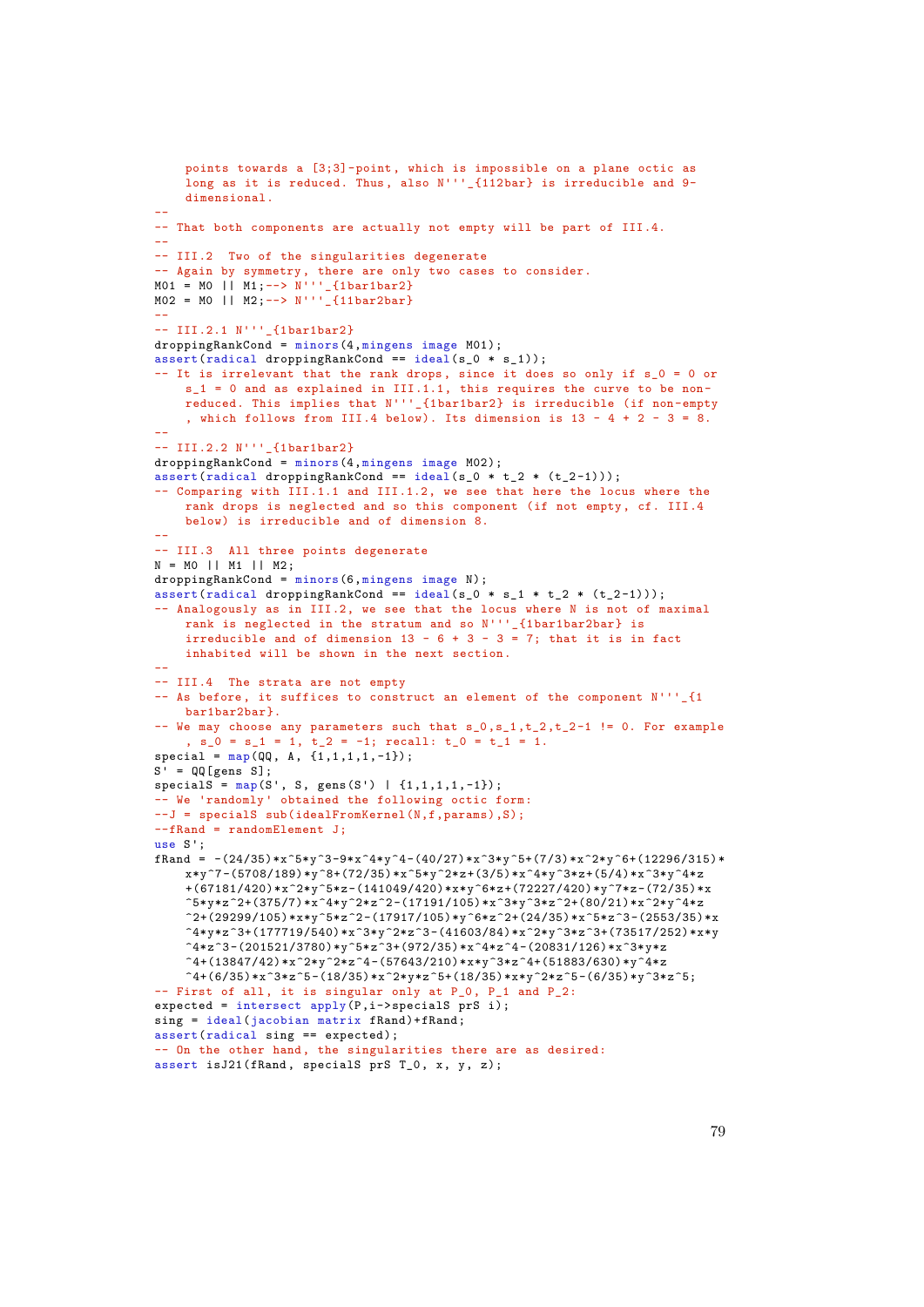```
assert isJ21(fRand, specialS prS T_1, z, y, x);
- Moving P<sub>-</sub>2 = (1;1;1) to (0;0;1):
fRand' = \sin(fRand, {x=>x+z, y=>y+z});
assert isX10(fRand', y, x);
-- Therefore, fRand indeed defines a member of N'''_{1bar1bar2bar}. This
    finishes the discussion about this last configuration.
--
-- EOF degenerate112.m2 ----------------------------------------------
```
## Listing 12: Excluding a certain configuration of conics

```
----------------------------------------------------------------------
-- M2-script accompanying the proof that there exists no plane octic curve
   with four (or more) [3;3]-points , by excluding a certain configuration
    of conics. That is, showing that N_{1111} is empty.
--
-- Filename 1111.m2
--
----------------------------------------------------------------------
--
clearAll();
load "octicsFunctions.m2";
--
-- This script excludes the configuration of four conics with four
    intersection points, where at each intersection point, three of the
    conics come together , and all three being tangent there.
-- Using plane automorphisms, we can fix three of the points and the conic,
    hence the tangents at the three points. We then consider a variable
    fourth point, and (depending on it) the remaining three conics uniquely
    determined by the condition that they pass through two of the three
    points in prescribed tangent direction , and through the fourth point (in
    any direction). If there were a configuration as above, then for some
    choice of the fourth point , all three tangents at the point would be
    tangent, but this does not happen, as we show below.
--
-- Notation:
- A = QQ[s_0,s_1,s_2,u]/s_0*s_1*s_2*u-1 is the affine space of parameters we
    have to consider ,
- S = A[x,y,z] is the homogeneous coordinate ring of the trivial PP^2 bundle
     over A, and we consider the points P_0 = (0,0,1), P_1 = (1,0,0), P_2 =(0;1;0) and the variable point Q = (s_0;s_1;s_2). Furthermore, we have
    the conic defined by xy+xz+yz, passing through P_0, P_1 and P_2 with
    tangent line T_0 = x + y, T_1 = y + z, and T_2 = x + z, respectively. By
     construction , Q is off the coordinate axes, which is okay since we want
     our conics to be irreducible.
--
A = QQ[s_0, s_1, s_2, u]/ideal(s_0*s_1*s_2*u-1);S = A[x, y, z];Q = idealFromCoords(s_0, s_1, s_2);L = {y, z, x};T = \{x+y, y+z, x+z\};P = apply(L,T,(1,t)-\geq ideal(1,t));PwT = apply(L, T, (1, t) - >ideal(1^2, t));conic = x*y+xx+zy+z;assert(ideal super basis(2,intersect PwT) == ideal conic);
-- The ideals for the configurations of two of P_0, P_1, P_2 with tangent T_0
    and the point Q, to find the conics through those configurations.
groups = {intersect(PwT_0,PwT_1,Q),
       intersect(PwT_0,PwT_2,Q),
       intersect(PwT_1,PwT_2,Q) };
families = apply(grows, i->universalFamily(2,i));-- In each case, there is only one conic:
```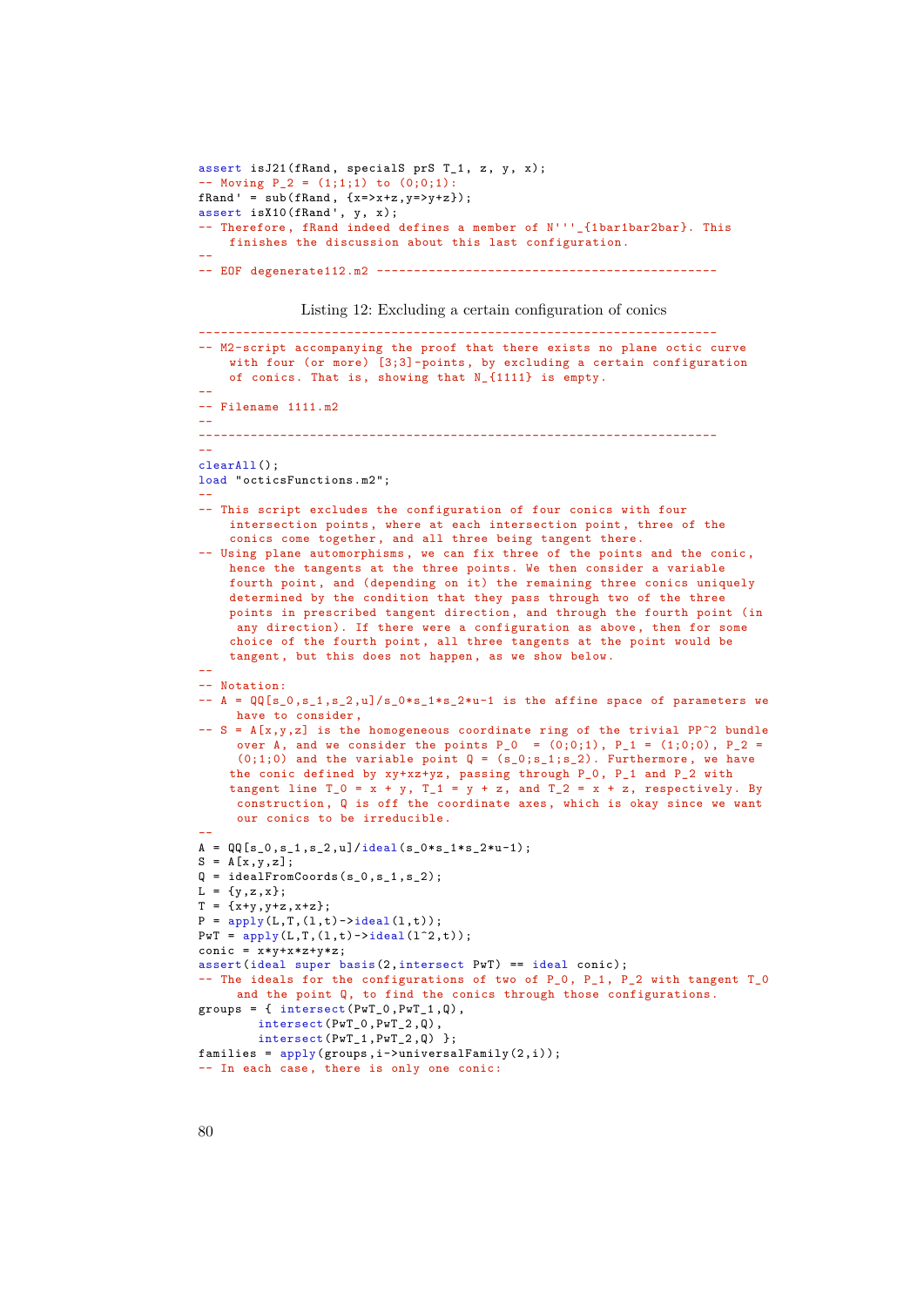```
assert all(families,i->#(i_2)==1);
conics = \frac{\text{apply}}{\text{family}} (families, i->i_3);
-- The conics have an unnecessary parameter, as a by-product of the
   universalFamily function, which we set to 1 for all of these:
tmp = apply(3, i->map(S, ring (conics_i),gens(S)|{1});
conics = \text{apply}(3,i-\text{temp}_i)(\text{conics}_i);
use S;
-- Getting tangents we want to be multiples of another:
DQconics= apply(conics,
        i-\frac{\sqrt{vars}}{0,0} sub(jacobian(ideal i), {x=>s_0, y=>s_1, z=>1}))_(0,0)
        );
m = matrix apply(DQconics, c->apply(gens S,w->c//w));-- We want m to be of rank 1:
conditions = sub(trim minors(2,m),A);
assert(codim conditions == 1);
reducedConditions = radical conditions;
assert(reducedConditions == ideal sub(conic,\{x=>s_0, y=>s_1, z=>s_2\}));
--
-- Hence, the three conics fulfill the [3;3]-point-condition at Q only if Q
    lies on the other conic, which means that all three conics agree.
--
-- EOF 1111.m2 -------------------------------------------------------
```
The next file is used in the study of the components parametrising non-normal surfaces, hence, non-reduced curves.

## Listing 13: Remarks about sextics

```
----------------------------------------------------------------------
-- M2-script to study sextic curves in PP\hat{}2 with quadruple- and [3;3]-points
--
-- Filename sextics.m2
----------------------------------------------------------------------
-clearAll();
load "octicsFunctions.m2";
--
S = QQ[s][x,y,z];--
L = {x, x};
T = {y, z};F = {z, y}; -- (aux. localisation variables)
P = apply(2, i->trim ideal(L_i,T_i));
P33 = apply(2,i->get33Ideal(L_i,T_i,F_i));
--
-- I Quadruple -points
--
-- I.1 One ordinary quadruple -point
assert(numgens source super basis(6, P_0^{\circ 4}) == 18);
-- The stabiliser group of a point on the plane is of dimension 6. Therefore ,
     the dimension of the space of sextics with a quadruple -point is 18 - 6
     - 1 = 11. Clearly, there exist admissible sextics with an ordinary
    quadruple-point, e.g., a union of four concurrent, and two general lines
    .
--
-- I.2 One degenerate quadruple -point
I = getDegenerateQuadrupleIdeal(L_0,T_0,F_0);
assert(numgens source super basis(6,1) == 16);
-- Since the group of automorphisms preserving the point and a tangent
    direction is of dimension 5, we conclude that the dimension of the space
     of sextics with a degenerate quadruple-point is 16 - 5 - 1 = 10.
-- Admissible sextics with a degenerate quadruple-point are easily
```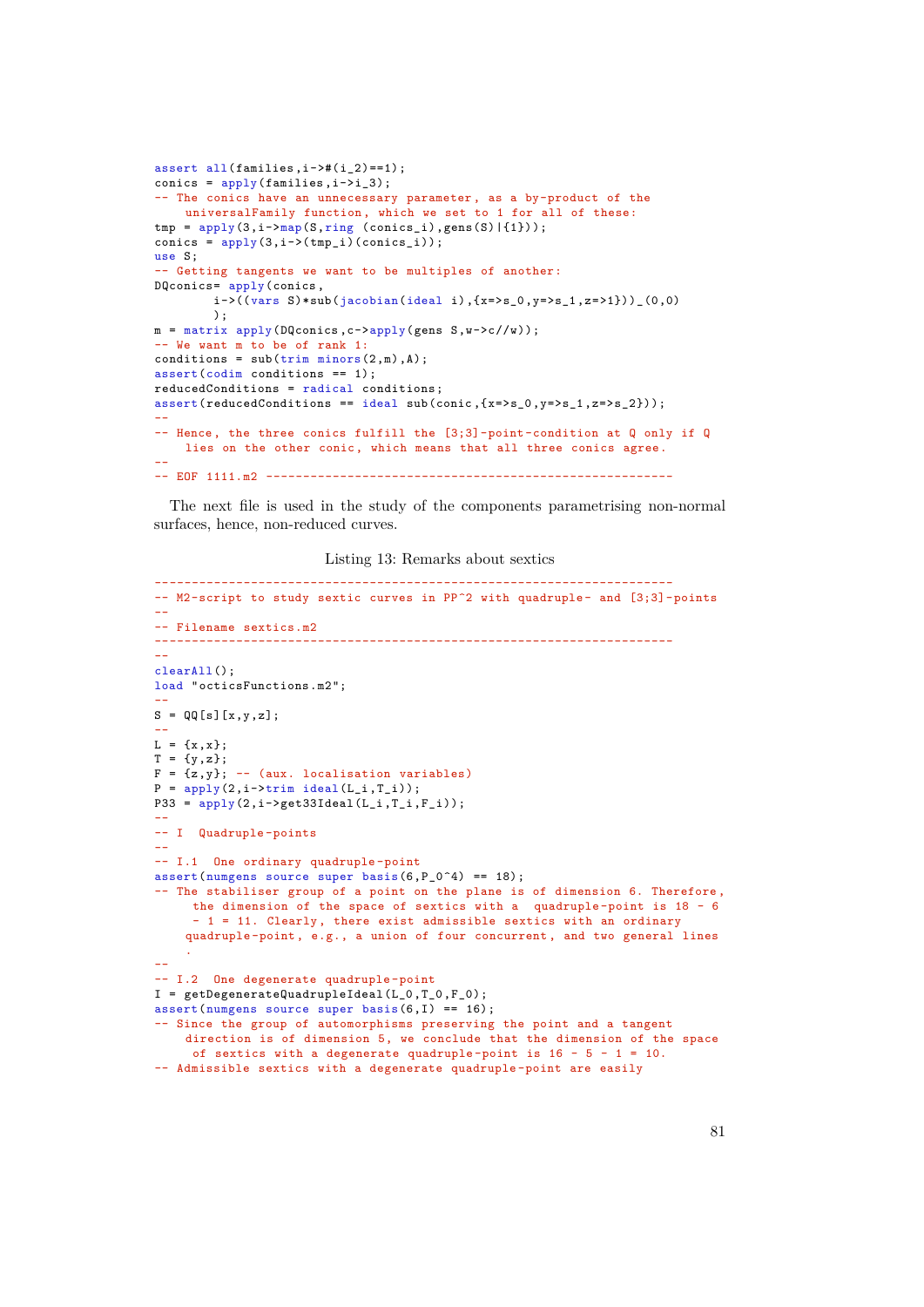```
constructed; e.g., the union of a cuspidal cubic , two general lines
    through the cusp, and a general line missing the cusp.
--
-- Since on a sextic there are no two quadruple-points, this is all we have
   to consider here.
--
-- II [3;3]-points
--
-- II.1 One non-degenerate [3;3]-point
assert(numgens source super basis(6, P33_0) == 16);
-- Since the group of automorphisms preserving the point and a tangent
    direction is of dimension 5, we conclude that the dimension of the space
    of sextics with an ordinary [3;3]-point is 16 - 5 - 1 = 10. It is easy
    to construct an admissible sextic with an ordinary [3;3]-point; e.g.,
    the union of three general conics with a common point and common tangent
    in this point.
--
-- II.2 One degenerate [3;3]-point
(RS, inc, params, f) = universalFamily(6, P33_0);assert (#params == 16);
M = directedDegConditions33Point(f,inc L_0, inc T_0, inc F_0, s);
assert(isSurjective M and numgens target M == 2);
-- Thus, the space of sextics with a degenerate [3;3]-point in P_0 has
    dimension 14 + 2 - 1 = 15 and so the dimension of the moduli space of
    sextics with a degenerate [3;3]-point is irreducible and of dimension 15
     - 6 = 9.-- Constructing examples:
-- For every possible second order direction, there exists a (possibly
   reducible) quadric with an according A5-singularity; take the union of
    such quartics with a general conic passing through the point in
    prescribed tangent direction.
-- We have to produce two examples; one, where the second order information
   is trivial along the tangent, and one where it is not. For the former,
    take a smooth cubic and the tangent line of a flex point, as well as a
    general conic through the same point, being tangent there as well. For
    the general case, we can take the union of three conics with the same
    tangent in a single point, but where (at least) two of them also agree
    up to second order.
--
-- II.3 Two non-degenerate [3;3]-points
-- This case can be dealt with abstractly: We know that the two [3;3]-points
   have to be in general position so that there is (exactly) a pencil of
    conics through the configuration and every sextic is a union of three
    pair-wise distinct such conics. Therefore, space of such sextics is 3-
    dimensional , but the group of stabilising automorphisms has dimension 2,
    leaving one dimension for the space of such sextics. Let us quickly
    confirm this:
assert(numgens source super basis(6,intersect(P33)) == 4);
-- Hence, the dimension is 4 - 2 - 1 = 1.
--
-- There are no more cases we have to consider.
--
-- EOF sextics.m2 ----------------------------------------------------
```
Finally, the file providing the procedures used in the main scripts, concluding this thesis.

Listing 14: The functions used in the remaining scripts

```
----------------------------------------------------------------------
-- M2-script supplying functions to investigate certain linear systems of
    curves in the plane.
```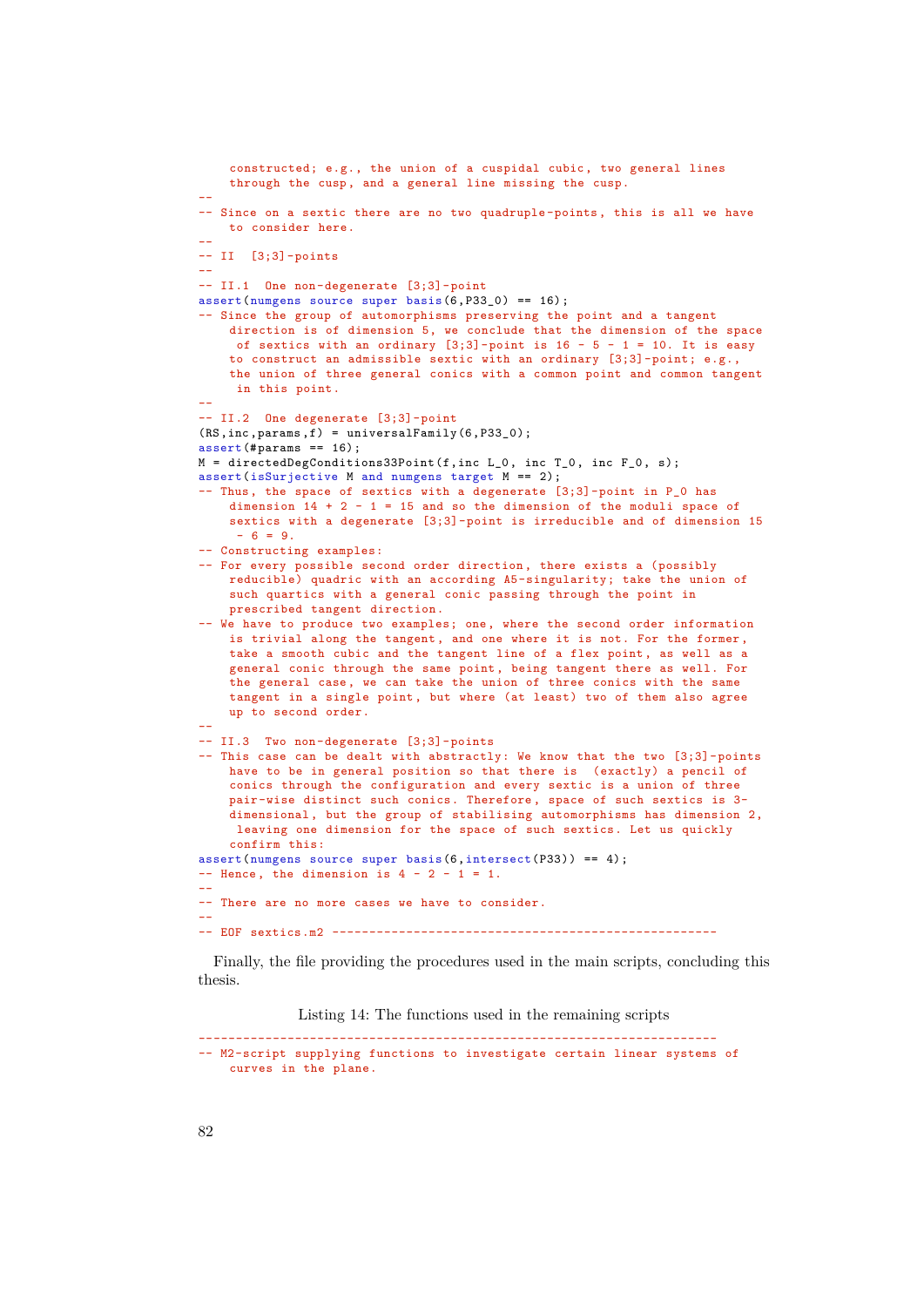```
--
-- Filename octicsFunctions.m2
--
-- Written by Ben Anthes
--
----------------------------------------------------------------------
--
-- Ideals
--
-- Here are some basic ideals containing the constraints for affine plane
    singularities:
pointWithTangentAffine = (pt,1) -> (pt^2)+ideal(1);getA1Affine = (pt) -> pt <sup>2</sup>;
getA2Affine = (pt, t) -> pt^2+ideal(t);
getA3Affine = (pt, t) -> (pointWithTangentAffine(pt,t))^2;
getX9Affine = (pt) -> pt<sup>-4</sup>;
getX10Affine = (pt, t) -> pt^2*getA2Affine(pt,t);
getX11Affine = (pt,t) -> pt^2*getA3Affine(pt,t);
getJ10Affine = (pt,t) -> (pointWithTangentAffine(pt,t))^3;
--
-- Once we fix a pair of generators of the maximal ideal of a point, the
    number of equations can be reduced by the following explicit
    presentations, where \{t = 0\} is the distinguished tangent line.
pointWithTangentInAffineCoords = (1,t) -> ideal(t,1^2);
getA2InAffineCoords = (1,t) \rightarrow ideal(t^2, t^*l^2, l^3);getA3InAffineCoords = (1,t) -> ideal(t<sup>2</sup>,t*l<sup>2</sup>,l<sup>2</sup>);
\texttt{getTacNodeInAffineCoords} = (1,t) -> getA3InAffineCoords(1,t);
getJ10InAffineCoords = (1,t) -> ideal(t^3,t^2*l^2,t*l^4,l^6);
get33InAffineCoords = (1,t) -> ideal(t^3,t^2*l^2,t*l^4,l^6);
getX9InAffineCoords = (x,y) -> (ideal(x,y))^2;getX10InAffineCoordinates = (1,t)-<i>getA2InAffineCords</i> (1,t)*(ideal(t,1))<sup>2</sup>;getX11InAffineCoords = (1,t)-\text{Y}getA3InAffineCoords(1,t)*(ideal(t,1))^2;--
-- When we pass to the projective plane, we have to localise at a parameter (
    f, in the following) to use the above affine ideals:
getPointWithTangentIdeal = (1, t, f) -> (
 -- We suppose that in the ring
    S := ring t;K := \overline{\text{coefficientRing S}};-- l, t and f are forms generating the irrelevant ideal.
    assert((degree f)_0 = 1);assert(ideal(1, t, f) == ideal(basis(1, S)));
-- We localise away from f,
    Sloc := S[local u, Degrees=\gt{-1}]/(u*f-1);loc := map(Sloc, S);- resulting in affine coordinates t' = ut, 1' = ul:
    A := K[local 1', local t'];
    use Sloc;
    r := \text{map}(\text{Sloc}, A, \{1 * u, t * u\});
    use A;
    localIdeal := pointWithTangentInAffineCoords(l',t');
    use S;
    return trim preimage(loc,r(localIdeal));
\lambda;
get33Ideal = (1,t,f) -> ( -- same as for getPointWithTangentIdeal
    S := ring t;assert((degree f)_0 == 1);assert(ideal(1, t, f) == ideal(basis(1, S)));
    Sloc := S[local u,Degrees=\>{-1}]/(u*f-1);loc := map(Sloc, S);use Sloc;
    localIdeal := getJ10InAffineCoords(u*l,u*t);
```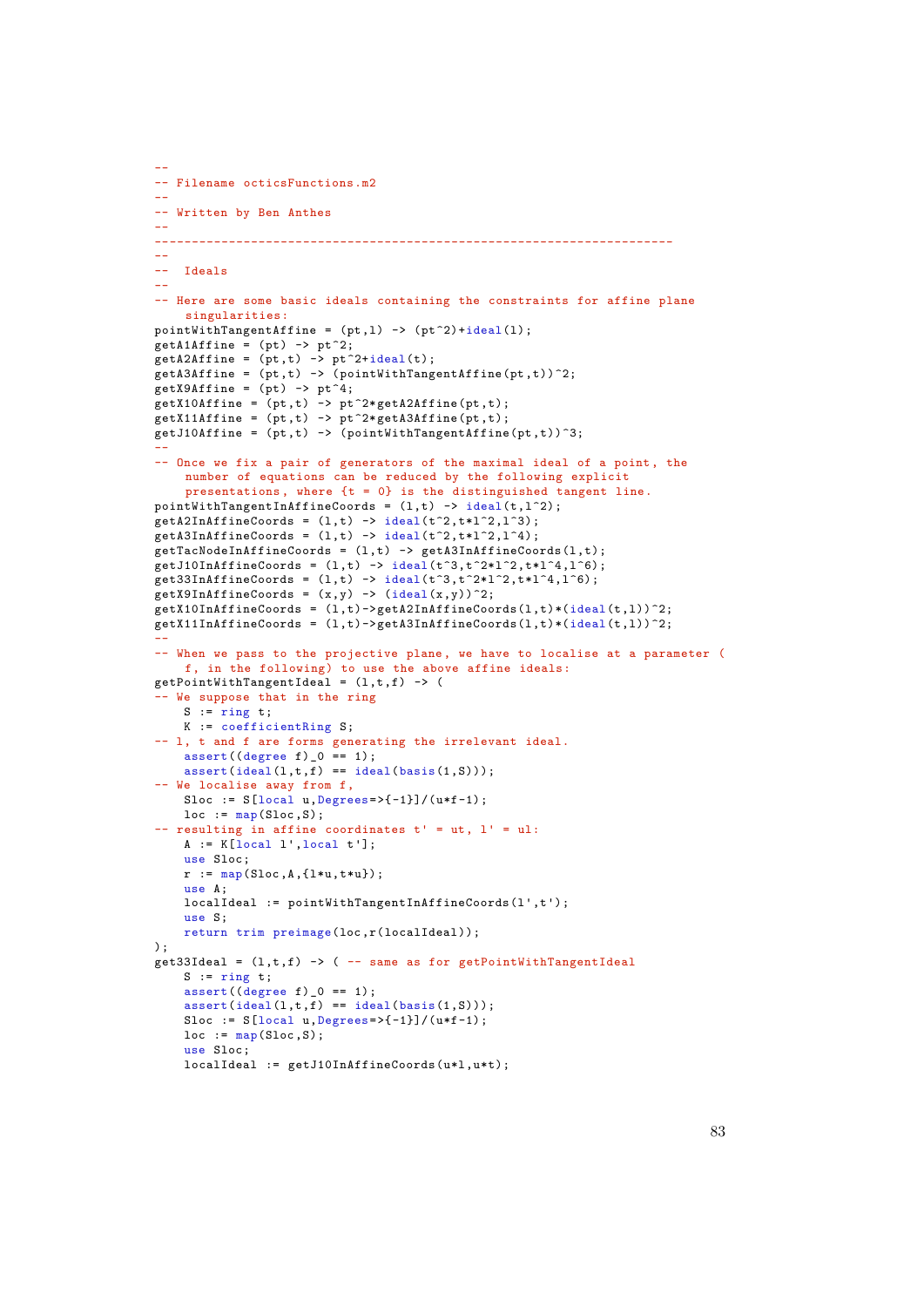```
return trim preimage(loc,localIdeal);
);
getTacNode = (1,t,f) -> ( -- same as for getPointWithTangentIdeal
    S := ring t;assert((degree f)_0 == 1);assert(ideal(1, t, f) == ideal(basis(1, S)));
    Sloc := S[local u, Degrees = > {-1}] / (u * f - 1);loc := \text{map}(\text{Sloc}, S);
    use Sloc;
    localIdeal := getA3InAffineCoords(u*l,u*t);
    return trim preimage(loc,localIdeal);
);
getDegenerateQuadrupleIdeal = (1,t,f) -> (
 - same as for getPointWithTangentIdeal
    S := ring t;assert((degree f) 0 == 1);
    assert(ideal(1,t,f) == ideal(basis(1,S)));
    Sloc := S[local u, Degrees = >{-1}]/(u*f-1);loc := map(Sloc, S);use Sloc;
    localIdeal := getX10InAffineCoords(u*l,u*t);
    return trim preimage(loc,localIdeal);
);
--
-- Functions handling families
--
-- The next function takes a list of elements of the same ring S and returns
    the free linear combination of the elements of that list. That is
    encoded in a quadruple consisting of a ring RS isomorphic to S[a_0, \ldots]a_n] with the inclusion map S --> RS, the list of generators params = {
    a_0,...,a_n} and the element which is the linear combination of the list
     elements with coefficients a_i.
opts = {Variable \Rightarrow a};family From List = opts >> o -> (1) -> (
    if (\#1 == 0) then return (ZZ, \text{map}(ZZ, ZZ), \{\}, 0);
    S := ring (1_0);A := coefficientRing S;
    RA := A[o.Variable_0...o.Variable_*(1-1)];
    params := gens RA;
    RS := RAF \geqslant S1:
    inc := \text{map}(RS, S);
    l' := apply(1, p-> inc p);f := sum(apply(gens RA, 1', (p,q)->p*q));return (RS,inc,params,f);
);
 .<br>- The above function will be used to generate the universal families of
    plane curves of a certain degree satisfying certain constraints which
    are encoded in terms of an ideal. Caution: it implicitly assumes that S
    is free over its coefficient ring!
opts = {Variable \Rightarrow a};universalFamily = opts >> o \rightarrow (d, i) -> (
    S := ring i;A := coefficientRing S;
    mm := mingens trim ideal super basis(d, trim i);
    m := \text{apply}(\text{rank source mm}, j \rightarrow \text{mm}(\text{0}, j));
    if not isWeaklyHomogeneous(mm,d) then (
        mm = super basis(d,trim i);
        m = apply(rank source mm,j->mm(0,j)););
    assert(isWeaklyHomogeneous(mm,d));
    return familyFromList(m);
);
```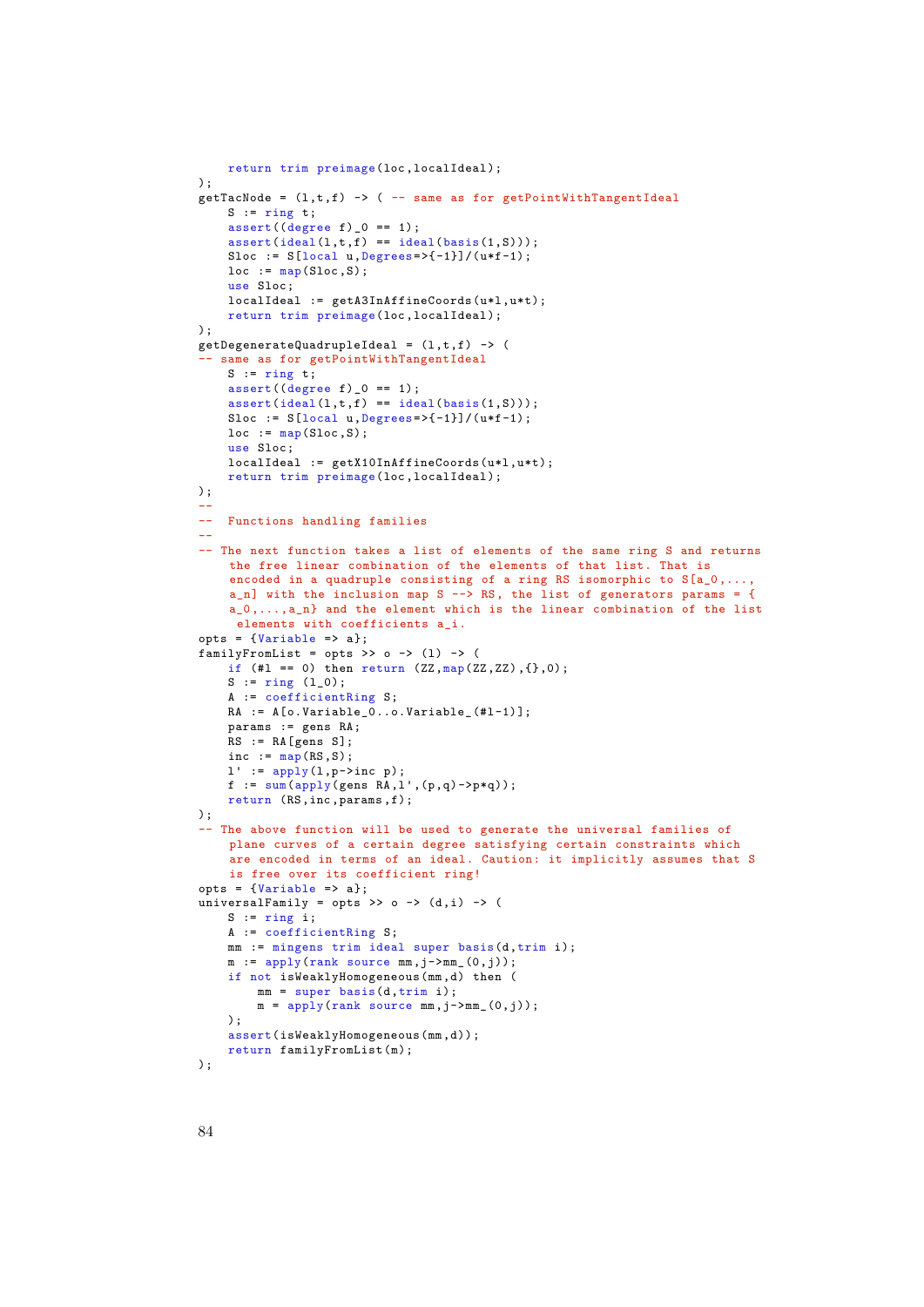```
--
-- If K is a matrix with values in a free A-module A^n and if f is a free
    linear combination with n summands , then we can substitute the entries
    of the columns of K for the coefficients and get a ring element. The
    following function takes those elements and returns the ideal they
    generate.
idealFromImage = (K, f, params) -> (
    \frac{1}{2} assert(#params == numgens target K);
    return ideal apply(numgens source K, j->
        sub(f,apply(numgens target K,i->params_i=>K_(i,j))));
);
 -- This is just the application of the former , choosing a generating set (
    matrix) for the kernel of M instead of M itself.
opts = {Mingens => false};
  The boolean option Mingens forces the application of mingens instead of
    gens to get a generating set of the kernel.
idealFromKernel = opts >> o \rightarrow (M, f, params) \rightarrow (K := gens kernel M;
    if(o.Mingens) then K = mingens image K;
    return idealFromImage(K,f,params);
);
--
-- Classifying plane curve singularities:
--
-- Check if f has an ordinary n-fold point in the affine origin.
-- Caution: If the base ring is not a field, this function is insufficient to
     conclude non-degeneracy; if the ring is a domain, then it shows generic
     non-degeneracy (if true is returned).
isOrdinaryNFoldSingularityAffine = (n, f, u, v) -> (
-- We assume that f is a polynomial in a ring generated by u and v
    A := ring f;\overline{\text{assert}}(\text{set} \text{gens A} == \text{set} \{u, v\});
-- First of all, we want f to be a proper n-fold point:
    if (f''_0(idea1(u,v))^n != 0) then return false;
    if (f''_6(ideal(u,v))^c(n+1) == 0) then return false;
-- Finally, we check in both blow up charts
    sigma := map(A, A, {u=>u, v=>u*v});
    tau := \text{map}(\hat{A}, A, \{u=>u*v, v=>v\});
-- that the strict transforms are reduced along the exceptional lines:
    tmp0 := \text{sigma(f)}/\text{/u}^n:
    tmp0 = sub(tmp0,{u=>0});
    if discriminant (\text{tmp0}, v) == 0 then return false;
    tmp1 := tau(f) // v^n;tmp1 = sub(tmp1, {v=>0});
    if discriminant(tmp1,u) != 0 then return true;
    return false;
);
--
-- The following function returns the ideal containing the conditions that an
     affine n-fold singularity in the origin is degenerate.
degeneracyConditionsNFoldSingularity = (n, f, u, v) -> (
-- We assume that f is a polynomial in a ring generated by u and v
    A := ring f;assert(set gens A == set \{u,v\};-- First of all, we want f to be a proper n-fold point:
    if (f''_{\nu}(\text{ideal}(u, v))^n != 0) then (error "1"; return false);
    if (f'_{\nu}(\text{ideal}(u,v))^n(n+1) == 0) then (error "2"; return false);
-- Finally, we consider in both blow up charts
    sigma := map(A, A, {u=>u, v=>u*v};tau := map(A, A, \{u=>u*v, v=>v\});
-- the strict transforms and their discriminants along the exceptional line:
    tmp0 := sigma(f) //u^n;
```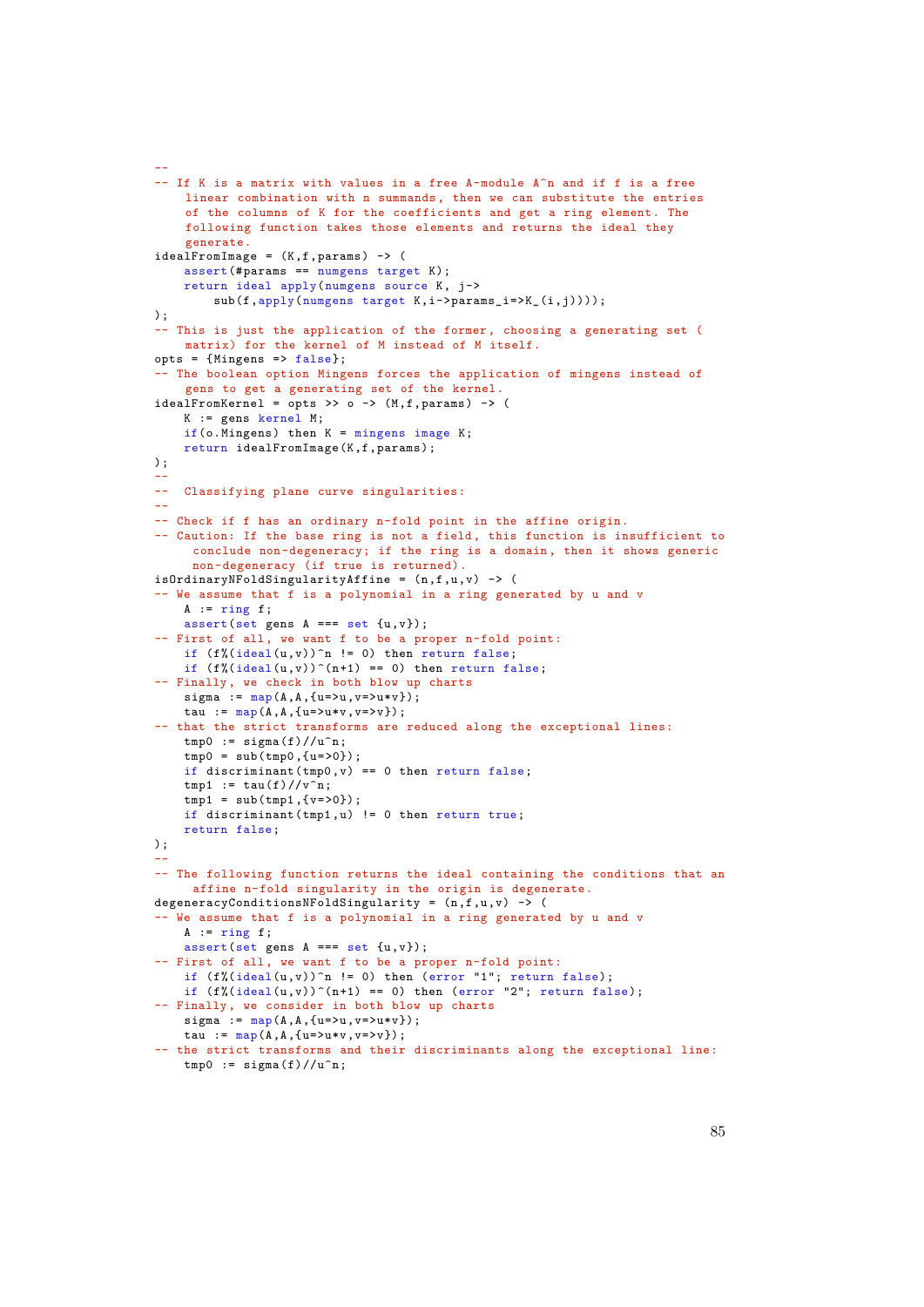```
tmp0 = sub(tmp0, {u=>0});
    \text{tmp0} = \text{discriminant}(\text{tmp0}, \text{v});\text{tmp1} := \text{tau(f)} / / \text{v}^n;tmp1 = sub(tmp1, {v=>0});
    \text{tmp1} = \text{discriminant}(\text{tmp1}, \text{u});return sub(intersect(ideal(tmp0),ideal(tmp1)),coefficientRing A);
);
--
-- The next few functions are either applications of the above, or work
    analogously.
isOrdinaryQuadruplePointAffine = (f, u, v) ->
    isOrdinaryNFoldSingularityAffine(4,f,u,v);
isOrdinaryQuadruplePoint = (f, x, y, z) -> (
-- Preparing to use isOrdinaryQuadruplePointAffine
-- We assume that
    S := ring f;-- is a polynomial ring with generators x,y,zassert(set gens S == set {x,y,z});
- We ask whether f has an ordinary quadruple-point in the point x = y = 0:
   K := \text{coefficientRing } S;A := K[u,v];
   tmpMap := map(A, S, {x=>u, y=>v, z=>1} | apply(gens K, w->(w=>w))));
-- (A naive localisation map.)
   return isOrdinaryQuadruplePointAffine(tmpMap(f),u,v);
\lambda;
degeneracyConditionsQuadruplePoint = (f, x, y, z) -> (
-- Similar to isOrdinaryQuadruplePoint
    S := ring f;assert(set gens S == set {x,y,z});K := coefficientRing S;
    (KK, F) := flattenRing K;
    SS := K[x, y, z];ff := sub(f, SS);A := KK[u,v];
    tmpMap := map(A, SS, \{u, v, 1\}); -- a naive localisation map
    use S:
    return preimage(F,
        degeneracyConditionsNFoldSingularity(4,tmpMap(ff),u,v));
);
degeneracyConditionsTriplePoint = (f, x, y, z) -> (
 -- Similarly to isOrdinaryQuadruplePoint
    S := ring f;assert(set gens S == set {x,y,z});K := coefficientRing S;
    (KK, F) := flattenRing K;
    SS := K[x,y,z];ff := sub(f, SS):A := KK[u,v];tmpMap := map(A, SS, \{u, v, 1\}); -- a naive localisation map
    use S;
    return preimage(F,
        degeneracyConditionsNFoldSingularity(3,tmpMap(ff),u,v));
);
isOrdinaryTriplePointAffine = (f, u, v) ->
    isOrdinaryNFoldSingularityAffine(3,f,u,v);
isOrdinaryTriplePoint = (f, x, y, z) -> (
 -- As isOrdinaryQuadruplePoint
   S := ring f;assert(set gens S == set {x,y,z});K := \text{coefficientRing } S:
    A := K[u, v];tmpMap := map(A, S, {x=>u, y=>v, z=>1}); -- a naive localisation map
    return isOrdinaryTriplePointAffine(tmpMap(f),u,v);
```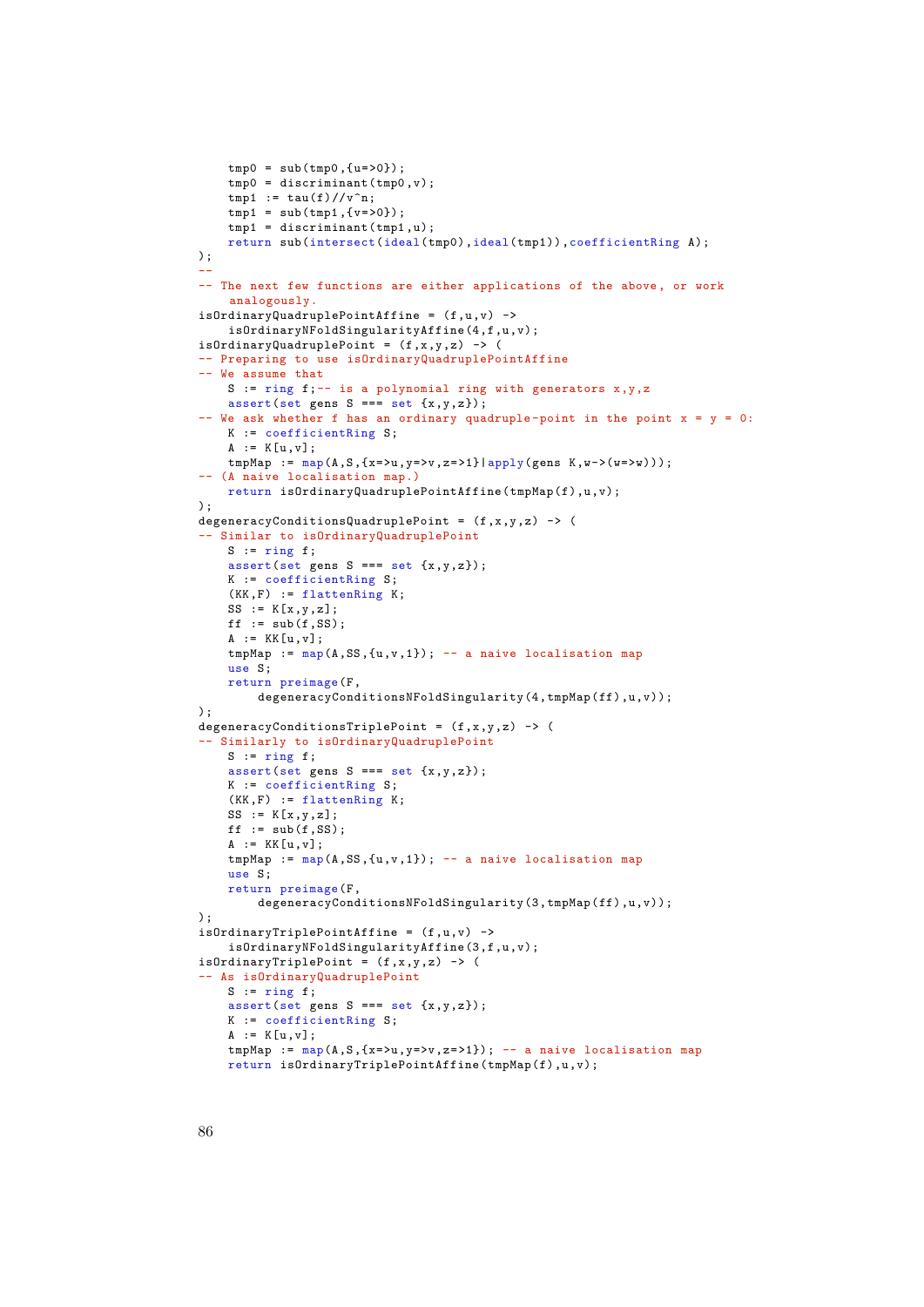```
);
isOrdinaryDoublePointAffine = (f, u, v) ->
    isOrdinaryNFoldSingularityAffine(2,f,u,v);
isOrdinaryDoublePoint = (f, x, y, z) \rightarrow (-- As isOrdinaryQuadruplePoint
    S := ring f;assert(set gens S == set {x,y,z});
    K := \text{coefficientRing } S:
    A := K[u, v];tmpMap := map(A, S, {x=>u, y=>v, z=>1} | apply(gens K, w->(w=>w)));
-- (A naive localisation map.)
    return isOrdinaryDoublePointAffine(tmpMap(f),u,v);
);
is0rdinary33Point = (f,t,x,y,z) -> (-- Similar to isOrdinaryQuadruplePoint
    S := \text{ring } f:
    assert(not t%x%z == 0);f0 := sub(f, {z=>1});
    t0 := sub(t, {z=>1});
    sigma := map(S, S, {y=>x*y};f0 = signa(f0) // x^2;-- We keep one copy of the exceptional line and ask for a non-degenerate
    quadruple -point.
    \overrightarrow{t0} = sigma(\overrightarrow{t0})//x; -- => critical point = ideal(x,t0)
    tmp = inverse(map(S, S, {y=>}t0));
    f0 = \text{tmp}(f0);return isOrdinaryQuadruplePoint(f0,x,y,z);
);
degeneracyConditions33Point = (f, t, x, y, z) -> (-- Similar to isOrdinary33Point
    S := ring f;assert(not t%x%z == 0):
    f0 := sub(f, {z=>1});
    t0 := sub(t, {z=>1});
    sigma := map(S, S, {y=>x*y};f0 = signa(f0) // x^3;t0 = \text{sigma}(t0)/x; -- => critical point = ideal(x,t0)
    tmp = inverse(map(S, S, {y=> t0}));
    f0 = \text{tmp}(f0);return degeneracyConditionsTriplePoint(f0,x,y,z);
);
--
isD5Affine = (f) \rightarrow (-- This works only if the strict transform splits over QQ.
-- We assume that f is a polynomial in a ring generated by two elements u and
     \mathbf{v}.
    A := ring f;\overline{assert}(#(gens A) == 2);
    (u,v) := toSequence gens A;
-- First of all, we want f to be a proper triple -point:
    if (f''_{\nu}(\text{ideal}(u,v))^3 != 0) then return false;
    if (f)(\text{ideal}(u,v))^4 = 0 then return false;
-- Next, we blow up.
    sigma := map(A, A, \{u=>u, v=>u*v\});
- By construction, f' is divisible by u^3 (but not by u^4).
    strictTrans := (sigma f)//u^3;
- What we have to show is that the strict transform meets \{u = 0\} in two
    different points , one tangentially and one transversely.
    exc := \sin\left(\text{strictTrans}, \{u=>0\}\right);
-- Reparametrise if the presentation is inappropriate.
    if degree(v,exc) != 3 then return isD5Affine(sub(f,\{u=>u+v\}));
```

```
if discriminant (exc, v) != 0 then (
```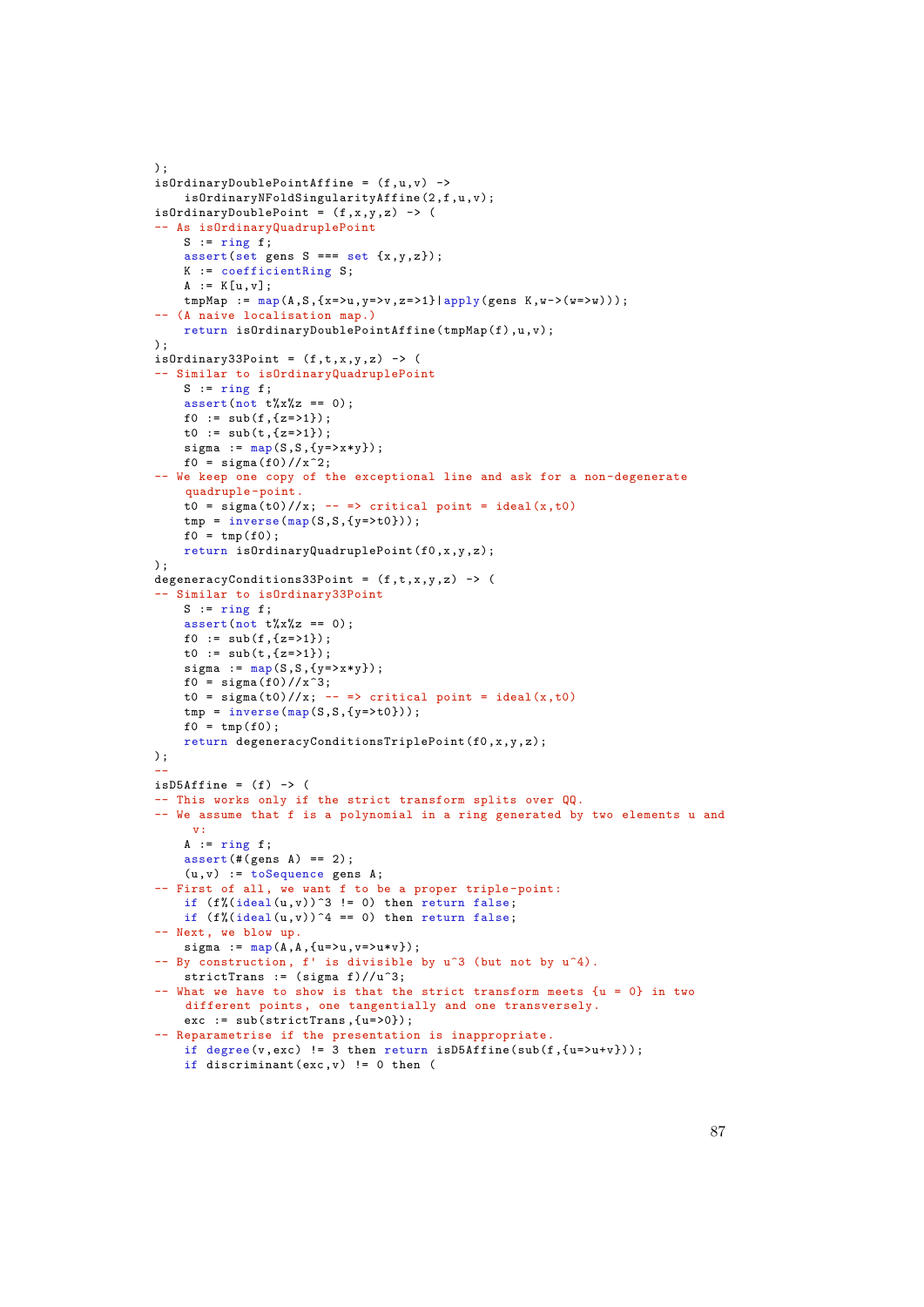```
return false;
    );-- else:
    factors := factor exc;
-- We have to assume that exc splits as h * g^2 with g,h of degree 1, possibly
    with a factor of degree 0
    degs := set select(apply(#factors ,i->factors#i#1),i->(i!=0));
    if \text{deg } s == \text{ set } \{1, 2\} then \text{ } (-- Find f 2:g := (select(factors, i-> i#1 == 2)) #0#0;- We want simple tangentiality to \{u = 0\} where g = 0:
        if strictTrans%ideal(u,g^2) != 0 then (
             return false;
        ) else (
            if strictTrans%ideal(u^2,g) != 0 then (
                 return true;
             ) else (
                 return false;
             );
        );
    ) else (
                 error("I can't decide, pardon me.");
                 return false;
    );
    return false;
);
isJ21 = (f, t, x, y, z) -> (
-- We blow up once, localise and ask for a D_5-singularity.
    S := ring f;assert(set gens S == set \{x,y,z\});assert(not t%x%z == 0);
    f0 := sub(f, {z=>1});
    t0 := \text{sub}(t, \{z = 21\}):
    sigma := map(S, S, {y=>x*y});
    f0 = \text{sigma}(f0) // x^3;t0 = \text{sigma}(t0) // x;- We move the critical point (x,t0) = 0 to (x,y) = 0:
    tmp = inverse(map(S, S, {y=> t0};
    f0 = \text{tmp}(f0);A := (coefficientRing S)[local u,local v];
    loc := \text{map}(A.S.\{x=>u, v=>v, z=>1\}):
    return isD5Affine(loc f0);
);
isX10Affine = (f) -> (-- This works only if the quadratic part of the strict transform splits over
    QQ.
-- The procedure is similar to isJ21Affine.
    A := ring f;\overline{assert}(#(gens A) == 2);
    (u,v) := toSequence gens A;
    if (f)(ideal(u, v))^4 != 0) then return false;
    if (f)(\text{ideal}(u,v))^5 = 0 then return false;
    sigma := map(A, A, {u=>u, v=>u*v};strictTrans := (sigma f)/(u^4;exc := sub(strictTrans, {u=>0});
    if degree(v,exc) != 4 then return isX10Affine(sub(f,(u=>u+v)));
    if discriminant (exc, v) != 0 then (
        return false;
    );-- else:
    factors := factor exc;
    admissibleFactors := select(factors, i->(degree(v, i#0), i#1)==(1,2));
    if #admissibleFactors == 1 then (
        g := admissibleFactors#0#0;
```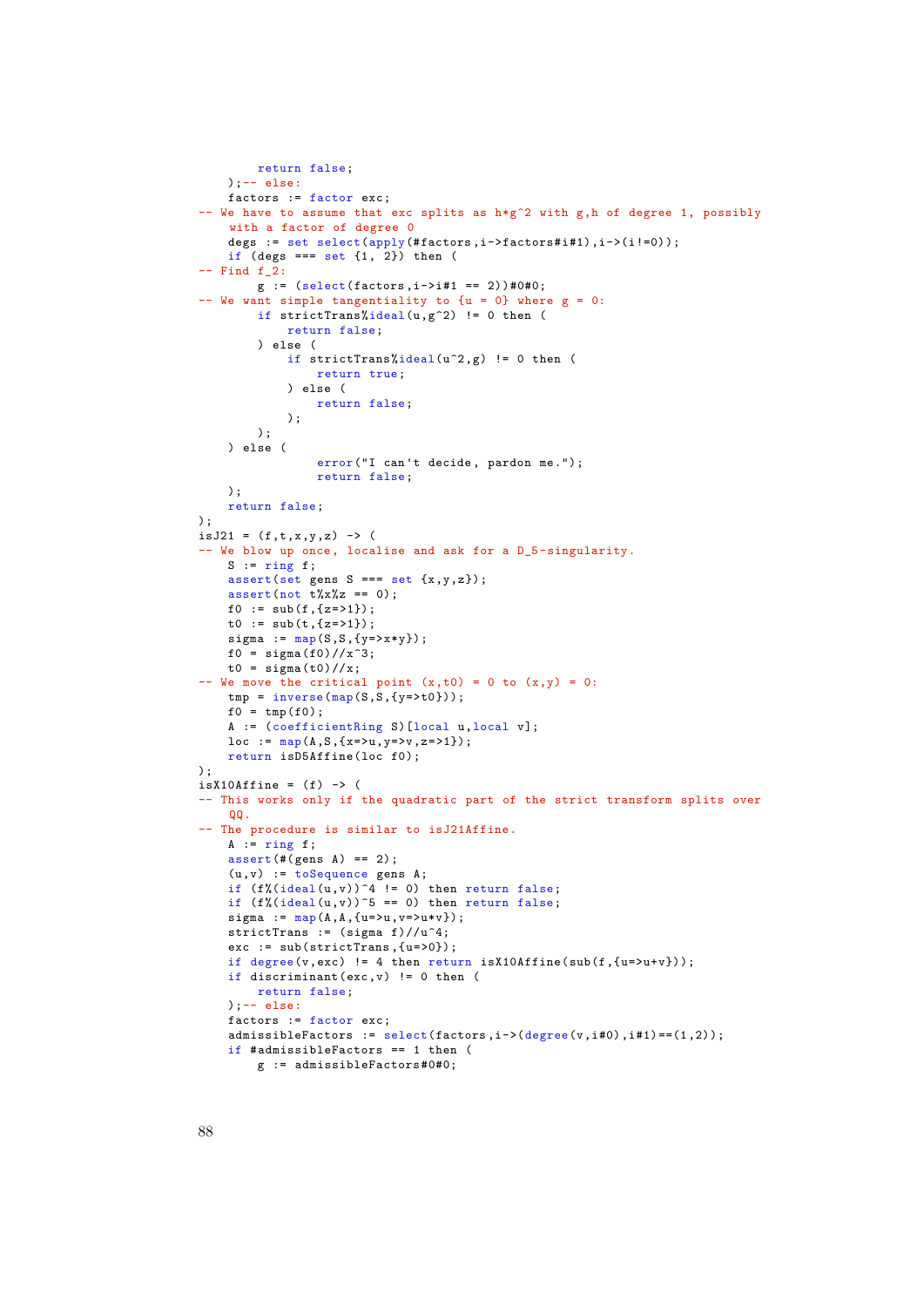```
h := exc//(g^2);- f = (cst)*g^2*h where h has degree 2 in v.
        if discriminant(h, v) == 0 then return false;-- else:
        if strictTrans%ideal(u,g^2) != 0 then (
            return false;
        ) else (
            if strictTrans%ideal(u^2,g) != 0 then (
                 return true;
             ) else (
                 return false;
            );
        );
    ) else (
        print("I can't decide, pardon me.");
        return false;
    \lambda;
);
isX10 = (f, x, y) -> (
-- Similar to isOrdinaryQuadruplePoint
    S := ring f;z := sum((set gens S) - (set {x,y}));assert(set gens S == set {x,y,z});A := (coefficientRing S)[local u,local v];
    loc := \text{map}(A.S.\{x=>u, v=>v, z=>1\}):
    return isX10Affine(loc f);
);
--
-- Procedures to derive certain degeneracy conditions:
--
opts = {Multiplicity=>1,Degree => 1};
tangencyCond = opts >> o \rightarrow (f,1,t,z) \rightarrow (- We assume that f is an element of a ring RS = A[params][1,t,z] where 1, t
    and z are homogeneous of degree 1 (implicit assumption) and that f has
    multiplicity o. Multiplicity in (l,t) = 0.
    RS := ring f;params := gens coefficientRing RS;
    A := coefficientRing coefficientRing RS;
- We localise away from z = 0 and identify the result with AA^2 such that (l
    ,t) = 0 becomes the origin. By blowing up, we find the conditions that f
     is tangent to \{t = 0\} with multiplicity o.Degree.
    RSloc := RS[u, \text{begrees} \rightarrow \{-1\}] / (u * z - 1);
    loc := map(RSloc, RS);R := A[params][local t',local l'];
    r := \text{map}(RSloc, R, \{u*(loc t), u*(loc 1)\});
    f' := (gens preimage(r, ideal loc f));
    \frac{1}{2} assert(numgens source f' == 1 and numgens target f' == 1);
    f' = f'_{0}(0,0);sigma := map(R, R, {t'*1',1'};
    strict := sigma(f')//(l'^(o.Multiplicity));
    exc := sub(strict, {1'->0});
    toBeZero := exc%(t'^(o.Degree));
    toBeZeroCoeff := for t in terms toBeZero
        list sub(leadCoefficient(t),RS);
-- The kernel of the following matrix parametrises the possible values for
    params so that if they get substituted into f, the resulting element
    satisfies the constraints discussed above.
    M := matrix for eq in toBeZeroCoeff list
                for g in params list sub(leadCoefficient(eq//g),A);
    return M;
);
--
opts = \{Multiplicity \Rightarrow 1, Degree \Rightarrow 1\};
```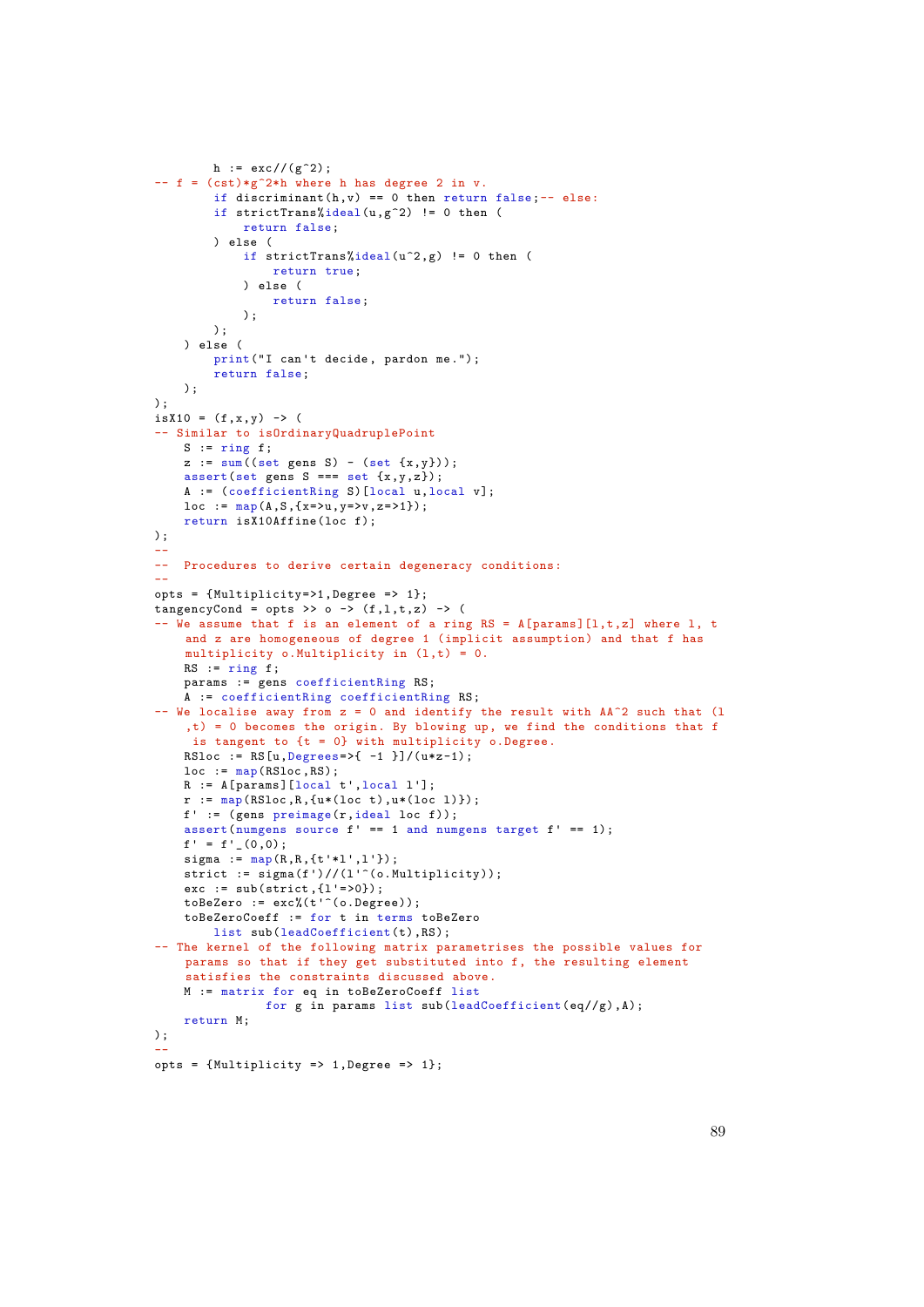```
secondOrderCond = opts \rightarrow o \rightarrow (f, l, t, z, s) \rightarrow (- Similar to tangencyCond, but blowing up once more.
    RS := ring f;params := gens coefficientRing RS;
    A := coefficientRing coefficientRing RS;
    RSloc := RS[u, \text{Degrees} \rightarrow \{-1\}] / (u * z - 1);
    loc := map(RSloc, RS);R := A[params][local t',local l'];
    r := \text{map}(RSloc, R, \{u*(loc t), u*(loc 1)\});
    f' := (gens preimage(r, ideal loc f));
    assert(numgens source f' == 1 and numgens target f' == 1);
    f' = f' (0,0);sigma := map(R,R,{t'*l',l'});
    strict := sigma(f')//(l'^(o.Multiplicity));
    strict = signa(strict) // (1<sup>'</sup>(o.Multiplicity));exc := sub(strict.{1'=>0});
    toBeZero := exc*((t'-s)^(o.Degree));toBeZeroCoeff := for t in terms toBeZero
        list sub(leadCoefficient(t),RS);
    M := matrix for eq in toBeZeroCoeff list
                for g in params list sub(leadCoefficient(eq//g),A);
    return M;
);
 - An immediate application: if f has a [3;3]-point in (l,t) = 0 with
    distinguished tangent line \{t = 0\}, then the following procedure returns
     the matrix encoding the conditions that the [3;3]-point is degenerate
    with specified second order information s.
directedDegConditions33Point = (f, l, t, z, s) ->
    secondOrderCond(f,l,t,z,s,Multiplicity=>3,Degree=>2);
--
-- A few auxiliary functions:
--
-- The following should be used with care since it assumes the coordinates
    of the ring are called x,y and z.
idealFromCoords = (a,b,c) -> trim minors(2,matrix({f(x,y,z),f(a,b,c)}));
-- A function checking if a matrix is homogeneous of degree d in the first
    set of variables.
isWeaklyHomogeneous = (m,d) -> (
    e := listDeepSplice entries m;
    T := 1istDeepSplice(apply(e,i-> terms i));
    return all(T,t->(degree t)_{0} == d););
 -- A function flattening a list L.
listDeepSpliceAcc = (L,A) -> (
    if (not instance(L,List)) then return {L};
    if (HL == 0) then return A;
    return listDeepSpliceAcc(drop(L,1),A | listDeepSpliceAcc(L_0,{}));
\lambda:
listDeepSplice = (L) -> return listDeepSpliceAcc(L,{});
--
-- Some randomisation functions which are used to construct examples:
randomList = (n) -> apply(n,i-)(2*<b>random</b>(0,1)-1)*(<b>random</b>(QQ<sup>1</sup>,QQ<sup>1</sup>))_{(0,0)};randomVector = (n) -> diagonalMatrix(randomList(n))*random(QQ^n,QQ^1);
randomValue = (m) -> (m*randomVector(rank source m))<sub>-</sub>(0,0);
randomElement = (i) -> randomValue(matrix({i_*}));
randomLine = (x,y,z) \rightarrow (matrix({{x,y,z}})*randomVector(3))_(0,0);
--
-- EOF octicsFunctions.m2 --------------------------------------------
```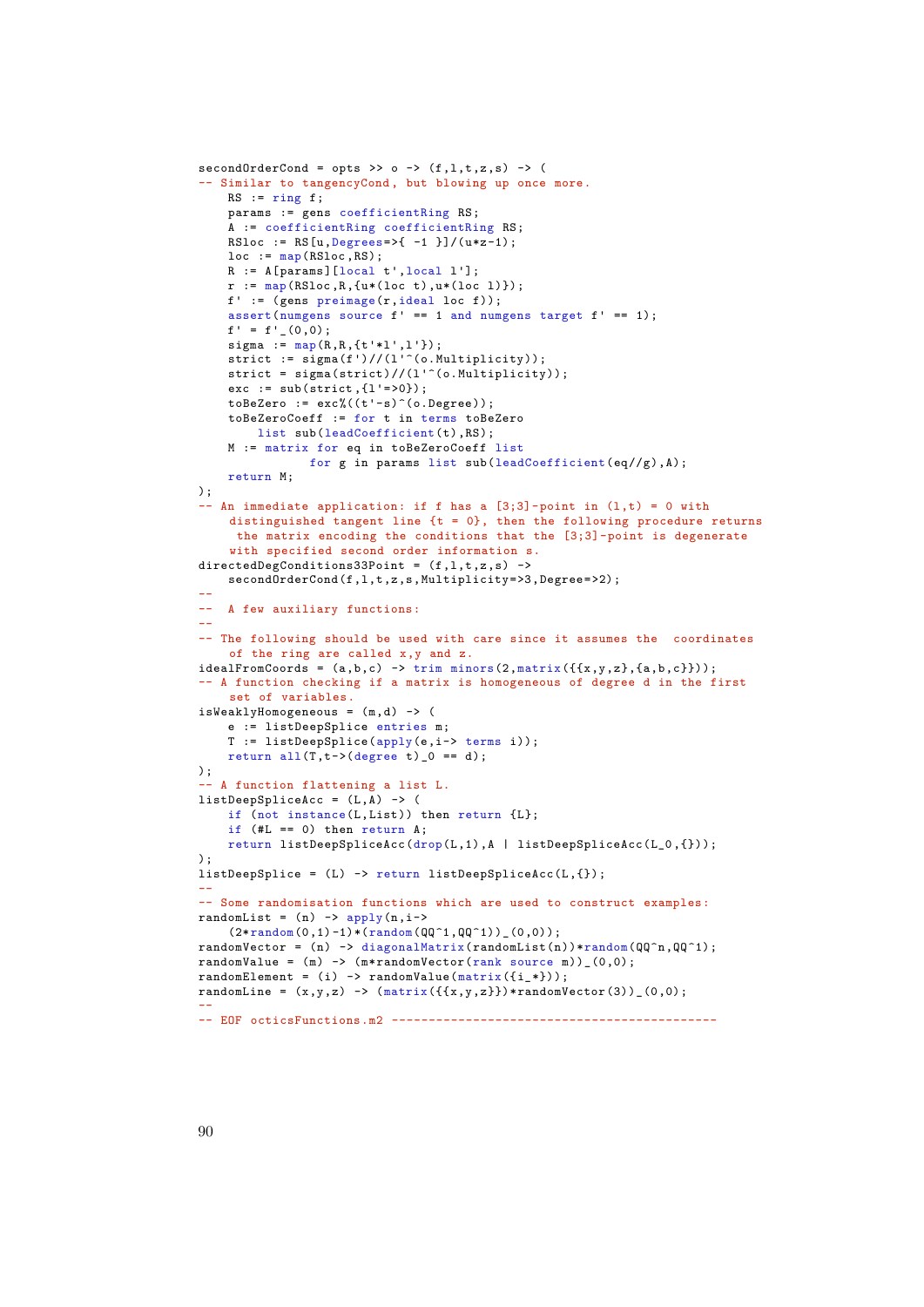## **References**

- [1] Valery Alexeev. Boundedness and *K*<sup>2</sup> for log surfaces. *Internat. J. Math.*, 5(6):779–810, 1994.
- [2] Valery Alexeev and Shigefumi Mori. Bounding singular surfaces of general type. In *Algebra, arithmetic and geometry with applications (West Lafayette, IN, 2000)*, pages 143–174. Springer, Berlin, 2004.
- [3] Valery Alexeev and Rita Pardini. Non-normal abelian covers. *Compos. Math.*, 148(4):1051–1084, 2012.
- [4] B. Anthes. OcticsWithNonSimpleSingularities [https://gitlab.](https://gitlab.com/anthes/octics) [com/anthes/octics](https://gitlab.com/anthes/octics). GitLab repository, 2018. commit 4431508588856583eaa5b3ef814ab3b15ed857ef.
- [5] V. I. Arnold, S. M. Gusein-Zade, and A. N. Varchenko. *Singularities of differentiable maps. Volume 1*. Modern Birkhäuser Classics. Birkhäuser/Springer, New York, 2012. Classification of critical points, caustics and wave fronts, Translated from the Russian by Ian Porteous based on a previous translation by Mark Reynolds, Reprint of the 1985 edition.
- [6] W. P. Barth, K. Hulek, C. Peters, and A. Van de Ven. *Compact complex surfaces*, volume 4 of *Ergebnisse der Mathematik und ihrer Grenzgebiete. 3. Folge. A Series of Modern Surveys in Mathematics [Results in Mathematics and Related Areas. 3rd Series. A Series of Modern Surveys in Mathematics]*. Springer-Verlag, Berlin, second edition, 2004.
- [7] Christian Böhning, Hans-Christian Graf von Bothmer, and Jakob Kröker. Rationality of moduli spaces of plane curves of small degree. *Experiment. Math.*, 18(4):499–508, 2009.
- [8] E. Brieskorn. Die Hierarchie der 1-modularen Singularitäten. *Manuscripta Math.*, 27(2):183–219, 1979.
- [9] Fabrizio Catanese, Marco Franciosi, Klaus Hulek, and Miles Reid. Embeddings of curves and surfaces. *Nagoya Math. J.*, 154:185–220, 1999.
- [10] A. I. Degtyarëv. Isotopic classification of complex plane projective curves of degree 5. *Algebra i Analiz*, 1(4):78–101, 1989.
- [11] Alex Degtyarev. *Topology of algebraic curves*, volume 44 of *De Gruyter Studies in Mathematics*. Walter de Gruyter & Co., Berlin, 2012. An approach via dessins d'enfants.
- [12] Davis C. Doherty. Singularities of generic projection hypersurfaces. *Proc. Amer. Math. Soc.*, 136(7):2407–2415, 2008.
- [13] Igor Dolgachev. Cohomologically insignificant degenerations of algebraic varieties. *Compositio Math.*, 42(3):279–313, 1980/81.
- [14] Alan H. Durfee. A naive guide to mixed Hodge theory. In *Singularities, Part 1 (Arcata, Calif., 1981)*, volume 40 of *Proc. Sympos. Pure Math.*, pages 313–320. Amer. Math. Soc., Providence, RI, 1983.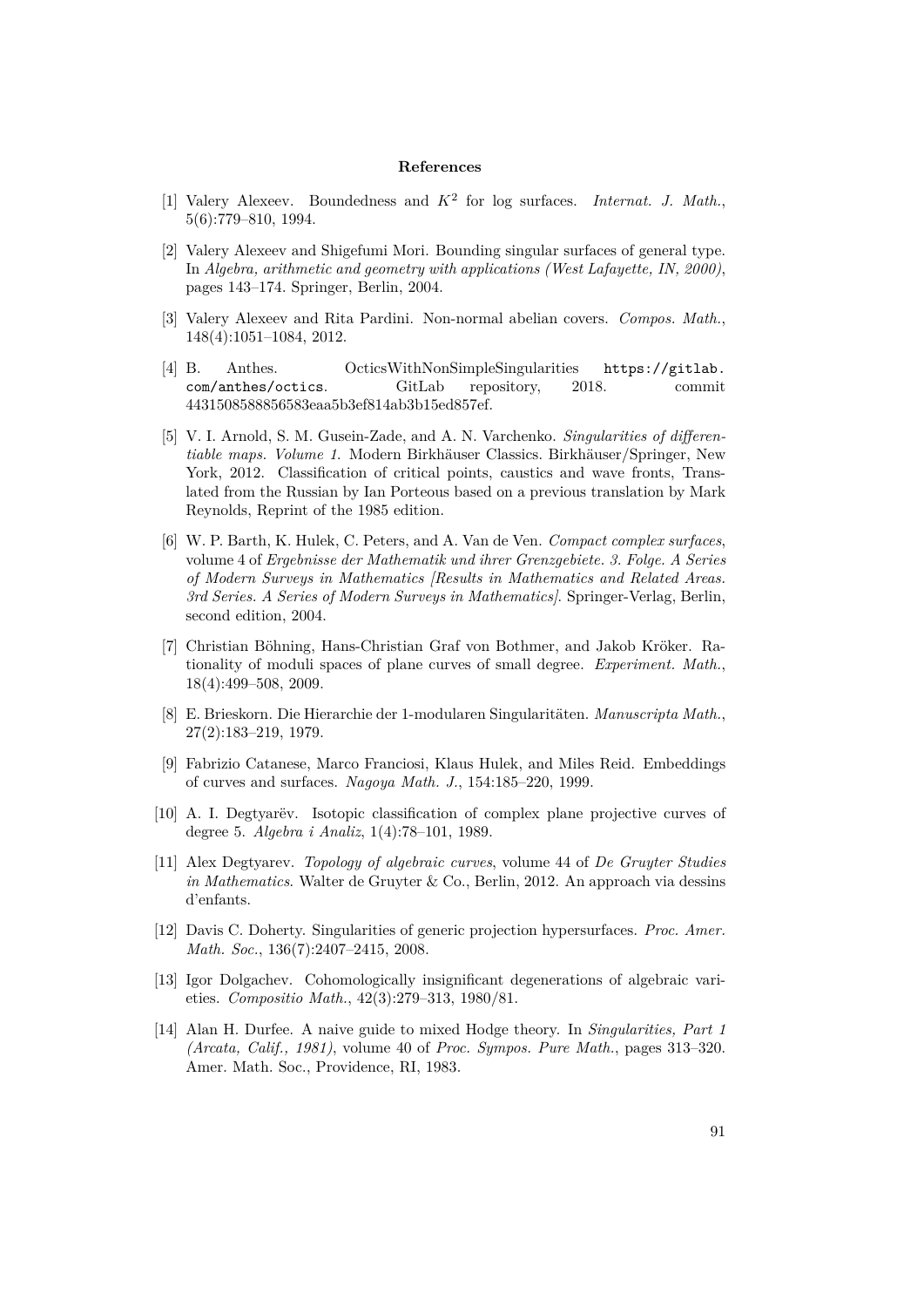- [15] Marco Franciosi, Rita Pardini, and Sönke Rollenske. Gorenstein stable surfaces with  $K_X^2 = 2$  and  $p_g > 0$ . In preparation.
- [16] Marco Franciosi, Rita Pardini, and Sönke Rollenske. Computing invariants of semi-log-canonical surfaces. *Math. Z.*, 280(3-4):1107–1123, 2015.
- [17] Marco Franciosi, Rita Pardini, and Sönke Rollenske. Log-canonical pairs and Gorenstein stable surfaces with  $K_X^2 = 1$ . *Compos. Math.*, 151(8):1529-1542, 2015.
- [18] Marco Franciosi, Rita Pardini, and Sönke Rollenske. Gorenstein stable surfaces with  $K_X^2 = 1$  and  $p_g > 0$ . *Math. Nachr.*, 290(5-6):794-814, 2017.
- [19] Daniel R. Grayson and Michael E. Stillman. Macaulay2, a software system for research in algebraic geometry. Available at [http://www.math.uiuc.edu/](http://www.math.uiuc.edu/Macaulay2/) [Macaulay2/](http://www.math.uiuc.edu/Macaulay2/).
- [20] Mark Green, Phillip Griffiths, Radu Laza, and Colleen Robles. Hodge theory and moduli of H-surfaces. In preparation.
- [21] Mark Green, Phillip Griffiths, and Colleen Robles. Extremal degenerations of polarized Hodge structures. *ArXiv e-prints*, March 2014.
- [22] Paul Hacking. Compact moduli of plane curves. *Duke Math. J.*, 124(2):213–257, 2004.
- [23] Paul Hacking. Compact moduli spaces of surfaces and exceptional vector bundles. In *Compactifying moduli spaces*, Adv. Courses Math. CRM Barcelona, pages 41– 67. Birkhäuser/Springer, Basel, 2016.
- [24] R. Hartshorne. Generalized divisors on Gorenstein schemes. In *Proceedings of Conference on Algebraic Geometry and Ring Theory in honor of Michael Artin, Part III (Antwerp, 1992)*, pages 287–339, 1994.
- [25] Robin Hartshorne. Generalized divisors and biliaision. *Illinois Journal of Mathematics*, 51(1):83–98, 2007.
- [26] Brendan Hassett. Stable log surfaces and limits of quartic plane curves. *Manuscripta Math.*, 100(4):469–487, 1999.
- [27] Eiji Horikawa. Algebraic surfaces of general type with small  $C_1^2$ . I. Ann. of Math. *(2)*, 104(2):357–387, 1976.
- [28] Chung-Man Hui. *Plane quartic curves*. PhD thesis, The university of Liverpool, 1979.
- [29] P. I. Katsylo. On the birational geometry of the space of ternary quartics. In *Lie groups, their discrete subgroups, and invariant theory*, volume 8 of *Adv. Soviet Math.*, pages 95–103. Amer. Math. Soc., Providence, RI, 1992.
- [30] Matt Kerr and Colleen Robles. Partial orders and polarized relations on limit mixed hodge structures. In preparation.
- [31] Steven Lawrence Kleiman and Renato Vidal Martins. The canonical model of a singular curve. *Geom. Dedicata*, 139:139–166, 2009.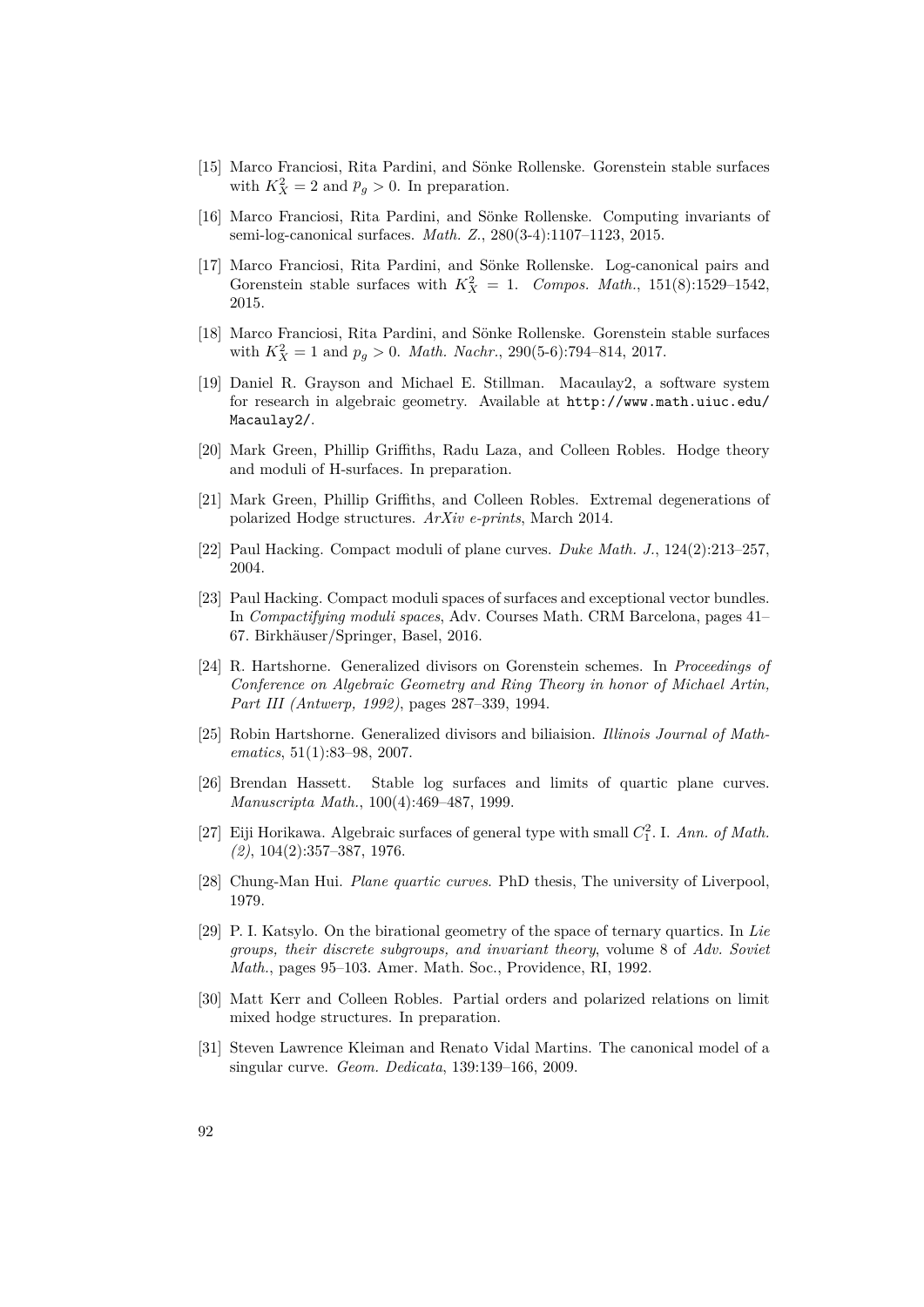- [32] J. Kollár and N. I. Shepherd-Barron. Threefolds and deformations of surface singularities. *Invent. Math.*, 91(2):299–338, 1988.
- [33] János Kollár. Projectivity of complete moduli. *J. Differential Geom.*, 32(1):235– 268, 1990.
- [34] János Kollár. *Singularities of the minimal model program*, volume 200 of *Cambridge Tracts in Mathematics*. Cambridge University Press, Cambridge, 2013. With a collaboration of Sándor Kovács.
- [35] Sándor Kovács. semi-log canonial singularities is an open condition? MathOverflow. <https://mathoverflow.net/q/262045> (version: 2017-02-12).
- [36] Sándor Kovács and Karl Schwede. Inversion of adjunction for rational and Du Bois pairs. *Algebra Number Theory*, 10(5):969–1000, 2016.
- [37] Sándor J. Kovács, Karl Schwede, and Karen E. Smith. The canonical sheaf of Du Bois singularities. *Adv. Math.*, 224(4):1618–1640, 2010.
- [38] Wenfei Liu and Sönke Rollenske. Two-dimensional semi-log-canonical hypersurfaces. *Matematiche (Catania)*, 67(2):185–202, 2012.
- [39] Wenfei Liu and Sönke Rollenske. Pluricanonical maps of stable log surfaces. *Adv. Math.*, 258:69–126, 2014.
- [40] Wenfei Liu and Sönke Rollenske. Geography of Gorenstein stable log surfaces. *Trans. Amer. Math. Soc.*, 368(4):2563–2588, 2016.
- [41] John Milnor. *Singular points of complex hypersurfaces*. Annals of Mathematics Studies, No. 61. Princeton University Press, Princeton, N.J.; University of Tokyo Press, Tokyo, 1968.
- [42] David Mumford. *Geometric invariant theory*. Ergebnisse der Mathematik und ihrer Grenzgebiete, Neue Folge, Band 34. Springer-Verlag, Berlin-New York, 1965.
- [43] Rita Pardini. Abelian covers of algebraic varieties. *J. Reine Angew. Math.*, 417:191–213, 1991.
- [44] Chris A. M. Peters and Joseph H. M. Steenbrink. *Mixed Hodge structures*, volume 52 of *Ergebnisse der Mathematik und ihrer Grenzgebiete. 3. Folge. A Series of Modern Surveys in Mathematics [Results in Mathematics and Related Areas. 3rd Series. A Series of Modern Surveys in Mathematics]*. Springer-Verlag, Berlin, 2008.
- [45] Colleen Robles. Classification of horizontal SL(2) s. *Compositio Mathematica*, 152(5):918–954, 2016.
- [46] Colleen Robles. Degenerations of Hodge structure. *ArXiv e-prints*, July 2016.
- [47] Maxwell Rosenlicht. Equivalence relations on algebraic curves. *Ann. of Math. (2)*, 56:169–191, 1952.
- [48] Joseph H. M. Steenbrink. Cohomologically insignificant degenerations. *Compositio Math.*, 42(3):315–320, 1980/81.